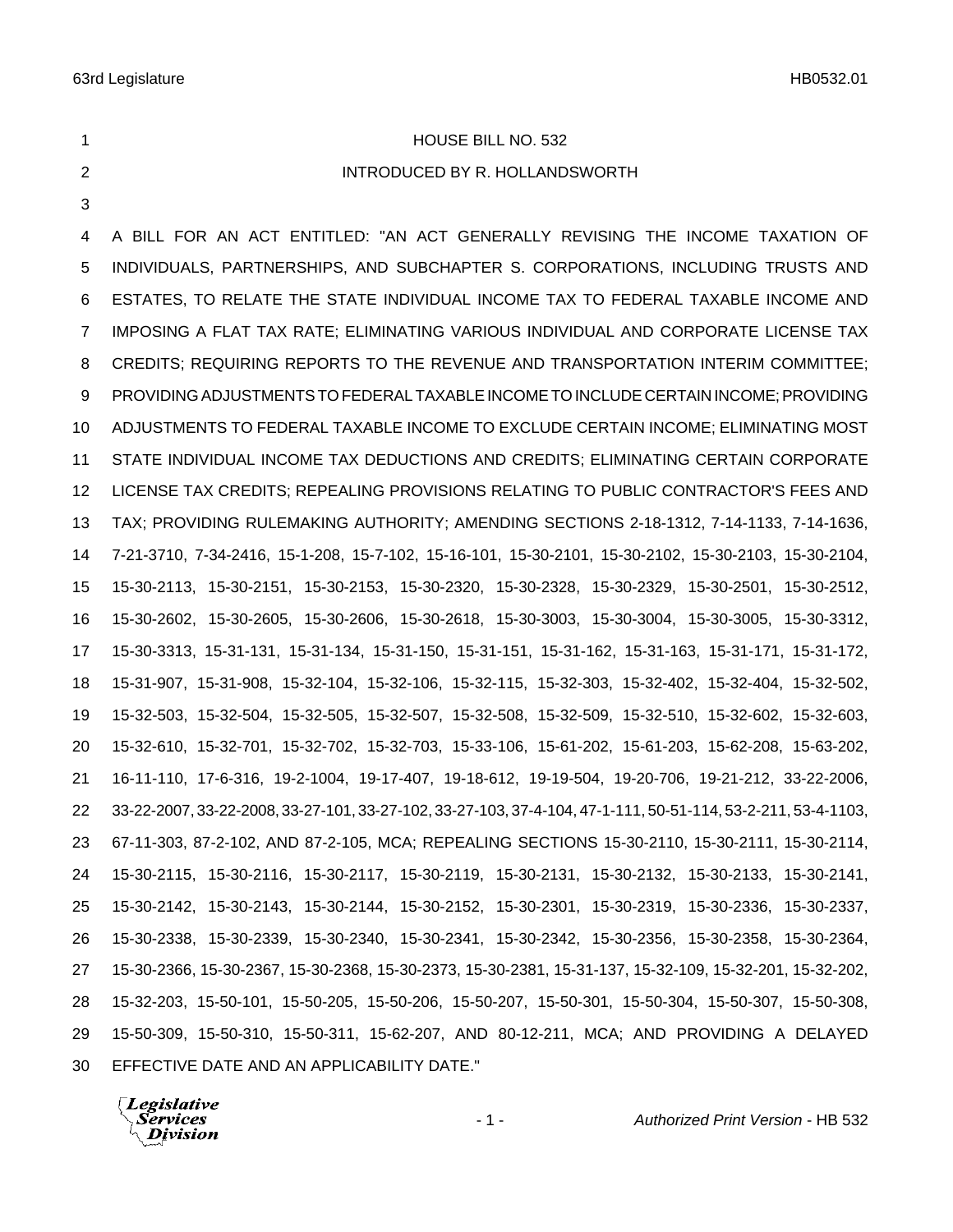**Division** 

 BE IT ENACTED BY THE LEGISLATURE OF THE STATE OF MONTANA: NEW SECTION. **Section 1. Report on individual income tax structure.** The department shall provide a report to the revenue and transportation interim committee at least once each year regarding the individual income tax provisions of Title 15, chapter 30, part 21, and the relationship between state income tax provisions and federal taxable income. The report must provide an analysis of the costs associated with administering the individual income tax, administrative concerns, the number and type of taxpayers that file a state individual income tax return, taxpayer filing status, suggestions for tax simplification, and state general fund revenue impacts. The committee may, based on information contained in the report, make recommendations to the next 11 legislature on the structure of the individual income tax. NEW SECTION. **Section 2. Adjustments to federal taxable income to determine Montana taxable income.** (1) The items in subsection (2) are added to and the items in subsection (3) are subtracted from federal taxable income to determine Montana taxable income. (2) The following are added to federal taxable income: (a) to the extent that it is not exempt from taxation by Montana under federal law, interest from obligations of a territory or another state or any political subdivision of a territory or another state and exempt-interest dividends attributable to that interest except to the extent already included in federal taxable income; (b) a withdrawal from a medical care savings account provided for in Title 15, chapter 61, used for a purpose other than an eligible medical expense or long-term care of the employee or account holder or a dependent of the employee or account holder; (c) a nonqualified withdrawal from a family education savings account provided for in Title 15, chapter 62, to the extent that in any tax year beginning before January 1, 2014, it was deducted from income in calculating Montana individual income taxes; (d) a withdrawal from a first-time home buyer savings account provided for in Title 15, chapter 63, used for a purpose other than for eligible costs for the purchase of a single-family residence; and (e) an item of income, deduction, or expense to the extent that it was used to calculate federal taxable income if the item was also used to calculate a credit against a Montana income tax liability. **Legislative** Services - 2 - *Authorized Print Version* - HB 532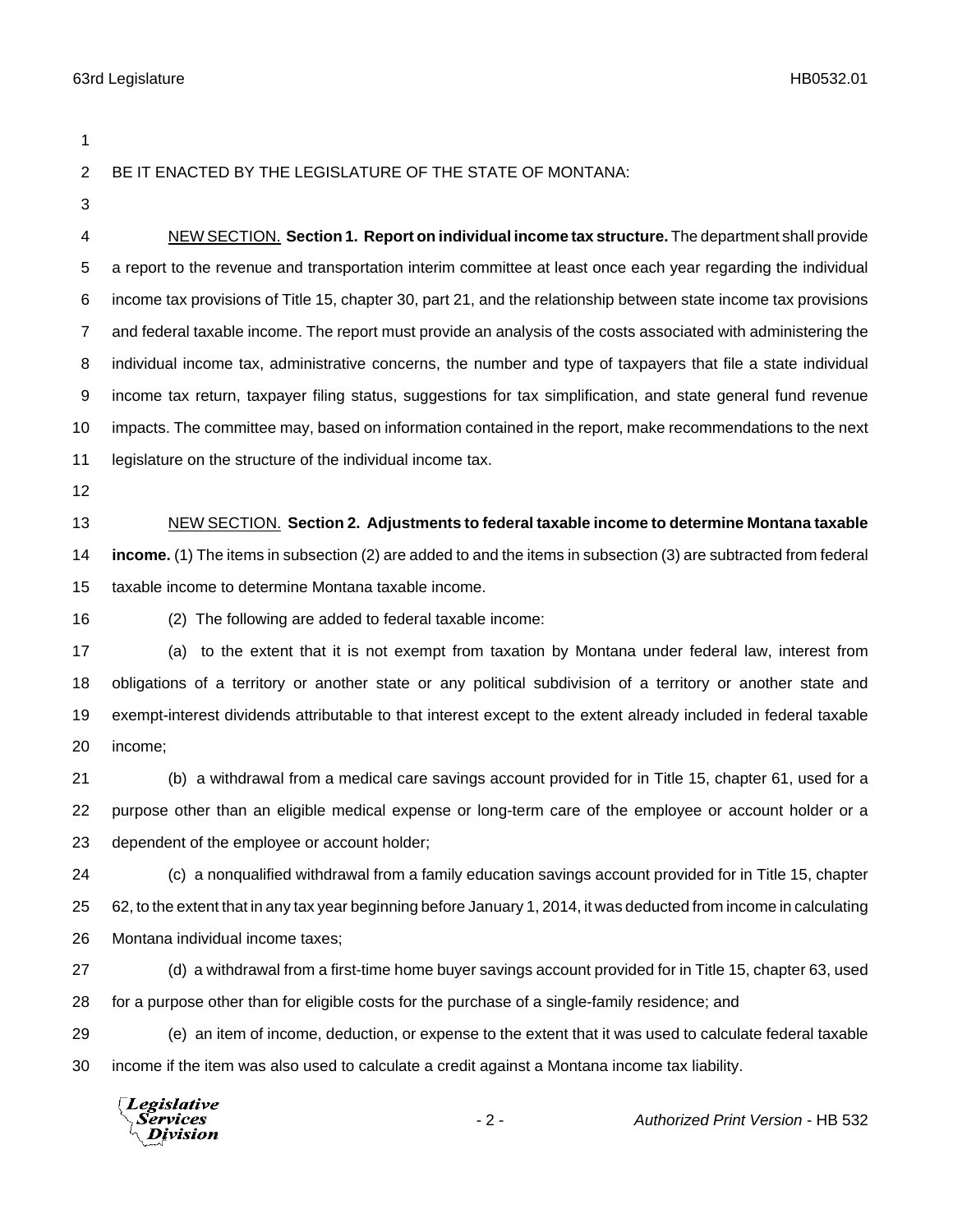(3) To the extent included as income or gain or not already excluded as a deduction or expense in determining federal taxable income, the following are subtracted from federal taxable income: (a) if exempt from taxation by Montana under federal law: (i) interest from obligations of the United States government and exempt-interest dividends attributable to that interest; (ii) railroad retirement benefits; (b) salary received from the armed forces by residents who entered into active duty from Montana and are serving on active duty in the regular armed forces; (c) interest and other income retained in a medical care savings account provided for in Title 15, chapter 61, and any withdrawal for payment of eligible medical expenses or for the long-term care of the employee or account holder or a dependent of the employee or account holder; (d) interest and other income related to contributions that were made prior to January 1, 2014, that are retained in a family education savings account provided for in Title 15, chapter 62, and any qualified withdrawal for payment of qualified higher education expenses; and (e) interest and other income retained in a first-time home buyer savings account provided for in Title 15, chapter 63, and any withdrawal for payment of eligible costs for the first-time purchase of a single-family residence. **Section 3.** Section 2-18-1312, MCA, is amended to read: **"2-18-1312. Tax exemption.** Employer contributions into an account, the accumulation of interest or 21 other earnings in an account, and payments from an account for qualified health care expenses are tax-exempt-22 as provided in 15-30-2110 and under applicable federal laws and regulations to the extent that the plan is qualified under applicable sections of the Internal Revenue Code." **Section 4.** Section 7-14-1133, MCA, is amended to read: **"7-14-1133. Bonds and obligations.** (1) Except for providing financial support to a private development organization, including a corporation organized under Title 32, chapter 4, whose purpose is to advance the economic development of its jurisdiction and of the state and its citizens, an authority may borrow money for any of its corporate purposes and issue bonds, including refunding bonds, for any of its corporate purposes. The bonds may be in the form and upon terms as it determines, payable out of any revenue of the authority, including

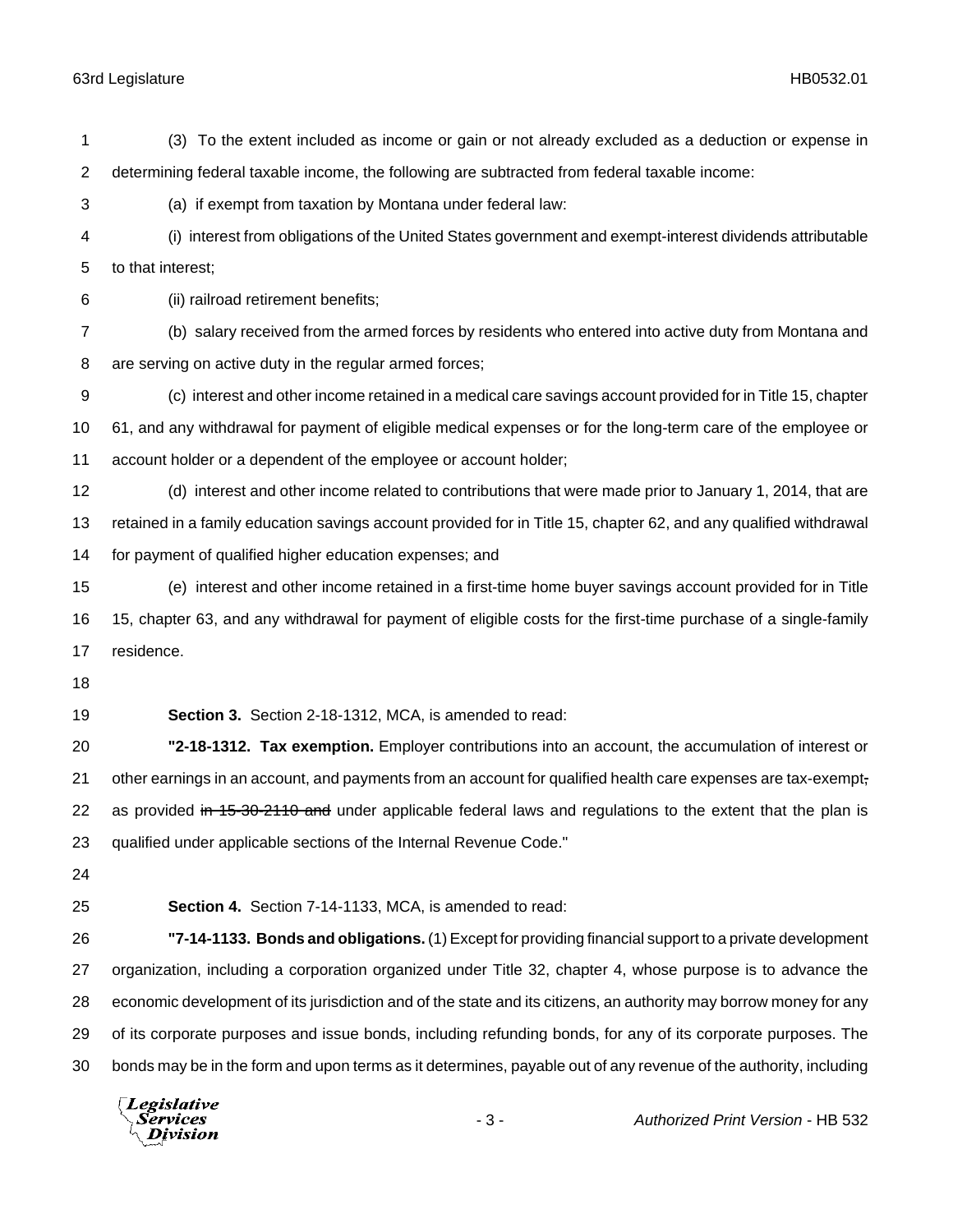revenue derived from:

(a) any port or transportation and storage facility;

- (b) taxes levied pursuant to 7-14-1131 or 67-10-402;
- (c) grants or contributions from the federal government; or
- (d) other sources.

 (2) The bonds may be issued by resolution of the authority, without an election and without any limitation of amount, except that bonds may not be issued at any time if the total amount of principal and interest to become 8 due in any year on the bonds and on any then outstanding then-outstanding bonds for which revenue from the same source is pledged exceeds the amount of revenue to be received in that year, as estimated in the resolution authorizing the issuance of the bonds. The authority shall take all action necessary and possible to impose, maintain, and collect rates, charges, and rentals and to request taxes, if any are pledged, sufficient to make the 12 revenue from the pledged source in such that year at least equal to the amount of principal and interest due in that year.

 (3) The bonds may be sold at public or private sale and may bear interest as provided in 17-5-102. Except as otherwise provided in this part, any bonds issued pursuant to this part by an authority may be payable as to principal and interest solely from revenue of the authority or from particular port, transportation, storage, or other facilities of the authority. The bonds must state on their face the applicable limitations or restrictions regarding the source from which principal and interest are payable.

 (4) Bonds issued by an authority, county, or municipality pursuant to the provisions of this part are 20 declared to be issued for an essential public and governmental purpose by a political subdivision within the 21 meaning of 15-30-2110(2)(a).

 (5) (a) For the security of bonds, the authority, county, or municipality may by resolution make and enter into any covenant, agreement, or indenture and may exercise any additional powers authorized to be exercised by a municipality under Title 7, chapter 7, parts 44 and 45. The sums required from time to time to pay principal and interest and to create and maintain a reserve for the bonds may be paid from any revenue referred to in this part, prior to the payment of current costs of operation and maintenance of the facilities.

 (b) As further security for the bonds, the authority, with the approval of the governing body of the county or municipality that created the authority, may pledge, lease, sell, mortgage, or grant a security interest in all or any portion of its port, transportation, storage, or other facilities, whether or not the facilities are financed by the bonds. The instrument effecting the pledge, lease, sale, mortgage, or security interest may contain any

Legislative Services **Division**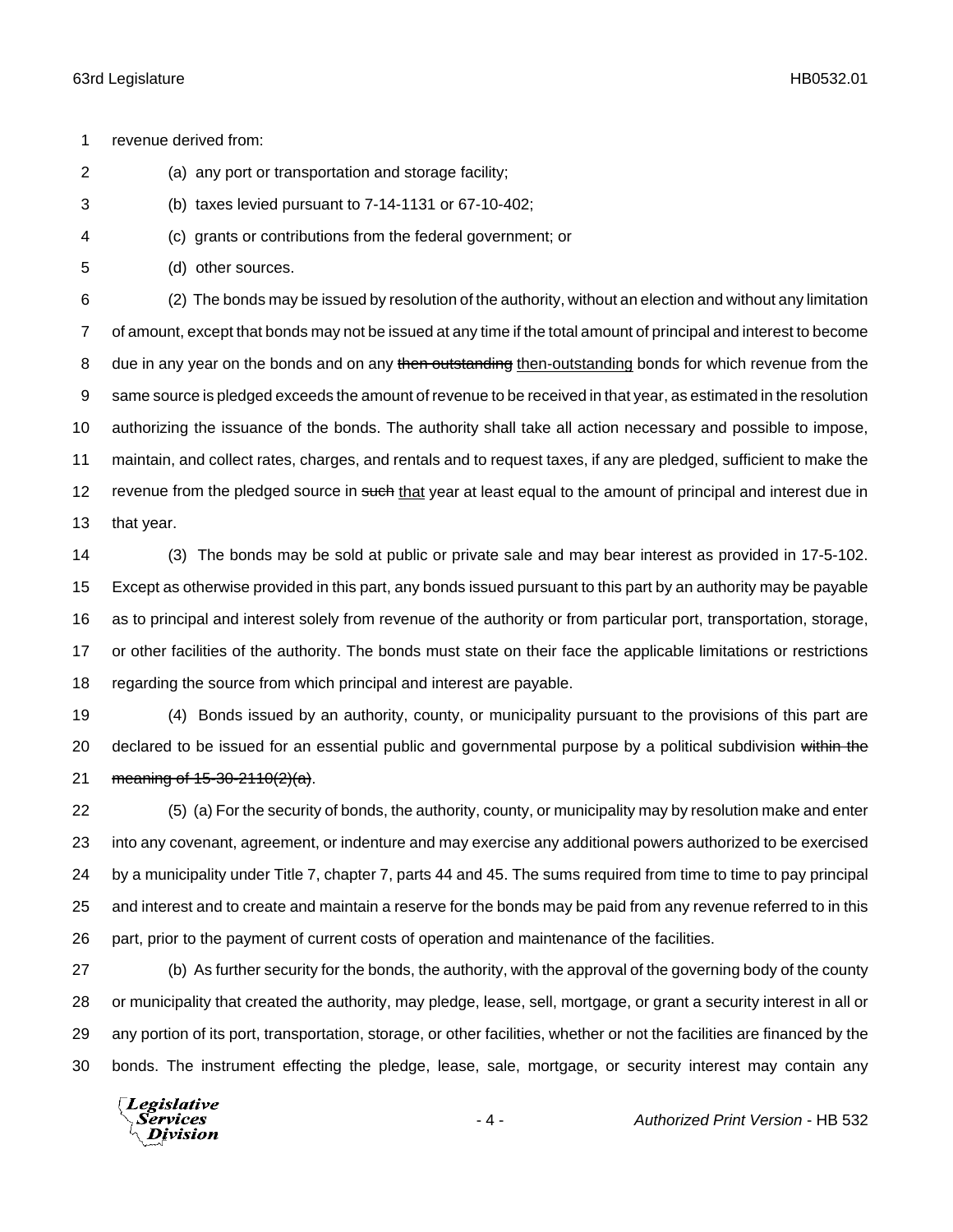agreements and provisions customarily contained in instruments securing bonds, as the commissioners of the authority consider advisable. The provisions must be consistent with this part and are subject to and must be in accordance with the laws of this state governing mortgages, trust indentures, security agreements, or instruments. The instrument may provide that in the event of a default in the payment of principal or interest on the bonds or in the performance of any agreement contained in the proceedings authorizing the bonds or instrument, the payment or performance may be enforced by mandamus or by the appointment of a receiver in equity. The receiver may collect charges, rental, or fees and may apply the revenue from the mortgaged property or collateral in accordance with the proceedings or the provisions of the instrument.

9 (6) Nothing in this section or 7-14-1134 or this section may be construed to limit the use of port authority revenue, including federal and state money as described in 7-14-1136, to make grants and loans or to otherwise provide financial and other support to private development organizations, including corporations organized under the provisions of the development corporation act in Title 32, chapter 4. The credit of the state, county, or 13 municipal governments government or their agencies or authorities may not be pledged to provide financial support to the development organizations."

**Section 5.** Section 7-14-1636, MCA, is amended to read:

 **"7-14-1636. Bonds and obligations.** (1) An authority may borrow money for any of its corporate 18 purposes and issue bonds for its purposes, including refunding bonds, in a form and upon terms as that it determines, payable out of any revenue of the authority, including revenue derived from:

(a) a railroad;

(b) taxes levied pursuant to 7-14-1632;

(c) grants or contributions from the federal government; or

(d) other sources.

 (2) The bonds may be issued by resolution of the authority, without an election and without any limitation of amount, except that bonds may not be issued at any time if the total amount of principal and interest to become due in a year on the bonds and on any then-outstanding bonds for which revenue from the same source is pledged exceeds the amount of the revenue to be received in that year, as estimated in the resolution authorizing the issuance of the bonds. The authority shall take all action necessary and possible to impose, maintain, and collect rates, charges, and rentals and to request taxes, if any are pledged, sufficient to make the revenue from the pledged source in the year at least equal to the amount of principal and interest due in that year.

Legislative Services **Division**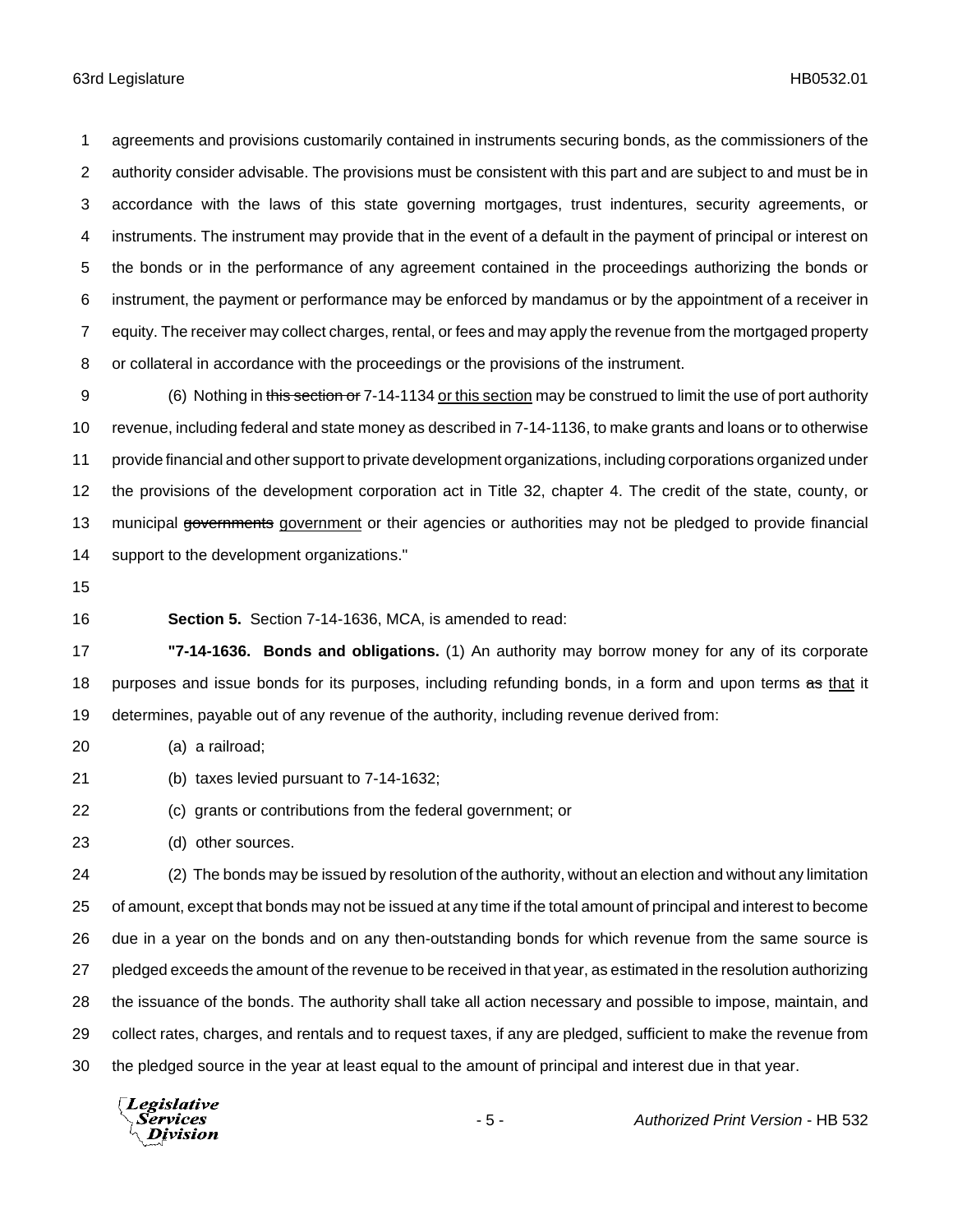| $\overline{2}$ | Bonds issued by an authority pursuant to this part may be payable as to principal and interest solely from revenue |  |
|----------------|--------------------------------------------------------------------------------------------------------------------|--|
| 3              | of the authority and must state on their face the applicable limitations or restrictions regarding the source from |  |
| 4              | which the principal and interest are payable.                                                                      |  |
| 5              | (4) Bonds issued by an authority pursuant to the provisions of this part are declared to be issued for an          |  |
| 6              | essential public and governmental purpose by a political subdivision within the meaning of 15-30-2110(2)(a).       |  |
| 7              | (5) For the security of the bonds, the authority may by resolution make and enter into any covenant,               |  |
| 8              | agreement, or indenture and may exercise any additional powers authorized to be exercised by a municipality        |  |
| 9              | under Title 7, chapter 7, parts 44 and 45. The sums required from time to time to pay principal and interest and   |  |
| 10             | to create and maintain a reserve for the bonds may be paid from the revenue referred to in this part, prior to the |  |
| 11             | payment of current costs of operation and maintenance of the facilities."                                          |  |
| 12             |                                                                                                                    |  |
| 13             | Section 6. Section 7-21-3710, MCA, is amended to read:                                                             |  |
| 14             | "7-21-3710. Tax credits for employers in empowerment zone. (1) There is allowed to an employer                     |  |
| 15             | a credit against taxes imposed under 45-30-2103, 15-31-121, 15-31-122, or 33-2-705 for an increase in net          |  |
| 16             | employees as provided in this section.                                                                             |  |
| 17             | (2) To be eligible for a credit under this section, the owner of a business located in an empowerment              |  |
| 18             | zone:                                                                                                              |  |
| 19             | (a) shall conduct a business in a facility within the empowerment zone in which retail sales of tangible           |  |
| 20             | personal property, other than that manufactured in the business facility, are not in excess of 10% of the business |  |
| 21             | conducted in the facility, whether measured by number of employees doing retail sales, by square footage, or       |  |
| 22             | by dollar volume; and                                                                                              |  |
| 23             | (b) shall increase employment in the empowerment zone with employees:                                              |  |
| 24             | (i) who are employed for at least 1,750 hours a year in permanent employment intended to last at least             |  |
| 25             | 3 years;                                                                                                           |  |
| 26             | (ii) who were not employed by the business in the preceding 12 months;                                             |  |
| 27             | (iii) at least 35% of whom were residents of the county in which the empowerment zone is located at the            |  |
| 28             | time they were hired by the business;                                                                              |  |
| 29             | (iv) who are provided a health benefit plan for employees in accordance with 33-22-1811(3)(d) of which             |  |
| 30             | at least 50% of the premium is paid by the business; and                                                           |  |
|                | Legislative<br>$-6-$<br>Authorized Print Version - HB 532                                                          |  |

(3) The bonds may be sold at public or private sale and may bear interest as provided in 17-5-102.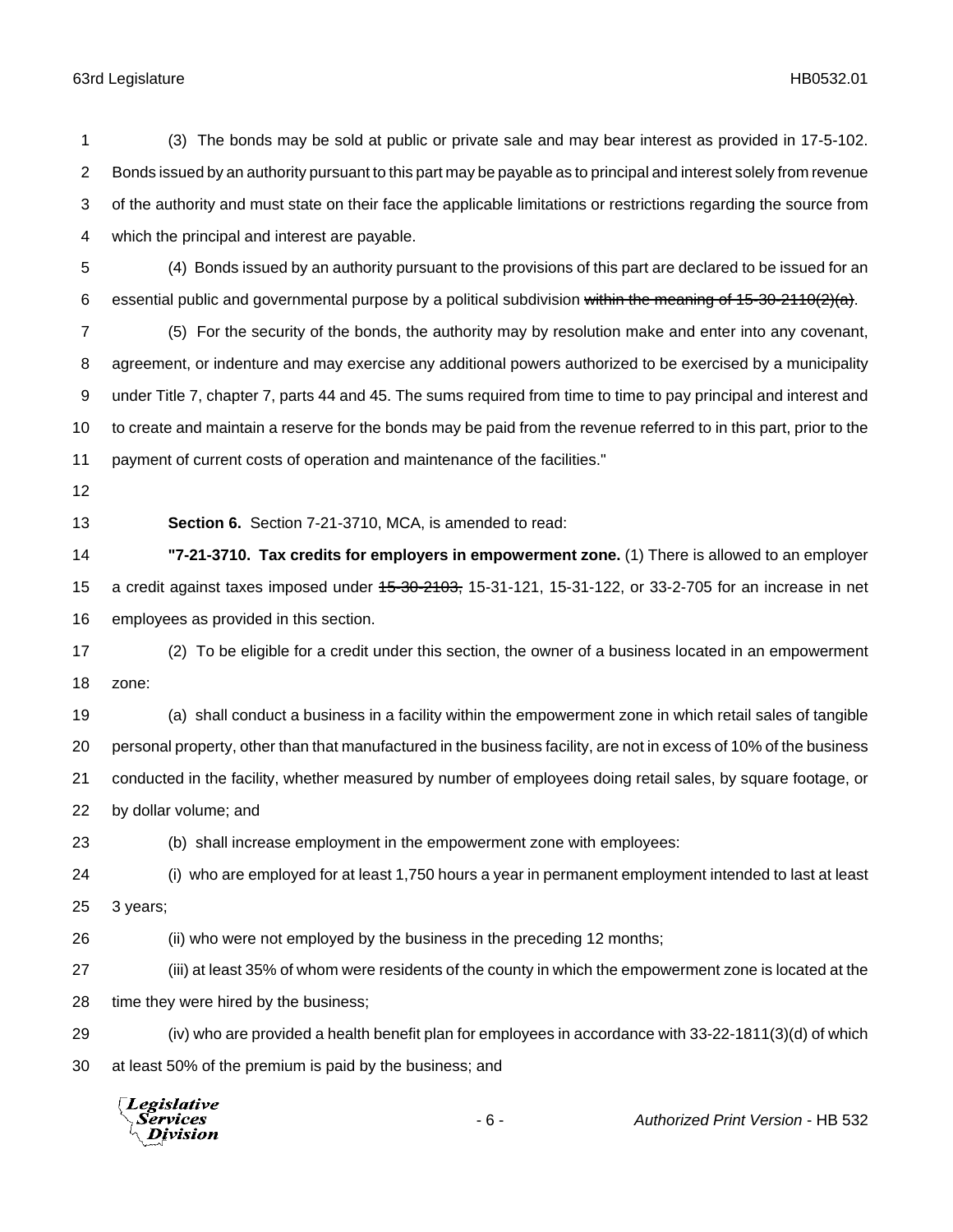(v) who are paid for job duties performed at the empowerment zone location of the business. (3) (a) For the purposes of subsection (2)(b)(i), an employee hired in the last 90 days of a year is considered to be an employee beginning employment in the following year. If an employee terminates employment, a replacement employee may be hired and the credit for the combined length of time may be claimed.

 (b) For the purposes of subsection (2)(b)(iii), if an employee for whom a credit was claimed and who counted as an empowerment zone county resident for credit eligibility in either of the immediate 2 preceding years terminates employment, the replacement employee must have been a resident of the county in which the empowerment zone is located at the time the replacement employee is hired.

 (4) An employer shall apply for certification to claim a credit under the provisions of this section. The department shall require a report that contains detailed information to determine whether an employer qualifies under subsections (2) and (3). The information must be detailed enough for auditing purposes. The department is authorized to inspect employers applying for certification or who have obtained certification.

 (5) The department shall certify to the department of revenue or the state auditor's office, as applicable, whether a business may claim a credit under the provisions of this section as well as how many additional employees qualify and the year of initial employment of qualifying employees."

**Section 7.** Section 7-34-2416, MCA, is amended to read:

 **"7-34-2416. Tax-exempt status of bonds.** Bonds issued by a county pursuant to the provisions of 7-34-2411 and 7-34-2413 through 7-34-2418 are declared to be issued for an essential public and governmental 21 purpose by a political subdivision within the meaning of  $15-30-2110(2)(a)$ ."

**Section 8.** Section 15-1-208, MCA, is amended to read:

 **"15-1-208. Signature alternatives for electronically filed returns.** For purposes of Title 15, chapters 25 1, 2, 6 through 10, 15 through 18, 23, 24, 30 through 33, 35 through 38, 44, 50, 51, 53, 59 through 61, and 65, and Title 16, chapter 11, the director of revenue, and for the purposes of Title 15, chapter 70, the director of the department of transportation, may prescribe, by rule, methods for signing, subscribing, or verifying electronically filed tax returns. Returns electronically filed in accordance with the methods adopted by rule have the same validity and consequences as physical forms signed by a taxpayer."

**Legislative** Division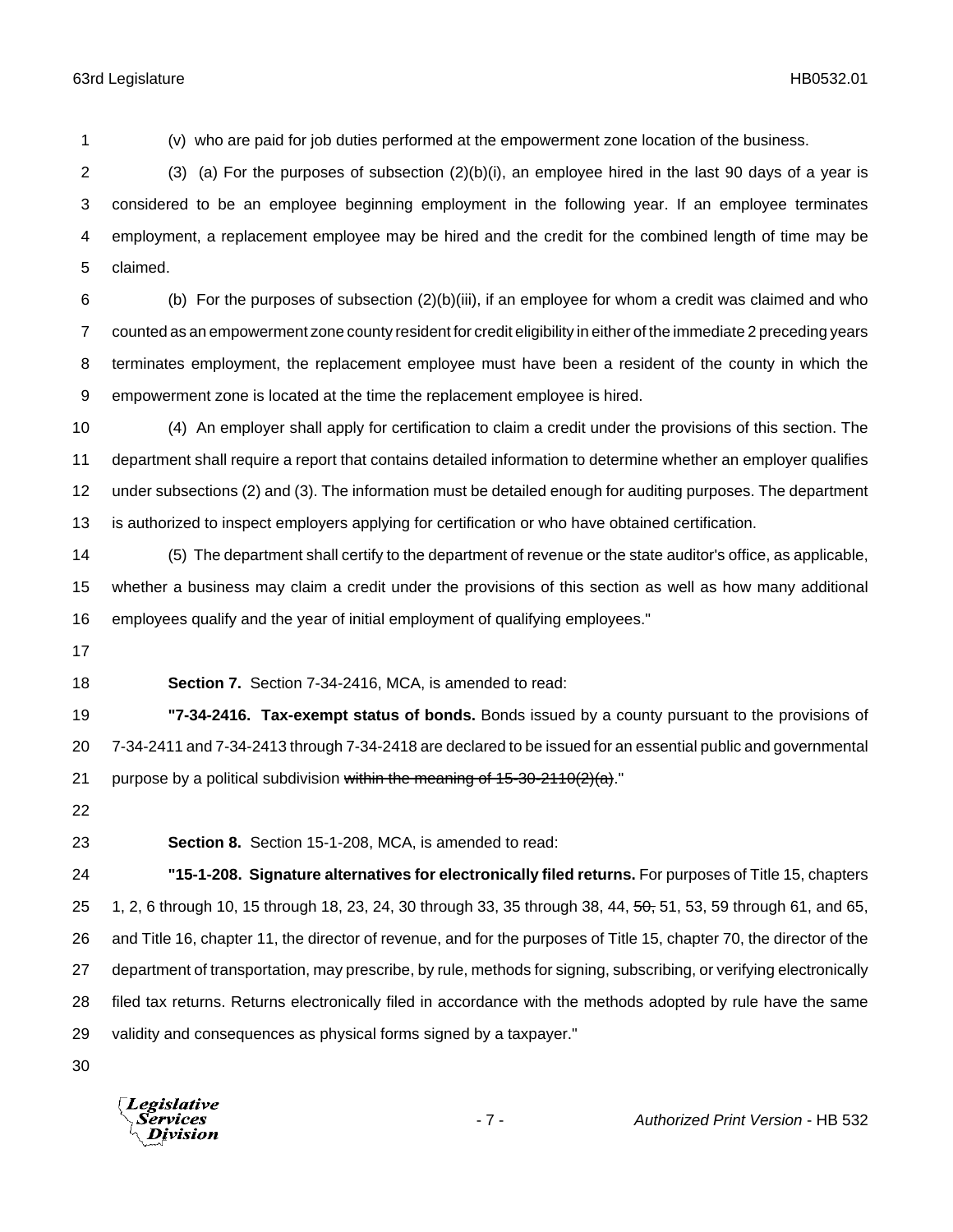**Section 9.** Section 15-7-102, MCA, is amended to read: **"15-7-102. Notice of classification and appraisal to owners -- appeals.** (1) (a) Except as provided in 15-7-138, the department shall mail to each owner or purchaser under contract for deed a notice of the classification of the land owned or being purchased and the appraisal of the improvements on the land only if one or more of the following changes pertaining to the land or improvements have been made since the last notice: (i) change in ownership; (ii) change in classification; (iii) except as provided in subsection (1)(b), change in valuation; or (iv) addition or subtraction of personal property affixed to the land. (b) After the first year, the department is not required to mail the notice provided for in subsection (1)(a)(iii) if the change in valuation is the result of an annual incremental change in valuation caused by the phasing in of a reappraisal under 15-7-111 or the application of the exemptions under 15-6-222 or caused by an incremental change in the tax rate. (c) The notice must include the following for the taxpayer's informational purposes: (i) a notice of the availability of all the property tax assistance programs available to property taxpayers, including the property tax assistance program under 15-6-134, the extended property tax assistance program 17 under 15-6-193, and the disabled or deceased veterans' residence exemption under 15-6-211<del>, and the residential</del> 18 property tax credit for the elderly under 15-30-2337 through 15-30-2341; (ii) the total amount of mills levied against the property in the prior year; and (iii) a statement that the notice is not a tax bill. (d) When the department uses an appraisal method that values land and improvements as a unit, including the comparable sales method for residential condominiums or the income method for commercial property, the notice must contain a combined appraised value of land and improvements. (e) Any misinformation provided in the information required by subsection (1)(c) does not affect the validity of the notice and may not be used as a basis for a challenge of the legality of the notice. (2) (a) Except as provided in subsection (2)(c), the department shall assign each assessment to the correct owner or purchaser under contract for deed and mail the notice of classification and appraisal on a standardized form, adopted by the department, containing sufficient information in a comprehensible manner designed to fully inform the taxpayer as to the classification and appraisal of the property and of changes over the prior tax year. Legislative

Services Division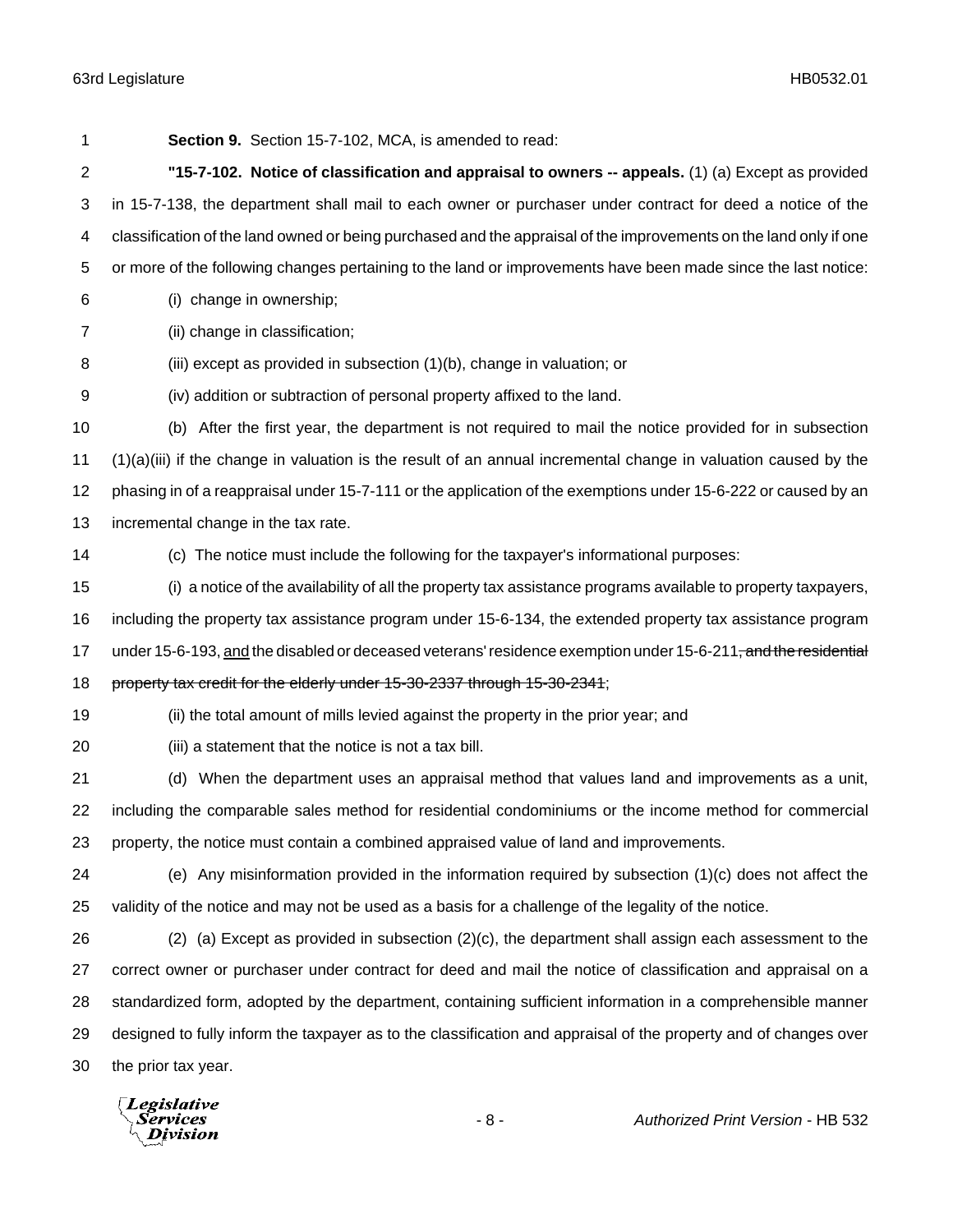(b) The notice must advise the taxpayer that in order to be eligible for a refund of taxes from an appeal of the classification or appraisal, the taxpayer is required to pay the taxes under protest as provided in 15-1-402.

 (c) The department is not required to mail the notice of classification and appraisal to a new owner or purchaser under contract for deed unless the department has received the transfer certificate from the clerk and recorder as provided in 15-7-304 and has processed the certificate before the notices required by subsection (2)(a) are mailed. The department shall notify the county tax appeal board of the date of the mailing.

 (3) (a) If the owner of any land and improvements is dissatisfied with the appraisal as it reflects the market value of the property as determined by the department or with the classification of the land or improvements, the owner may request an assessment review by submitting an objection in writing to the department on forms provided by the department for that purpose. For property other than class three property described in 15-6-133, class four property described in 15-6-134, and class ten property described in 15-6-143, the objection must be submitted within 30 days after receiving the notice of classification and appraisal from the department. For class three property described in 15-6-133, class four property described in 15-6-134, and class ten property described in 15-6-143, the objection may be made at any time but only once each valuation cycle.

 (b) For properties valued using sales price or the capitalization of net income method as an indication of value, the form must include a provision that the objector agrees to confidentiality requirements for receipt of comparable sales data from information received from realty transfer certificates under 15-7-308. Within 4 weeks of submitting an objection, if the objection relates to residential and commercial property, the department shall provide the objector by posted mail or e-mail, unless the objector waives receiving the information, with:

(i) data from comparable sales used by the department to value the property;

 (ii) the methodology and sources of data used by the department in the valuation of the property; and (iii) if the department uses a blend of evaluations developed from various sources, the reasons that the methodology was used.

 (c) For properties valued using the capitalization of net income method as one approximation of market value, notice must be provided that the taxpayer will be given a form to acknowledge confidentiality requirements for the receipt of all aggregate model output that the department used in the valuation model for the property.

 (d) The review must be conducted informally and is not subject to the contested case procedures of the Montana Administrative Procedure Act. As a part of the review, the department may consider the actual selling price of the property, independent appraisals of the property, and other relevant information presented by the taxpayer in support of the taxpayer's opinion as to the market value of the property. The department shall give

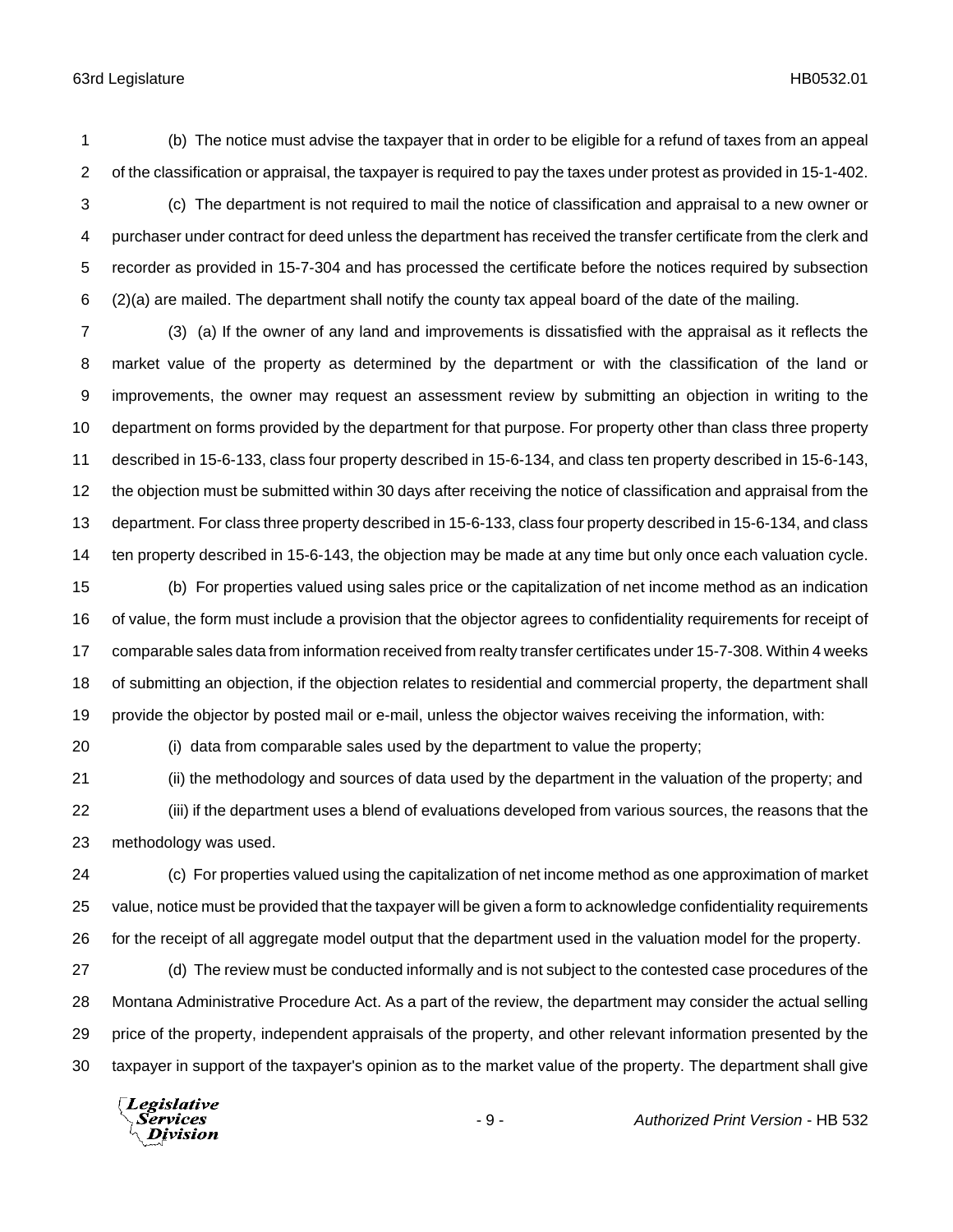reasonable notice to the taxpayer of the time and place of the review.

 (e) After the review, the department shall determine the correct appraisal and classification of the land or improvements and notify the taxpayer of its determination. The department may not determine an appraised value that is higher than the value that was the subject of the objection unless the reason for an increase was the result of a physical change in the property or caused by an error in the description of the property that is kept by the department and used for calculating the appraised value. In the notification, the department shall state its reasons for revising the classification or appraisal. When the proper appraisal and classification have been determined, the land must be classified and the improvements appraised in the manner ordered by the department.

 (4) Whether a review as provided in subsection (3) is held or not, the department may not adjust an appraisal or classification upon the taxpayer's objection unless:

(a) the taxpayer has submitted an objection in writing; and

(b) the department has stated its reason in writing for making the adjustment.

 (5) A taxpayer's written objection to a classification or appraisal and the department's notification to the taxpayer of its determination and the reason for that determination are public records. The department shall make the records available for inspection during regular office hours.

 (6) If any property owner feels aggrieved by the classification or appraisal made by the department after the review provided for in subsection (3), the property owner has the right to first appeal to the county tax appeal board and then to the state tax appeal board, whose findings are final subject to the right of review in the courts. The appeal to the county tax appeal board must be filed within 30 days after notice of the department's determination is mailed to the taxpayer. A county tax appeal board or the state tax appeal board may consider the actual selling price of the property, independent appraisals of the property, and other relevant information presented by the taxpayer as evidence of the market value of the property. If the county tax appeal board or the state tax appeal board determines that an adjustment should be made, the department shall adjust the base value of the property in accordance with the board's order."

**Section 10.** Section 15-16-101, MCA, is amended to read:

 **"15-16-101. Treasurer to publish notice -- manner of publication.** (1) Within 10 days after the receipt of the property tax record, the county treasurer shall publish a notice specifying:

(a) that one-half of all taxes levied and assessed will be due and payable before 5 p.m. on the next

Legislative Services **Division**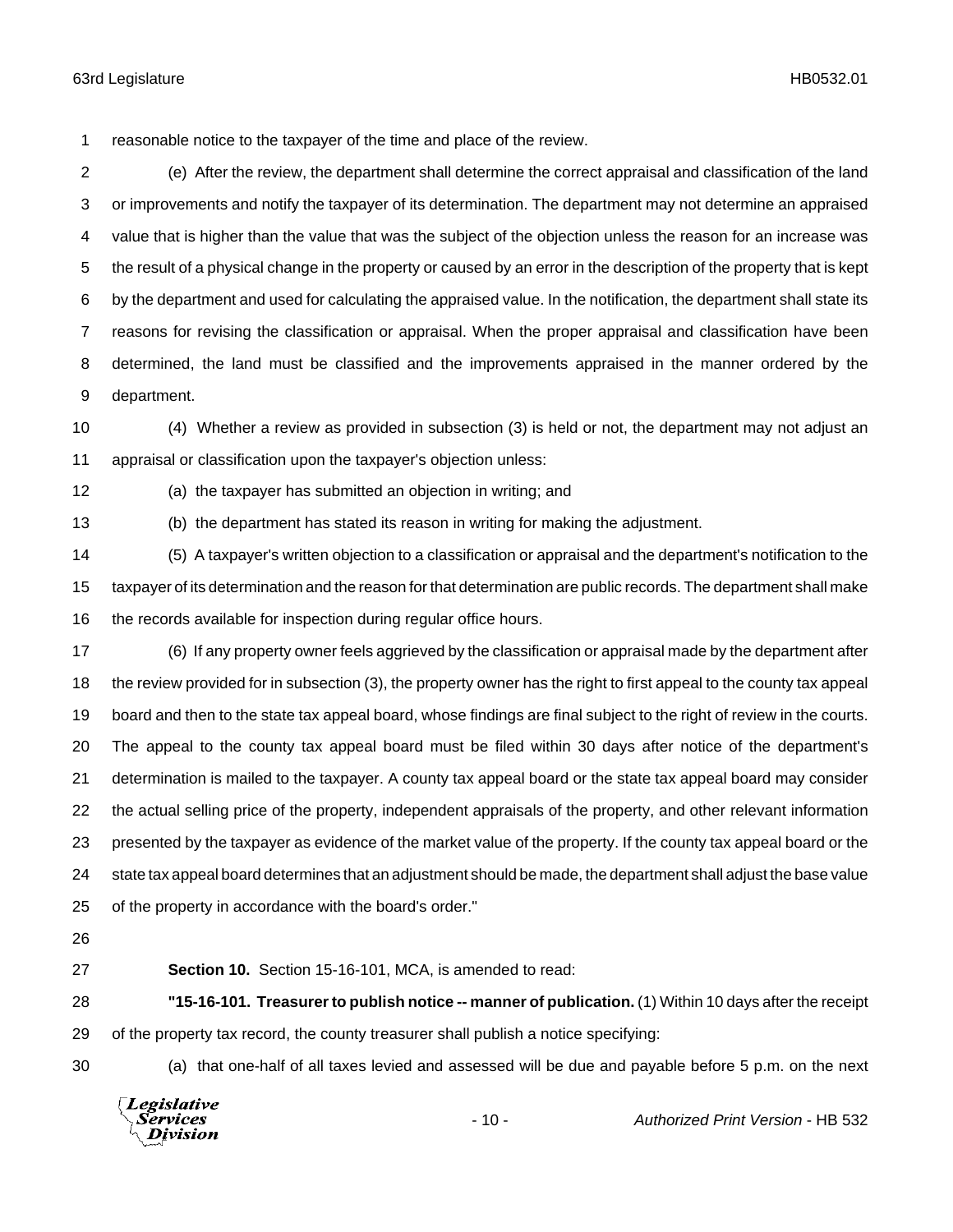(b) that one-half of all taxes levied and assessed will be due and payable on or before 5 p.m. on the next May 31 and that unless paid prior to that time the taxes will be delinquent and will draw interest at the rate of 5/6 of 1% a month from the time of delinquency until paid and 2% will be added to the delinquent taxes as a penalty; and (c) the time and place at which payment of taxes may be made. (2) (a) The county treasurer shall send to the last-known address of each taxpayer a written notice, postage prepaid, showing the amount of taxes and assessments due for the current year and the amount due and delinquent for other years. The written notice must include: (i) the taxable value of the property; (ii) the total mill levy applied to that taxable value; (iii) itemized city services and special improvement district assessments collected by the county; (iv) the number of the school district in which the property is located; (v) the amount of the total tax due that is levied as city tax, county tax, state tax, school district tax, and other tax; and (vi) a notice of the availability of all the property tax assistance programs available to property taxpayers, including the property tax assistance program under 15-6-134, the extended property tax assistance program 20 under 15-6-193, and the disabled or deceased veterans' residence exemption under 15-6-211<del>, and the residential</del> property tax credit for the elderly under 15-30-2337 through 15-30-2341. (b) If the property is the subject of a tax lien sale for which a tax lien sale certificate has been issued under 15-17-212, the notice must also include, in a manner calculated to draw attention, a statement that the property is the subject of a tax lien sale and that the taxpayer may contact the county treasurer for complete information. (3) The municipality shall, upon request of the county treasurer, provide the information to be included under subsection (2)(a)(iii) ready for mailing. (4) The notice in every case must be published once a week for 2 weeks in a weekly or daily newspaper published in the county, if there is one, or if there is not, then by posting it in three public places. Failure to publish or post notices does not relieve the taxpayer from any tax liability. Any failure to give notice of the tax due for the

November 30 or within 30 days after the notice is postmarked and that unless paid prior to that time the amount

then due will be delinquent and will draw interest at the rate of 5/6 of 1% a month from the time of delinquency

until paid and 2% will be added to the delinquent taxes as a penalty;

Legislative Services Division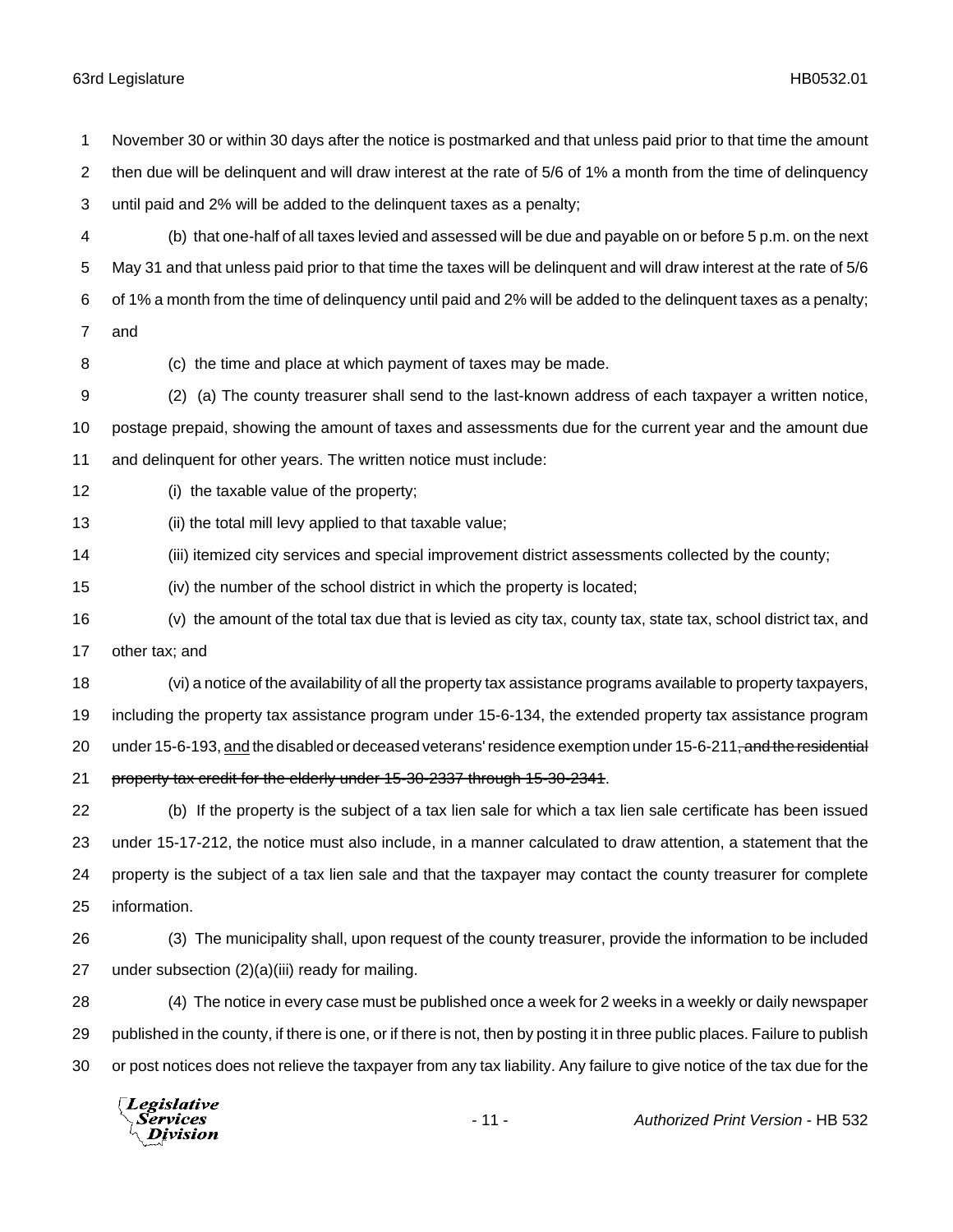| 1              | current year or of delinquent tax will not affect the legality of the tax.                                            |
|----------------|-----------------------------------------------------------------------------------------------------------------------|
| $\overline{c}$ | (5) If the department revises an assessment that results in an additional tax of \$5 or less, an additional           |
| 3              | tax is not owed and a new tax bill does not need to be prepared."                                                     |
| 4              |                                                                                                                       |
| 5              | Section 11. Section 15-30-2101, MCA, is amended to read:                                                              |
| 6              | "15-30-2101. Definitions. For the purpose of this chapter, unless otherwise required by the context, the              |
| 7              | following definitions apply:                                                                                          |
| 8              | (1) "Base year structure" means the following elements of the income tax structure:                                   |
| 9              | (a) the tax brackets established in 15-30-2103, but unadjusted by 15-30-2103(2), in effect on June 30                 |
| 10             | of the taxable year;                                                                                                  |
| 11             | (b) the exemptions contained in 15-30-2114, but unadjusted by 15-30-2114(6), in effect on June 30 of                  |
| 12             | the taxable year;                                                                                                     |
| 13             | (c) the maximum standard deduction provided in 15-30-2132, but unadjusted by 15-30-2132(2), in effect                 |
| 14             | on June 30 of the taxable year.                                                                                       |
| 15             | $\frac{2(1)}{2(1)}$ "Consumer price index" means the consumer price index, United States city average, for all items, |
| 16             | for all urban consumers (CPI-U), using the 1982-84 base of 100, as published by the bureau of labor statistics        |
| 17             | of the U.S. department of labor.                                                                                      |
| 18             | $\frac{3(2)}{2}$ "Corporation" or "C. corporation" means a corporation, limited liability company, or other entity:   |
| 19             | (a) that is treated as an association for federal income tax purposes;                                                |
| 20             | (b) for which a valid election under section 1362 of the Internal Revenue Code (26 U.S.C. 1362) is not                |
| 21             | in effect; and                                                                                                        |
| 22             | (c) that is not a disregarded entity.                                                                                 |
| 23             | $\left(\frac{4}{3}\right)$ "Department" means the department of revenue.                                              |
| 24             | $\left(\frac{1}{2}\right)(4)$ "Disregarded entity" means a business entity:                                           |
| 25             | (a) that is disregarded as an entity separate from its owner for federal tax purposes, as provided in                 |
| 26             | United States treasury regulations 301.7701-2 or 301.7701-3, 26 CFR 301.7701-2 or 26 CFR 301.7701-3, or as            |
| 27             | those regulations may be labeled or amended; or                                                                       |
| 28             | (b) that is a qualified subchapter S. subsidiary that is not treated as a separate corporation, as provided           |
| 29             | in section $1361(b)(3)$ of the Internal Revenue Code (26 U.S.C. $1361(b)(3)$ ).                                       |
| 30             | $(6)(5)$ "Dividend" means:                                                                                            |
|                |                                                                                                                       |

*Legislative*<br>Services<br>*Division* 

- 12 - *Authorized Print Version* - HB 532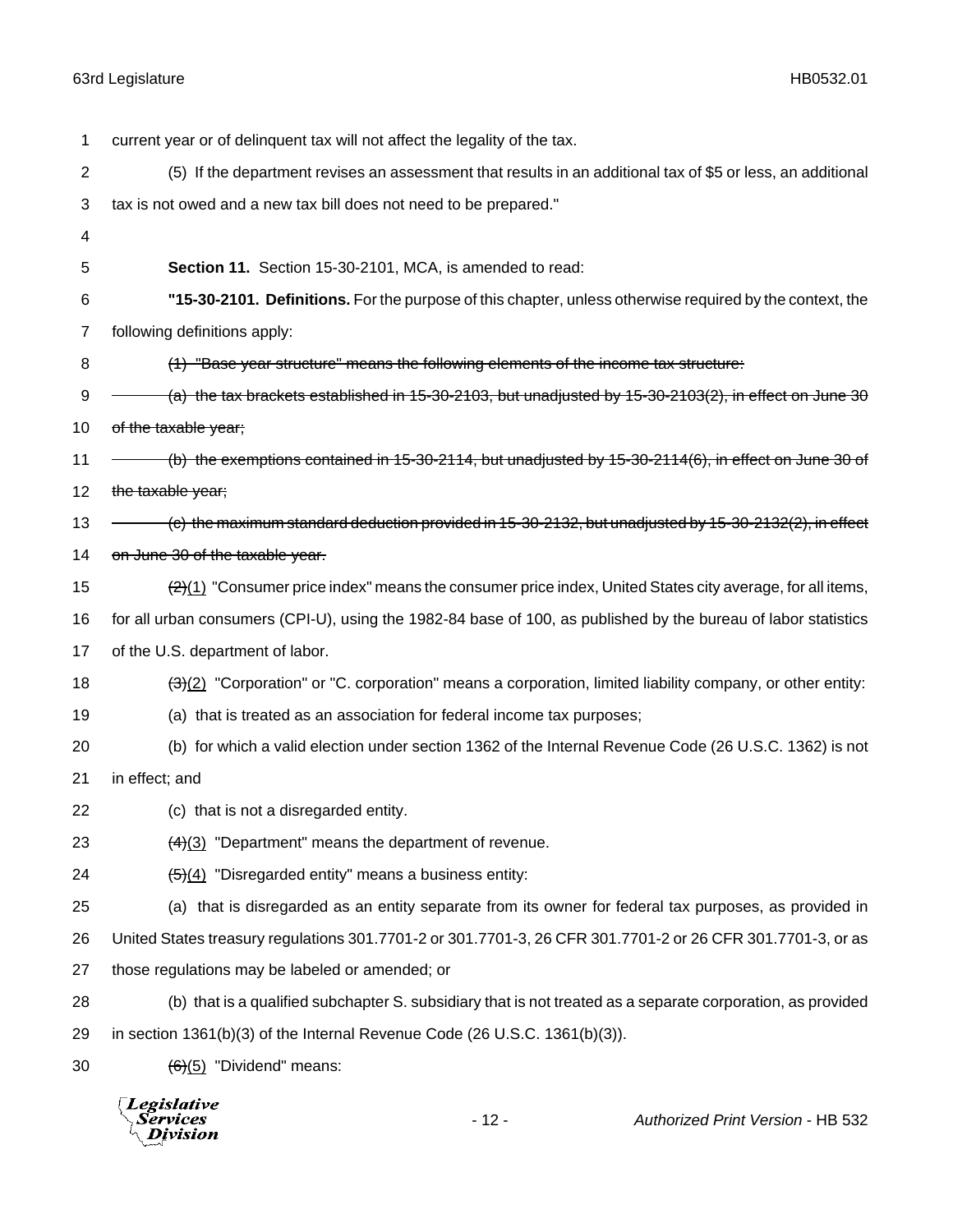| 1              | (a) any distribution made by a C. corporation out of its earnings and profits to its shareholders or                   |
|----------------|------------------------------------------------------------------------------------------------------------------------|
| $\overline{c}$ | members, whether in cash or in other property or in stock of the corporation, other than stock dividends; and          |
| 3              | (b) any distribution made by an S. corporation treated as a dividend for federal income tax purposes.                  |
| 4              | "Federal adjusted gross income" means adjusted gross income as defined in section 62 of the<br>(6)                     |
| 5              | Internal Revenue Code (26 U.S.C. 62).                                                                                  |
| 6              | (7) "Federal taxable income", when referring to an individual, means taxable income as defined and                     |
| $\overline{7}$ | described in section 63 of the Internal Revenue Code (26 U.S.C. 63) and, when referring to a trust or estate,          |
| 8              | means taxable income as defined and described in Subtitle A, Chapter 1, Subchapter J., of the Internal Revenue         |
| 9              | Code.                                                                                                                  |
| 10             | $\frac{77(8)}{77(8)}$ "Fiduciary" means a guardian, trustee, executor, administrator, receiver, conservator, or any    |
| 11             | person, whether individual or corporate, acting in any fiduciary capacity for any person, trust, or estate.            |
| 12             | $\frac{(\theta)}{2}$ "Foreign C. corporation" means a corporation that is not engaged in or doing business in Montana, |
| 13             | as provided in 15-31-101.                                                                                              |
| 14             | (9)(10) "Foreign government" means any jurisdiction other than the one embraced within the United                      |
| 15             | States, its territories, and its possessions.                                                                          |
| 16             | (10) "Gross income" means the taxpayer's gross income for federal income tax purposes as defined in                    |
| 17             | section 61 of the Internal Revenue Code (26 U.S.C. 61) or as that section may be labeled or amended, excluding         |
| 18             | unemployment compensation included in federal gross income under the provisions of section 85 of the Internal          |
| 19             | Revenue Code (26 U.S.C. 85) as amended.                                                                                |
| 20             | (11) "Head of household" means a head of household as defined and described in section 2(b) of the                     |
| 21             | Internal Revenue Code (26 U.S.C. 2(b)).                                                                                |
| 22             | $(11)(12)$ "Inflation factor" means a number determined for each tax year by dividing the consumer price               |
| 23             | index for June of the tax year by the consumer price index for June 2005.                                              |
| 24             | $(12)(13)$ "Information agents" includes all individuals and entities acting in whatever capacity, including           |
| 25             | lessees or mortgagors of real or personal property, fiduciaries, brokers, real estate brokers, employers, and all      |
| 26             | officers and employees of the state or of any municipal corporation or political subdivision of the state, having the  |
| 27             | control, receipt, custody, disposal, or payment of interest, rent, salaries, wages, premiums, annuities,               |
| 28             | compensations, remunerations, emoluments, or other fixed or determinable annual or periodical gains, profits,          |
| 29             | and income with respect to which any person or fiduciary is taxable under this chapter.                                |
| 30             | $(13)(14)$ "Internal Revenue Code" means the Internal Revenue Code of 1986, as amended, or as it may                   |
|                |                                                                                                                        |

*Legislative*<br>Services<br>*Division*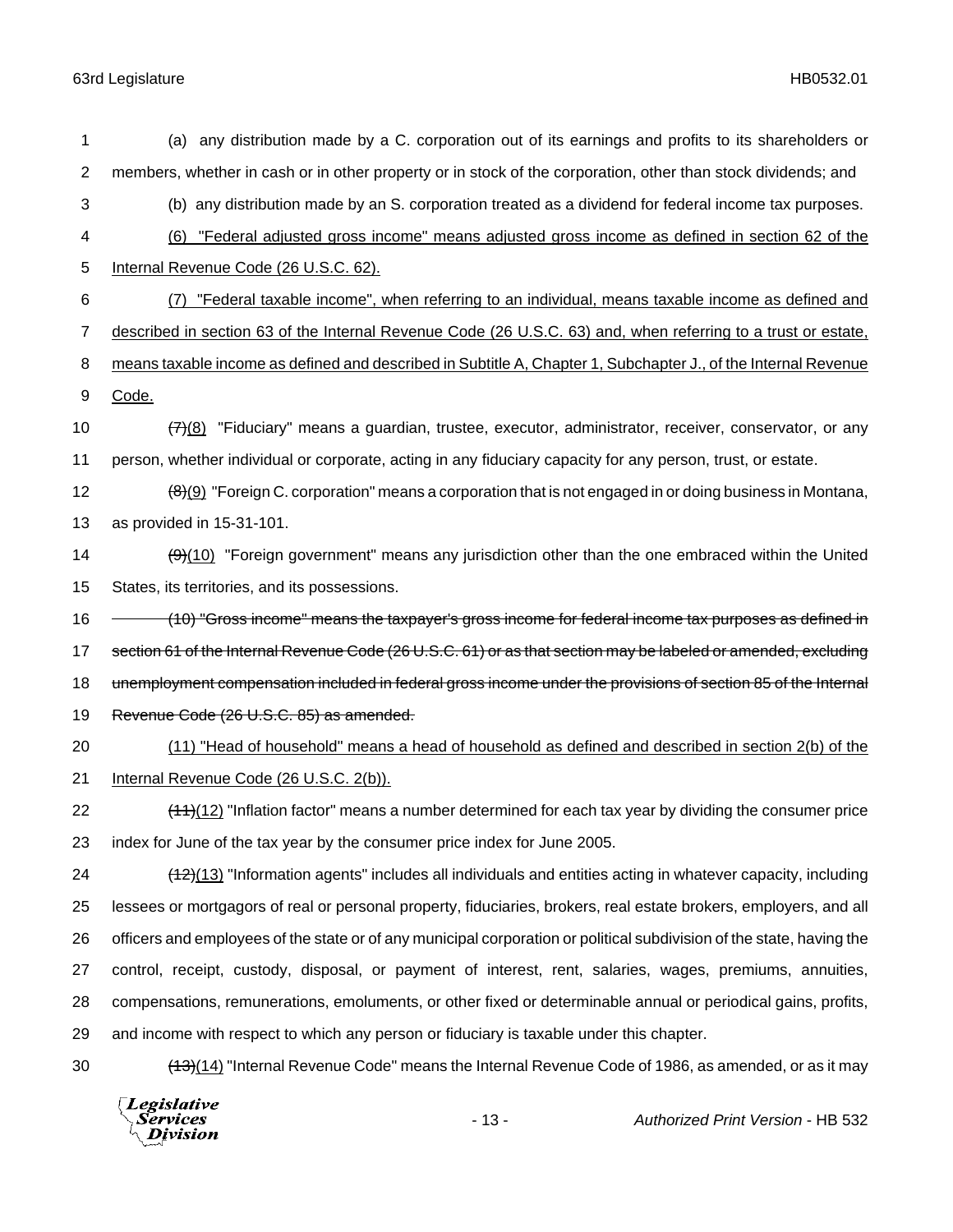| 1  | be labeled or further amended. References to specific provisions of the Internal Revenue Code mean those          |
|----|-------------------------------------------------------------------------------------------------------------------|
| 2  | provisions as they may be otherwise labeled or further amended.                                                   |
| 3  | (15) "Joint return" means a single return made jointly by a married individual with that individual's spouse.     |
| 4  | $(14)(16)$ "Knowingly" is as defined in 45-2-101.                                                                 |
| 5  | $(15)(17)$ "Limited liability company" means a limited liability company, a domestic limited liability company,   |
| 6  | or a foreign limited liability company as defined in 35-8-102.                                                    |
| 7  | $(16)(18)$ "Limited liability partnership" means a limited liability partnership as defined in 35-10-102.         |
| 8  | $(17)(19)$ "Lottery winnings" means income paid either in lump sum or in periodic payments to:                    |
| 9  | (a) a resident taxpayer on a lottery ticket; or                                                                   |
| 10 | (b) a nonresident taxpayer on a lottery ticket purchased in Montana.                                              |
| 11 | (20) "Married individual" means a married individual as defined and described in section 7703 of the              |
| 12 | Internal Revenue Code (26 U.S.C. 7703).                                                                           |
| 13 | (18)(21) (a) "Montana source income" means:                                                                       |
| 14 | (i) wages, salary, tips, and other compensation for services performed in the state or while a resident           |
| 15 | of the state;                                                                                                     |
| 16 | (ii) gain attributable to the sale or other transfer of tangible property located in the state, sold or otherwise |
| 17 | transferred while a resident of the state, or used or held in connection with a trade, business, or occupation    |
| 18 | carried on in the state;                                                                                          |
| 19 | (iii) gain attributable to the sale or other transfer of intangible property received or accrued while a          |
| 20 | resident of the state;                                                                                            |
| 21 | (iv) interest received or accrued while a resident of the state or from an installment sale of real property      |
| 22 | or tangible commercial or business personal property located in the state;                                        |
| 23 | (v) dividends received or accrued while a resident of the state;                                                  |
| 24 | (vi) net income or loss derived from a trade, business, profession, or occupation carried on in the state         |
| 25 | or while a resident of the state;                                                                                 |
| 26 | (vii) net income or loss derived from farming activities carried on in the state or while a resident of the       |
| 27 | state;                                                                                                            |
| 28 | (viii) net rents from real property and tangible personal property located in the state or received or            |
| 29 | accrued while a resident of the state;                                                                            |
| 30 | (ix) net royalties from real property and from tangible real property to the extent the property is used in       |

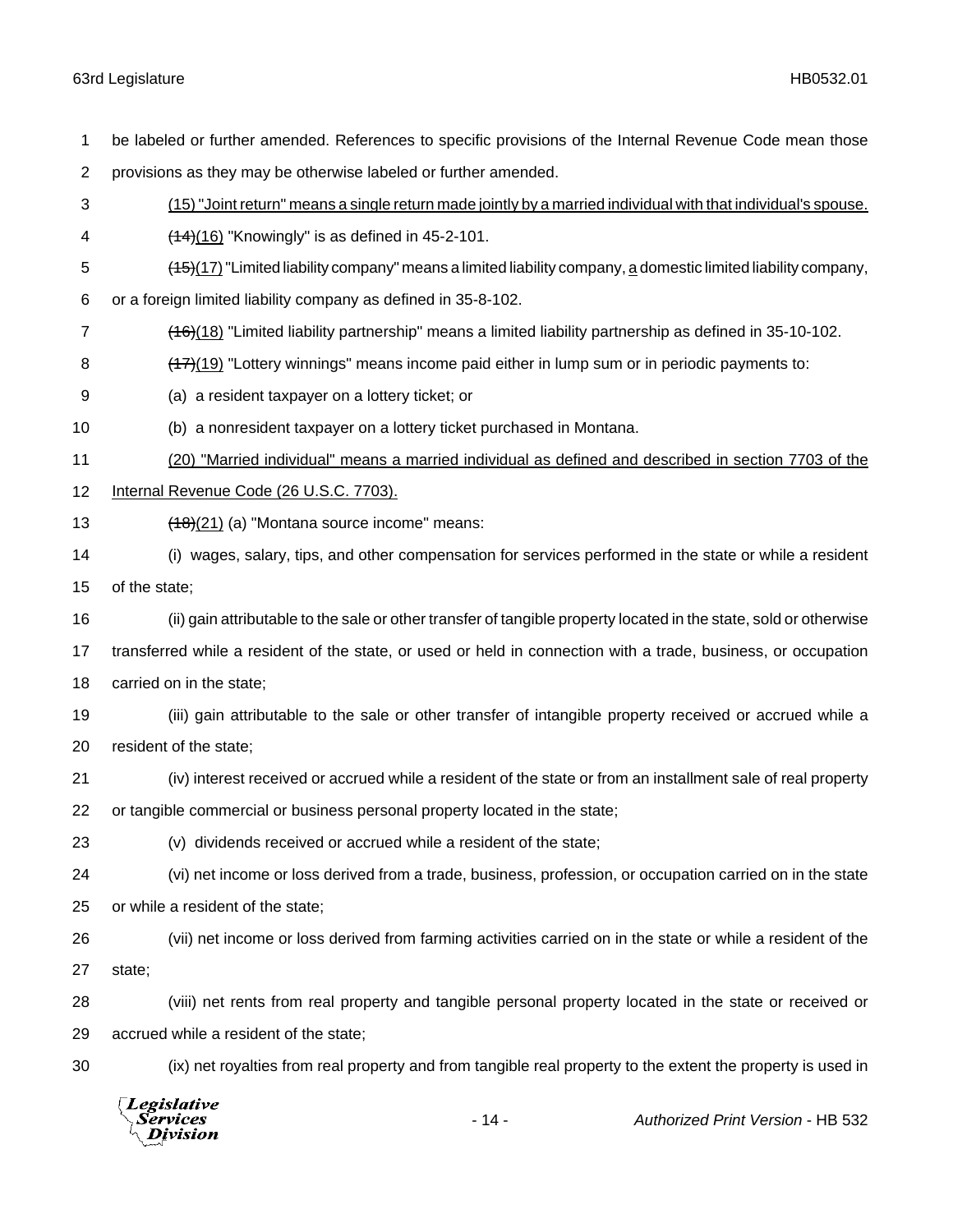location of the property in the state during the royalty period in the tax year and the denominator of which is the number of days of physical location of the property everywhere during all royalty periods in the tax year. If the physical location is unknown or unascertainable by the taxpayer, the property is considered used in the state in which it was located at the time the person paying the royalty obtained possession. (x) patent royalties to the extent the person paying them employs the patent in production, fabrication, manufacturing, or other processing in the state, a patented product is produced in the state, or the royalties are received or accrued while a resident of the state; (xi) net copyright royalties to the extent printing or other publication originates in the state or the royalties are received or accrued while a resident of the state; (xii) partnership income, gain, loss, deduction, or credit or item of income, gain, loss, deduction, or credit: (A) derived from a trade, business, occupation, or profession carried on in the state; (B) derived from the sale or other transfer or the rental, lease, or other commercial exploitation of property located in the state; or (C) taken into account while a resident of the state; (xiii) an S. corporation's separately and nonseparately stated income, gain, loss, deduction, or credit or item of income, gain, loss, deduction, or credit: (A) derived from a trade, business, occupation, or profession carried on in the state; (B) derived from the sale or other transfer or the rental, lease, or other commercial exploitation of property located in the state; or (C) taken into account while a resident of the state; (xiv) social security benefits received or accrued while a resident of the state; (xv) taxable individual retirement account distributions, annuities, pensions, and other retirement benefits received while a resident of the state; (xvi) any other income attributable to the state, including but not limited to lottery winnings, state and federal tax refunds, nonemployee compensation, recapture of tax benefits, and capital loss addbacks; and (xvii) in the case of a nonresident who sells the nonresident's interest in a publicly traded partnership doing business in Montana, the gain described in section 751 of the Internal Revenue Code, 26 U.S.C. 751, multiplied by the Montana apportionment factor. If the net gain or loss resulting from the use of the apportionment Legislative Services - 15 - *Authorized Print Version* - HB 532Division

the state or the net royalties are received or accrued while a resident of the state. The extent of use in the state

is determined by multiplying the royalties by a fraction, the numerator of which is the number of days of physical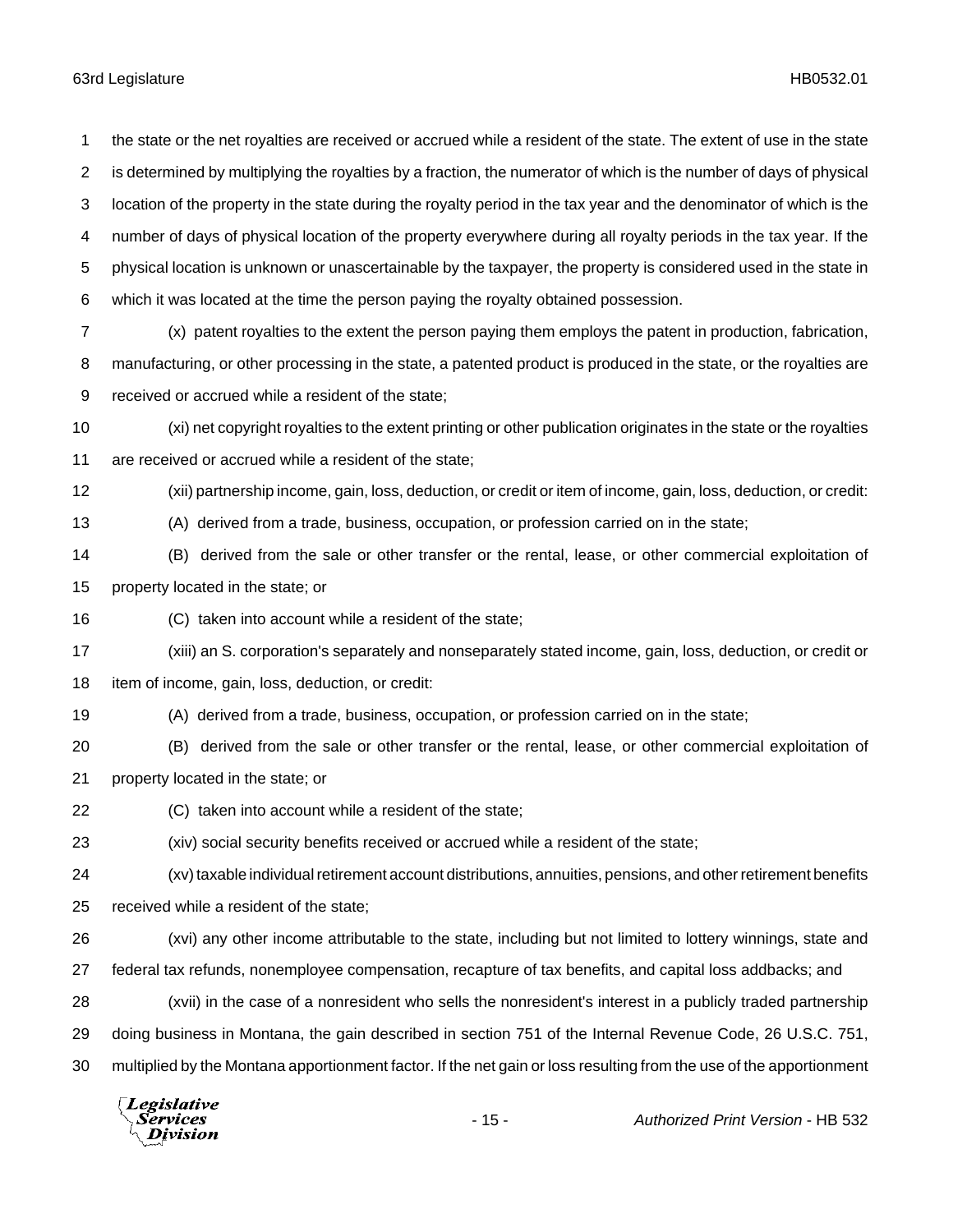1 factor as provided in this subsection  $(18)(a)(xvii)$  (21)(a)(xvii) does not fairly and equitably represent the nonresident taxpayer's business activity interest, then the nonresident taxpayer may petition for, or the department may require with respect to any and all of the partnership interest, the employment of another method 4 to effectuate an equitable allocation or apportionment of the nonresident's income. This subsection (18)(a)(xvii) (21)(a)(xvii) is intended to preserve the rights and privileges of a nonresident taxpayer and align those rights with taxpayers who are afforded the same rights under 15-1-601 and 15-31-312.

7 (b) The term does not include:

 (i) compensation for military service of members of the armed services of the United States who are not Montana residents and who are residing in Montana solely by reason of compliance with military orders and does not include income derived from their personal property located in the state except with respect to personal property used in or arising from a trade or business carried on in Montana; or

 (ii) interest paid on loans held by out-of-state financial institutions recognized as such in the state of their domicile, secured by mortgages, trust indentures, or other security interests on real or personal property located in the state, if the loan is originated by a lender doing business in Montana and assigned out-of-state and there is no activity conducted by the out-of-state lender in Montana except periodic inspection of the security.

16 (22) "Montana taxable income" means federal taxable income as determined for federal income tax

17 purposes and adjusted as provided in [section 2].

18 (19) "Net income" means the adjusted gross income of a taxpayer less the deductions allowed by this 19 chapter.

20  $\left(20\right)$  (23) "Nonresident" means a natural person who is not a resident.

21 (24)(24) "Paid", for the purposes of the deductions and credits under this chapter, means paid or accrued 22 or paid or incurred, and the terms "paid or accrued" and "paid or incurred" must be construed according to the 23 method of accounting upon the basis of which the used to compute federal taxable income is computed under 24 this chapter.

 $(22)(25)$  "Partner" means a member of a partnership or a manager or member of any other entity, if 26 treated as a partner for federal income tax purposes.

27 (<del>23)</del>(26) "Partnership" means a general or limited partnership, limited liability partnership, limited liability 28 company, or other entity, if treated as a partnership for federal income tax purposes.

29 (24)(27) "Pass-through entity" means a partnership, an S. corporation, or a disregarded entity.

30  $(25)(28)$  "Pension and annuity income" means:



- 16 - *Authorized Print Version* - HB 532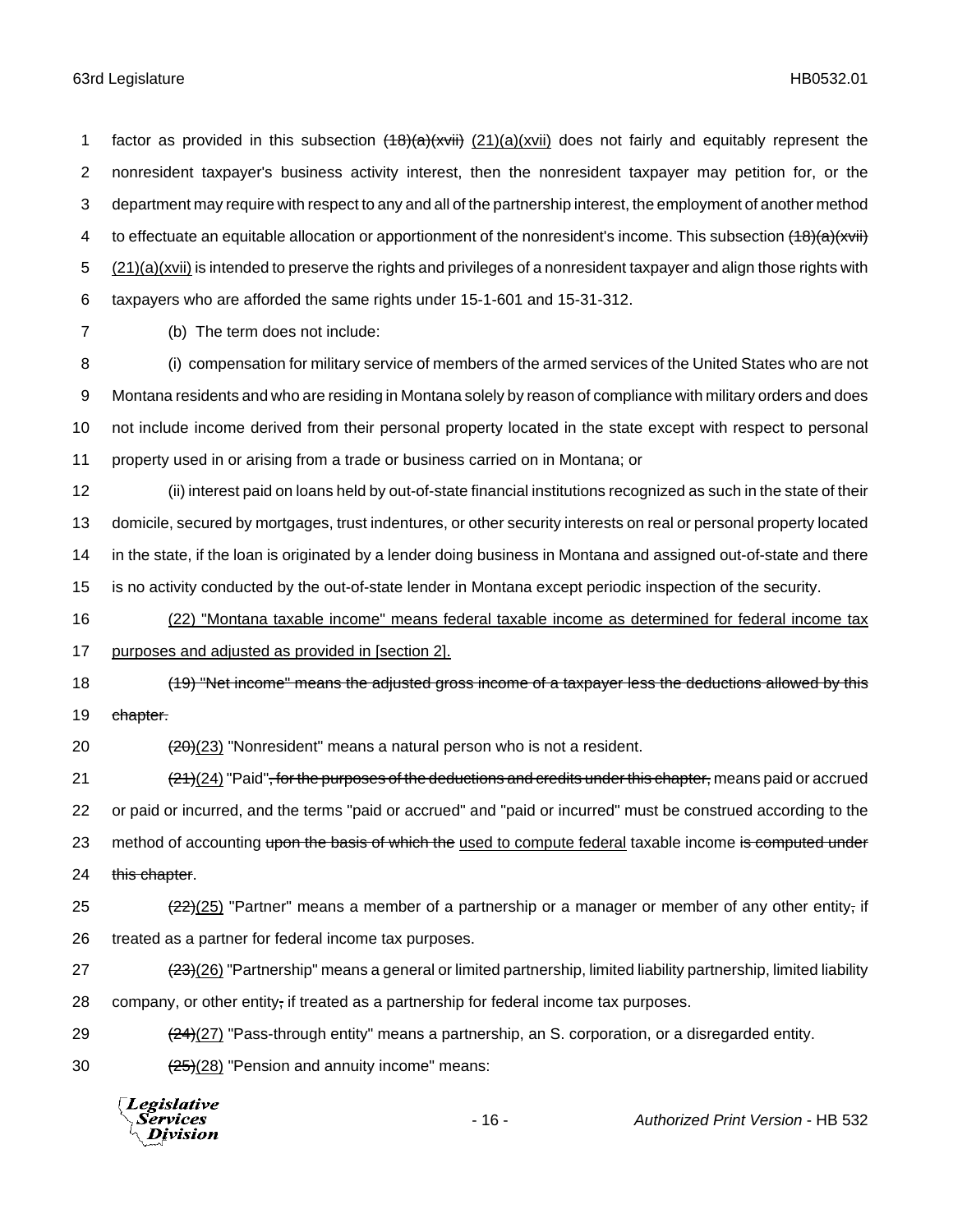is used in section 401 of the Internal Revenue Code (26 U.S.C. 401), or systematic payments received as the result of contributions made to a qualified pension plan that are paid to the recipient or recipient's beneficiary upon the cessation of employment; (b) payments received as the result of past service and cessation of employment in the uniformed services of the United States; (c) lump-sum distributions from pension or profit-sharing plans to the extent that the distributions are included in federal adjusted gross income; (d) distributions from individual retirement, deferred compensation, and self-employed retirement plans recognized under sections 401 through 408 of the Internal Revenue Code (26 U.S.C. 401 through 408) to the extent that the distributions are not considered to be premature distributions for federal income tax purposes; or (e) amounts received from fully matured, privately purchased annuity contracts after cessation of regular employment.  $\left(\frac{26}{29}\right)$  "Purposely" is as defined in 45-2-101. 15 (27)(30) "Received"<del>, for the purpose of computation of taxable income under this chapter,</del> means received or accrued, and the term "received or accrued" must be construed according to the method of 17 accounting upon the basis of which the used to compute federal taxable income is computed under this chapter. 18 (28)(31) "Resident" applies only to natural persons and includes, for the purpose of determining liability to the tax imposed by this chapter with reference to the income of any taxable year, any person domiciled in the state of Montana and any other person who maintains a permanent place of abode within the state even though temporarily absent from the state and who has not established a residence elsewhere. 22 (29)(32) "S. corporation" means an incorporated entity for which a valid election under section 1362 of the Internal Revenue Code (26 U.S.C. 1362) is in effect. 24 (30)(33) "Stock dividends" means new stock issued, for surplus or profits capitalized, to shareholders in proportion to their previous holdings. (34) "Surviving spouse" means a surviving spouse as defined and described in section 2(a) of the Internal Revenue Code (26 U.S.C. 2(a)).  $(34)(35)$  "Tax year" means the taxpayer's taxable year for federal income tax purposes. 29 (32) "Taxable income" means the adjusted gross income of a taxpayer less the deductions and

(a) systematic payments of a definitely determinable amount from a qualified pension plan, as that term

exemptions provided for in this chapter.

Legislative Services Division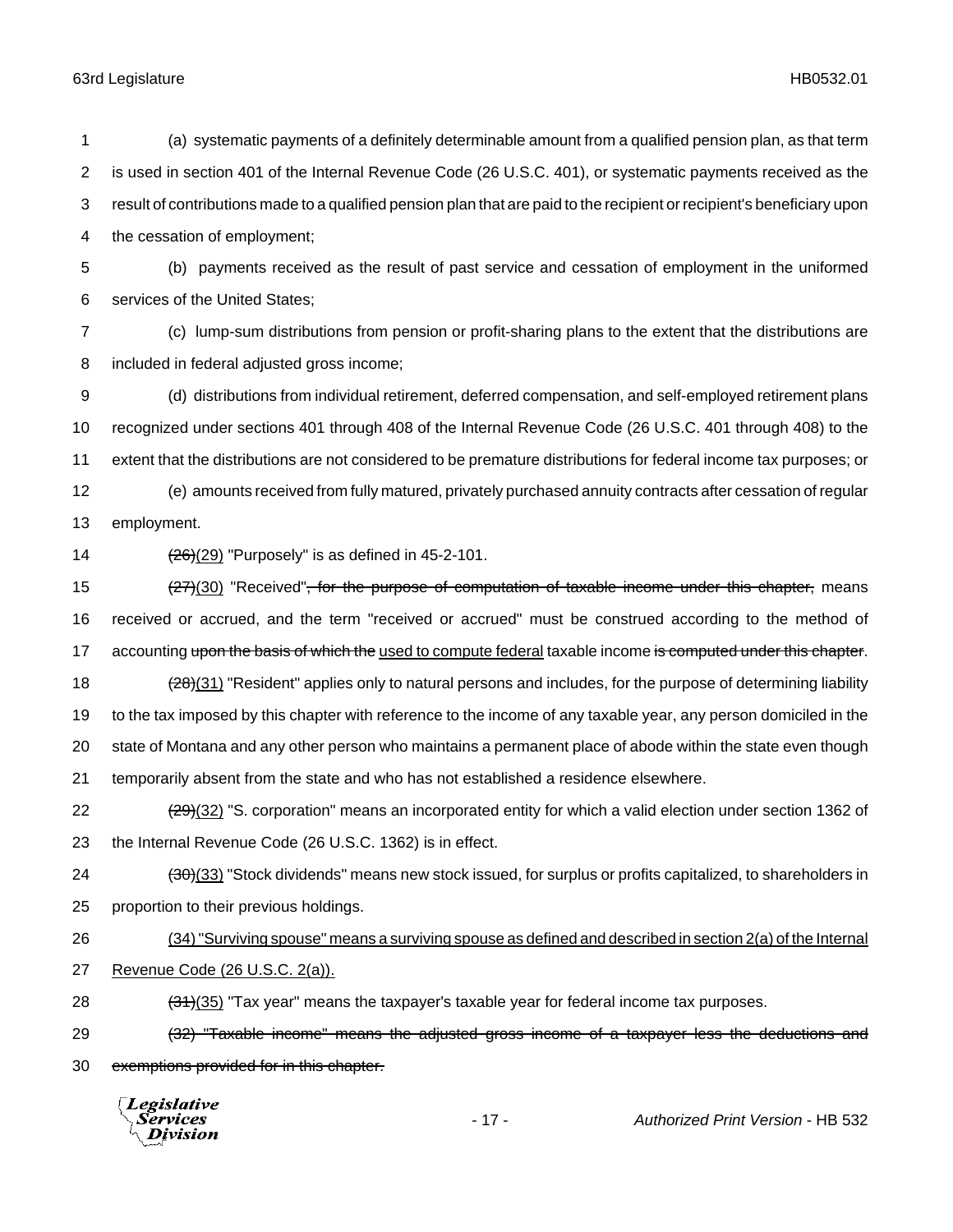- 1 (33)(36) "Taxpayer" includes any person, entity, or fiduciary, resident or nonresident, subject to a tax or 2 other obligation imposed by this chapter and unless otherwise specifically provided does not include a C. 3 corporation."
- 4

5 **Section 12.** Section 15-30-2102, MCA, is amended to read:

6 **"15-30-2102. Construction of net income.** For the purpose of raising revenue, the net income required 7 to be shown on returns under this chapter and taken as the basis for determining the tax hereunder shall may 8 not be classified or held or construed to be property. All income except what has been expressly exempted under 9 the provisions of the Internal Revenue Code or this chapter and income not permitted to be taxed under the 10 constitution of this state or the constitution or laws of the United States shall must be included and considered 11 in determining the net income of taxpayers subject to tax within the provision provisions of this chapter."

12

13 **Section 13.** Section 15-30-2103, MCA, is amended to read:

14 **"15-30-2103. Rate of tax.** (1) There must be levied, collected, and paid for each tax year upon the 15 Montana taxable income of each taxpayer subject to this tax, after making allowance for exemptions and 16 deductions as provided in this chapter, a tax on the brackets of Montana taxable income as follows: of 5.5%.

17  $\rightarrow$  (a) on the first \$2,300 of taxable income or any part of that income, 1%;

18 (b) on the next \$1,800 of taxable income or any part of that income, 2%;

19  $\rightarrow$  (c) on the next \$2,100 of taxable income or any part of that income, 3%;

20  $\rightarrow$  (d) on the next \$2,200 of taxable income or any part of that income, 4%;

21  $-$  (e) on the next \$2,400 of taxable income or any part of that income, 5%;

22 (f) on the next \$3,100 of taxable income or any part of that income, 6%;

23  $-$  (g) on any taxable income in excess of \$13,900 or any part of that income, 6.9%.

24 - (2) By November 1 of each year, the department shall multiply the bracket amount contained in 25 subsection (1) by the inflation factor for that tax year and round the cumulative brackets to the nearest \$100. The 26 resulting adjusted brackets are effective for that tax year and must be used as the basis for imposition of the tax 27 in subsection (1) of this section."

28

29 **Section 14.** Section 15-30-2104, MCA, is amended to read:

30 **"15-30-2104. Tax on nonresident.** (1) (a) A tax is imposed upon each nonresident individual, estate,



- 18 - *Authorized Print Version* - HB 532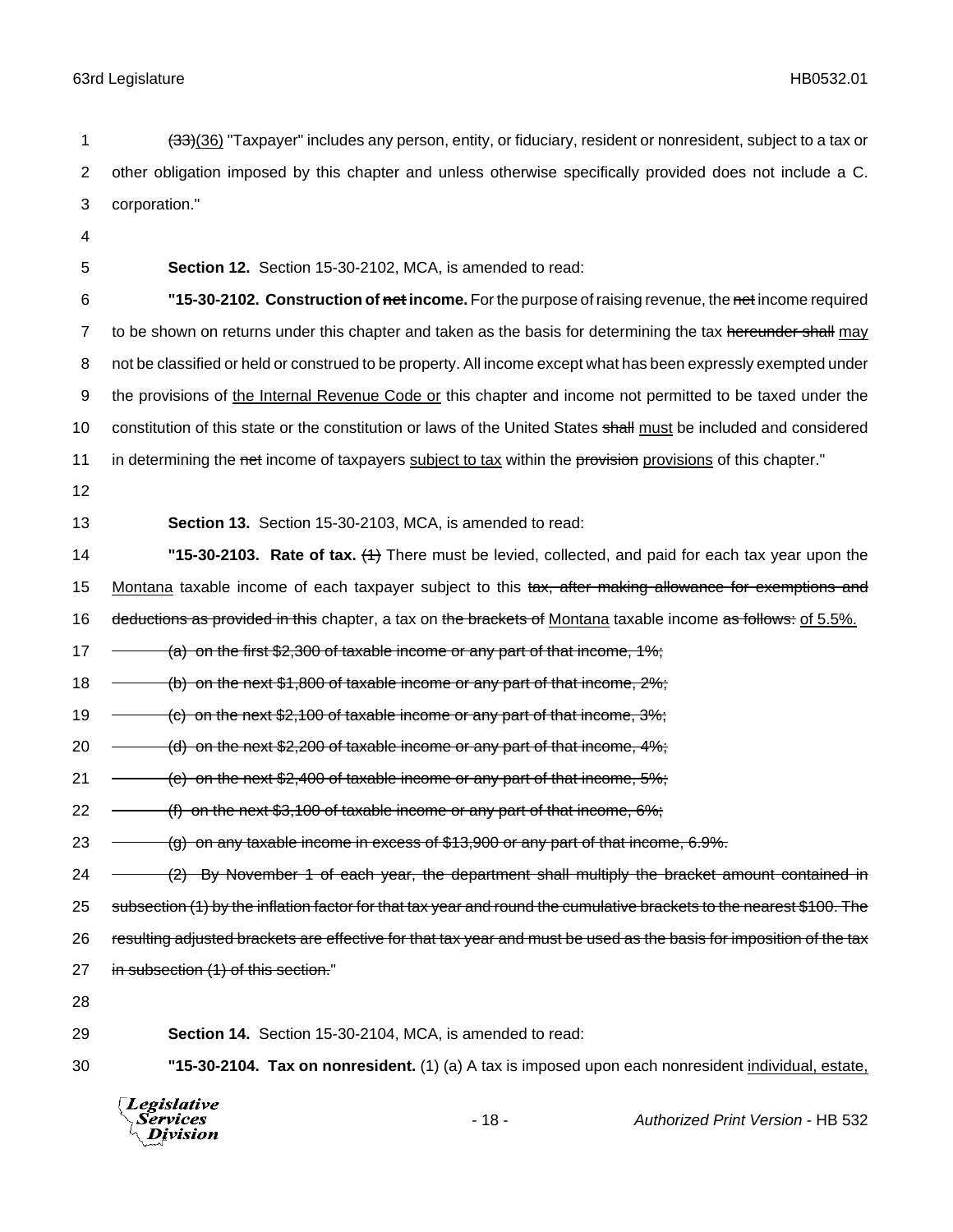or trust equal to the tax computed under 15-30-2103 as if the nonresident individual, estate, or trust were a 2 resident during the entire tax year, multiplied by the ratio of Montana source income to total federal taxable 3 income from all sources.

 (b) This subsection (1) does not permit any items of income, gain, loss, deduction, expense, or credit to be counted more than once in determining the amount of Montana source income, and the department may adopt rules that are reasonably necessary to prevent duplication or to provide for allocation of particular items of income, gain, loss, deduction, expense, or credit.

 (2) Pursuant to the provisions of Article III, section 2, of the Multistate Tax Compact, each nonresident taxpayer required to file a return and whose only activity in Montana consists of making sales and who does not own or rent real estate or tangible personal property within Montana and whose annual gross volume of sales made in Montana during the taxable year does not exceed \$100,000 may elect to pay an income tax of 1/2 of 1% of the dollar volume of gross sales made in Montana during the taxable year. The tax is in lieu of the tax imposed under 15-30-2103 and subsection (1)(a) of this section. The gross volume of sales made in Montana during the tax year must be determined according to the provisions of Article IV, sections 16 and 17, of the Multistate Tax Compact."

**Section 15.** Section 15-30-2113, MCA, is amended to read:

 **"15-30-2113. Determination of status -- effect of federal marital status elections.** For purposes of this chapter:

20 (1) the determination of whether an individual is married must be made as of the close of the individual's 21 tax year, except that if the individual's spouse dies during the individual's tax year, the determination must be

22 made as of the time of death marital status, dependent status, status as an association, partnership, or individual,

23 and any other status must be made as provided in the Internal Revenue Code; and

24 (2) an individual legally separated from the individual's spouse under a decree of divorce or of separate 25 maintenance may not be considered as married.

(2) the status that a taxpayer claims or elects in a federal income tax return with respect to the taxpayer

or another individual or that the taxpayer or other individual is determined to have for federal income tax purposes

28 conclusively determines the status of that individual; and

 (3) a joint Montana individual income tax return must be filed for any tax year for which a joint federal income tax return is filed unless one of the individuals is a nonresident."



- 19 - *Authorized Print Version* - HB 532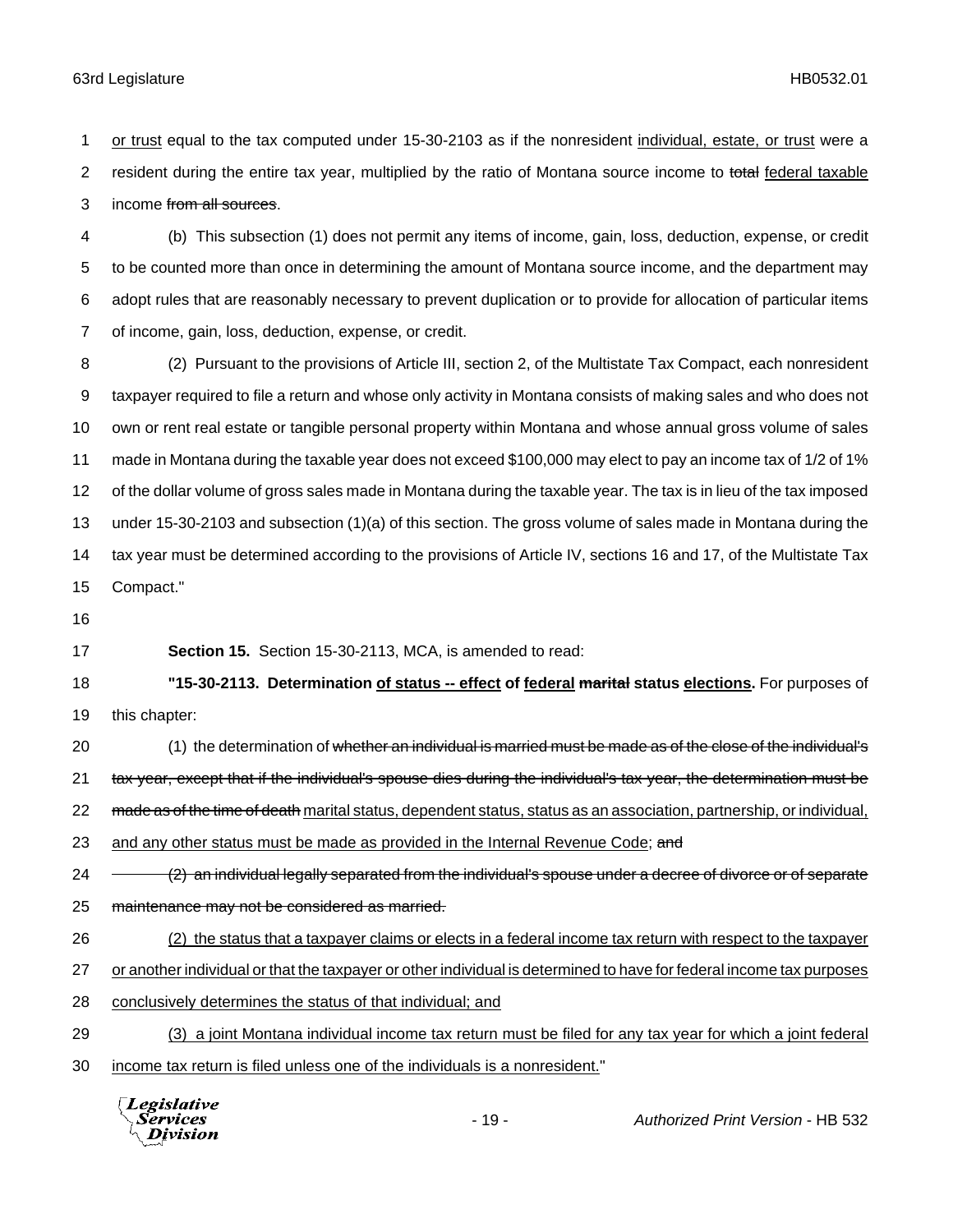| 1              |                                                                                                                        |
|----------------|------------------------------------------------------------------------------------------------------------------------|
| $\overline{2}$ | Section 16. Section 15-30-2151, MCA, is amended to read:                                                               |
| 3              | "15-30-2151. Tax on beneficiaries or fiduciaries of estates or trusts. (1) A tax must be is imposed                    |
| 4              | upon either on the fiduciaries or and the beneficiaries of estates and trusts as provided in this section, except to   |
| 5              | the extent that estates and trusts must be held for educational, charitable, or religious purposes. The tax must       |
| 6              | be levied, collected, and paid annually with respect to the income of estates or of any kind of property held in       |
| 7              | trust, including:                                                                                                      |
| 8              | (a) income received by estates of deceased persons during the period of administration or settlement                   |
| 9              | of the estate;                                                                                                         |
| 10             | (b) income accumulated in trust for the benefit of unborn or unascertained persons or persons with                     |
| 11             | contingent interests;                                                                                                  |
| 12             | (c) income held for future distribution under the terms of the will or trust; and                                      |
| 13             | (d) income that is to be distributed to the beneficiaries periodically, whether or not at regular intervals,           |
| 14             | and the income collected by a guardian of a minor, to be held or distributed as the court may direct in the same       |
| 15             | manner and to the same extent as federal income tax is imposed on them under the Internal Revenue Code.                |
| 16             | (2) The fiduciary is responsible for making the return of income for the estate or trust for which the                 |
| 17             | fiduciary acts, whether the fiduciary or the beneficiaries are taxable responsible for the payment of the tax with     |
| 18             | reference to the income of the estate or trust. In cases under subsections (1)(a) and (1)(d), the The fiduciary shall  |
| 19             | include in the return a statement of each beneficiary's distributive share of net income, whether or not distributed   |
| 20             | before the close of the tax year for which the return is made, and at the request of the department shall furnish      |
| 21             | a copy of the federal income tax return for the estate or trust as provided in 15-30-2619. The department may          |
| 22             | require a fiduciary of an estate or trust to provide a copy of the federal schedule of the beneficiary's share of      |
| 23             | income, deductions, and credits when filing the Montana individual income tax return.                                  |
| 24             | (3) In cases under subsections $(1)(a)$ , $(1)(b)$ , and $(1)(c)$ , the The tax must be imposed upon on the            |
| 25             | fiduciary of the estate or trust with respect to the net income of the estate or trust and must be paid by the         |
| 26             | fiduciary. If the taxpayer's net income for the tax year of the estate or trust is computed upon the basis of a period |
| 27             | different from that upon the basis of which the net income of the estate or trust is computed, then the taxpayer's     |
| 28             | distributive share of the net income of the estate or trust for any accounting period of the estate or trust ending    |
| 29             | within the fiscal or calendar year must be computed upon the basis on which the beneficiary's net income is            |
| 30             | computed. In those cases, a beneficiary who is not a resident must be taxable with respect to the beneficiary's        |
|                | Legislative<br>$d$ Defect $\frac{1}{2}$ (exclose $\frac{1}{2}$ IID EQQ.<br>$\sim$                                      |

*Services*<br>*Division*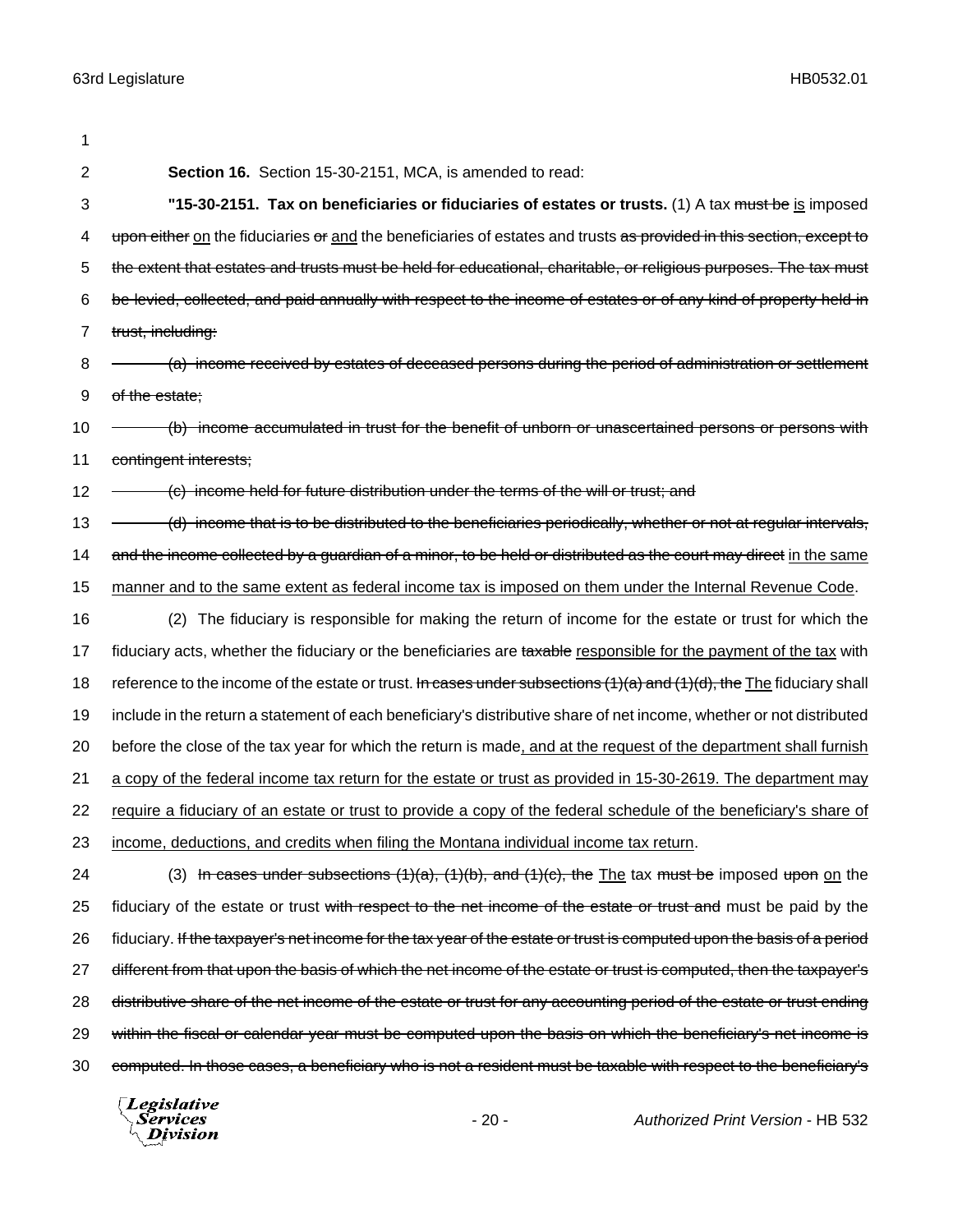1 income derived through the estate or trust only to the extent provided in 15-30-2111 for individuals other than 2 residents.

3 (4) The fiduciary of a trust created by an employer as a part of a stock bonus, pension, or profit-sharing 4 plan for the exclusive benefit of some or all of the employer's employees, to which contributions are made by the 5 employer or employees, or both, for the purpose of distributing to the employees the earnings and principal of 6 the fund accumulated by the trust in accordance with the plan, are not taxable under this section, but any amount 7 contributed to the fund by the employer and all earnings of the fund must be included in computing the income 8 of the distributee in the year in which distributed or made available to the distributee.

9 - (5) Where any part of the income of a trust other than a testamentary trust is or may be applied to the 10 payment of premiums upon policies of insurance on the life of the grantor, except policies of insurance irrevocably 11 payable for the purposes and in the manner specified relating to the so-called "charitable contribution" deduction, 12 or to the payment of premiums upon policies of life insurance under which the grantor is the beneficiary, the part 13 of the income of the trust must be included in computing the net income of the grantor."

- 14
- 

15 **Section 17.** Section 15-30-2153, MCA, is amended to read:

16 **"15-30-2153. Determination of tax of estates and trusts.** The amount of tax must be is determined 17 from Montana taxable income of an estate or trust in the same manner as the tax on taxable income of 18 individuals, by applying the rates rate contained in 15-30-2103. Credits allowed to individuals under Title 15, 19 chapter 30, also apply to estates and trusts when applicable."

20

21 **Section 18.** Section 15-30-2320, MCA, is amended to read:

22 **"15-30-2320. Credit for alternative fuel motor vehicle conversion.** (1) (a) Except as provided in 23 subsection  $(1)(b)$ , an individual, a corporation, a partnership, or a small business corporation as defined in 24 15-30-3301 15-31-101, is allowed a tax credit against taxes imposed by  $15-30-2103$  or 15-31-101 for equipment 25 and labor costs incurred to convert a motor vehicle licensed in Montana to operate on alternative fuel.

26 (b) A seller of alternative fuel may not receive a credit for converting its own vehicles to the alternative 27 fuel that it sells.

28 (2) The maximum credit a taxpayer may claim in a year under this section is an amount equal to 50% 29 of the equipment and labor costs incurred but the credit may not exceed:

30 (a) \$500 for conversion of a motor vehicle with a gross weight of 10,000 pounds or less; or

**Legislative** *Services* - 21 - *Authorized Print Version* - HB 532**Division**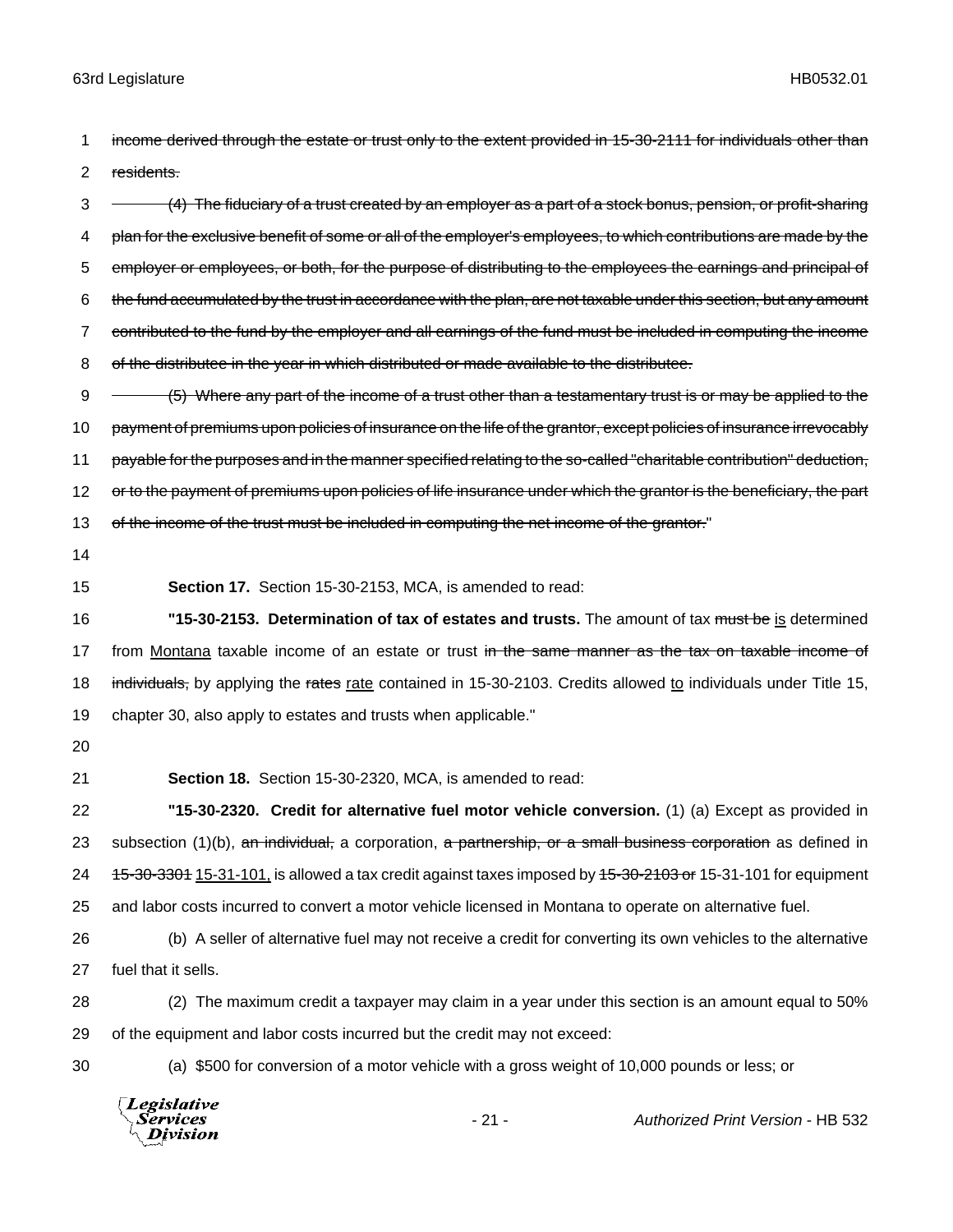| 1              | (b) \$1,000 for conversion of a motor vehicle with a gross vehicle weight over 10,000 pounds.                          |  |
|----------------|------------------------------------------------------------------------------------------------------------------------|--|
| $\overline{c}$ | (3) For the purposes of this section, "alternative fuel" means:                                                        |  |
| 3              | (a) natural gas;                                                                                                       |  |
| 4              | (b) liquefied petroleum gas;                                                                                           |  |
| 5              | (c) liquefied natural gas;                                                                                             |  |
| 6              | (d) hydrogen;                                                                                                          |  |
| $\overline{7}$ | (e) electricity; or                                                                                                    |  |
| 8              | any other fuel if at least 85% of the fuel is methanol, ethanol or other alcohol, ether, or any<br>(f)                 |  |
| 9              | combination of them.                                                                                                   |  |
| 10             | (4) (a) The credit allowed under this section may not exceed the taxpayer's income tax liability.                      |  |
| 11             | (b) There is no carryback or carryforward of the credit permitted under this section, and the credit must              |  |
| 12             | be applied in the year the conversion is made, as determined by the taxpayer's accounting method."                     |  |
| 13             |                                                                                                                        |  |
| 14             | Section 19. Section 15-30-2328, MCA, is amended to read:                                                               |  |
| 15             | "15-30-2328. (Temporary) Credit for contributions to qualified endowment -- recapture of credit                        |  |
| 16             | -- deduction included as income. (1) A taxpayer is allowed a tax credit against the taxes imposed by                   |  |
| 17             | 15-30-2103 or 15-31-101 in an amount equal to 40% of the present value of the aggregate amount of the                  |  |
| 18             | charitable gift portion of a planned gift made by the taxpayer during the year to any qualified endowment. The         |  |
| 19             | maximum credit that may be claimed by a taxpayer for contributions made from all sources in a year is \$10,000.        |  |
| 20             | The credit allowed under this section may not exceed the taxpayer's income tax liability.                              |  |
| 21             | (2) The credit allowed under this section may not be claimed by an individual taxpayer if the taxpayer                 |  |
| 22             | has included the full amount of the contribution upon which the amount of the credit was computed as a deduction       |  |
| 23             | under $15-30-2131(1)$ or $15-30-2152(2)$ .                                                                             |  |
| 24             | $\frac{1}{2}(2)$ There is no carryback or carryforward of the credit permitted under this section, and the credit must |  |
| 25             | be applied to the tax year in which the contribution is made.                                                          |  |
| 26             | $\frac{4}{3}$ If during any tax year a charitable gift is recovered by the taxpayer, the taxpayer shall:               |  |
| 27             | (a) include as income the amount deducted in any prior year that is attributable to the charitable gift to             |  |
| 28             | the extent that the deduction reduced the taxpayer's individual income tax or corporation license tax; and             |  |
| 29             | (b) increase the amount of tax due under 15-30-2103 or 15-31-101 by the amount of the credit allowed                   |  |
| 30             | in the tax year in which the credit was taken. (Terminates December 31, 2013--sec. 7, Ch. 4, L. 2005; secs. 2,         |  |
|                | Legislative<br>$-22-$<br>Authorized Print Version - HB 532<br>Services<br>Division                                     |  |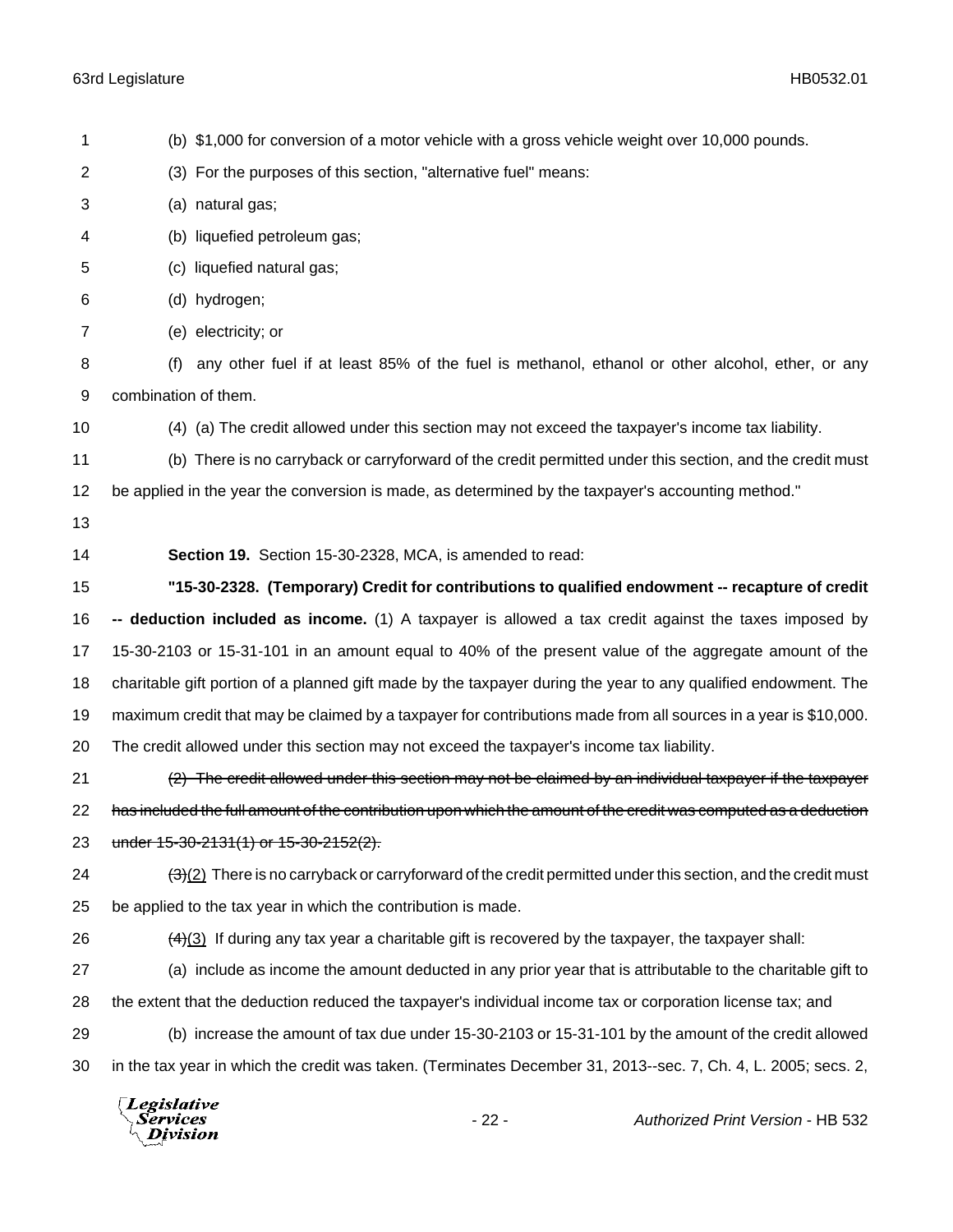3, 4, 7(2), Ch. 208, L. 2007.)" **Section 20.** Section 15-30-2329, MCA, is amended to read: **"15-30-2329. (Temporary) Beneficiaries of estates -- credit for contribution to qualified endowment.** A contribution to a qualified endowment, as defined in 15-30-2327, by an estate qualifies for the credit provided in 15-30-2328 if the contribution is a planned gift or in 15-31-161 if the contribution is an outright gift to a qualified endowment. Any credit not used by the estate may be attributed to each beneficiary of the estate in the same proportion used to report the beneficiary's income from the estate for Montana income tax purposes. 9 The maximum amount of credit that a beneficiary may claim is \$10,000, subject to the limitation in 15-30-2328(2), and the credit must be claimed in the year in which the contribution is made. The credit may not be carried forward or carried back. (Terminates December 31, 2013--secs. 2, 3, Ch. 208, L. 2007.)" **Section 21.** Section 15-30-2501, MCA, is amended to read: **"15-30-2501. Definitions.** When used in 15-30-2501 through 15-30-2509, the following definitions apply: (1) (a) "Employee" means: (i) an individual who performs services for another individual or an organization having the right to control the employee as to the services to be performed and as to the manner of performance; 18 (ii) an officer, employee, or elected public official of the United States, the state of Montana, or any political subdivision of the United States or Montana or any agency or instrumentality of the United States, the state of Montana, or a political subdivision of the United States or Montana; (iii) an officer of a corporation; (iv) all classes, grades, or types of employees including minors and aliens, superintendents, managers, and other supervisory personnel. (b) The term does not include a sole proprietor performing services for the sole proprietorship. (2) "Employer" means: (a) the person for whom an individual performs or performed any service, of whatever nature, as an employee of the person or, if the person for whom the individual performs or performed the services does not have control of the payment of wages for the services, the person having control of the payment of wages; (b) any individual or organization that has or had in its employ one or more individuals performing services for it within this state, including:

**Legislative** Services Division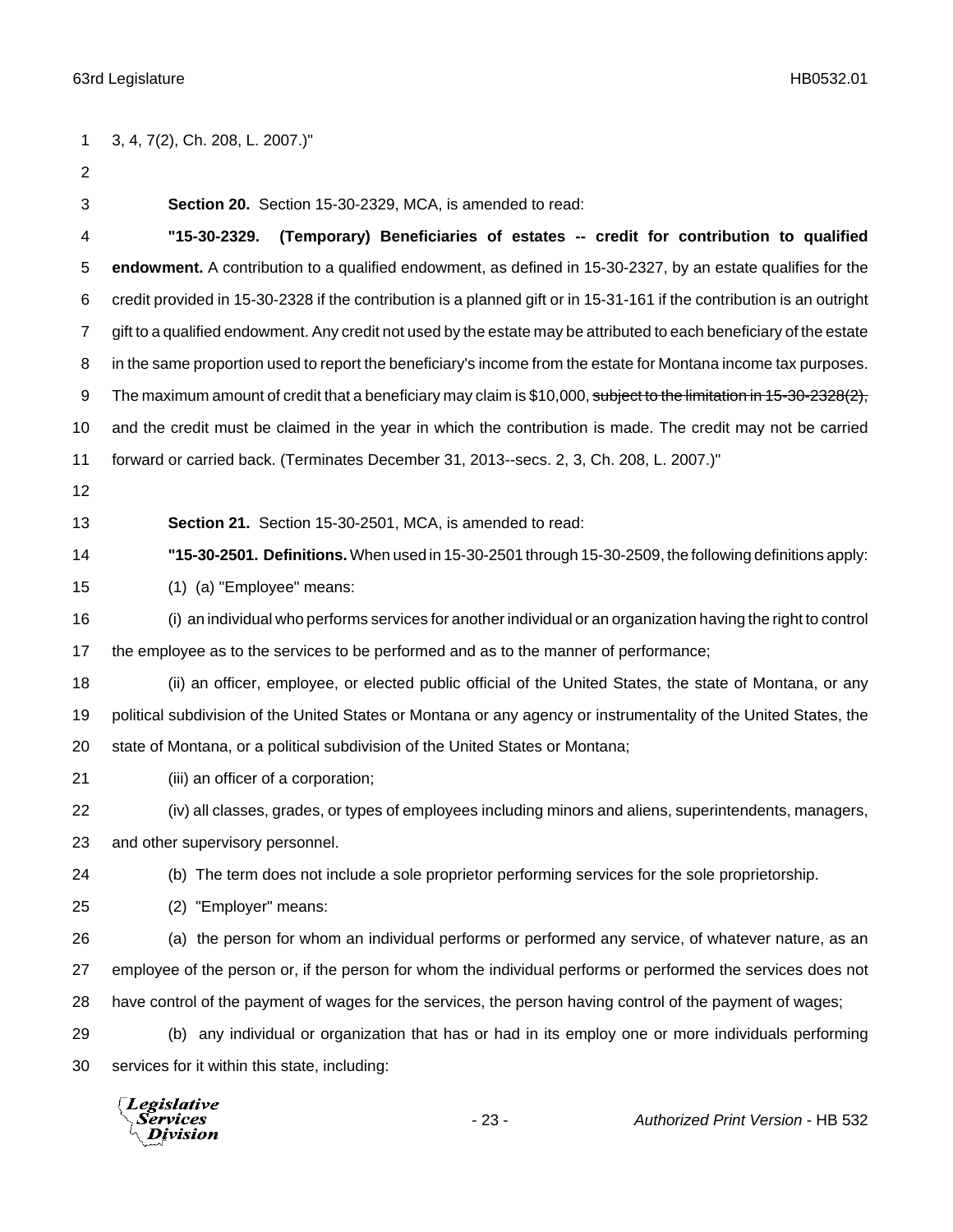| 1              | (i) a state government and any of its political subdivisions or instrumentalities;                               |
|----------------|------------------------------------------------------------------------------------------------------------------|
| 2              | (ii) a partnership, association, trust, estate, joint-stock company, insurance company, limited liability        |
| 3              | company, or domestic or foreign corporation;                                                                     |
| 4              | (iii) a receiver, trustee, including a trustee in bankruptcy, or the trustee's successor; or                     |
| 5              | (iv) a legal representative of a deceased person; or                                                             |
| 6              | any person found to be an employer under Title 39, chapter 51, for unemployment insurance<br>(C)                 |
| $\overline{7}$ | purposes, or under Title 39, chapter 71, for workers' compensation purposes.                                     |
| 8              | (3) "Lookback period" means the 12-month period ending the preceding June 30.                                    |
| 9              | "Sole proprietor" means an individual doing business in a noncorporate form and includes the<br>(4)              |
| 10             | member of a single-member limited liability company that is a disregarded entity if the member is an individual. |
| 11             | (5) (a) Except as provided in subsection (5)(b), "wages" has the meaning provided in section 3401 of             |
| 12             | the Internal Revenue Code, 26 U.S.C. 3401.                                                                       |
| 13             | (b) The term does not include:                                                                                   |
| 14             | $(i)$ tips and gratuities exempt from taxation under 15-30-2110;                                                 |
| 15             | ii) health insurance premiums attributed as income to an employee under federal law that are exempt              |
| 16             | from taxation under 15-30-2110;                                                                                  |
| 17             | <del>iii)</del> unemployment compensation, including supplemental unemployment compensation treated as wages     |
| 18             | under section 3402 of the Internal Revenue Code, 26 U.S.C. 3402, that is excluded from gross income as           |
| 19             | provided in 15-30-2101; or                                                                                       |
| 20             | (iv) any amount paid to a sole proprietor."                                                                      |
| 21             |                                                                                                                  |
| 22             | Section 22. Section 15-30-2512, MCA, is amended to read:                                                         |
| 23             | "15-30-2512. Estimated tax -- payment -- exceptions -- interest. $(1)$ (a) Each individual subject to tax        |
| 24             | under this chapter, except farmers or ranchers as defined in subsection (6), shall pay for the tax year, through |
| 25             | employer withholding, as provided in 15-30-2502, through payment of estimated tax in four installments, as       |
| 26             | provided in subsection (2) of this section, or through a combination of employer withholding and estimated tax   |
| 27             | payments, at least:                                                                                              |
| 28             | (i) 90% of the tax for the current tax year, less tax credits and withholding allowed the taxpayer; or           |
| 29             | (ii) an amount equal to 100% of the individual's tax liability for the preceding tax year, if the preceding tax  |
| 30             | year was a period of 12 months and if the individual filed a return for the tax year.                            |

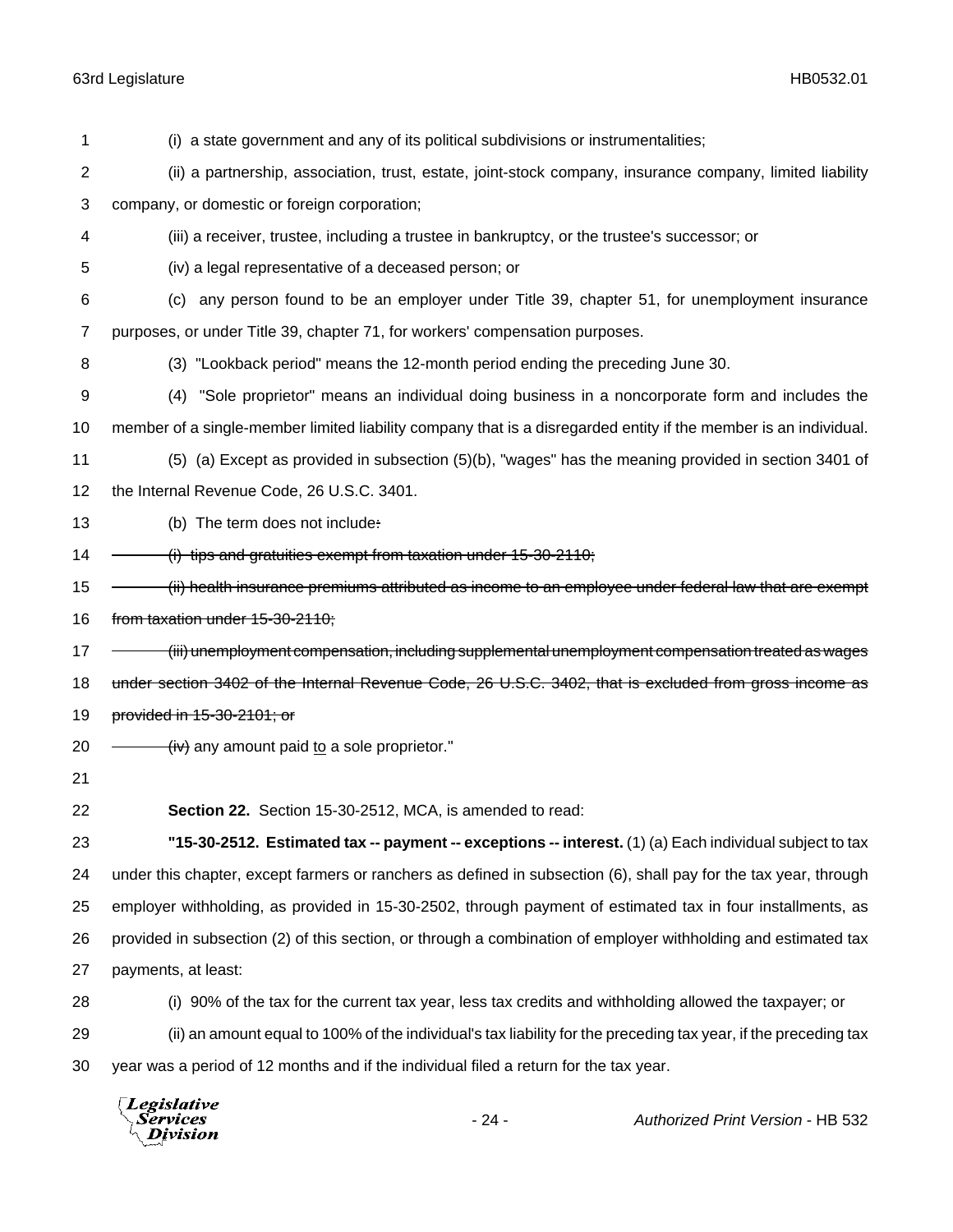(b) Payment of estimated taxes under this section is not required if: (i) the combined tax liability of employer withholding and estimated tax for the current year is less than \$500 after reductions for credits and withholding; (ii) the individual did not have any tax liability for the preceding tax year, which was a tax year of 12 months, and if the individual was a citizen or resident of the United States throughout that tax year; (iii) the underpayment was caused by reason of casualty, disaster, or other unusual circumstances that the department determines to constitute good cause; or (iv) the individual retired in the tax year after having attained the age of 62 or if the individual became disabled in the tax year. In addition, payment of estimated taxes under this section is not required in the tax year following the tax year in which the individual retired or became disabled. (2) Estimated taxes must be paid in four installments according to one of the following schedules: (a) Subject to the due date provision in 15-30-2604(1)(b), for each taxpayer whose tax year begins on January 1, estimated tax payments are due on the following dates: Installment Date First April 15 Second June 15 17 Third September 15 18 Fourth **The Fourth Contract of the following tax year** January 15 of the following tax year (b) Subject to the due date provision in 15-30-2604(1)(b), for each taxpayer whose tax year begins on a date other than January 1, estimated tax payments are due on the following dates: Installment Date 22 First 15th day of the 4th month following the beginning of the tax year 23 Second 2008 Second 15th day of the 6th month following the beginning of the tax year 24 Third 15th day of the 9th month following the beginning of the tax year 25 Fourth 15th day of the month following the close of the tax year (3) (a) Except as provided in subsection (4), each installment must be 25% of the required annual payment determined pursuant to subsection (1). If the taxpayer's tax situation changes, each succeeding installment must be proportionally changed so that the balance of the required annual payment is paid in equal installments over the remaining period of time. (b) If the taxpayer's tax situation changes after the date for the first installment or any subsequent

Legislative *Services* **Division**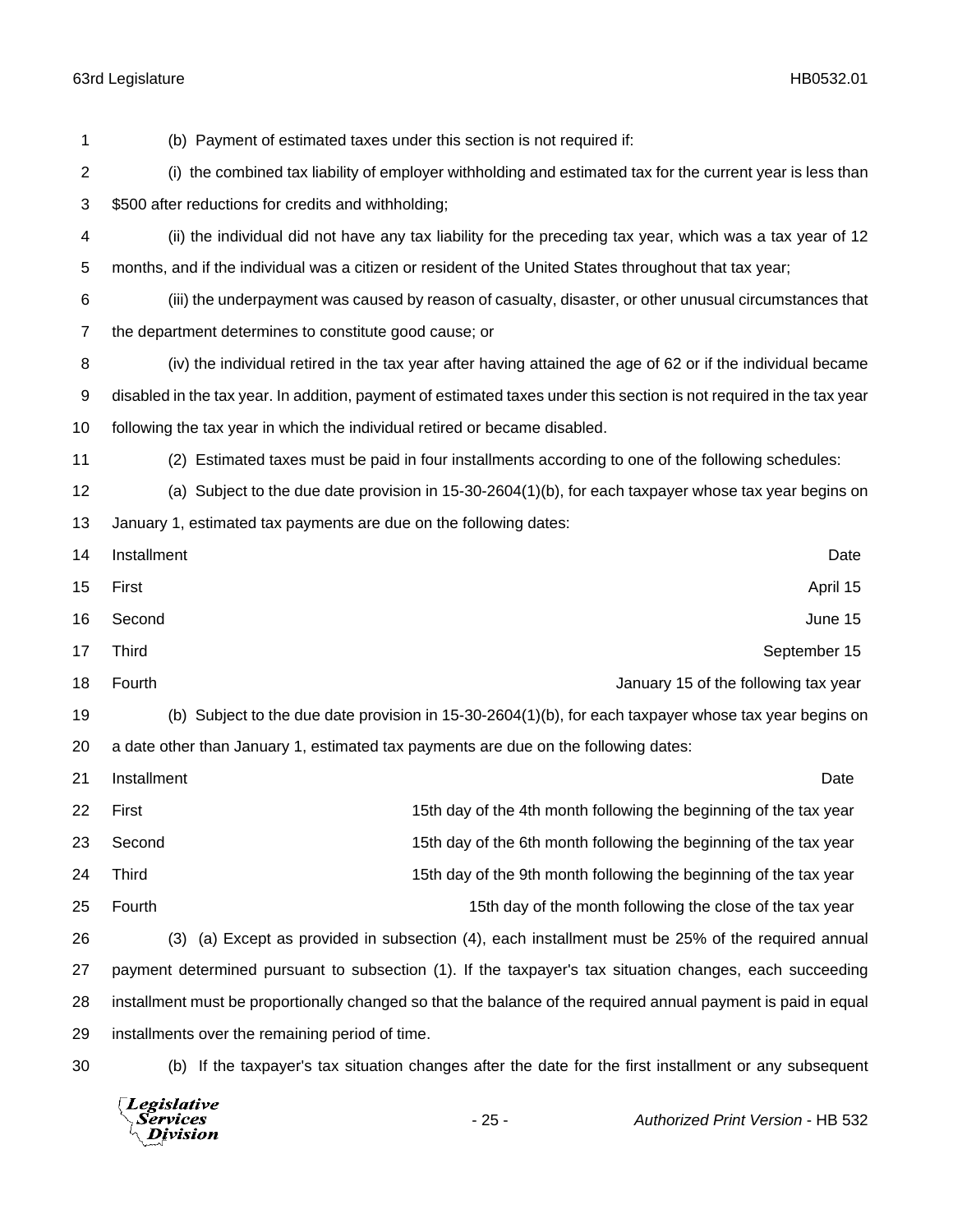installment, as specified in subsection (2)(a) or (2)(b), so that the taxpayer is required to pay estimated taxes, the taxpayer shall pay 25% for each succeeding installment except for the first one in which a payment is required. For estimated taxes required to be paid beginning with the second installment provided for in subsection (2)(a) or (2)(b), the taxpayer shall pay 50% for that installment and 25% for the third and fourth installments, respectively. For estimated taxes required to be paid beginning with the third installment provided for in subsection (2)(a) or (2)(b), the taxpayer shall pay 75% for that installment and 25% for the fourth installment.

 (4) (a) If for any required installment the taxpayer determines that the installment payment is less than the amount determined under subsection (3)(a), the lower amount may be paid as an annualized income installment.

 (b) For any required installment, the annualized income installment is the applicable percentage described in subsection (4)(c) applied to the tax computed on the basis of annualized Montana taxable income in the tax year for the months ending before the due date for the installment less the total amount of any prior required installments for the tax year.

 (c) For the purposes of this subsection (4), the applicable percentage is determined according to the following schedule:

|    | 16 Required Installment | Applicable Percentage |
|----|-------------------------|-----------------------|
| 17 | First                   | 22.5%                 |
| 18 | Second                  | 45%                   |
| 19 | Third                   | 67.5%                 |
| 20 | Fourth                  | 90%                   |

 (d) A reduction in a required installment resulting from the application of an annualized income installment must be recaptured by increasing the amount of the next required installment, determined under subsection (3)(a), by the amount of the reduction. Any subsequent installment must be increased by the amount of the reduction until the amount has been recaptured.

 (5) (a) If an estimated tax, an employer withholding tax, or a combination of estimated tax and employer withholding tax is underpaid, there must be added to the amount due under this chapter interest on the amount of the underpayment as provided in 15-1-216. The interest is computed on the amount of the underpayment, as determined in subsection (5)(b), for the period from the time the payment was due to the date payment was made or to the 15th day of the 4th month of the year following the tax year in which the payment was to be made, whichever is earlier.

Legislative Services Division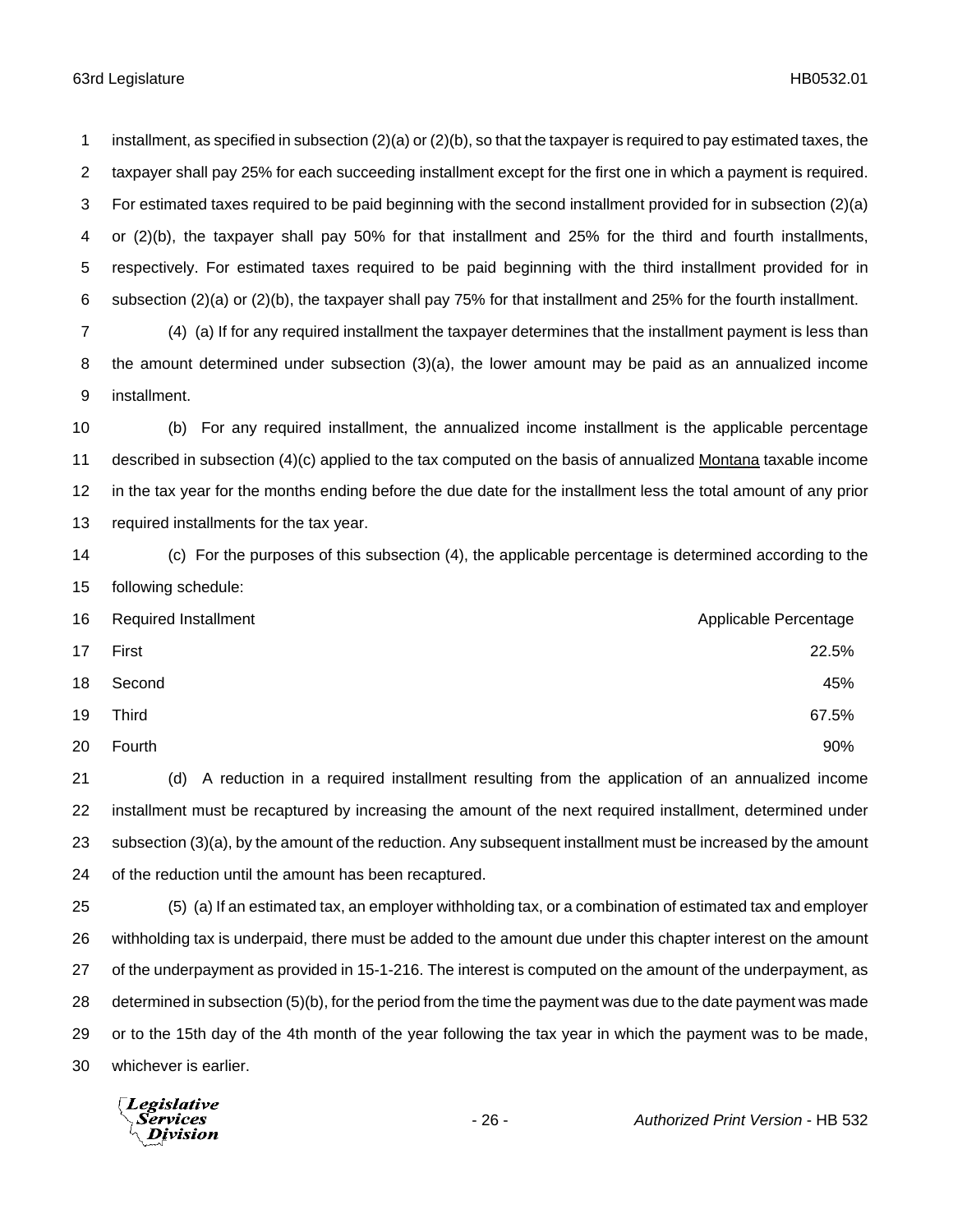| 1  | (b) For the purpose of determining the amount of interest due in subsection (5)(a), the amount of the                  |  |
|----|------------------------------------------------------------------------------------------------------------------------|--|
| 2  | underpayment is the required installment amount less the installment amount paid, if any, on or before the due         |  |
| 3  | date for the installment.                                                                                              |  |
| 4  | (c) For the purpose of determining the amount of interest due in subsection (5)(a), an estimated payment               |  |
| 5  | must be credited against unpaid required installments in the order in which those installments are required to be      |  |
| 6  | paid.                                                                                                                  |  |
| 7  | (d) For a married taxpayer filing separately on the same form, the interest provided for in subsection                 |  |
| 8  | (5)(a) must be computed on the combined tax liability after reductions for credits and withholding, as shown on        |  |
| 9  | the taxpayer's return.                                                                                                 |  |
| 10 | $(e)(d)$ Interest may not be charged with respect to any underpayment of the fourth installment of                     |  |
| 11 | estimated taxes if:                                                                                                    |  |
| 12 | (i) the taxpayer pays in full the amount computed on the return as payable; and                                        |  |
| 13 | (ii) the taxpayer files a return on or before the last day of the month following the close of the tax year            |  |
| 14 | referred to in subsection $(2)(a)$ or $(2)(b)$ .                                                                       |  |
| 15 | (6) For the purposes of this section, "farmer or rancher" means a taxpayer who derives at least 66 2/3%                |  |
| 16 | of the taxpayer's gross income, as defined in 15-30-2101 determined for federal income tax purposes, from              |  |
| 17 | farming or ranching operations, or both.                                                                               |  |
| 18 | (7) The department shall promulgate rules governing reasonable extensions of time for paying the                       |  |
| 19 | estimated tax. An extension may not be for more than 6 months."                                                        |  |
| 20 |                                                                                                                        |  |
| 21 | Section 23. Section 15-30-2602, MCA, is amended to read:                                                               |  |
| 22 | "15-30-2602. Returns and payment of tax -- penalty and interest -- refunds -- credits -- inflation                     |  |
| 23 | adjustment. (1) For both resident and nonresident taxpayers, each single If required to file a federal income tax      |  |
| 24 | return pursuant to the Internal Revenue Code, each individual, including each nonresident with Montana source          |  |
| 25 | income, and each estate or trust shall file each married individual not filing a joint return with a spouse and having |  |
| 26 | a gross income for the tax year of more than \$3,560, as adjusted under the provisions of subsection (6), and          |  |
| 27 | married individuals not filing separate returns and having a combined gross income for the tax year of more than       |  |
| 28 | \$7,120, as adjusted under the provisions of subsection (6), are liable for a return to be filed on forms and          |  |
| 29 | according to rules that the department may prescribe. The gross income amounts referred to in this subsection          |  |
| 30 | (1) must be increased by \$1,900, as adjusted under the provisions of 15-30-2114(6), for each additional personal      |  |
|    |                                                                                                                        |  |

*Legislative*<br>Services<br>*Division*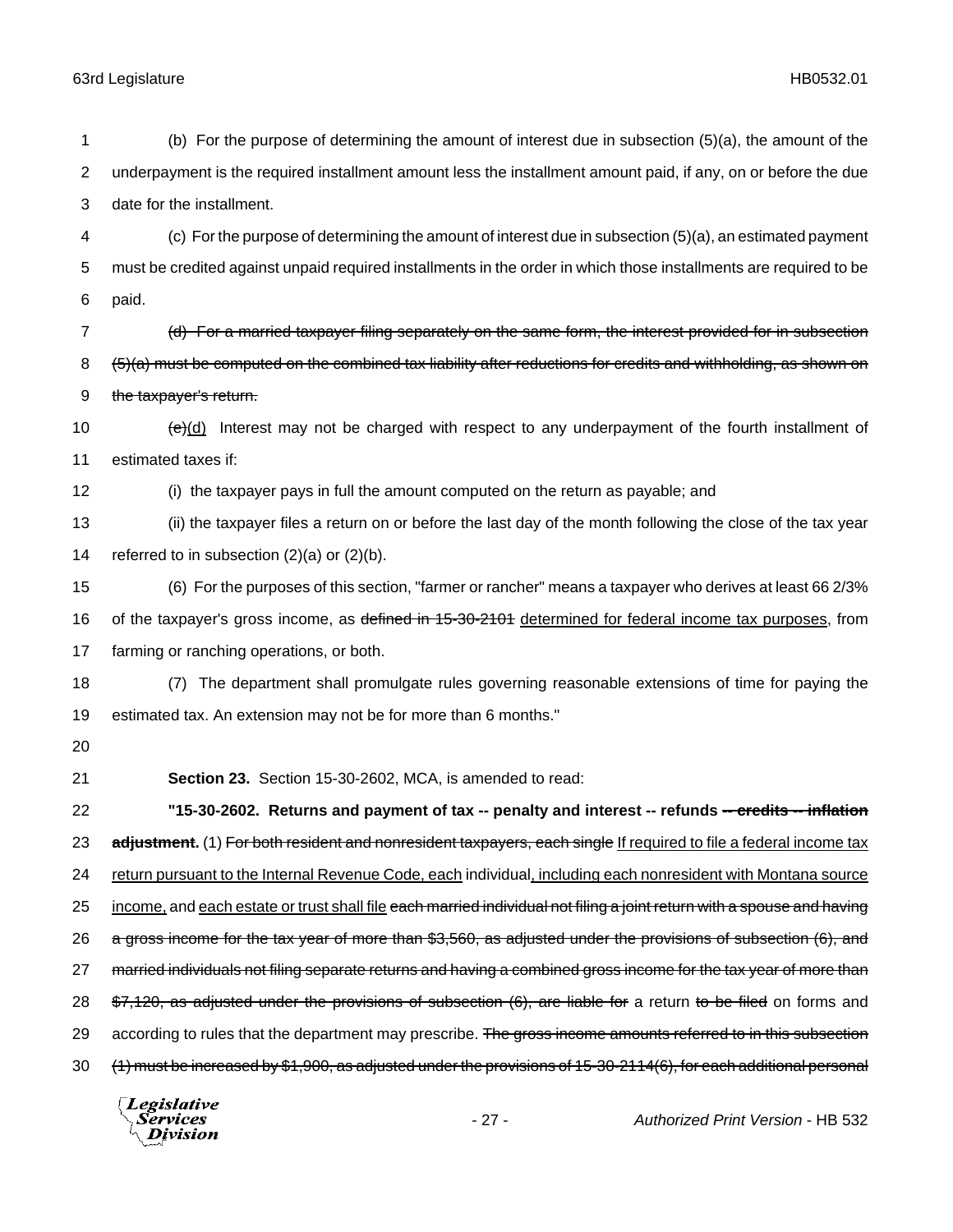1 exemption allowance that the taxpayer is entitled to claim for the taxpayer and the taxpayer's spouse under 2  $15-30-2114(3)$  and  $(4)$ .

3 (2) In accordance with instructions set forth by the department, each taxpayer who is married and living 4 with a husband or wife and is required to file a return may, at the taxpayer's option, file a joint return with the 5 husband or wife even though one of the spouses has neither gross income nor deductions. If a joint return is 6 made, the tax must be computed on the aggregate taxable income and, subject to 15-30-2646, the liability with 7 respect to the tax is joint and several. If a joint return has been filed for a tax year, the spouses may not file 8 separate returns after the time for filing the return of either has expired unless the department consents.

 $(3)(2)$  If a taxpayer is unable to make the taxpayer's own return, the return must be made by an authorized agent or by a guardian or other person charged with the care of the person or property of the taxpayer.  $(4)(3)$  All taxpayers, including but not limited to those subject to the provisions of 15-30-2502 and 15-30-2512, shall compute the amount of income tax payable and shall, on or before the date required by this chapter for filing a return, pay to the department any balance of income tax remaining unpaid after crediting the amount withheld, as provided by 15-30-2502, and any payment made by reason of an estimated tax return provided for in 15-30-2512. However, the tax computed must be greater by \$1 than the amount withheld and paid by estimated return as provided in this chapter. If the amount of tax withheld and the payment of estimated tax exceed by more than \$1 the amount of income tax as computed, the taxpayer is entitled to a refund of the excess.  $(5)(4)$  If the department determines that the amount of tax due is greater than the amount of tax computed by the taxpayer on the return, the department shall mail a notice to the taxpayer as provided in 15-30-2642 of the additional tax proposed to be assessed, including penalty and interest as provided in 15-1-216. (6) By November 1 of each year, the department shall multiply the minimum amount of gross income 22 necessitating the filing of a return by the inflation factor for the tax year. These adjusted amounts are effective 23 for that tax year, and persons who have gross incomes less than these adjusted amounts are not required to file 24 a return.

25  $(7)(5)$  Individual income tax forms distributed by the department for each tax year must contain 26 instructions and tables based on the adjusted base year Montana income tax structure for that tax year."

27

28 **Section 24.** Section 15-30-2605, MCA, is amended to read:

29 **"15-30-2605. Revision of return by department -- statute of limitations -- examination of records** 30 **and persons.** (1) If, in the opinion of the department, any return of a taxpayer is in any essential respect incorrect,

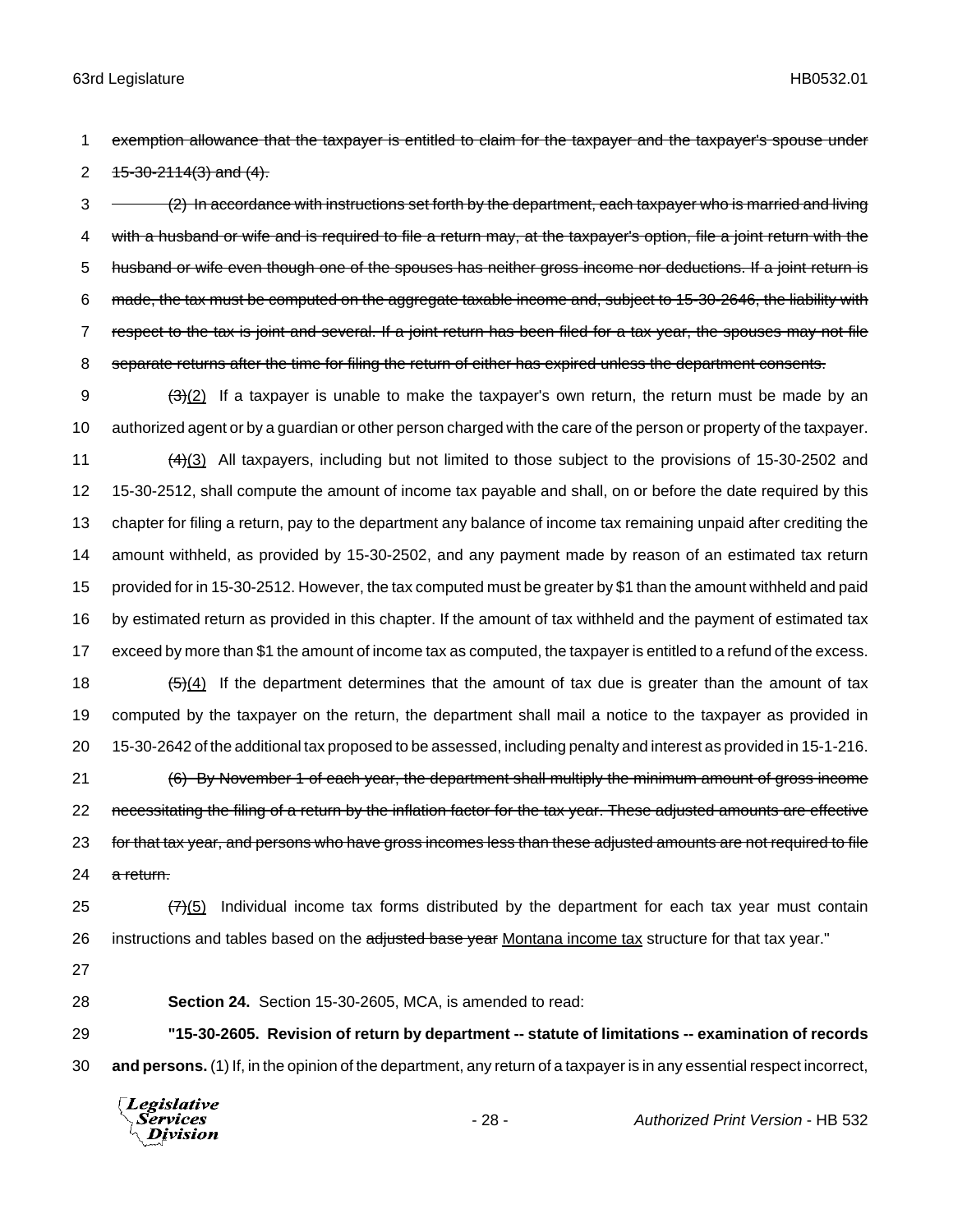it may revise the return.

 (2) If a taxpayer does not file a return as required under this chapter, the department may, at any time, audit the taxpayer or estimate the Montana taxable income of the taxpayer from any information in its possession and, based upon the audit or estimate, assess the taxpayer for the taxes, penalties, and interest due the state. (3) Except as provided in subsections (2) and (4), the amount of tax due under any return may be determined by the department within 5 years after the return was filed, regardless of whether the return was filed on or after the last day prescribed for filing. For the purposes of 15-30-2607 and this section, a tax return due under this chapter and filed before the last day prescribed by law or rule is considered to be filed on the last day prescribed for filing.

 (4) If a taxpayer, with intent to evade the tax, purposely or knowingly files a false or fraudulent return that violates a provision of this chapter, the amount of tax due may be determined at any time after the return is filed and the tax may be collected at any time after it becomes due.

 (5) The department, for the purpose of ascertaining the correctness of any return or for the purpose of 14 making an estimate of Montana taxable income of any person where information has been obtained, may also examine or cause to have examined by any agent or representative designated by it for that purpose any books, papers, or records of memoranda bearing upon the matters required to be included in the return and may require the attendance of the person rendering the return or any officer or employee of the person or the attendance of any person having knowledge in the premises and may take testimony and require proof material for its information, with power to administer oaths to the person or persons."

**Section 25.** Section 15-30-2606, MCA, is amended to read:

 **"15-30-2606. Tolling of statute of limitations.** The running of the statute of limitations provided for under 15-30-2605 must be suspended during any period that the federal statute of limitations for collection of federal income tax has been suspended by written agreement signed by the taxpayer or when the taxpayer has instituted an action that has the effect of suspending the running of the federal statute of limitations and for 1 additional year. If the taxpayer fails to file an amended Montana return as required by 15-30-2619, the statute of limitations does not apply until 5 years from the date the federal changes become final or the amended federal return was filed. If the taxpayer omits from federal gross income, as defined and described in section 61 of the Internal Revenue Code (26 U.S.C. 61), an amount properly includable as federal gross income and the amount is in excess of 25% of the amount of adjusted gross income stated in the return, the statute of limitations does

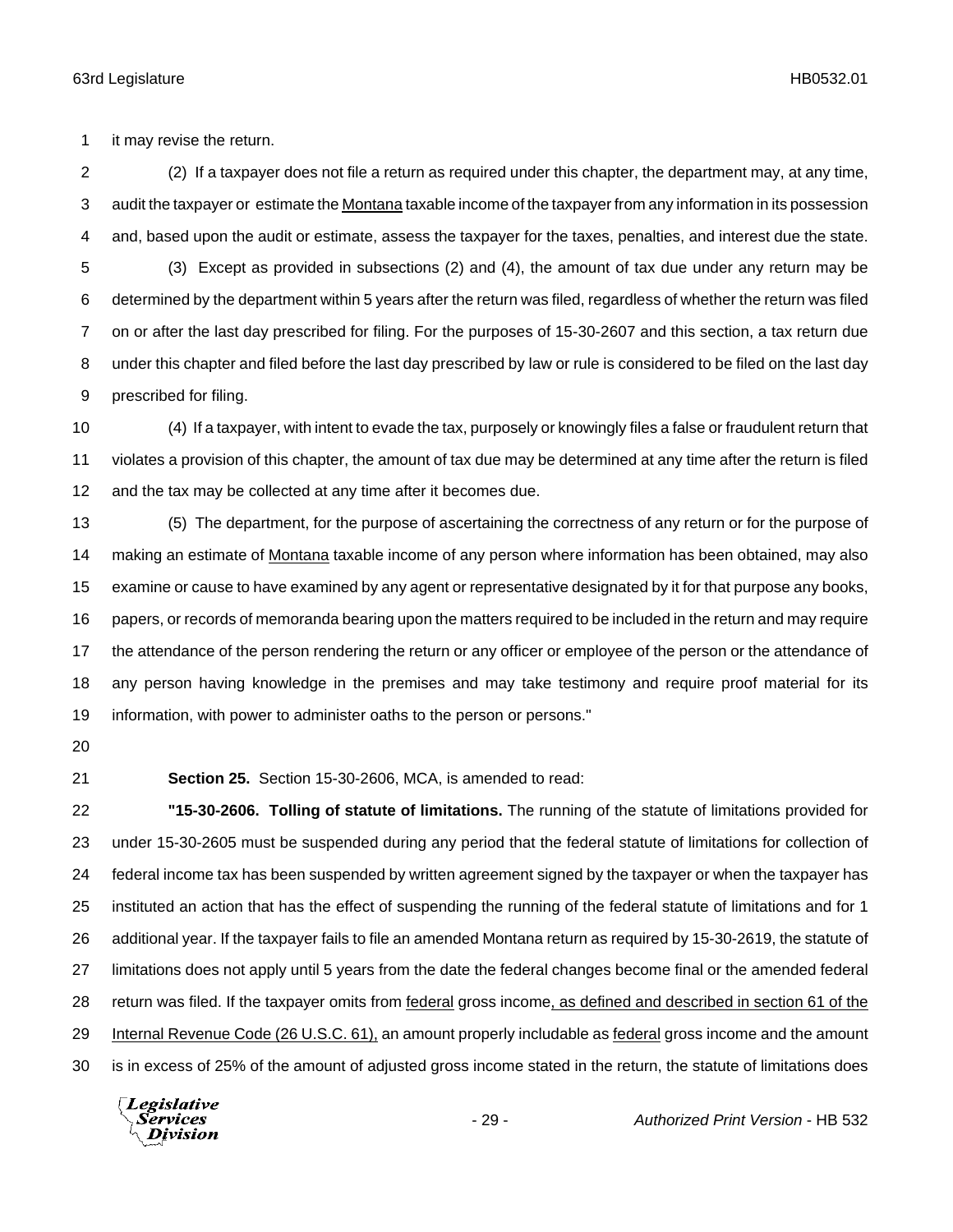not apply for 2 additional years from the time specified in 15-30-2605."

- 
- 

**Section 26.** Section 15-30-2618, MCA, is amended to read:

 **"15-30-2618. Confidentiality of tax records.** (1) Except as provided in 5-12-303, 15-1-106, 17-7-111, and subsections (7) and (8) of this section, in accordance with a proper judicial order, or as otherwise provided by law, it is unlawful to divulge or make known in any manner:

 (a) the amount of income or any particulars set forth or disclosed in any individual report or individual return required under this chapter or any other information secured in the administration of this chapter; or

 (b) any federal return or federal return information disclosed on any return or report required by rule of the department or under this chapter.

 (2) (a) The officers charged with the custody of the reports and returns may not be required to produce them or evidence of anything contained in them in an action or proceeding in a court, except in an action or proceeding:

 (i) to which the department is a party under the provisions of this chapter or any other taxing act; or (ii) on behalf of a party to any action or proceedings under the provisions of this chapter or other taxes

when the reports or facts shown by the reports are directly involved in the action or proceedings.

 (b) The court may require the production of and may admit in evidence only as much of the reports or of the facts shown by the reports as are pertinent to the action or proceedings.

(3) This section does not prohibit:

 (a) the delivery to a taxpayer or the taxpayer's authorized representative of a certified copy of any return or report filed in connection with the taxpayer's tax;

 (b) the publication of statistics classified to prevent the identification of particular reports or returns and the items of particular reports or returns; or

 (c) the inspection by the attorney general or other legal representative of the state of the report or return of any taxpayer who brings an action to set aside or review the tax based on the report or return or against whom an action or proceeding has been instituted in accordance with the provisions of 15-30-2630.

 (4) Reports and returns must be preserved for at least 3 years and may be preserved until the department orders them to be destroyed.

 (5) Any offense against subsections (1) through (4) is punishable by a fine not exceeding \$500. If the offender is an officer or employee of the state, the offender must be dismissed from office or employment and

Legislative *Services* **Division**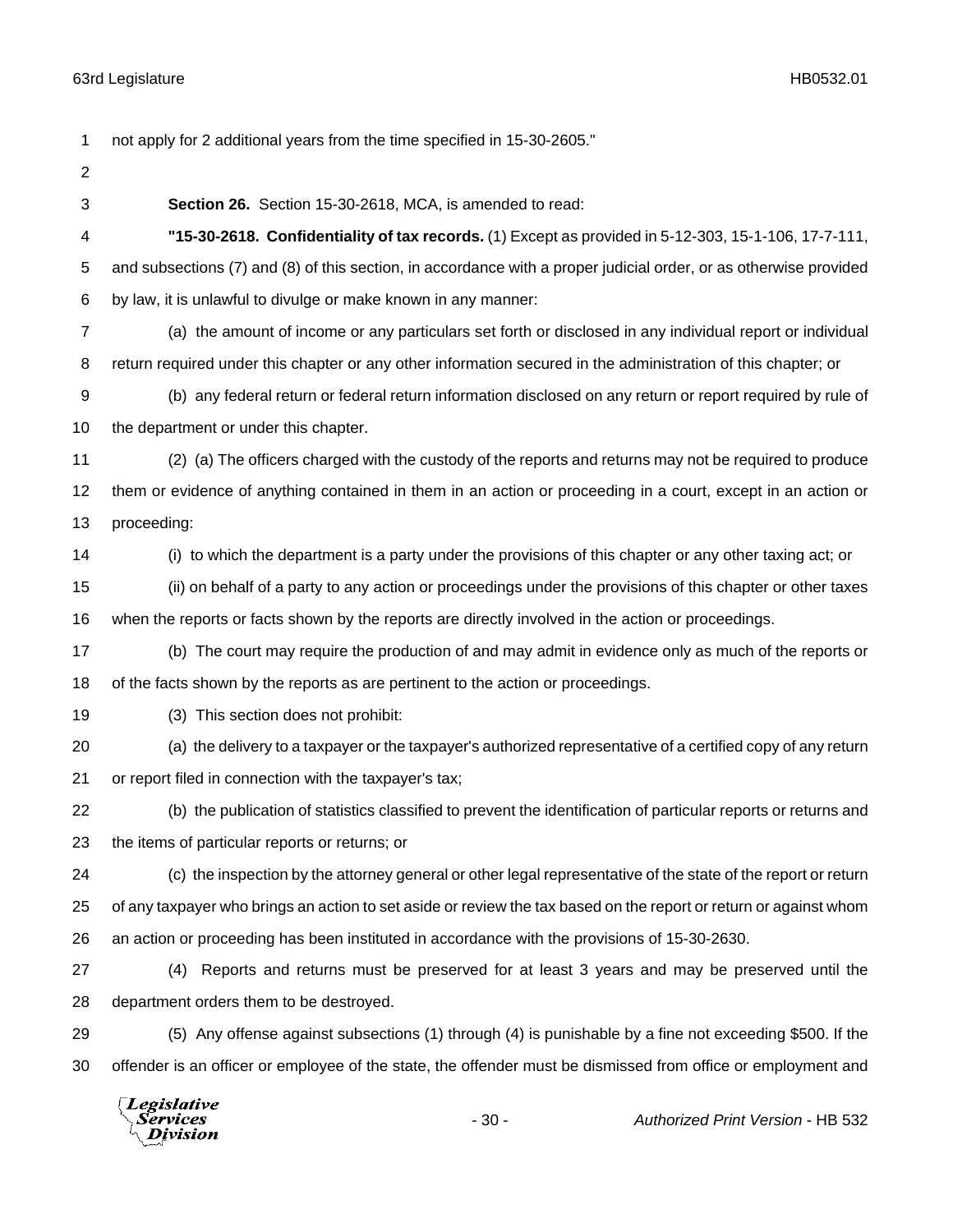may not hold any public office or public employment in this state for a period of 1 year after dismissal or, in the case of a former officer or employee, for 1 year after conviction.

 (6) This section may not be construed to prohibit the department from providing taxpayer return information and information from employers' payroll withholding reports to:

 (a) the department of labor and industry to be used for the purpose of investigation and prevention of noncompliance, tax evasion, fraud, and abuse under the unemployment insurance laws; or

 (b) the state fund to be used for the purpose of investigation and prevention of noncompliance, fraud, and abuse under the workers' compensation program.

 (7) The department may permit the commissioner of internal revenue of the United States or the proper officer of any state imposing a tax upon the incomes of individuals or the authorized representative of either officer to inspect the return of income of any individual or may furnish to the officer or an authorized representative an abstract of the return of income of any individual or supply the officer with information concerning an item of income contained in a return or disclosed by the report of an investigation of the income or return of income of an individual, but the permission may be granted or information furnished only if the statutes of the United States or of the other state grant substantially similar privileges to the proper officer of this state charged with the administration of this chapter.

(8) On written request to the director or a designee of the director, the department shall furnish:

18 (a) to the department of justice all information necessary to identify those persons qualifying for the 19 additional exemption for blindness pursuant to 15-30-2114(4), for the purpose of enabling the department of 20 justice to administer the provisions of 61-5-105;

 (b)(a) to the department of public health and human services information acquired under 15-30-2616, pertaining to an applicant for public assistance, reasonably necessary for the prevention and detection of public assistance fraud and abuse, provided notice to the applicant has been given;

24 (c)(b) to the department of labor and industry for the purpose of prevention and detection of fraud and abuse in and eligibility for benefits under the unemployment compensation and workers' compensation programs information on whether a taxpayer who is the subject of an ongoing investigation by the department of labor and industry is an employee, an independent contractor, or self-employed;

28  $\left(\frac{d}{dx}\right)(c)$  to the department of fish, wildlife, and parks specific information that is available from income tax returns and required under 87-2-102 to establish the residency requirements of an applicant for hunting and fishing licenses;

Legislative Services Division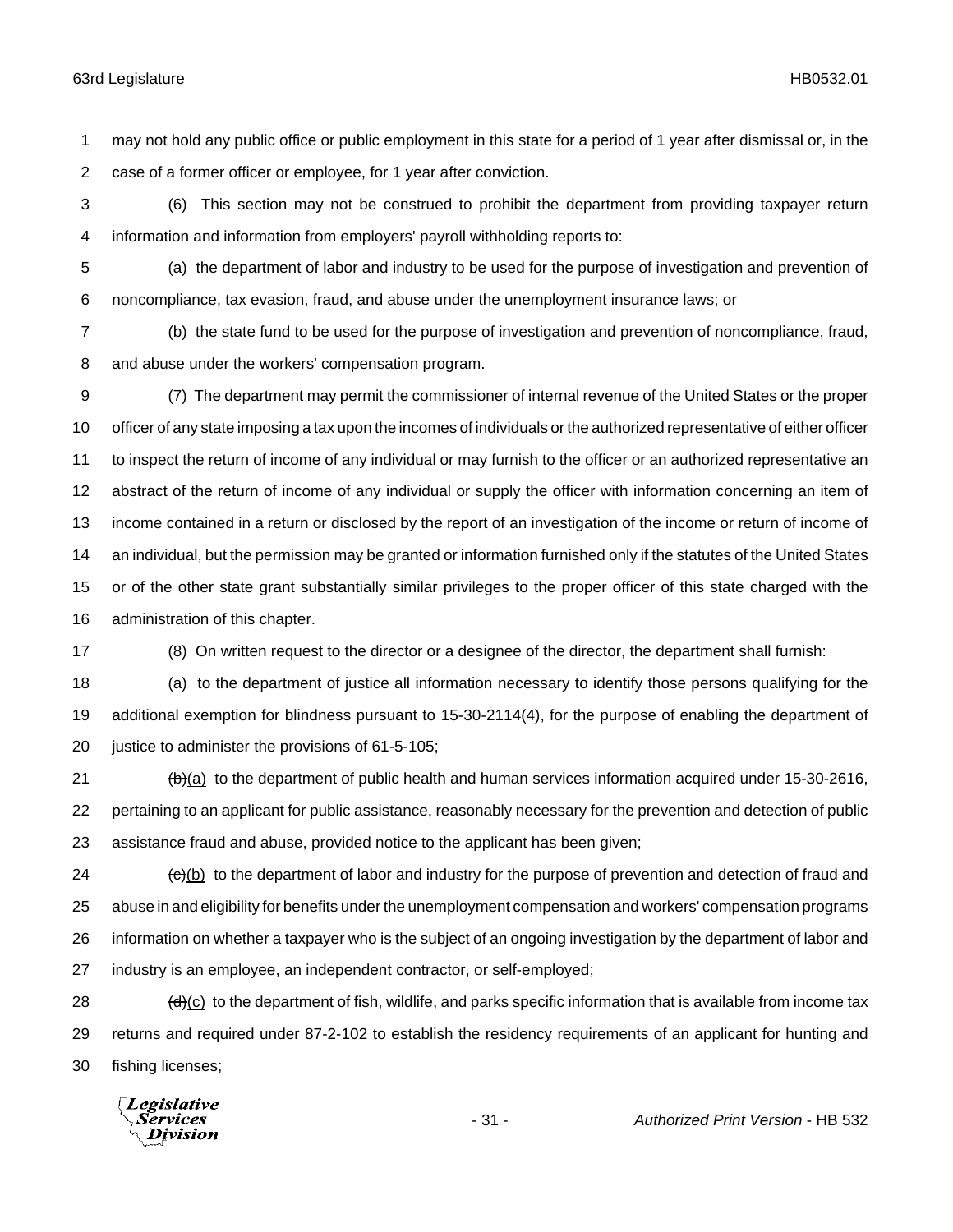1  $\left(\frac{e}{d}\right)$  to the board of regents information required under 20-26-1111; 2 (f)(e) to the legislative fiscal analyst and the office of budget and program planning individual income tax 3 information as provided in 5-12-303, 15-1-106, and 17-7-111. The information provided to the office of budget 4 and program planning must be the same as the information provided to the legislative fiscal analyst.  $\frac{1}{2}$  (g)(f) to the department of transportation farm income information based on the most recent income tax 6 return filed by an applicant applying for a refund under 15-70-223 or 15-70-362, provided that notice to the 7 applicant has been given as provided in 15-70-223 and 15-70-362. The information obtained by the department 8 of transportation is subject to the same restrictions on disclosure as are individual income tax returns.  $\theta$  (h)(g) to the commissioner of insurance's office all information necessary for the administration of the 10 small business health insurance tax credit provided for in Title 33, chapter 22, part 20." 11 12 **Section 27.** Section 15-30-3003, MCA, is amended to read: 13 **"15-30-3003. (Temporary) Montana farm and ranch risk management account -- deposits --** 14 **exclusion from income.** (1) An individual or a family farm corporation engaged in an eligible agricultural 15 business may create hold a Montana farm and ranch risk management account that is composed of contributions 16 that were made to the account prior to January 1, 2014, as provided in this part, to use as a risk management 17 tool for the individual's or family farm corporation's agricultural business. The number of risk management 18 accounts that may be created held is limited to one for each individual or family farm corporation. 19 (2) Deposits to the account may be excluded from adjusted gross income as provided in 15-30-2110 in 20 an amount not to exceed the lesser of 20% of the taxpayer's net income attributable to agricultural business 21 included in federal adjusted gross income or \$20,000 a year. For the purposes of this section, a taxpayer is 22 considered to have made a deposit to an account if the deposit is made: 23  $\rightarrow$  (a) during a the tax year beginning before January 1, 2014.; or 24 (b) for a specific tax year if it is made within 3 1/2 months after the close of the tax year. 25 (3) A deposit not distributed within 5 years is considered to have been distributed to the taxpayer as 26 provided in 15-30-3005. 27 (4) A portion of a deposit distributed within 6 months of the date deposited is income in the year for which 28 an exclusion was taken. The taxpayer shall file a return or amended return as necessary to report the income in 29 the appropriate year. (Terminates on occurrence of contingency--sec. 9, Ch. 262, L. 2001.)" 30 **Legislative** 

Division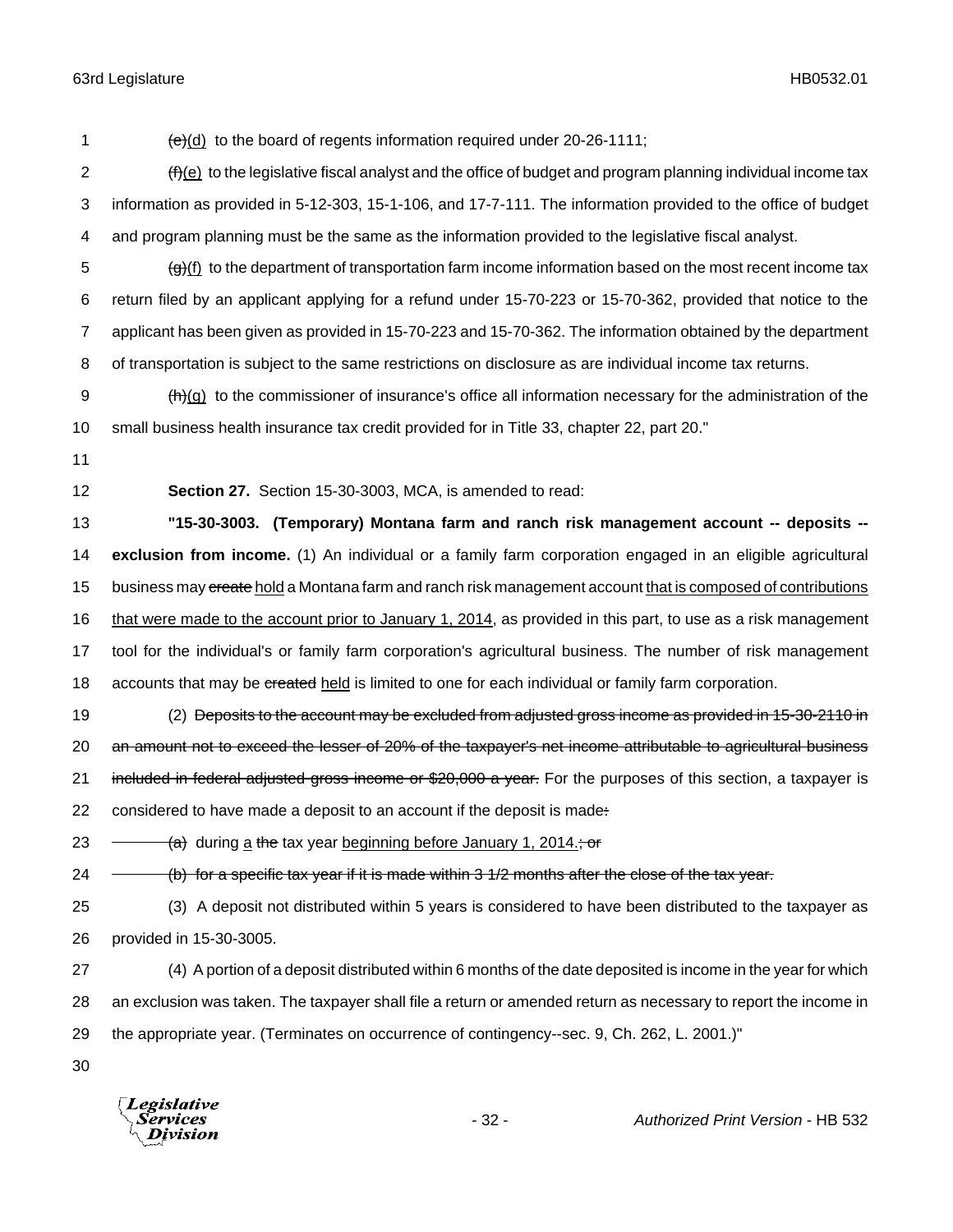| 1  | Section 28. Section 15-30-3004, MCA, is amended to read:                                                                   |  |
|----|----------------------------------------------------------------------------------------------------------------------------|--|
| 2  | "15-30-3004. (Temporary) Montana farm and ranch risk management account -- creation --                                     |  |
| 3  | administration. (1) A Montana farm and ranch risk management account is a trust created or organized in the                |  |
| 4  | state for the exclusive benefit of the taxpayer. The account trustee must be a financial institution, other than an        |  |
| 5  | investment adviser, as defined in 15-62-103, supervised by the United States or by the state of Montana. The               |  |
| 6  | trust must be created by written instrument.                                                                               |  |
| 7  | (2) The trustee may not accept any deposit for any tax year in excess of the amount allowed as a                           |  |
| 8  | deduction under 15-30-3003.                                                                                                |  |
| 9  | $\frac{1}{2}$ The trustee shall report to the department if a portion of a deposit is distributed within 6 months          |  |
| 10 | of the date of deposit.                                                                                                    |  |
| 11 | $\frac{(4)(3)}{(4)(3)}$ The assets of the trust must consist entirely of cash or of obligations that have adequate stated  |  |
| 12 | interest and that pay the interest at least annually.                                                                      |  |
| 13 | $\frac{1}{2}$ All income of the trust must be distributed currently to the grantor.                                        |  |
| 14 | $\left(\frac{6}{6}\right)$ The assets of the trust may not be commingled with other property except in a common trust fund |  |
| 15 | or common investment fund. (Terminates on occurrence of contingency--sec. 9, Ch. 262, L. 2001.)"                           |  |
| 16 |                                                                                                                            |  |
| 17 | Section 29. Section 15-30-3005, MCA, is amended to read:                                                                   |  |
| 18 | "15-30-3005. (Temporary) Montana farm and ranch risk management account -- distributions. (1)                              |  |
| 19 | Distributions from the account may be used for any purpose the taxpayer chooses.                                           |  |
| 20 | (2) Distributions from an account:                                                                                         |  |
| 21 | (a) are first attributable to income and then to other deposits; and                                                       |  |
| 22 | (b) must be considered to be made from deposits in the order in which the deposits were made,                              |  |
| 23 | beginning with the earliest deposits. Income is considered to be deposited on the date the income is received by           |  |
| 24 | the account.                                                                                                               |  |
| 25 | (3) All distributions from the account are taxable unless:                                                                 |  |
| 26 | (a) the deposit, or that portion of the deposit to which the distribution is attributable, was not excluded                |  |
| 27 | from adjusted gross income income in calculating Montana individual income taxes for the tax year the deposit              |  |
| 28 | was made; or                                                                                                               |  |
|    |                                                                                                                            |  |
| 29 | (b) the distribution has already been taxed because it was considered a distribution as provided in                        |  |

*Legislative*<br>Services<br>*Division*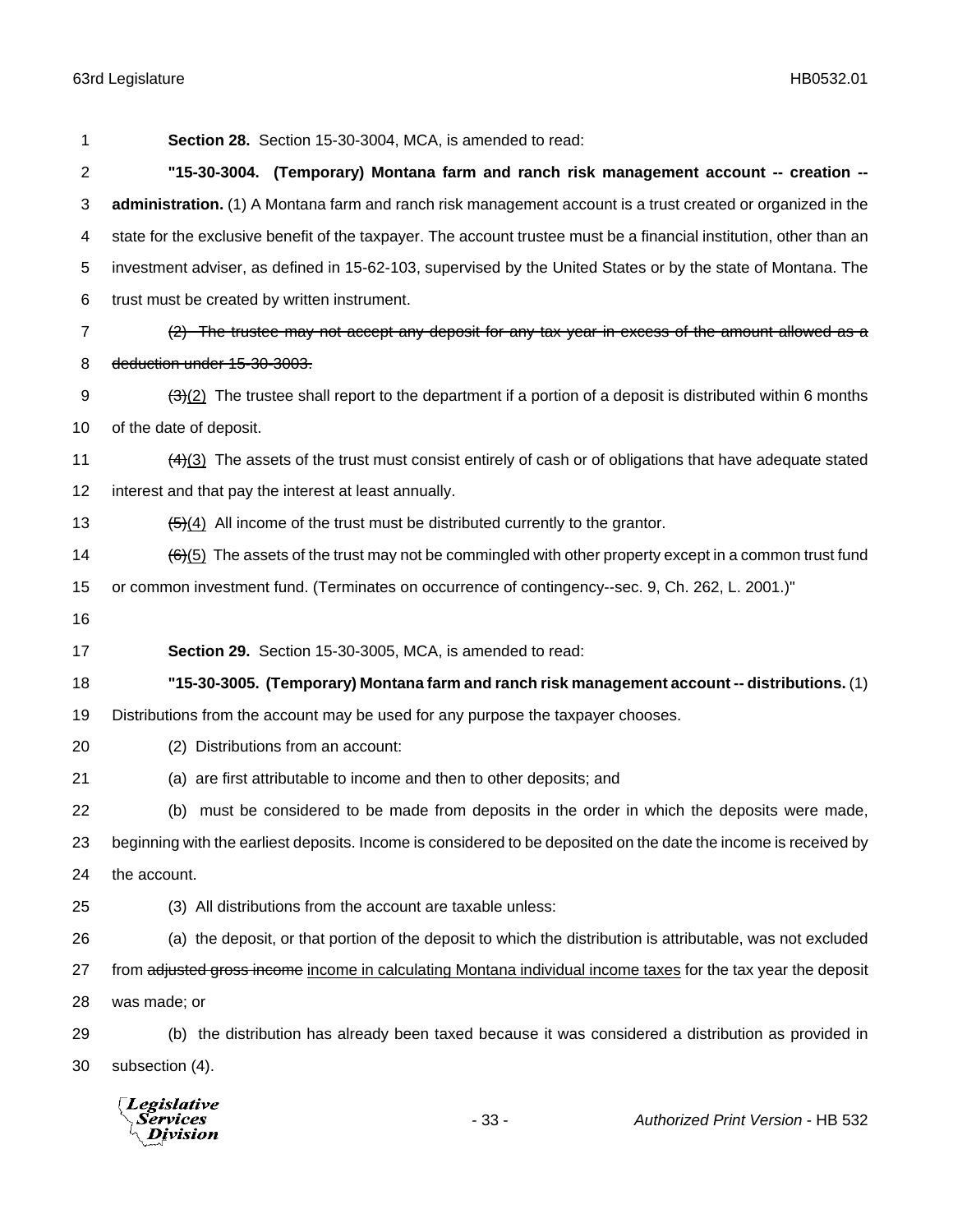(4) (a) (i) Amounts that are not distributed within the 5-year eligibility period established in subsection  $2 \left( 4 \right)$ (a)(ii) are considered to be distributed to the taxpayer on the last day of the tax year in which the fifth anniversary of the deposit occurs. The distribution is taxable, and a penalty equal to 10% of the tax due on the distributed amount is added to the tax as a penalty. (ii) The 5-year eligibility period for withdrawal of a deposit without penalty is the due date, including extensions, for the filing of a tax return required by this chapter or, if the taxpayer files earlier, the date the taxpayer files the return for the tax year in which the fifth anniversary of the deposit occurs. (b) At the end of the first disqualification period after a period in which the taxpayer was engaged in eligible agricultural business, the balance of the account is considered to be distributed to the taxpayer and is taxable to the taxpayer. (Terminates on occurrence of contingency--sec. 9, Ch. 262, L. 2001.)" **Section 30.** Section 15-30-3312, MCA, is amended to read: **"15-30-3312. Composite returns and tax.** (1) A partnership or S. corporation may elect to file a composite return and pay a composite tax on behalf of participants. A participant is a partner, shareholder, member, or other owner who: (a) is a nonresident individual, a nonresident estate, a nonresident trust, a foreign C. corporation, or a pass-through entity whose only Montana source income for the tax year is from the entity and other partnerships or S. corporations electing to file the composite return and pay the composite tax on behalf of that partner, shareholder, member, or other owner; and (b) consents to be included in the filing. (2) (a) Each participant's composite tax liability is the product obtained by: 22 (i) determining the tax that would be imposed, using the rates rate specified in 15-30-2103, on the sum 23 obtained by subtracting the allowable standard deduction for a single individual and one exemption allowance basic standard deduction of an individual who is not married and who is not a surviving spouse or head of household, as determined under section 63(c)(2) of the Internal Revenue Code (26 U.S.C. 63(c)(2)), and the personal exemption for one individual, as determined under section 151(d) of the Internal Revenue Code (26 U.S.C. 151(d)), from the participant's share of the entity's income from all sources as determined for federal income tax purposes; and (ii) multiplying that amount by the ratio of the entity's Montana source income to the entity's income from all sources for federal income tax purposes.

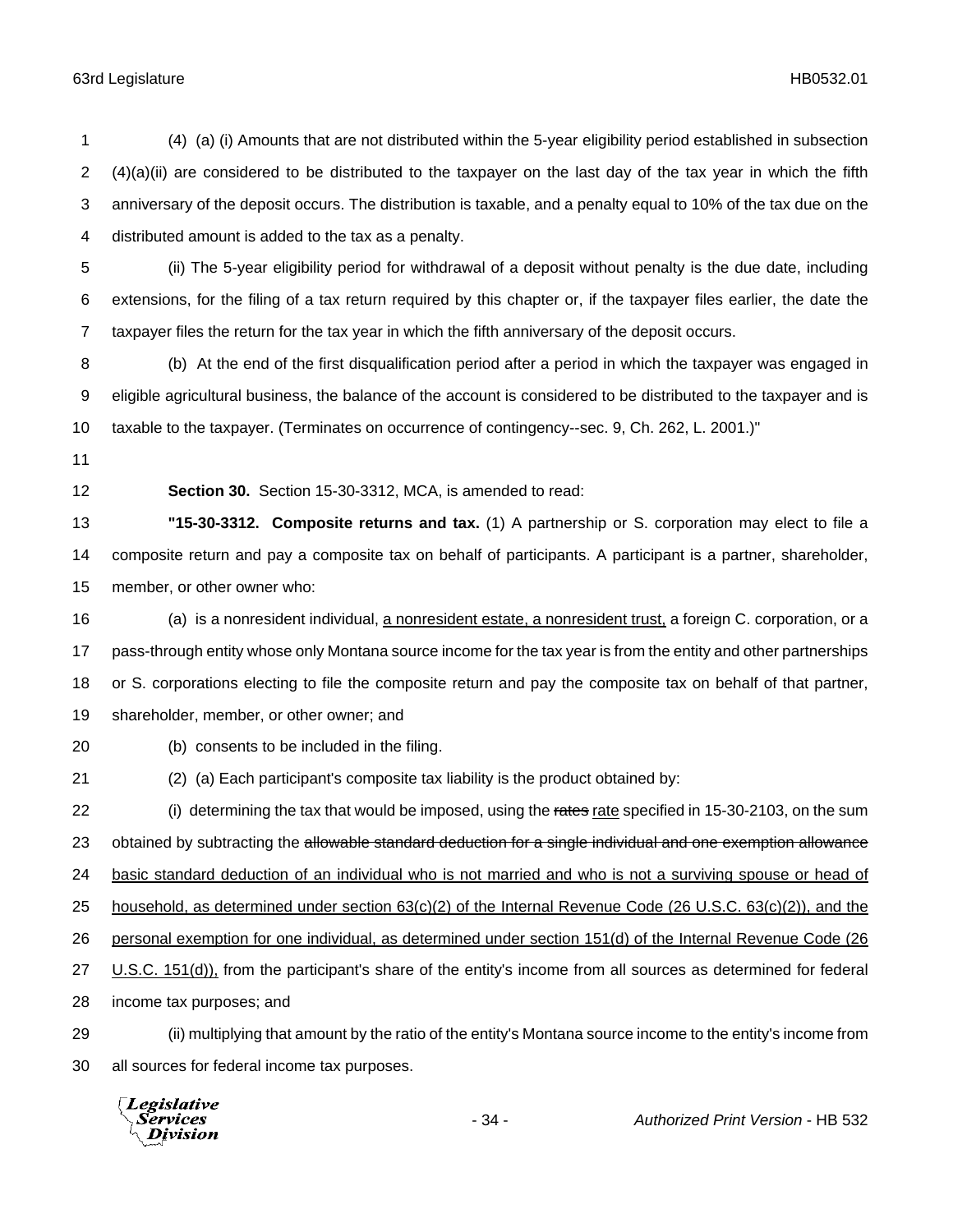| 1              | (b) A participant's share of the entity's income is the aggregate of the participant's share of the entity's         |  |
|----------------|----------------------------------------------------------------------------------------------------------------------|--|
| $\overline{2}$ | income, gain, loss, or deduction or item of income, gain, loss, or deduction.                                        |  |
| 3              | (3) The composite tax is the sum of each participant's composite tax liability.                                      |  |
| 4              | (4) The electing entity:                                                                                             |  |
| 5              | (a) shall remit the composite tax to the department;                                                                 |  |
| 6              | (b) must be responsible for any assessments of additional tax, penalties, and interest, which additional             |  |
| 7              | assessments must be based on the total liability reflected in the composite return;                                  |  |
| 8              | (c) shall represent the participants in any appeals, claims for refund, hearing, or court proceeding in any          |  |
| 9              | matters relating to the filing of the composite return;                                                              |  |
| 10             | (d) shall make quarterly estimated tax payments and be subject to the underpayment interest as                       |  |
| 11             | prescribed by 15-30-2512(5)(a) computed on the composite tax liability included in the filing of a composite return; |  |
| 12             | and                                                                                                                  |  |
| 13             | (e) shall retain powers of attorney executed by each participant included in the composite return,                   |  |
| 14             | authorizing the entity to file the composite return and to act on behalf of each participant.                        |  |
| 15             | (5) The composite return must be made on forms the department prescribes and filed on or before the                  |  |
| 16             | due date, including extensions, for filing the entity information return. The composite return is in lieu of an      |  |
| 17             | individual income tax return required under 15-30-2602 and 15-30-2604, a corporation license tax return required     |  |
| 18             | under 15-31-111, and a corporation income tax return required under 15-31-403.                                       |  |
| 19             | (6) The composite tax is in lieu of the taxes imposed under:                                                         |  |
| 20             | (a) 15-30-2103 and 15-30-2104;                                                                                       |  |
| 21             | (b) 15-31-101 and 15-31-121; and                                                                                     |  |
| 22             | $(c)$ 15-31-403.                                                                                                     |  |
| 23             | (7) The department may adopt rules that are necessary to implement and administer this section."                     |  |
| 24             |                                                                                                                      |  |
| 25             | Section 31. Section 15-30-3313, MCA, is amended to read:                                                             |  |
| 26             | "15-30-3313. Consent or withholding. (1) A pass-through entity that is required to file an information               |  |
| 27             | return as provided in 15-30-3302 and that has a partner, shareholder, member, or other owner who is a                |  |
| 28             | nonresident individual, a foreign C. corporation, or a pass-through entity that itself has any partner, shareholder, |  |
| 29             | member, or other owner that is a nonresident individual, foreign C. corporation, or pass-through entity shall, on    |  |
| 30             | or before the due date, including extensions, for the information return:                                            |  |
|                | $\Box$ egislative                                                                                                    |  |

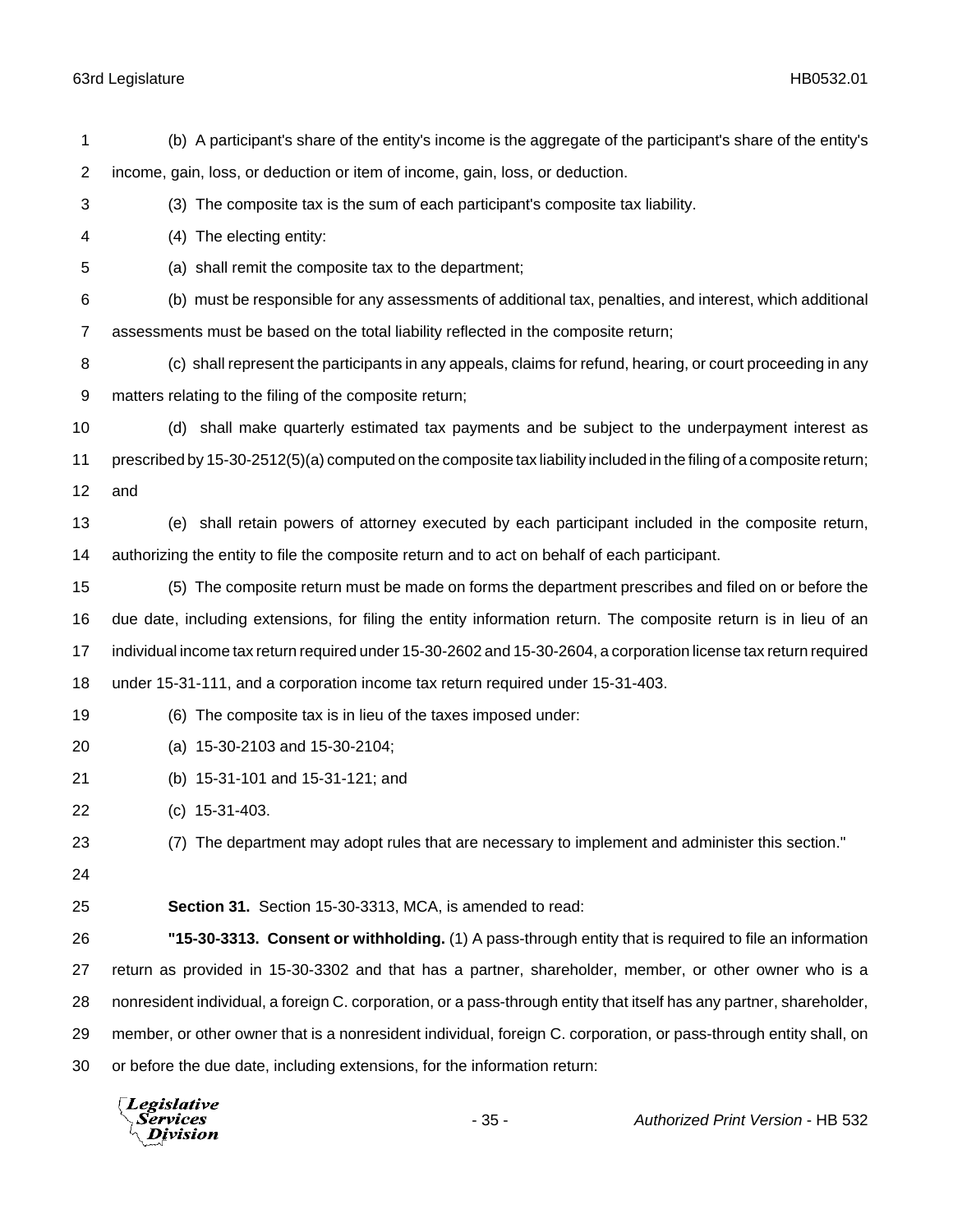(a) with respect to any partner, shareholder, member, or other owner who is a nonresident individual: (i) file a composite return; (ii) file an agreement of the individual nonresident to: (A) file a return in accordance with the provisions of 15-30-2602; (B) timely pay all taxes imposed with respect to income of the pass-through entity; and (C) be subject to the personal jurisdiction of the state for the collection of income taxes and related interest, penalties, and fees imposed with respect to the income of the pass-through entity; or 8 (iii) remit an amount equal to the highest marginal tax rate in effect under 15-30-2103 multiplied by the nonresident individual's share of Montana source income reflected on the pass-through entity's information return; (b) with respect to any partner, shareholder, member, or other owner that is a foreign C. corporation: (i) file a composite return; (ii) file the foreign C. corporation's agreement to: (A) file a return in accordance with the provisions of 15-31-111; (B) timely pay all taxes imposed with respect to income of the pass-through entity; and (C) be subject to the personal jurisdiction of the state for the collection of corporation license and income taxes and related interest, penalties, and fees imposed with respect to the income of the pass-through entity; or (iii) remit an amount equal to the tax rate in effect under 15-31-121 multiplied by the foreign C. corporation's share of Montana source income reflected on the pass-through entity's information return; and (c) with respect to any partner, shareholder, member, or other owner that is a pass-through entity, also referred to in this section as a "second-tier pass-through entity": (i) file a composite return; (ii) file a statement of the pass-through entity partner, shareholder, member, or other owner setting forth the name, address, and social security or federal identification number of each of that entity's partners, shareholders, members, or other owners and information that establishes that its share of Montana source income will be fully accounted in individual income or corporation license or income tax returns filed with the state; or 27 (iii) remit an amount equal to the highest marginal tax rate in effect under 15-30-2103 multiplied by its share of Montana source income reflected on the pass-through entity's information return. (2) Any amount paid by a pass-through entity with respect to a nonresident individual pursuant to subsection (1)(a)(iii) must be considered as a payment on the account of the nonresident individual for the income Legislative

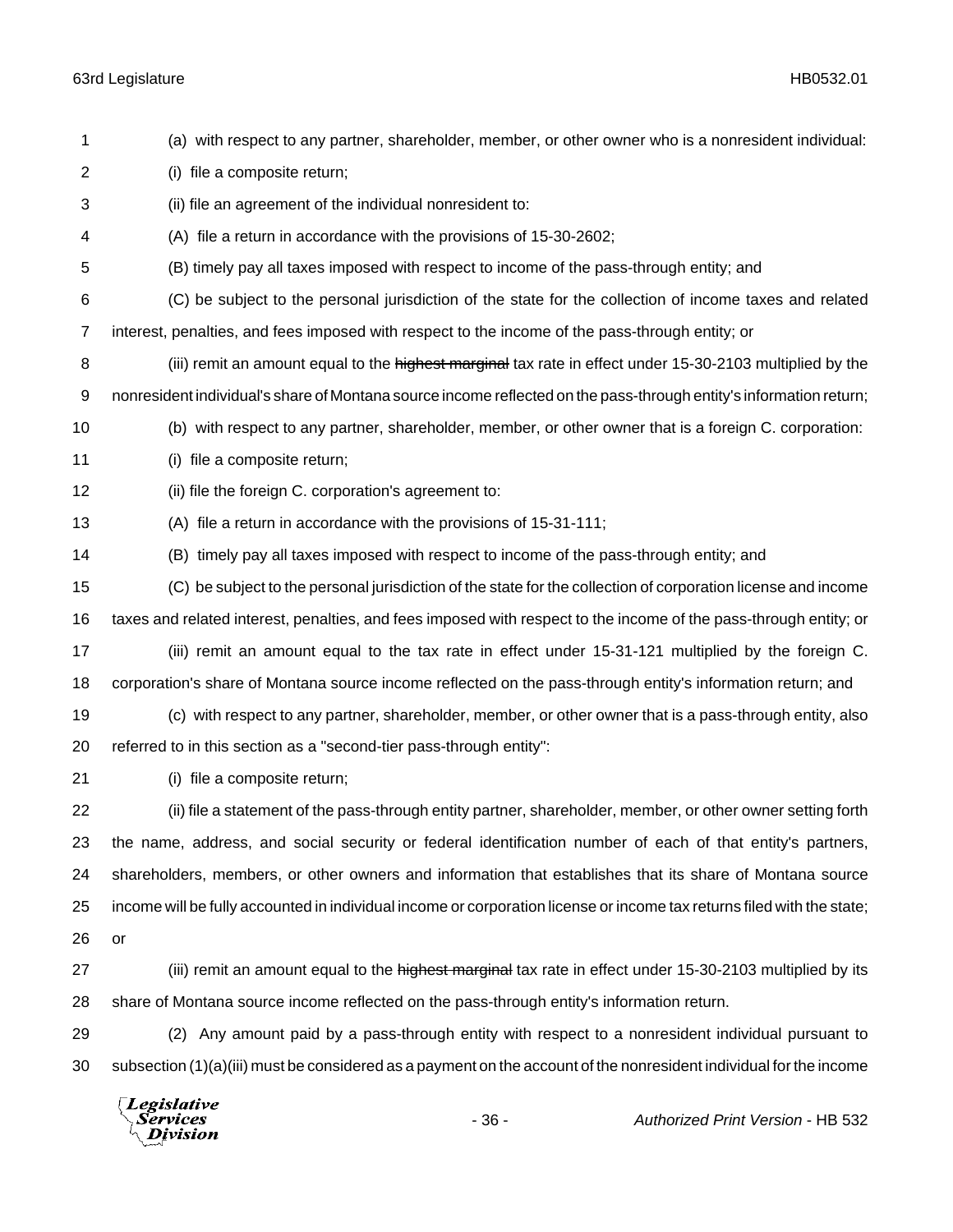- tax imposed on the nonresident individual for the tax year pursuant to 15-30-2104. On or before the due date, including extensions, of the pass-through entity's information return provided in 15-30-3302, the pass-through entity shall furnish to the nonresident individual a record of the amount of tax paid on the individual's behalf.
- (3) Any amount paid by a pass-through entity with respect to a foreign C. corporation pursuant to subsection (1)(b)(iii) must be considered as a payment on the account of the foreign C. corporation for the corporation license tax imposed on the foreign C. corporation for the tax year pursuant to 15-31-101 or the corporation income tax imposed on the foreign C. corporation for the tax year pursuant to 15-31-403. On or before the due date, including extensions, of the pass-through entity's information return provided in 15-30-3302, the pass-through entity shall furnish to the foreign C. corporation a record of the amount of tax paid on its behalf.
- (4) Any amount paid by a pass-through entity with respect to a second-tier pass-through entity pursuant to subsection (1)(c)(iii) must be considered as payment on the account of the individual, trust, estate, or C. corporation to which Montana source income is directly or indirectly passed through and must be claimed as the distributable share of a refundable credit of the pass-through entity partner, shareholder, member, or other owner on behalf of which the amount was paid. On or before the due date, including extensions, of the pass-through entity's information return provided in 15-30-3302, the pass-through entity shall furnish to the second-tier pass-through entity a record of the refundable credit that may be claimed for the amount paid on its behalf.
- (5) A pass-through entity is entitled to recover a payment made pursuant to subsection (1)(a)(iii), (1)(b)(iii), or (1)(c)(iii) from the partner, shareholder, member, or other owner on whose behalf the payment was made.
- (6) Following the department's notice to a pass-through entity that a nonresident individual or foreign C. corporation did not file a return or timely pay all taxes as provided in subsection (1), the pass-through entity must, with respect to any tax year thereafter for which the nonresident individual or foreign C. corporation is not included in the pass-through entity's composite return, remit the amount described in subsection (1)(a)(iii) for the nonresident individual and the amount described in subsection (1)(b)(iii) for the foreign C. corporation.
- (7) A publicly traded partnership described in 15-30-3302(4) that agrees to file an annual information return reporting the name, address, and taxpayer identification number for each person or entity that has an interest in the partnership that results in Montana source income or that has sold its interest in the partnership during the tax year is exempt from the composite return and withholding requirements of Title 15, chapter 30. A publicly traded partnership shall provide the department with the information in an electronic form that is capable of being sorted and exported. Compliance with this subsection does not relieve a person or entity from its

Legislative *Services* **Division**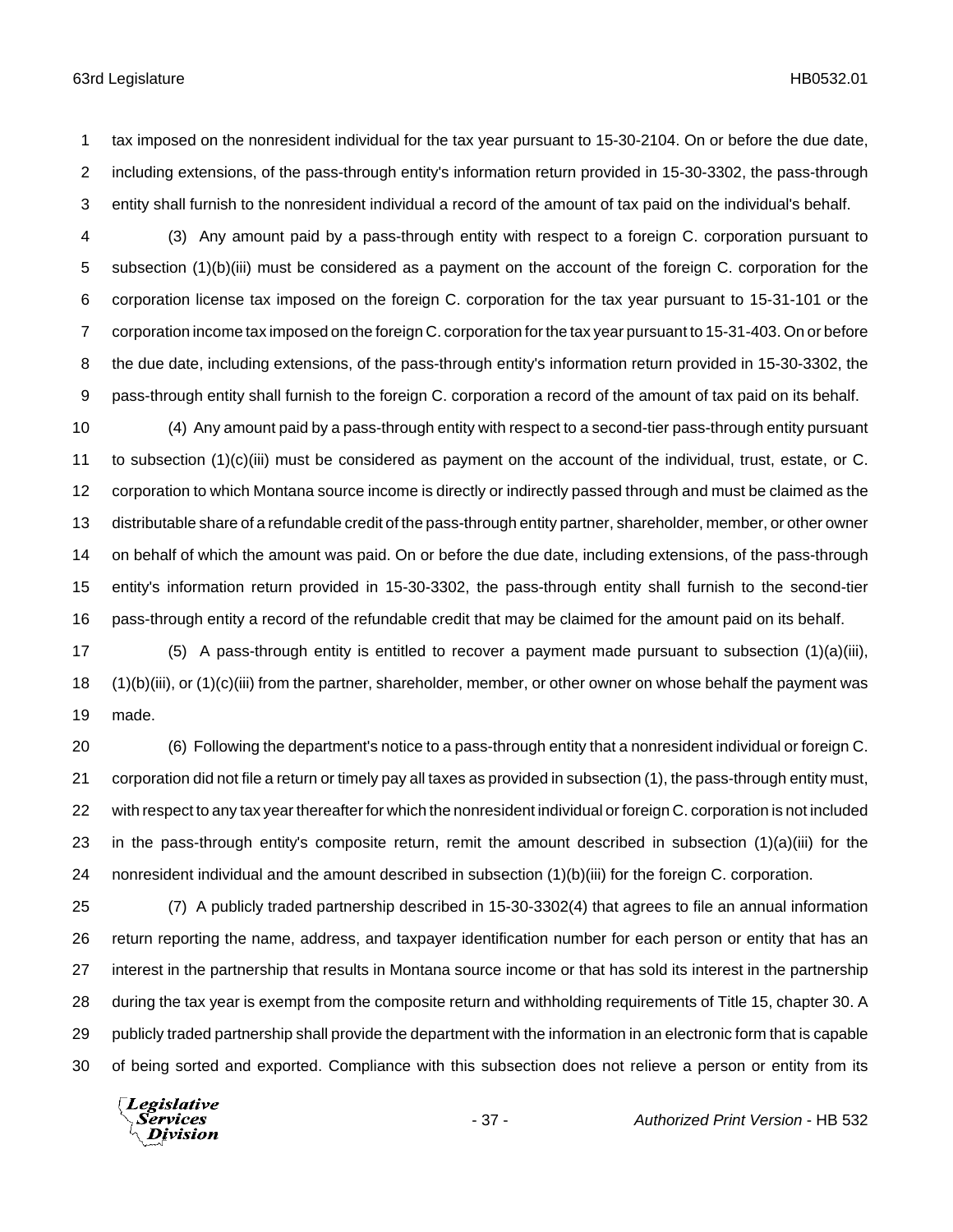obligation to pay Montana income taxes.

 (8) Nothing in this section may be construed as modifying the provisions of Article IV(18) of 15-1-601 and 15-31-312 allowing a taxpayer to petition for and the department to require methods to fairly represent the extent of the taxpayer's business activity in the state."

**Section 32.** Section 15-31-131, MCA, is amended to read:

 **"15-31-131. Credit for dependent care assistance and referral services.** (1) There is a credit against 8 the taxes otherwise due under this chapter allowable to an employer for amounts paid or incurred during the tax year by the employer for dependent care assistance actually provided to or on behalf of an employee if the assistance is furnished by a registered or licensed day-care provider and pursuant to a program that meets the requirements of section 129(d)(2) through (6) of the Internal Revenue Code, 26 U.S.C. 129(d)(2) through (d)(6).

 (2) (a) The amount of the credit allowed under subsection (1) is 25% of the amount paid or incurred by the employer during the tax year, but the credit may not exceed \$1,575 of day-care assistance actually provided to or on behalf of the employee.

 (b) For the purposes of this subsection, marital status must be determined under the rules of section 21(e)(3) and (4) of the Internal Revenue Code, 26 U.S.C. 21(e)(3) and (e)(4).

 (c) In the case of an onsite facility, the amount upon which the credit allowed under subsection (1) is based, with respect to any dependent, must be based upon utilization and the value of the services provided.

 (3) (a) In addition to the credit allowed under subsection (1), there is a credit against the taxes otherwise due under this chapter allowable to an employer for amounts paid or incurred during the tax year by the employer to provide information and referral services to assist employees of the employer employed within this state to obtain dependent care.

 (b) The amount of the credit allowed under subsection (3)(a) is equal to 25% of the amount paid or incurred in the tax year.

 (4) An amount paid or incurred during the tax year of an employer in providing dependent care assistance to or on behalf of any employee does not qualify for the credit allowed under subsection (1) if the amount was paid or incurred to an individual described in section 129(c)(1) or (2) of the Internal Revenue Code, 26 U.S.C. 129(c)(1) or (c)(2).

 (5) An amount paid or incurred by an employer to provide dependent care assistance to or on behalf of an employee does not qualify for the credit allowed under subsection (1):

Legislative Services **Division**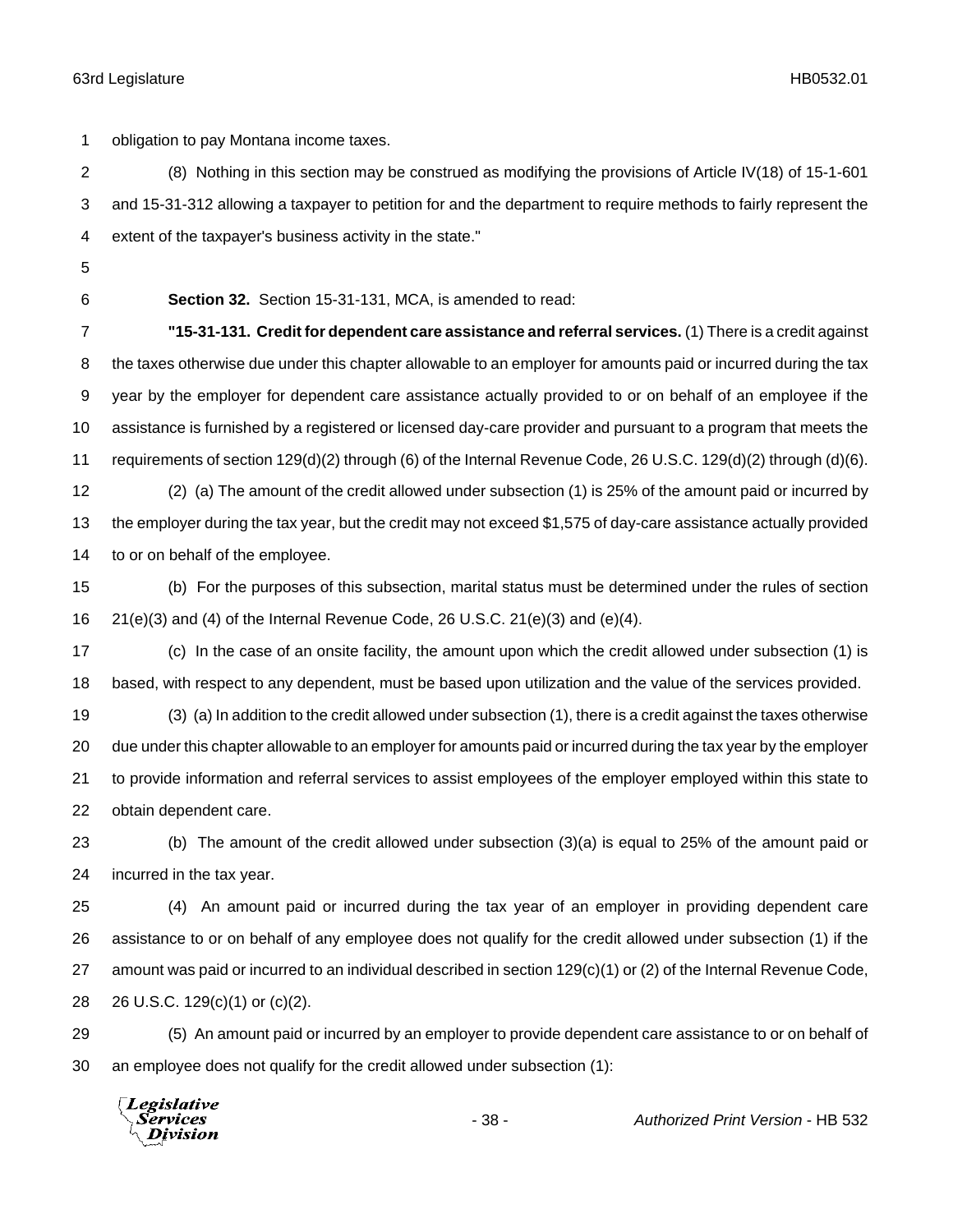1 (a) to the extent the amount is paid or incurred pursuant to a salary reduction plan; or

2 (b) if the amount is paid or incurred for services not performed within this state.

 (6) If the credit allowed under subsection (1) or (3) is claimed, the amount of any deduction allowed or allowable under this chapter for the amount that qualifies for the credit (or upon which the credit is based) must be reduced by the dollar amount of the credit allowed. The election to claim a credit allowed under this section must be made at the time of filing the tax return.

7 (7) The amount upon which the credit allowed under subsection (1) is based may not be included in the 8 gross income of the employee to whom the dependent care assistance is provided. However, the amount 9 excluded from the income of an employee under this section may not exceed the limitations provided in section 10 129(b) of the Internal Revenue Code, 26 U.S.C. 129(b). For purposes of Title 15, chapter 30, part 25, with respect 11 to an employee to whom dependent care assistance is provided, "wages" does not include any amount excluded 12 under this subsection. Amounts excluded under this subsection do not qualify as expenses for which a deduction 13 is allowed to the employee under 15-30-2131.

 $\frac{(\theta)(7)}{(\theta)(7)}$  Any tax credit otherwise allowable under this section that is not used by the taxpayer in a particular year may be carried forward and offset against the taxpayer's tax liability for the next succeeding tax year. Any credit remaining unused in the next succeeding tax year may be carried forward and used in the second succeeding tax year and likewise through the fifth year succeeding the tax year in which the credit was first allowed or allowable. A credit may not be carried forward beyond the fifth succeeding tax year.

19 (9) If the taxpayer is an S. corporation, as defined in section 1361 of the Internal Revenue Code, 26 20 U.S.C. 1361, and the taxpayer elects to take tax credit relief, the election may be made on behalf of the 21 corporation's shareholders. A shareholder's credit must be computed using the shareholder's pro rata share of 22 the corporation's costs that qualify for the credit. In all other respects, the effect of the tax credit applies to the 23 corporation as otherwise provided by law.

24  $(10)(8)$  For purposes of the credit allowed under subsection (1) or (3):

25 (a) the definitions and special rules contained in section 129(e) of the Internal Revenue Code, 26 U.S.C.

26 129(e), apply to the extent applicable; and

27 (b) "employer" means an employer carrying on a business, trade, occupation, or profession in this state." 28

29 **Section 33.** Section 15-31-134, MCA, is amended to read:

30 **"15-31-134. Empowerment zone new employees -- tax credit.** (1) There is a credit for taxes due



- 39 - *Authorized Print Version* - HB 532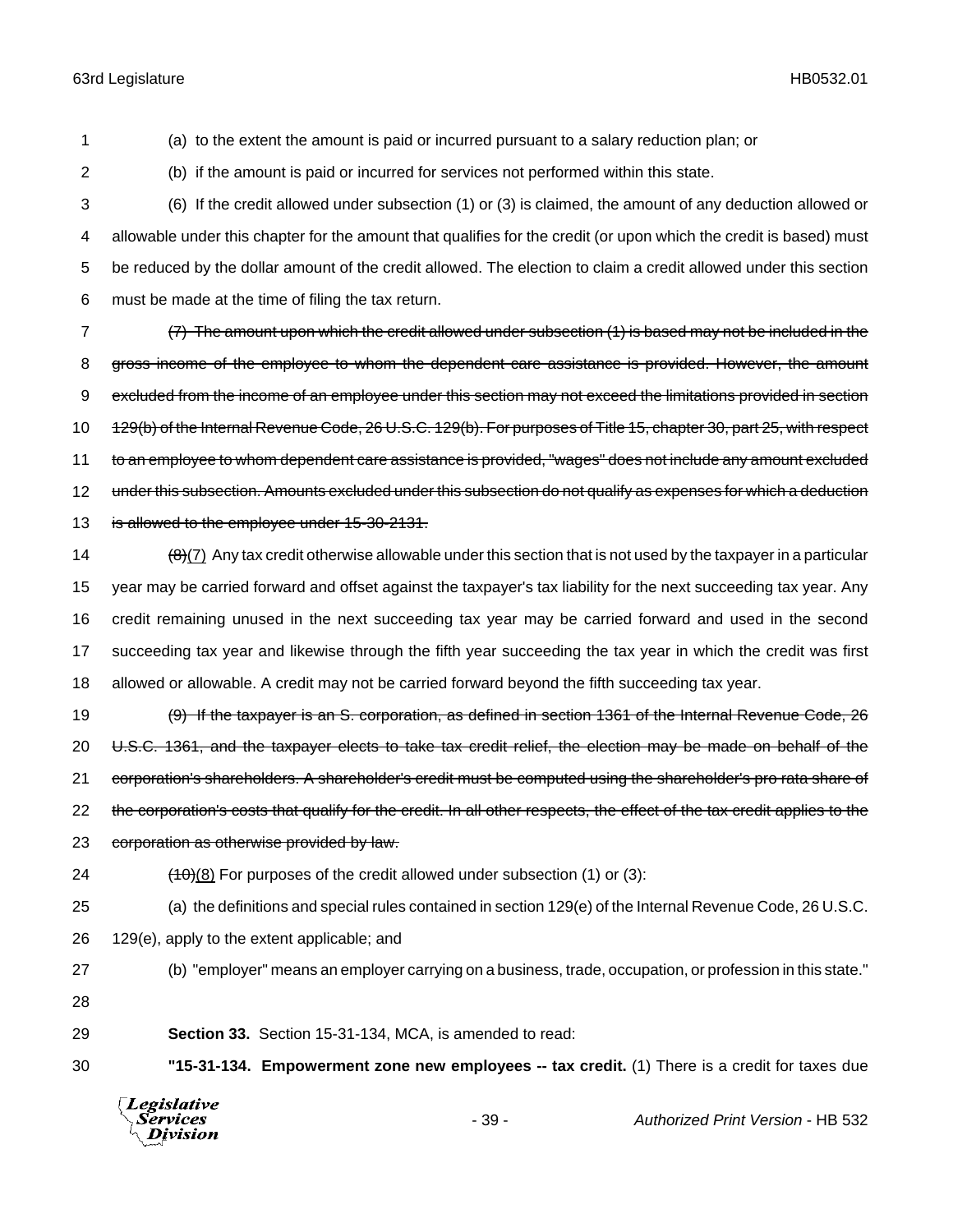under 15-31-121 or 15-31-122 for an employer for each new employee at a business in an empowerment zone created pursuant to Title 7, chapter 21, part 37. The taxpayer must be certified by the department of labor and industry to be eligible to receive the credit as provided in 7-21-3710. (2) The amount of the credit for each qualifying employee is: 5 1st year of employment \$500 6 2nd year of employment  $\text{S1,000}$ 7 3rd year of employment  $\sim$  3rd year of employment  $\sim$  31,500 (3) If the amount of the credit exceeds the taxpayer's liability, the credit may be carried forward 7 years and carried back 3 years. The entire amount of the tax credit not used in the year earned must be carried first to the earliest tax year in which the credit may be applied and then to each succeeding tax year. 11 (4) If the credit allowed under this section is claimed by a small business corporation, as defined in 12 15-30-3301, a pass-through entity, or a partnership, the credit must be attributed to shareholders, owners, or 13 partners using the same proportion as used to report the entity's income or loss." **Section 34.** Section 15-31-150, MCA, is amended to read: **"15-31-150. Credit for research expenses and research payments.** (1) (a) There is a credit against taxes otherwise due under this chapter for increases in qualified research expense and basic research payments for research conducted in Montana. Except as provided in this section, the credit must be determined in accordance with section 41 of the Internal Revenue Code, 26 U.S.C. 41, as that section read on July 1, 1996, or as subsequently amended. (b) For purposes of the credit, the: (i) applicable percentage specified in 26 U.S.C. 41(a) is 5%; (ii) election of the alternative incremental credit allowed under 26 U.S.C. 41(c)(4) does not apply; (iii) special rules in 26 U.S.C. 41(g) do not apply; and (iv) termination date provided for in 26 U.S.C. 41(h)(1)(B) does not apply. 26 (2) The credit allowed under this section for a tax year may not exceed the tax liability under chapter  $3\theta$  or 31. A credit may not be refunded if a taxpayer has tax liability less than the amount of the credit. (3) The credit allowed under this section may be used as a carryback against taxes imposed under 29 chapter  $30 \text{ or } 31$  for the 2 preceding tax years and may be used as a carryforward against taxes imposed by 30 chapter or 31 for the 15 succeeding tax years. The entire amount of the credit not used in the year earned Legislative

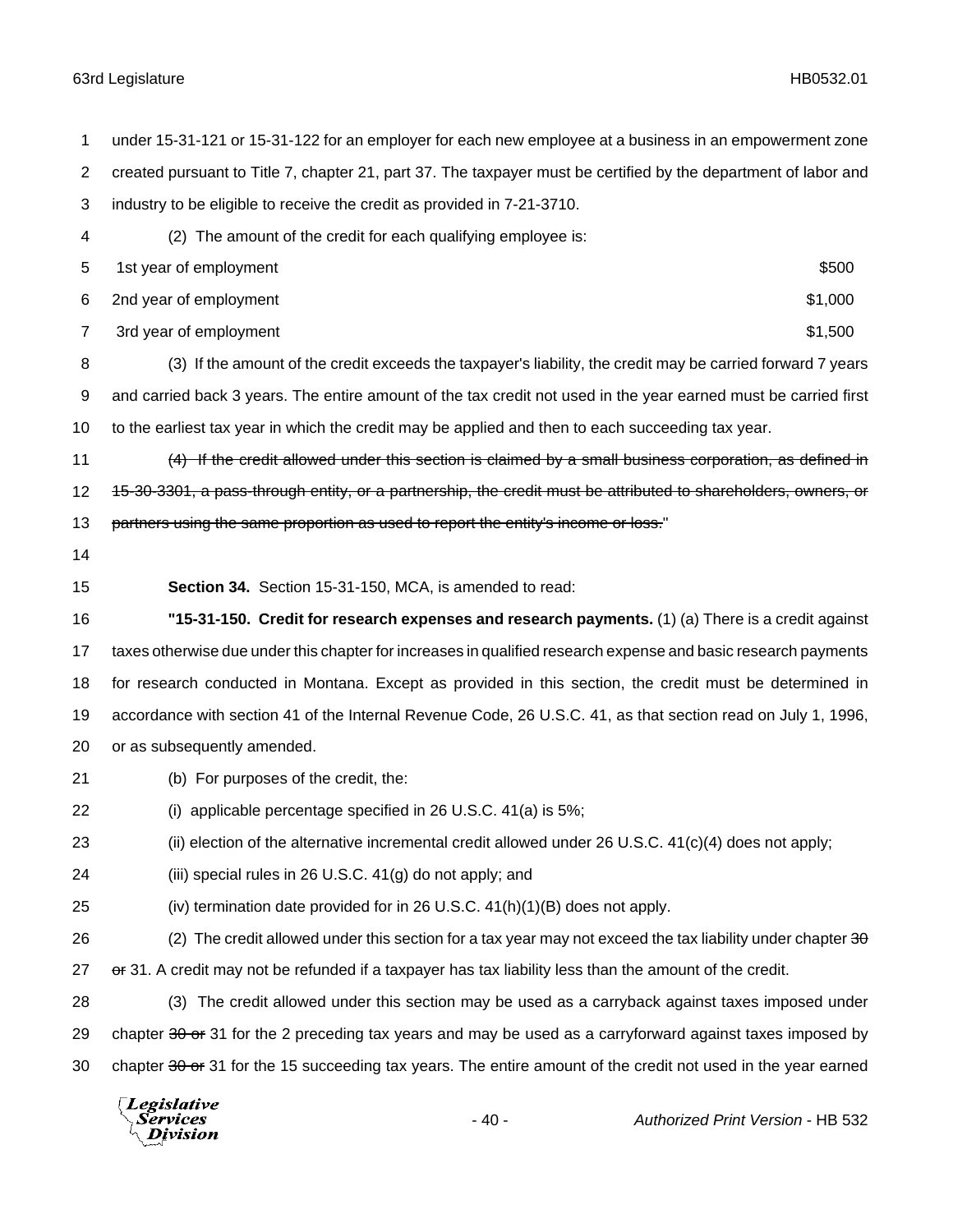must be carried first to the earliest tax year in which the credit may be applied and then to each succeeding tax year. (4) A taxpayer may not claim a current year credit under this section after December 31, 2010. However, any unused credit may be carried back or forward as provided in subsection (3). (5) A corporation, an individual, a small business corporation, a partnership, a limited liability partnership, 6 or a limited liability company that is subject to taxation under this chapter qualifies for the credit under this section. If the credit is claimed by a small business corporation, a partnership, a limited liability partnership, or a limited 8 liability company, the credit must be attributed to the individual shareholders, partners, members, or managers 9 in the same proportion used to report income or loss for state tax purposes. The allocations in 26 U.S.C. 41(f) do not apply to this section. (6) For purposes of calculating the credit, the following definitions apply: (a) "Gross receipts" means: (i) for a corporation that has income from business activity that is taxable only within the state, all gross sales less returns of the corporation for the tax year; and (ii) for a corporation that has income from business activity that is taxable both within and outside of the state, only the gross sales less returns of the corporation apportioned to Montana for the tax year. (b) "Qualified research" has the meaning provided in 26 U.S.C. 41(d), but is limited to research

conducted in Montana.

 (c) "Qualified research expenses" has the meaning provided in 26 U.S.C. 41(b), but includes only the sum of amounts paid or incurred by the taxpayer for research conducted in Montana.

 (d) "Supplies" has the meaning provided in 26 U.S.C. 41(b)(2)(C), but includes only those supplies used in the conduct of qualified research in Montana.

 (e) (i) "Wages" has the meaning provided in 39-51-201, except as provided in subsection (6)(e)(ii) of this section, and includes only those wages paid or incurred for an employee for qualified services performed by the employee in Montana.

 (ii) Notwithstanding the exception to the definition of wages in 39-51-201(24)(b)(v), for a self-employed individual and an owner-employee, the term includes the income, as defined in 26 U.S.C. 401(c)(2), of the employee.

 (7) The department shall adopt rules, prepare forms, maintain records, and perform other duties necessary to implement this section. In adopting rules to implement this section, the department shall conform

Legislative *Services* **Division**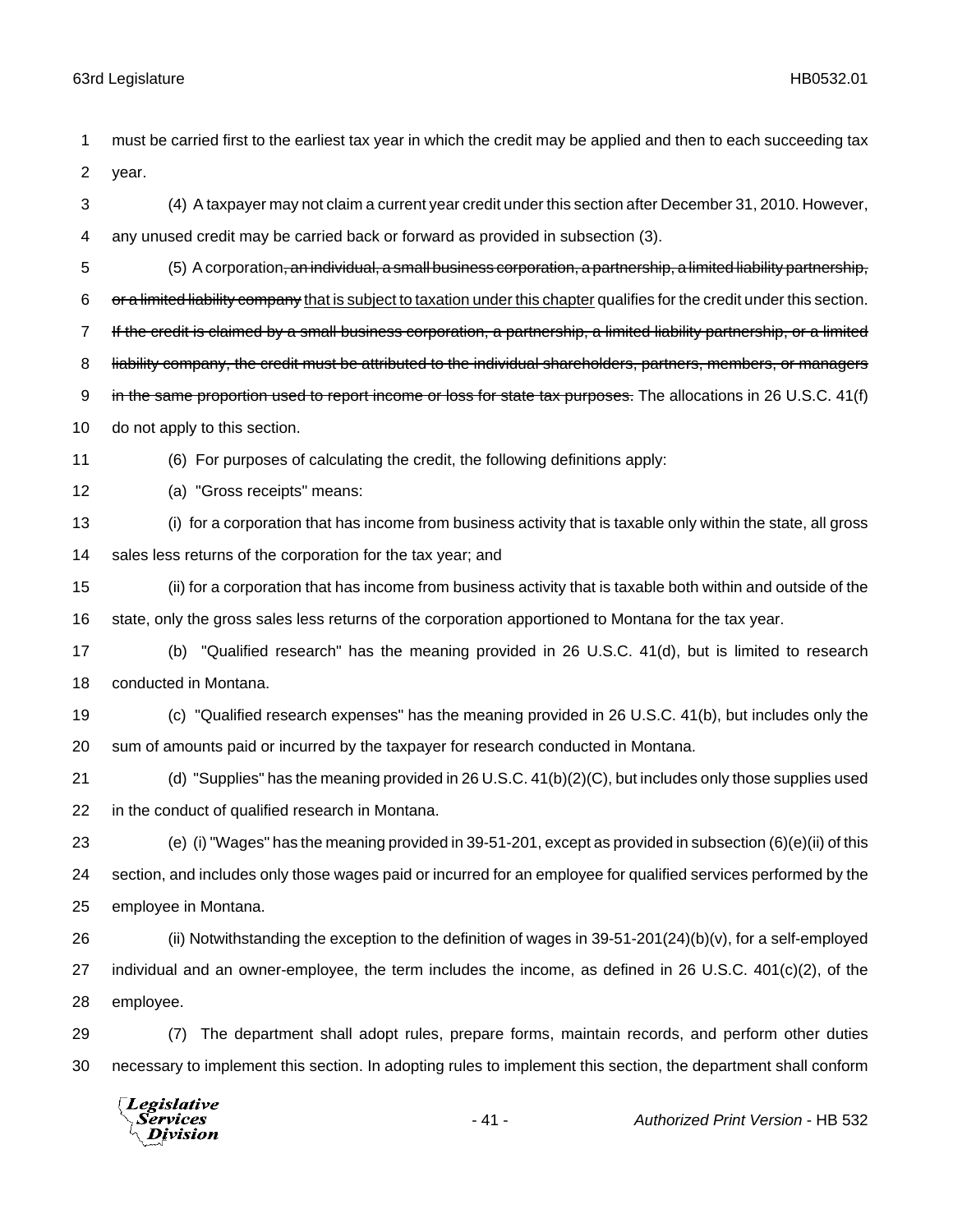- the rules to regulations prescribed by the secretary of the treasury under 26 U.S.C. 41 except to the extent that the regulations need to be modified to conform to this section."
- 
- 

**Section 35.** Section 15-31-151, MCA, is amended to read:

 **"15-31-151. Credit for preservation of historic buildings.** (1) (a) There is allowed as a credit against the taxes imposed by 15-31-101, 15-31-121, and 15-31-122 a percentage of the credit allowed for qualified rehabilitation expenditures, with respect to any certified historic building located in Montana, as provided in 26 U.S.C. 47 or as that section may be renumbered or amended.

 (b) The amount of the credit allowed for a tax year is 25% of the amount of the credit determined under 26 U.S.C. 47(a)(2) or as that section may be renumbered or amended.

 (2) The credit allowed by this section may not be refunded if the taxpayer has a tax liability less than the amount of the credit. If the sum of credit carryovers from the credit, if any, and the amount of credit allowed by this section for the tax year exceeds the taxpayer's tax liability for the current tax year, the excess attributable to the current tax year's credit is a credit carryover to the 7 succeeding tax years. The entire amount of unused credit must be carried forward to the earliest of the succeeding years, and the oldest available unused credit must be used first.

17 (3) If the credit under this section is claimed by a small business corporation, as defined in 15-30-3301, 18 or a partnership, the credit must be attributed to shareholders or partners, using the same proportion used to 19 report the corporation's or partnership's income or loss for Montana income tax purposes."

**Section 36.** Section 15-31-162, MCA, is amended to read:

 **"15-31-162. (Temporary) Small business corporation, partnership, and limited liability company credit for contribution to qualified endowment -- recapture of credit -- deduction included as income.** (1) A contribution to a qualified endowment, as defined in 15-30-2327, by a small business corporation, as defined in 15-30-3301, a partnership, or a limited liability company, as defined in 35-8-102, carrying on any trade or business for which deductions would be allowed under section 162 of the Internal Revenue Code, 26 U.S.C. 162, or carrying on any rental activity qualifies for the credit provided in 15-31-161. The credit must be attributed to shareholders, partners, or members of a limited liability company in the same proportion used to report the corporation's, partnership's, or limited liability company's income or loss for Montana income tax purposes. The maximum credit that a shareholder of a small business corporation, a partner of a partnership, or a member of

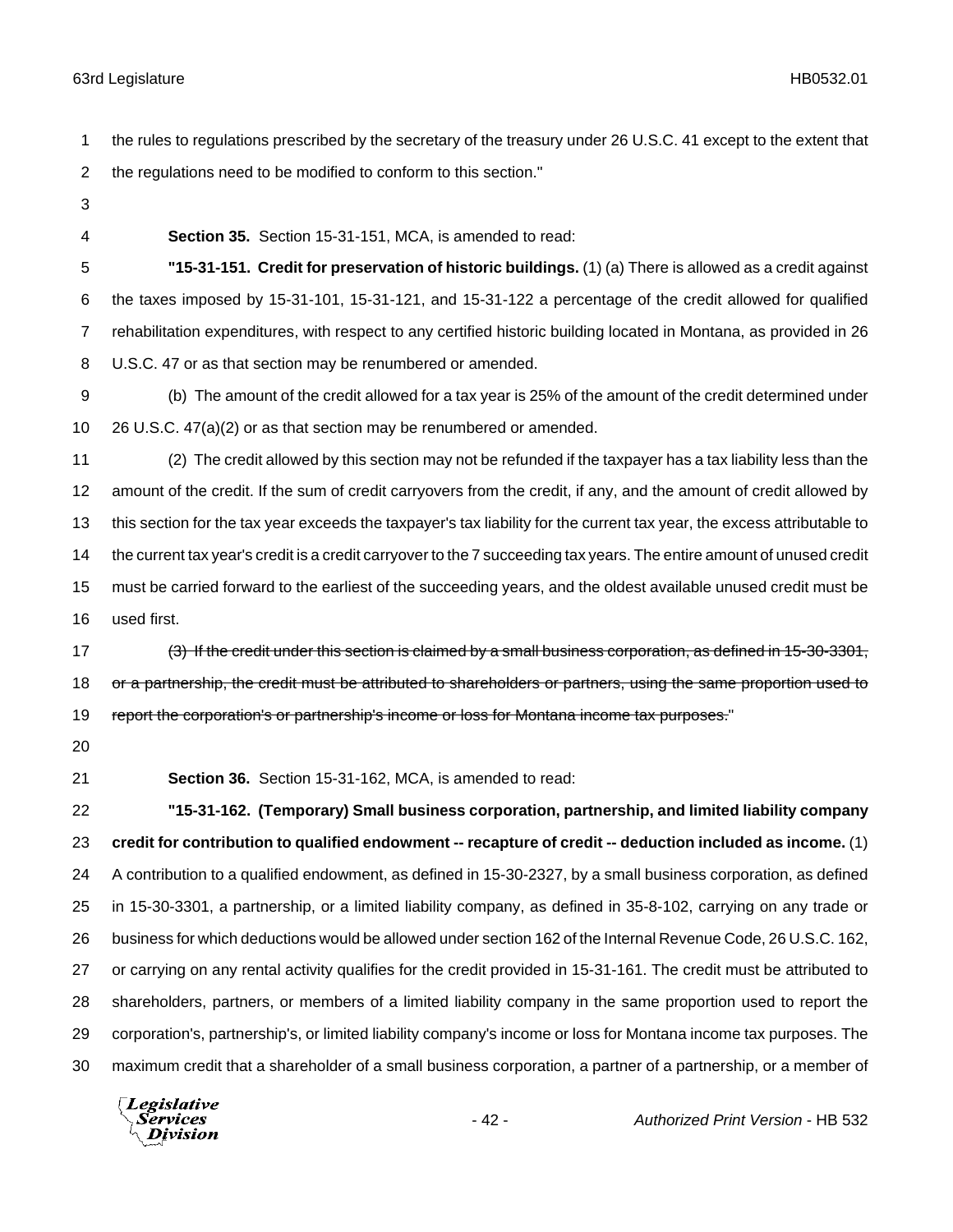**Division** 

1 a limited liability company may claim in a year is \$10,000<del>, subject to the limitations in 15-30-2328(2)</del>. The credit allowed under this section may not exceed the taxpayer's income tax liability. There is no carryback or carryforward of the credit permitted under this section, and the credit must be applied to the tax year in which the contribution is made. (2) (a) If during any tax year a charitable gift is recovered by the small business corporation, partnership, or limited liability company, the entity shall include as income the amount deducted in any prior year that is attributable to the charitable gift. (b) In the tax year that a charitable gift is recovered, each shareholder, partner, or member shall increase the amount of tax due under 15-30-2103 or 15-31-101 by the amount of the credit allowed in the tax year in which the credit was taken. (Terminates December 31, 2013--sec. 7, Ch. 4, L. 2005; secs. 2, 3, 4, 7(2), Ch. 208, L. 2007.)" **Section 37.** Section 15-31-163, MCA, is amended to read: **"15-31-163. Capital gain exclusion from sale of mobile home park.** (1) The following amount of the gain recognized from the sale or exchange of a mobile home park as defined in 70-33-103 is excluded from 16 adjusted gross income or gross income under chapter 30 or 31: (a) 100% of the recognized gain for a mobile home park with 50 or fewer lots; or (b) 50% of the recognized gain for a mobile home park with more than 50 lots. (2) To qualify for the exclusion under this section, the sale must be made to: (a) a tenants' association or a mobile home park residents' association; (b) a nonprofit organization under section 501(c)(3) of the Internal Revenue Code that purchases a mobile home park on behalf of tenants' association or mobile home park residents' association; (c) a county housing authority created under Title 7, chapter 15, part 21; or (d) a municipal housing authority created under Title 7, chapter 15, parts 44 and 45. 25 (3) A corporation<del>, an individual, a partnership, an S. corporation, or a disregarded entity</del> qualifies for the 26 exclusion under this section. If the exclusion allowed under this section is taken by a partnership, an S. 27 corporation, or a disregarded entity, the exclusion must be attributed to shareholders, partners, or other owners 28 using the same proportion used to report the partnership's, S. corporation's, or disregarded entity's income or loss 29 for Montana income tax purposes. (4) For the purpose of this section, "tenants' association" or "mobile home park residents' association" Legislative Services - 43 - *Authorized Print Version* - HB 532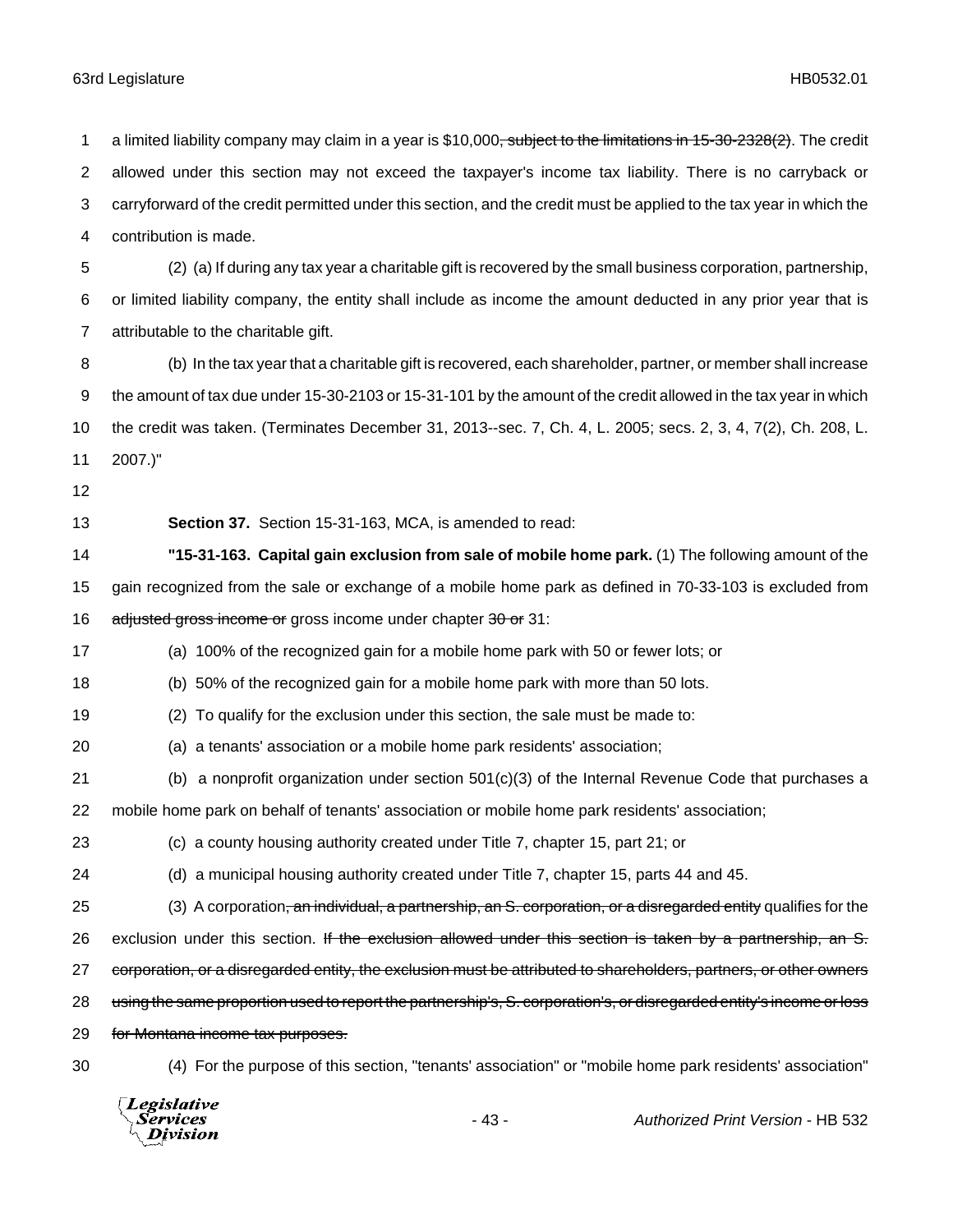means a group of six or more tenants who reside in a mobile home park, have organized for the purpose of eventual purchase of the mobile home park, have established bylaws of the association, and have obtained the approval by vote of at least 51% of the residents of the mobile home park to purchase the mobile home park. 4 (5) Property subject to an income or a corporate tax exclusion under this section is not eligible for a property tax exemption under Title 15, chapter 6, part 2, while the property is used as a mobile home park." **Section 38.** Section 15-31-171, MCA, is amended to read: **"15-31-171. Tax credit for providing temporary emergency lodging.** (1) There is a credit for taxes otherwise due under this chapter for participation in the temporary emergency lodging program established in 50-51-114. (2) The tax credit is: (a) equal to \$30 for each day of lodging provided; and (b) limited to a maximum of 5 nights' lodging for each individual per calendar year. (3) The credit may be claimed only for lodging provided in Montana. (4) If the amount of the credit exceeds the taxpayer's liability under this chapter, the amount of the excess must be refunded to the taxpayer. The credit may be claimed even if the taxpayer has no tax liability. 17 (5) If the credit allowed under this section is claimed by a small business corporation, as defined in 18 15-30-3301, or a partnership, the credit must be attributed to shareholders or partners, using the same proportion 19 to report the corporation's or partnership's income or loss for Montana income tax purposes." **Section 39.** Section 15-31-172, MCA, is amended to read: **"15-31-172. Small business corporation -- deduction for donation of computer equipment to schools.** A small business corporation, as defined in 15-30-3301, that is subject to taxation under this chapter is allowed a deduction equal to the fair market value, not to exceed 30% of the small business corporation's net income, of a computer or other sophisticated technological equipment or apparatus intended for use with the computer donated to an elementary, secondary, or accredited postsecondary school located in Montana if: (1) the contribution is made no later than 5 years after the manufacture of the donated property is substantially completed; (2) the property is not transferred by the donee in exchange for money, other property, or services; and (3) the electing small business corporation receives a written statement from the donee in which the

Legislative Services Division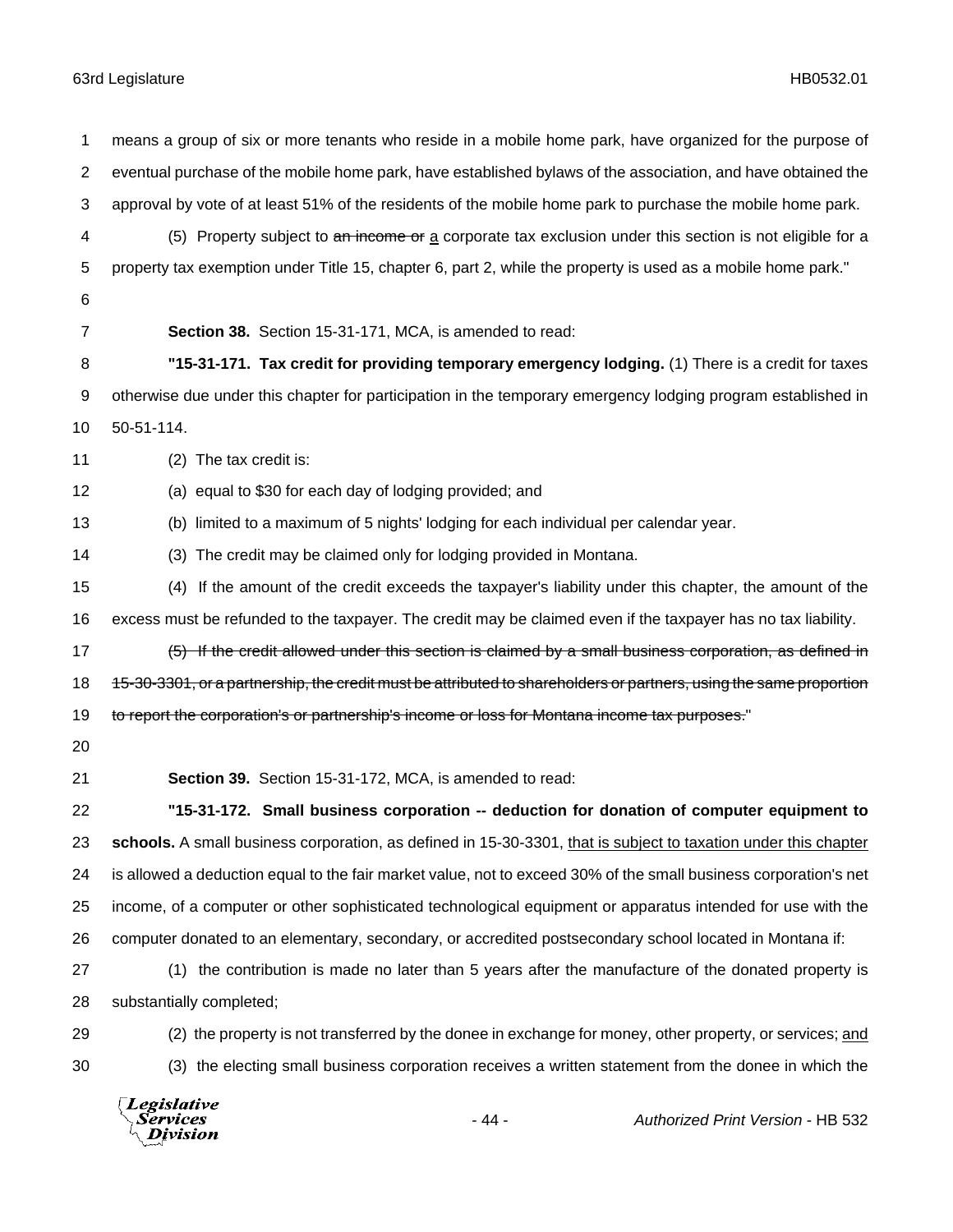donee agrees to accept the property and representing that the use and disposition of the property will be in 2 accordance with the provisions of subsection  $(2)$ ; and

3 - (4) the deduction allowed in this section is in lieu of the deduction allowed under 15-30-2131 for charitable contributions."

**Section 40.** Section 15-31-907, MCA, is amended to read:

 **"15-31-907. (Temporary) Employment production tax credit.** (1) A production company that has submitted an application for a tax credit and paid the fee as required under 15-31-906 is allowed a tax credit 9 against the taxes imposed by chapter 30 or 31 for the employment of residents of this state in connection with a state-certified production in the state. Except as provided in subsection (4)(b), the credit is equal to credit carryovers and the credit for the tax year.

 (2) The aggregate of the credit allowed under this section for a production occurring in the production company's tax year is equal to the sum of 14% of the first \$50,000 or less of actual compensation paid to each Montana resident employed in connection with the state-certified production during the tax year.

 (3) The taxpayer is required to provide to the department, on a form prescribed by the department, a list of all cast and crew participating in the production and the amount of compensation paid to each Montana resident. The form returned by the taxpayer must include the certification number provided for in 15-31-904.

 (4) If the credit exceeds the taxpayer's tax liability, the taxpayer shall make a one-time election to claim the credit for each state-certified production allowed under this section as follows:

(a) the credit may be refunded; or

21 (b) the credit may be carried forward against the taxes imposed by chapter 30 or 31 for the 4 succeeding tax years.

23 (5) A C. corporation, an individual, an S. corporation, or a partnership qualifies for the credit under this 24 section. If the credit is claimed by an S. corporation or a partnership, the credit must be attributed to the 25 shareholders, partners, or members in the same proportion used to report income or loss for state tax purposes. (6) The credit allowed under this section may not be claimed by a taxpayer if the taxpayer has included the amount of the compensation upon which the amount of the credit was computed as a deduction under 28 15-30-2131 or 15-31-114.

 (7) If any application of this section is held invalid, this section applies to other situations or persons in a manner that is not included in the invalid application. (Terminates January 1, 2015--sec. 17, Ch. 593, L. 2005;

**Legislative** Services Division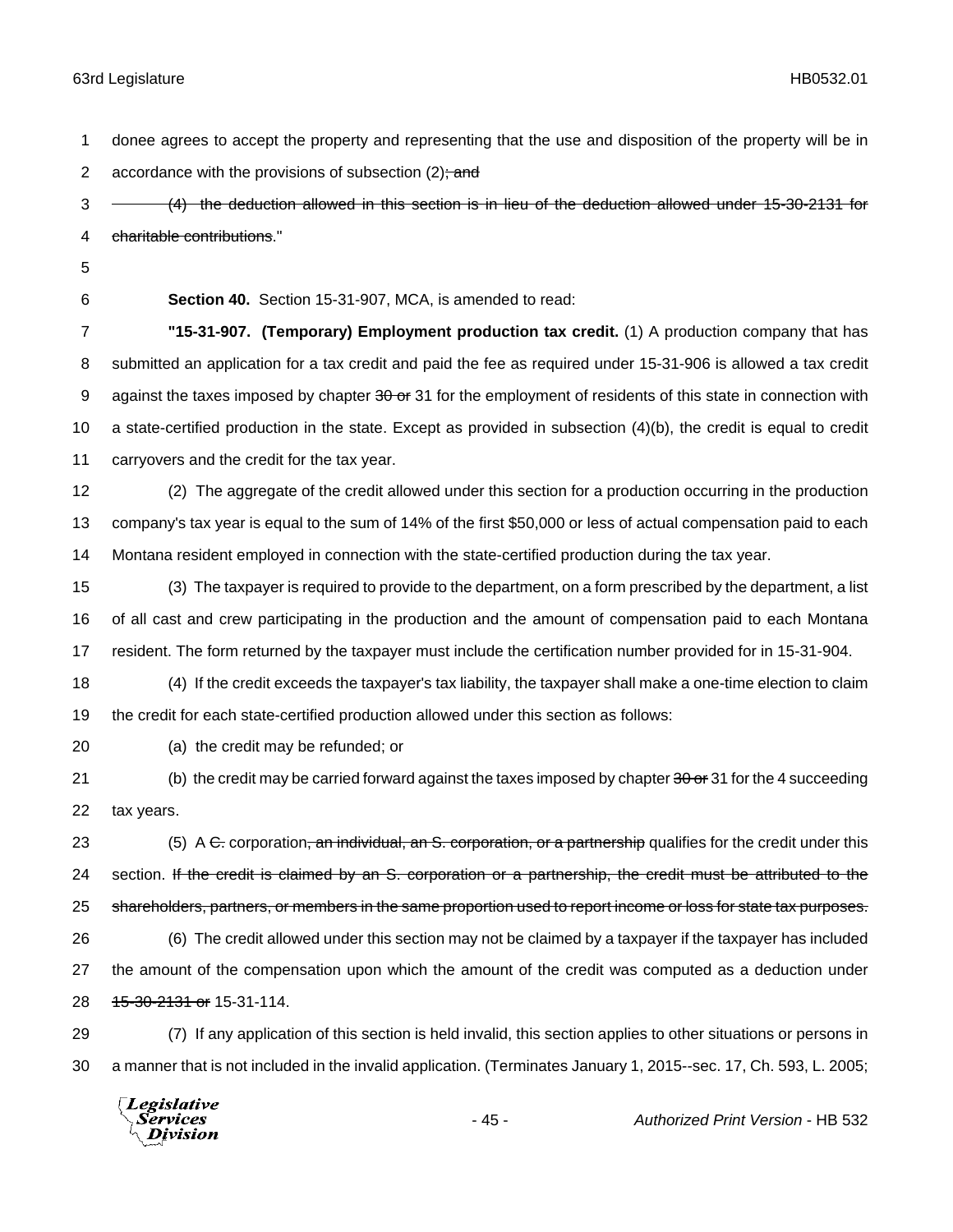sec. 9, Ch. 367, L. 2007; secs. 1, 2, Ch. 186, L. 2009.)" **Section 41.** Section 15-31-908, MCA, is amended to read: **"15-31-908. (Temporary) Tax credit for qualified expenditures.** (1) A production company that has submitted an application and paid the fee as required under 15-31-906 is allowed a tax credit against the taxes 6 imposed by chapter  $30 \text{ or } 31$  for qualified expenditures in this state made in connection with a state-certified production in the state. The credit allowed under this section is equal to 9% of the total qualified expenditures incurred in connection with the state-certified production during the tax year. (2) (a) The taxpayer is required to provide to the department, on a form prescribed by the department, the amount of qualified expenditures. The form returned by the taxpayer must include the certification number provided for in 15-31-904. The taxpayer shall also provide other information required by the department to verify the accuracy of the qualified expenditures. (b) The taxpayer shall certify in writing to the department, under penalty of false swearing as provided in 45-7-202, that the taxpayer has paid in full to each vendor in Montana for all goods and services purchased by the taxpayer in connection with the state-certified production during the tax year. A credit under this section may not be claimed unless the taxpayer has paid in full for all purchases of goods and services from Montana vendors. (3) The credit allowed under this section must be refunded if a taxpayer has tax liability less than the amount of the credit. 20 (4) A C. corporation, an individual, an S. corporation, or a partnership qualifies for the credit under this 21 section. If the credit is claimed by an S. corporation or a partnership, the credit must be attributed to the 22 shareholders, partners, or members in the same proportion used to report income or loss for state tax purposes. (5) The credit allowed under this section may not be claimed by a taxpayer if the taxpayer has included the amount of the qualified expenditure upon which the amount of the credit was computed as a deduction under **15-30-2131 or** 15-31-114. (Terminates January 1, 2015--sec. 17, Ch. 593, L. 2005; sec. 9, Ch. 367, L. 2007; secs. 1, 2, Ch. 186, L. 2009.)" **Section 42.** Section 15-32-104, MCA, is amended to read: **"15-32-104. Limitations on deduction and credit.** Tax treatment under 15-32-103 and 15-32-109 is limited to persons and firms not primarily engaged in the provision of gas or electricity derived from fossil fuel

Legislative *Services* **Division**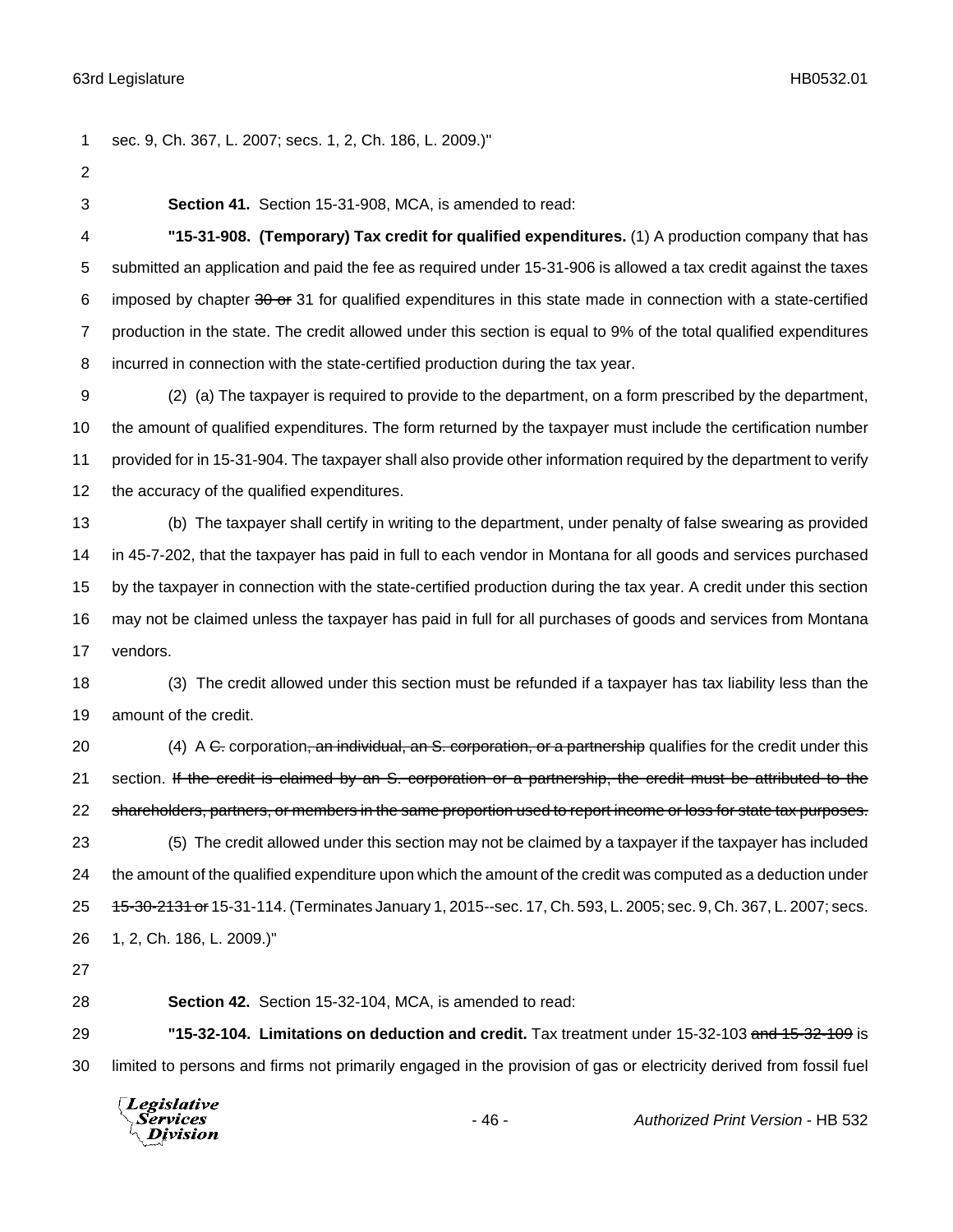1 extraction or conventional hydroelectric development."

- 2
- 

3 **Section 43.** Section 15-32-106, MCA, is amended to read:

4 **"15-32-106. Procedure for obtaining benefit of deduction or credit.** The department of revenue shall 5 provide forms on which a taxpayer may apply for a tax credit under 15-32-109. The department of revenue shall 6 approve a deduction or credit under 15-32-103 or 15-32-109 that demonstrably promotes energy conservation 7 or uses a recognized nonfossil form of energy generation. The department of revenue may refer a deduction or 8 credit involving energy generation to the department of environmental quality for its advice, and the department 9 of environmental quality shall respond within 60 days. The department of revenue may refer a deduction or credit 10 involving energy conservation to the department of labor and industry for its advice, and the department of labor 11 and industry shall respond within 60 days. The department of revenue may deny a deduction or credit that it finds 12 to be impractical or ineffective."

13

14 **Section 44.** Section 15-32-115, MCA, is amended to read:

15 **"15-32-115. Credit for geothermal system -- to whom available -- eligible costs -- limitations.** (1) 16 A resident individual taxpayer or a person corporation constructing a new residence who that completes 17 installation of a geothermal system, as defined in 15-32-102, in the taxpayer's a principal dwelling or in a 18 residence constructed by the taxpayer is entitled to claim a tax credit against the taxpayer's tax liability under 19 chapter 30 or 31 for a portion of the installation costs of the system, not to exceed \$1,500. Only one credit may 20 be claimed for a residence. The amount of the credit not used in the year in which the installation is made may 21 be carried forward against taxes imposed under chapter  $30$  or  $31$  for the 7 succeeding tax years. The entire 22 amount of the credit not used in the year that it was earned must be carried first to the earliest tax year in which 23 the credit may be applied and then to each succeeding tax year. A credit is not allowed under this section for 24 expenditures claimed as a deduction under 15-32-103.

25 (2) For the purposes of this section, installation costs include the cost of:

26 (a) trenching, well drilling, casing, and downhole heat exchangers;

27 (b) piping, control devices, and pumps that move heat from the earth to heat or cool the building;

28 (c) ground source or ground coupled heat pumps;

29 (d) liquid-to-air heat exchanger, ductwork, and fans installed with a ground heat well that pump heat from 30 a well into a building; and

**Legislative** *Services* **Division**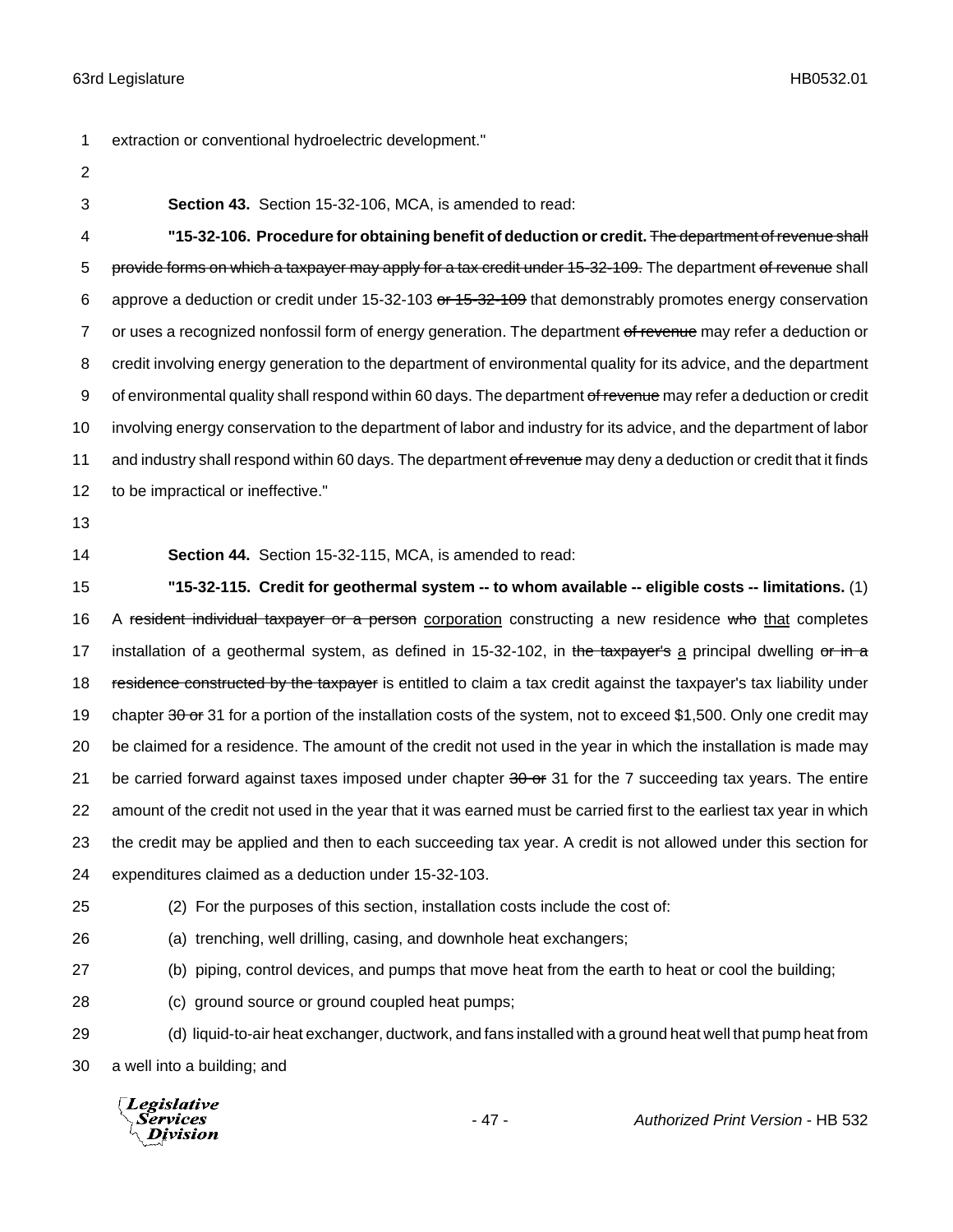(e) design and labor."

- 
- 

**Section 45.** Section 15-32-303, MCA, is amended to read:

 **"15-32-303. Deduction for purchase of Montana-produced organic or inorganic fertilizer.** In 5 addition to all other deductions from adjusted gross individual income allowed in computing taxable income under Title 15, chapter 30, or from gross corporate income allowed in computing net income under Title 15, chapter 31, 7 part 1, a taxpayer corporation may deduct expenditures for organic fertilizer and inorganic fertilizer produced as a byproduct produced in Montana and used in Montana if the expenditure was not otherwise deducted in computing taxable income."

**Section 46.** Section 15-32-402, MCA, is amended to read:

 **"15-32-402. Commercial or net metering system investment credit -- alternative energy systems.** 13 (1) An individual, A corporation, partnership, or small business corporation as defined in 15-30-3301 15-31-101 that makes an investment of \$5,000 or more in property that is depreciable under the Internal Revenue Code for a commercial system or a net metering system, as defined in 69-8-103, that is located in Montana and that generates energy by means of an alternative renewable energy source, as defined in 15-6-225, is entitled to a 17 tax credit against taxes imposed by 45-30-2103 or 15-31-121 in an amount equal to 35% of the eligible costs, to be taken as a credit only against taxes due as a consequence of taxable or net income produced by one of the following:

(a) manufacturing plants located in Montana that produce alternative energy generating equipment;

 (b) a new business facility or the expanded portion of an existing business facility for which the alternative energy generating equipment supplies, on a direct contract sales basis, the basic energy needed; or (c) the alternative energy generating equipment in which the investment for which a credit is being claimed was made.

 (2) For purposes of determining the amount of the tax credit that may be claimed under subsection (1), eligible costs include only those expenditures that are associated with the purchase, installation, or upgrading of:

(a) generating equipment;

(b) safety devices and storage components;

(c) transmission lines necessary to connect with existing transmission facilities; and

**Legislative** Services Division

- 48 - *Authorized Print Version* - HB 532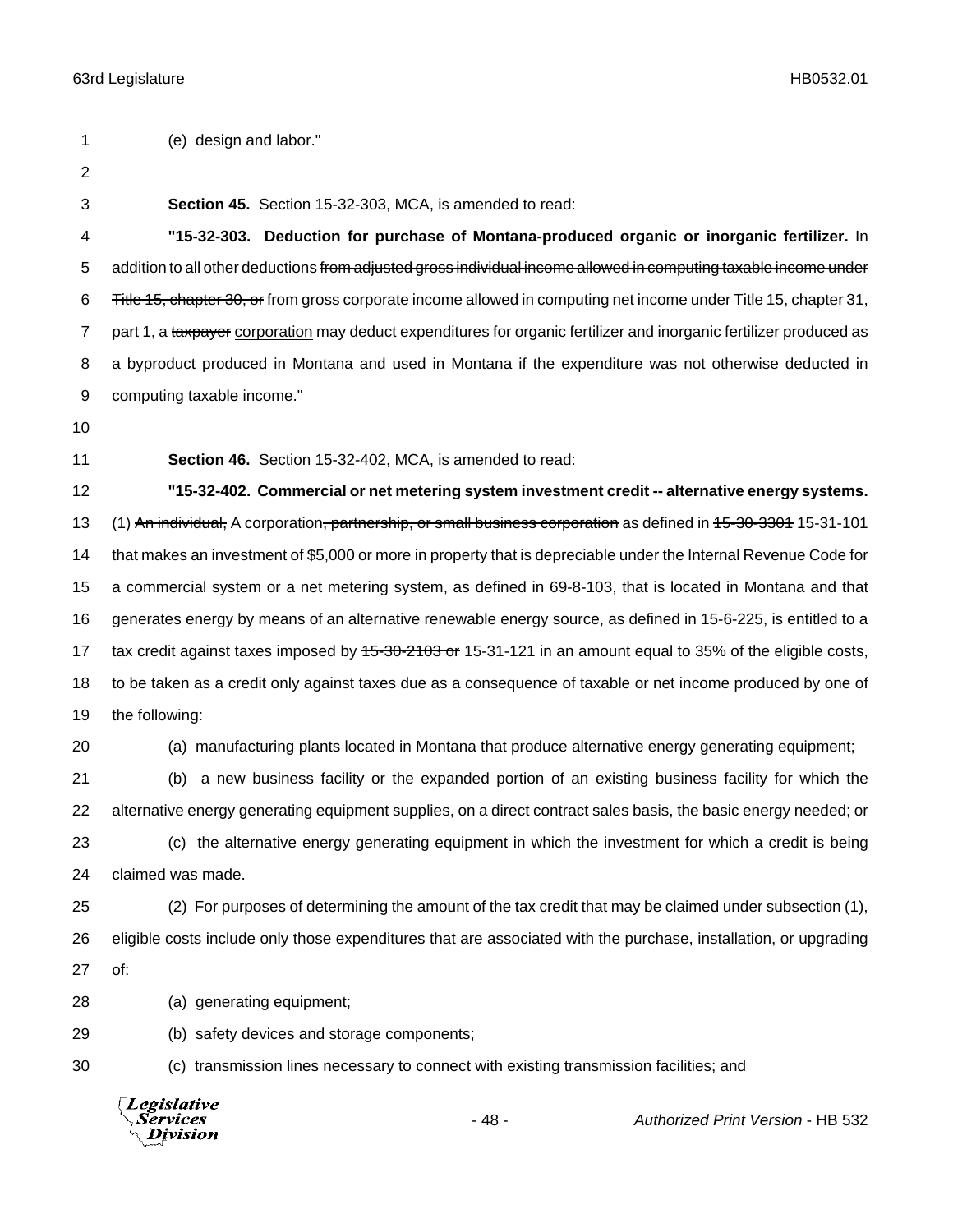(d) transmission lines necessary to connect directly to the purchaser of the electricity when no other transmission facilities are available.

 (3) Eligible costs under subsection (2) must be reduced by the amount of any grants provided by the state or federal government for the system."

**Section 47.** Section 15-32-404, MCA, is amended to read:

 **"15-32-404. Carryover of credit.** (1) The tax credit allowed under 15-32-402 is to be deducted from that portion of the taxpayer's tax liability as set forth in 15-32-402(1) for the tax year in which the equipment invested in by the taxpayer is placed in service. If the amount of the tax credit exceeds the taxpayer's tax liability for the tax year, the amount that exceeds the tax liability may be carried over for credit against the taxpayer's tax liability in the next succeeding tax year or years until the total amount of the tax credit has been deducted from tax liability. However, except as provided in subsection (2), a credit may not be carried beyond the seventh tax year succeeding the tax year in which the equipment was placed in service.

 (2) A credit may be extended through the 15th tax year succeeding the tax year in which the equipment 15 was placed in service if an individual, a corporation<del>, partnership, or small business corporation, as defined in</del> 16 <del>15-30-3301</del>:

 (a) invests in a commercial system located within the exterior boundaries of a Montana Indian reservation, which commercial system is 5 megawatts or larger in size; and

 (b) signs an employment agreement with the tribal government of the reservation where the commercial system would be constructed regarding the training and employment of tribal members in the construction, operation, and maintenance of the commercial system."

**Section 48.** Section 15-32-502, MCA, is amended to read:

**"15-32-502. Definitions.** For purposes of this part, the following definitions apply:

 (1) (a) "Certified expenditures" means those costs incurred for activities in direct support of exploration activity conducted at a specific exploration site for the purpose of determining the existence, location, extent, or quality of a mineral or coal deposit. The term includes:

 (i) the costs of obtaining the approvals, permits, licenses, and certificates for an exploration activity referred to in 15-32-503;

(ii) direct labor costs and the cost of benefits for employees directly associated with work described in

Legislative *Services* **Division**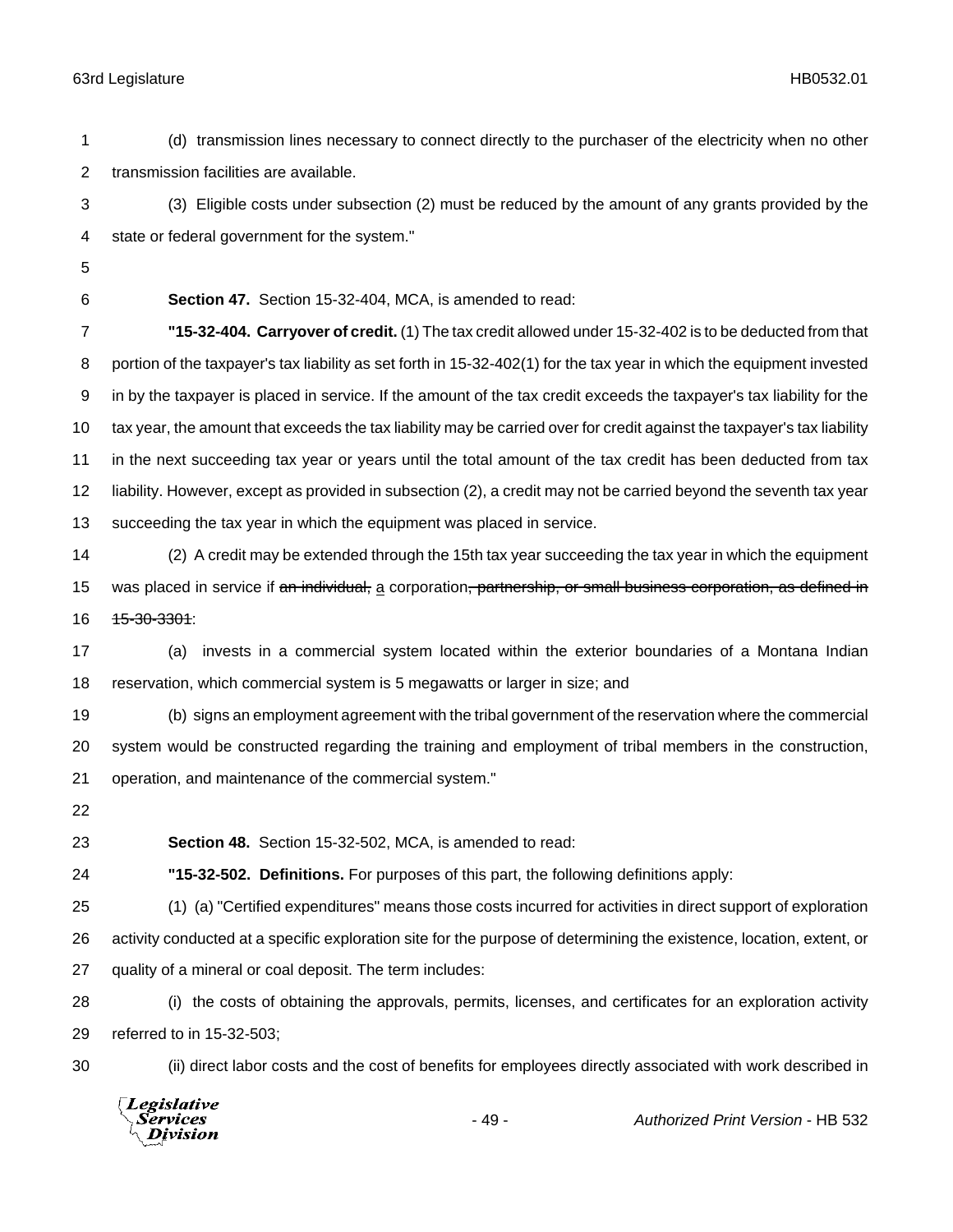| 1              | 15-32-503;                                                                                                          |
|----------------|---------------------------------------------------------------------------------------------------------------------|
| 2              | (iii) the cost of renting or leasing equipment from parties not affiliated with the person corporation              |
| 3              | requesting and taking the credit;                                                                                   |
| 4              | (iv) the reasonable costs of owning, maintaining, and operating equipment;                                          |
| 5              | (v) insurance and bond premiums associated with the activities set out in subsections $(1)(a)(i)$ through           |
| 6              | (1)(a)(vii);                                                                                                        |
| $\overline{7}$ | (vi) payments to consultants and independent contractors; or                                                        |
| 8              | (vii) the general expense of operating the person's corporation's business, including the costs of materials        |
| 9              | and supplies, if those expenses and costs are directly attributable to the work described in 15-32-503.             |
| 10             | (b) The term does not include return on investment, insurance or bond premiums not covered under                    |
| 11             | subsection $(1)(a)(v)$ , or any other expense that the person corporation has not incurred to complete work         |
| 12             | described in 15-32-503.                                                                                             |
| 13             | (2) "Corporation" has the meaning provided in 15-31-101.                                                            |
| 14             | $\frac{2(3)}{2}$ "Credit" means the exploration incentive credit for activities involving mineral and coal deposits |
| 15             | authorized by this part.                                                                                            |
| 16             | $\frac{1}{2}(4)$ "Exploration activity data list" means, as applicable, a summary of work completed during the year |
| 17             | that includes but is not limited to:                                                                                |
| 18             | (a) the number of core or rotary drilling holes completed;                                                          |
| 19             | (b) chemical analytical data available; or                                                                          |
| 20             | (c) aerial photographs or a topographic or geologic map showing the location of the drill holes, sample             |
| 21             | locations, or the other exploration activities undertaken.                                                          |
| 22             | $\frac{4}{5}$ "Geochemical methods" means geochemical data gathering methods, including the collection of           |
| 23             | soil, rock, water, air, vegetation, and similar samples and their chemical analyses.                                |
| 24             | (5)(6) "Geophysical methods" means all geophysical data gathering methods used in mineral or coal                   |
| 25             | exploration, including seismic, gravity, magnetic, radiometric, radar, and electromagnetic and other remote         |
| 26             | sensing measurements.                                                                                               |
| 27             | "Mineral" means those substances defined as minerals by 82-4-303 and coal as defined by<br>(6)(7)                   |
| 28             | 82-1-111.                                                                                                           |
| 29             | $(7)(8)$ (a) "Mining operation" includes all operating and nonoperating activities related to a mineral deposit     |
| 30             | interest and may be composed of one or more mining properties.                                                      |
|                |                                                                                                                     |



- 50 - *Authorized Print Version* - HB 532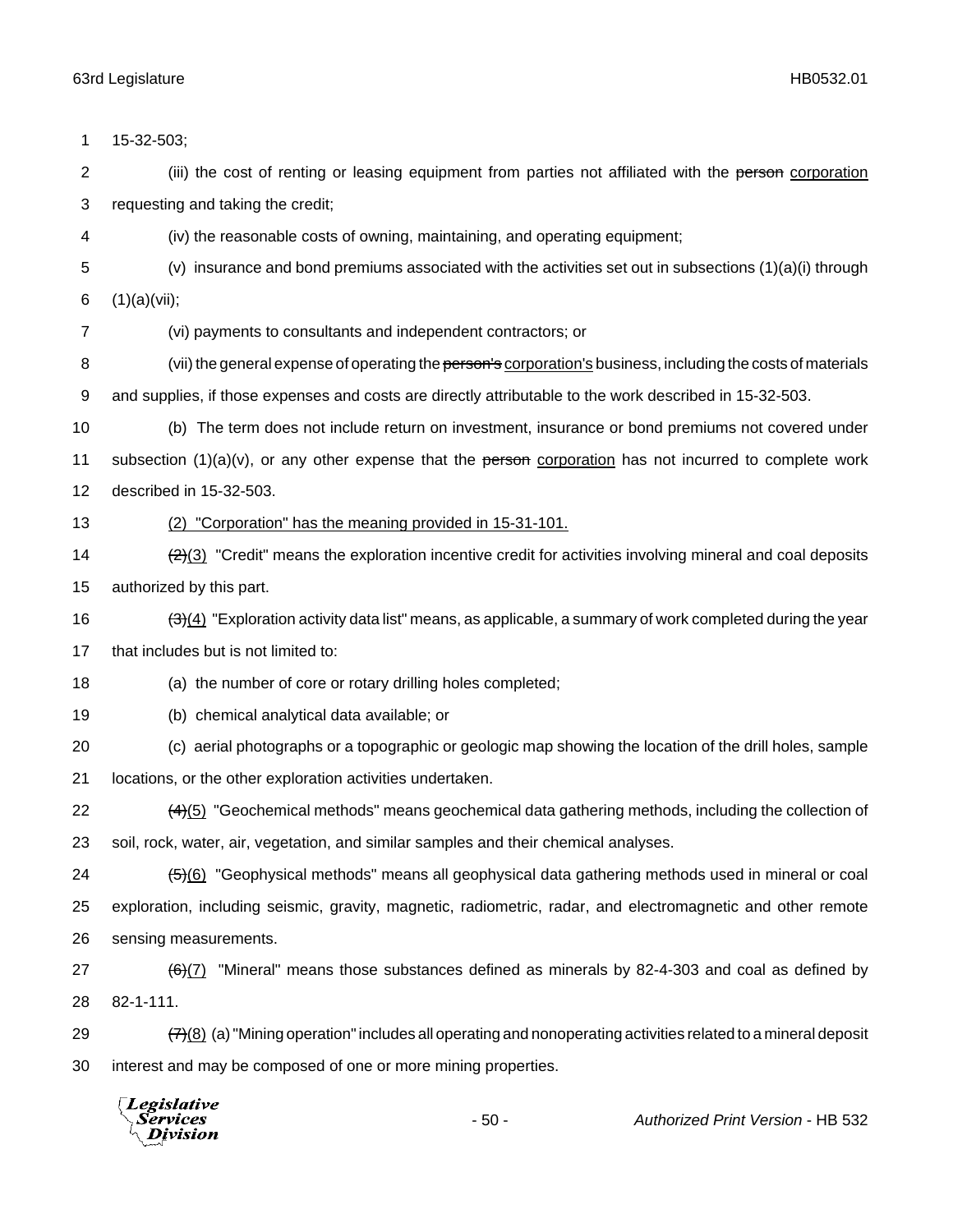| 1              | (b) In determining whether mining properties are part of the same mining operation, the department may                   |
|----------------|--------------------------------------------------------------------------------------------------------------------------|
| $\overline{2}$ | consider whether the operation, in conducting mining activities on several mining properties, uses common                |
| 3              | personnel, supply and maintenance facilities, mining-related treatment processes, storage facilities, roads,             |
| 4              | pipelines, transportation equipment, and mining techniques and technology and may also consider the extent to            |
| $\,$ 5 $\,$    | which the mineral deposit interest comprises a common mining property.                                                   |
| 6              | (8) "Person" means a sole proprietorship, corporation, partnership, small business corporation as defined                |
| $\overline{7}$ | in 15-30-3301, or limited liability company as defined in 35-8-102.                                                      |
| 8              | (9) "Tax year" means the calendar year."                                                                                 |
| 9              |                                                                                                                          |
| 10             | Section 49. Section 15-32-503, MCA, is amended to read:                                                                  |
| 11             | "15-32-503. Exploration incentive credit. (1) The department shall grant to a person corporation a                       |
| 12             | credit against the person's corporation's tax liability under Title 15, chapter 30 or 31, for the certified expenditures |
| 13             | of the following exploration activities that are performed on land in the state for the purpose of determining the       |
| 14             | existence, location, extent, or quality of a mineral or coal deposit, regardless of land ownership:                      |
| 15             | (a) surveying by geophysical or geochemical methods;                                                                     |
| 16             | (b) drilling exploration holes;                                                                                          |
| 17             | (c) conducting underground exploration;                                                                                  |
| 18             | (d) surface trenching and bulk sampling; or                                                                              |
| 19             | (e) performing other exploratory work, including aerial photographs, geological and geophysical logging,                 |
| 20             | sample analysis, and metallurgical testing.                                                                              |
| 21             | (a) Except as provided in subsection (3), credit may not be granted under subsection (1) for<br>(2)                      |
| 22             | exploration activity described in subsection (1) that occurs after the construction commencement date of a new           |
| 23             | mine.                                                                                                                    |
| 24             | (b) For the purposes of this subsection (2), "construction commencement date of a new mine" means                        |
| 25             | the date no later than which all of the following have occurred:                                                         |
| 26             | (i) there has been issued to the owner or an agent of the owner permits, leases, title and other rights in               |
| 27             | land, and other approvals, permits, licenses, and certificates by federal, state, and local agencies that a              |
| 28             | reasonable and prudent person would consider adequate to commence construction of a mine in the expectation              |
| 29             | that all other approvals, permits, licenses, and certificates necessary for the completion of the facilities will be     |
| 30             | obtained;                                                                                                                |
|                |                                                                                                                          |

*Legislative*<br>Services<br>*Division*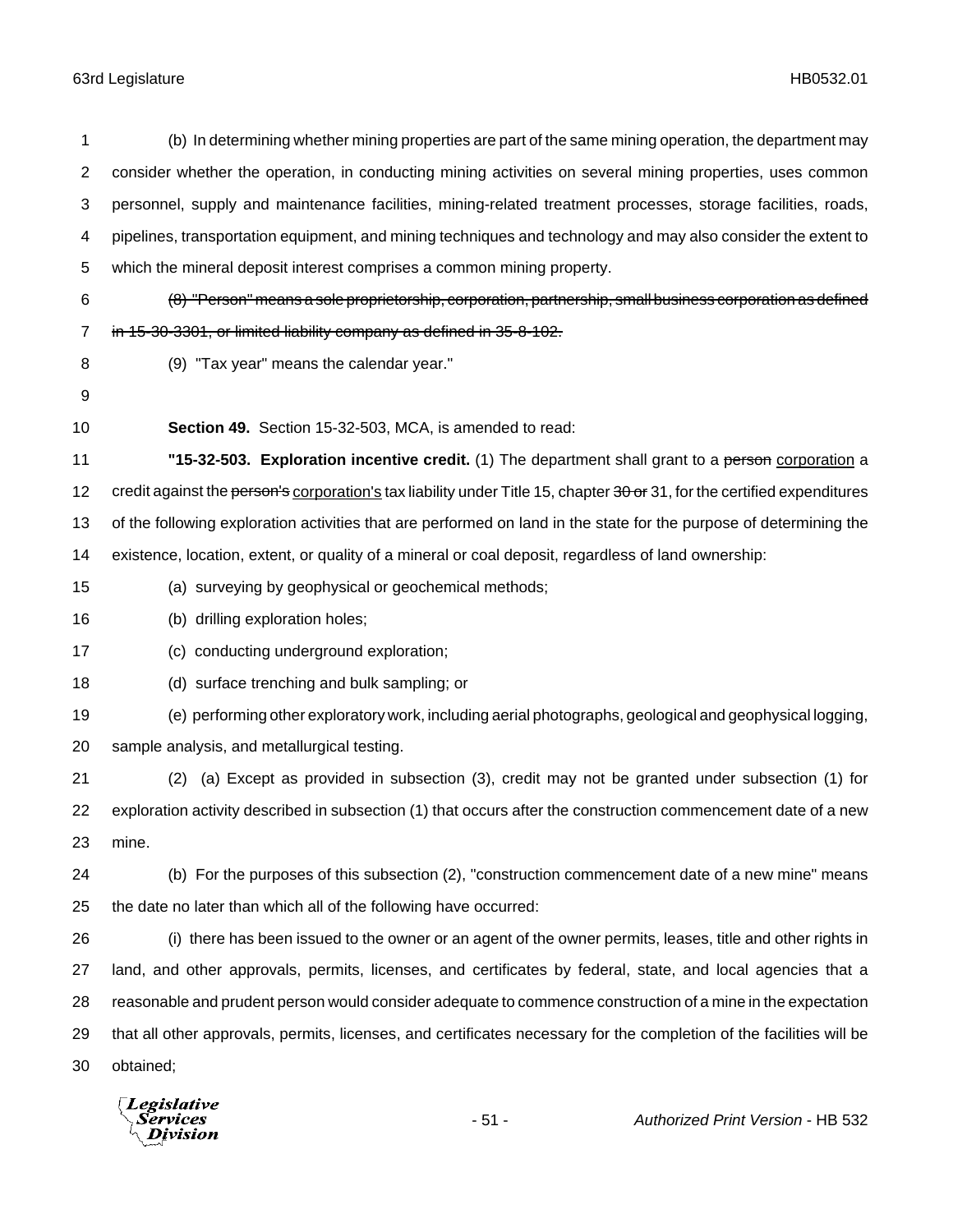(ii) all approvals, permits, licenses, and certificates are in full force and effect and without any modification that might jeopardize the completion or continued construction of the mine; and

 (iii) an order, judgment, decree, determination, or award of a court or administrative or regulatory agency enjoining, either temporarily or permanently, the construction or the continuation of construction of the mine is not in effect.

 (3) In addition to the grant of a credit for a new mine under subsection (2), a credit may be granted under subsection (1) for exploration activity for a mine that had previously operated, that has ceased to operate, and for which all previous mining approvals, permits, licenses, and certificates that allowed the previous operation are no longer in effect. However, a credit may not be granted under subsection (1) for exploration activity that occurs after the mine reopening date. For the purposes of this subsection (3), "mine reopening date" means the date not later than which all of the following have occurred:

 (a) there has been issued to the owner or an agent of the owner permits, leases, title and other rights in land, and other approvals, permits, licenses, and certificates by federal, state, and local agencies that a reasonable and prudent person would consider adequate to commence operation of the former mine in the expectation that all other approvals, permits, licenses, and certificates necessary for the completion of the facilities will be obtained;

 (b) all approvals, permits, licenses, and certificates for the reopened mine are in full force and effect and without any modification that might jeopardize the reopening of the former mine; and

 (c) an order, judgment, decree, determination, or award of a court or administrative or regulatory agency enjoining, either temporarily or permanently, the reopening of the former mine is not in effect."

**Section 50.** Section 15-32-504, MCA, is amended to read:

 **"15-32-504. Procedure for requesting and certifying credit.** To obtain the credit authorized by this 24 part, a person corporation shall submit a request to the department for the credit as follows:

25 (1) On a form provided by the department, the person corporation shall submit the request and a statement of expenditures for the previous calendar year not later than 60 days after the close of that calendar year.

(2) The request must:

 (a) describe the work accomplished during the previous year, the number of employees, and the names and number of consultants; and

Legislative Services **Division**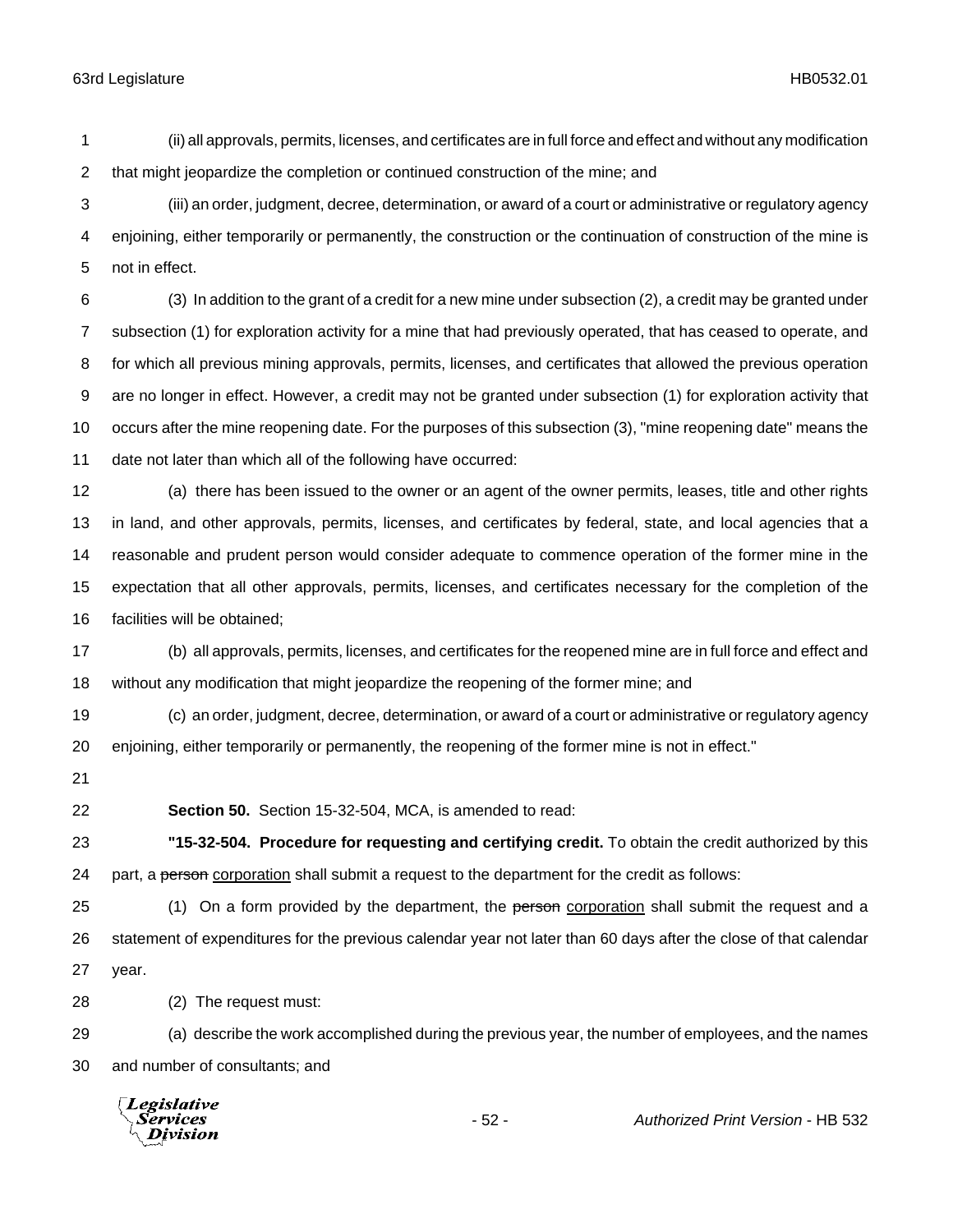1 (b) provide a detailed list or ledger of expenditures related to the accomplishments described in 2 subsection (2)(a) and an exploration activity data list.

3 (3) The person corporation submitting the request is not required to transmit copies of receipts with the 4 request, but the statement of expenditures is subject to audit at the discretion of the department.

5 (4) If the department decides to audit the statement of expenditures, the department may require the 6 person corporation submitting the request to justify claims of expenditures with receipts and other reliable 7 information.

 (5) The department shall respond to the request by September 30 by certifying or not certifying the 9 person's corporation's expenditures. If the department does not certify expenditures, the department shall state 10 the reasons for denial of certification and give the person corporation making the request an opportunity to correct any deficiencies or to provide additional information. If the department certifies expenditures, the department shall specify the exploration activity data list requirements for that year that must be presented to the department at the time of the taking of the credit.

14 (6) If the department neither certifies nor denies certification of expenditures by September 30, the 15 expenditures are certified as submitted."

16

17 **Section 51.** Section 15-32-505, MCA, is amended to read:

18 **"15-32-505. Application of credit.** (1) In a tax year, a person corporation may take a credit that was 19 approved under 15-32-504 against taxes payable by the person corporation. The credit may not exceed 50% of 20 the person's corporation's tax liability under either Title 15, chapter  $30$  or 31, for the tax year that is related to 21 production from the mining operation at which the exploration activities occurred.

22 (2) If a person corporation applies the credit against the person's corporation's tax liability under 23 subsection (1), the department shall disallow application of the credit under that provision unless the person 24 corporation files with the person's corporation's tax return an accounting of the person's corporation's exploration 25 activities for each mining operation that is included in the tax return and as to which the credit is being applied. 26 The accounting of exploration activities required by this subsection must be made on a form prescribed by the 27 department. On the form, the person corporation shall:

28 (a) identify the mining operations for which the credit is claimed; and

29 (b) set out the gross income attributable to the mining operations and other information about the mining 30 operations that the department may require.

Legislative *Services* **Division**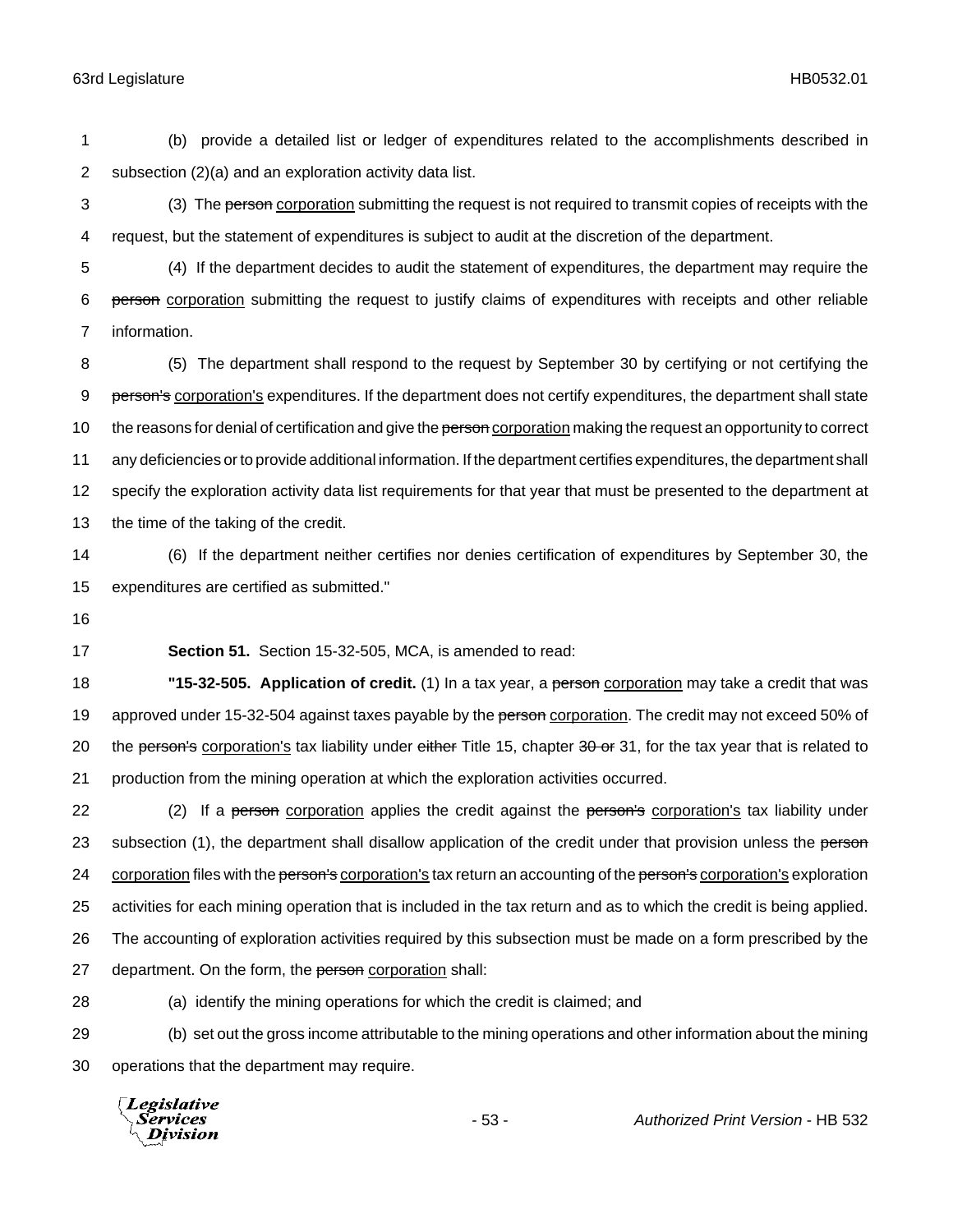1 (3) A person corporation may not apply the credit under this section if the application, when added to credits previously applied under this section, would exceed the total amount of the credits approved under 15-32-504." 

**Section 52.** Section 15-32-507, MCA, is amended to read:

 **"15-32-507. Credit limitation.** A credit for each distinct mining operation may not exceed a total of \$20 million for all exploration activities under 15-32-503 and accrues at the rate of 50% of the certified expenditures each year. The credit must be applied within 15 tax years after the taking of the credit is approved under 15-32-504. However, the tax year or years in which the credit is applied need not be:

10 (1) the tax year in which the person corporation first incurs liability for payment of tax based on the 11 person's corporation's activity that is the basis of the claim for the credit; or

- (2) consecutive tax years."
- 

**Section 53.** Section 15-32-508, MCA, is amended to read:

 **"15-32-508. Credit assignment.** A person corporation may assign a credit to the person's corporation's successor in interest for the mining operation at which the exploration activities occur, but only if the successor 17 in interest is a person corporation qualified to obtain the credit under 15-32-503. A credit may not be assigned except as permitted in this section."

- 
- 

**Section 54.** Section 15-32-509, MCA, is amended to read:

 **"15-32-509. Record of credit use.** For each mining operation, the department may require a person corporation who submits a request to take the credit under 15-32-504 to provide with the request a record of:

23 (1) the person's corporation's past use of credits taken under 15-32-504 and 15-32-505; and

 (2) other information that the department requires to determine if approval of the taking of the credit by 25 the person corporation would exceed the limits on use of the credit under this part."

**Section 55.** Section 15-32-510, MCA, is amended to read:

 **"15-32-510. Deduction for donation of exploration information.** (1) In addition to all other deductions 29 from adjusted gross individual income allowed in computing taxable income under Title 15, chapter 30, or from 30 gross corporate income allowed in computing net income under Title 15, chapter 31, part 1, a taxpayer

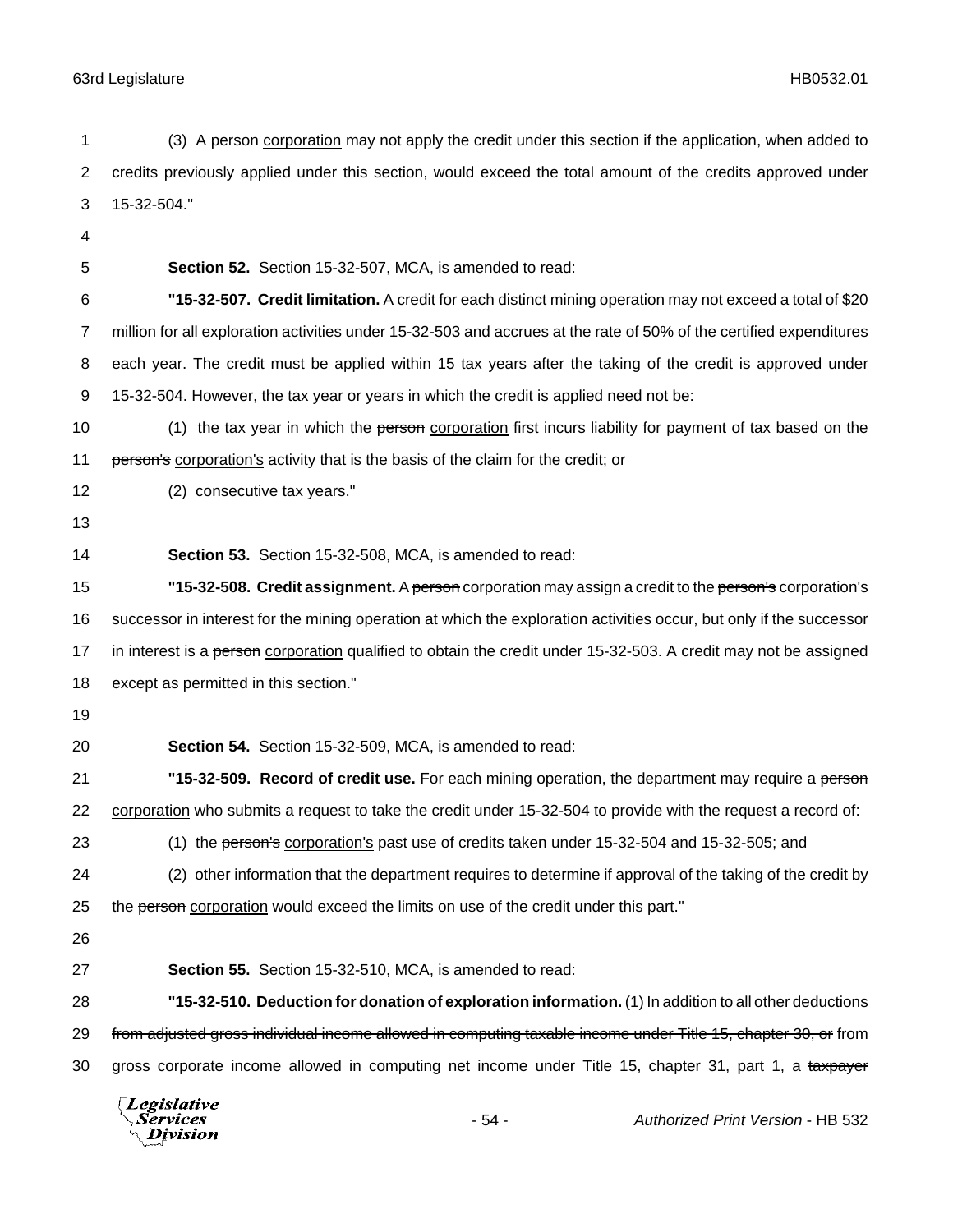corporation may deduct documented expenses for the donation of mineral exploration information generated as part of the certified expenditures. The information must be donated to the Montana tech foundation to reside as part of the Montana tech research library, and the documented expenses must be based on the cost of recreating the donated information. (2) The Montana tech foundation has the right to limit information accepted and deductions granted to that exploration activity data that is needed as part of the Montana tech research library. (3) A deduction under this section may not exceed 20% of the actual value of the data if a tax credit for the same exploration activity data is taken under this part." **Section 56.** Section 15-32-602, MCA, is amended to read: **11 15-32-602.** Amount and duration of credit -- how claimed. (1) An individual, A corporation, 12 partnership, or small business corporation, as defined in 15-30-3301, may receive a credit against taxes imposed 13 by Title 15, chapter 30 or 31, for investments in depreciable property to collect or process reclaimable material or to manufacture a product from reclaimed material, if the taxpayer qualifies under 15-32-603. (2) Subject to subsection (4), a taxpayer qualifying for a credit under 15-32-603 is entitled to claim a credit, as provided in subsection (3), for the cost of each item of property purchased to collect or process reclaimable material or to manufacture a product from reclaimed material only in the year in which the property was purchased. (3) The amount of the credit that may be claimed under this section for investments in depreciable property is determined according to the following schedule: (a) 25% of the cost of the property on the first \$250,000 invested; (b) 15% of the cost of the property on the next \$250,000 invested; and (c) 5% of the cost of the property on the next \$500,000 invested. (4) A credit may not be claimed for investments in depreciable property in excess of \$1 million." **Section 57.** Section 15-32-603, MCA, is amended to read: **"15-32-603. Credit for investment in property used to collect or process reclaimable material or to manufacture a product from reclaimed material.** (1) The following requirements must be met to be entitled to a tax credit for investment in property to collect or process reclaimable material or to manufacture a product from reclaimed material:

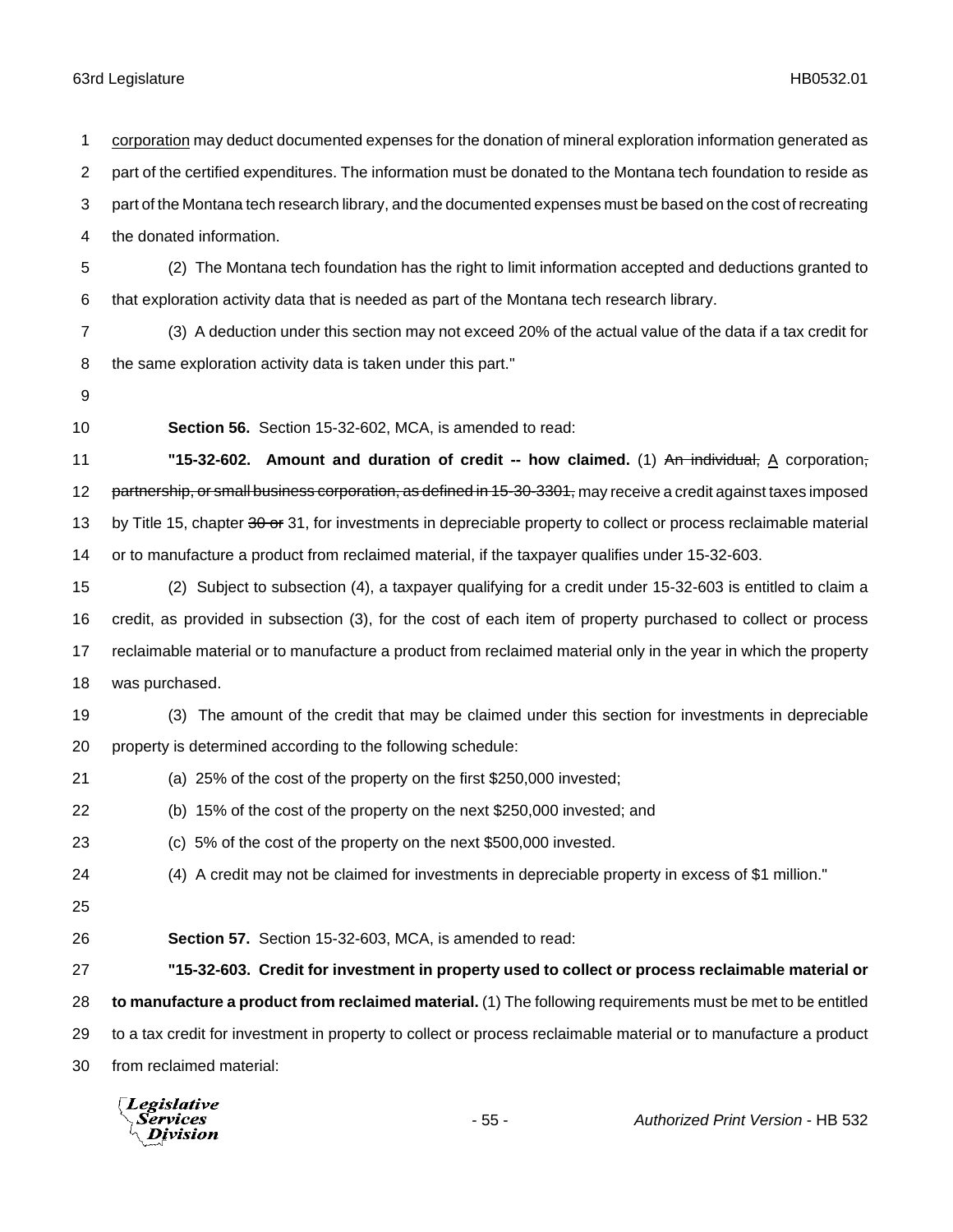(a) The investment must be for depreciable property used primarily to collect or process reclaimable material or to manufacture a product from reclaimed material.

3 (b) (i) The taxpayer claiming a credit must be a person who corporation that, as an owner, including a 4 contract purchaser or lessee, or who pursuant to an agreement owns, leases, or has a beneficial interest in a business that collects or processes reclaimable material or that manufactures a product from reclaimed material. For the purposes of this section, a business qualifies as a business that collects reclaimable material if it gathers reclaimable material for later sale or processing for another business that has as its primary business function the collection or processing of reclaimable material or the manufacture of a product from reclaimed material. The collection of reclaimable material may be a minor or nonprofit part of a business otherwise engaged in a retail 10 trade or other business activity.

 (ii) The taxpayer may but need not operate or conduct a business that collects or processes reclaimable 12 material or manufactures a product from reclaimed material. If more than one person corporation has an interest 13 in a business with qualifying property, they the corporations may allocate all or any part of the investment cost 14 among themselves the corporations and their successors or assigns.

 (c) The business must be owned or leased during the tax year by the taxpayer claiming the credit, except as otherwise provided in subsection (1)(b), and must have been collecting or processing reclaimable material or manufacturing a product from reclaimed material during the tax year for which the credit is claimed.

 (d) The reclaimed material collected, processed, or used to manufacture a product may not be an industrial waste generated by the person claiming the tax credit unless:

 (i) the person generating the waste historically has disposed of the waste onsite or in a licensed landfill; and

 (ii) standard industrial practice has not generally included the reuse of the waste in the manufacturing process.

 (2) The credit provided by this section is not in lieu of any depreciation or amortization deduction for the investment or other tax incentive to which the taxpayer otherwise may be entitled under Title 15.

 (3) A tax credit otherwise allowable under this section that is not used by the taxpayer in the taxable year may not be carried forward to offset a taxpayer's tax liability for any succeeding tax year.

 (4) The taxpayer's adjusted basis for determining gain or loss may not be further decreased by any tax credits allowed under this section.

(5) If the taxpayer is a shareholder of an electing small business corporation, the credit must be

**Legislative** Division

- 56 - *Authorized Print Version* - HB 532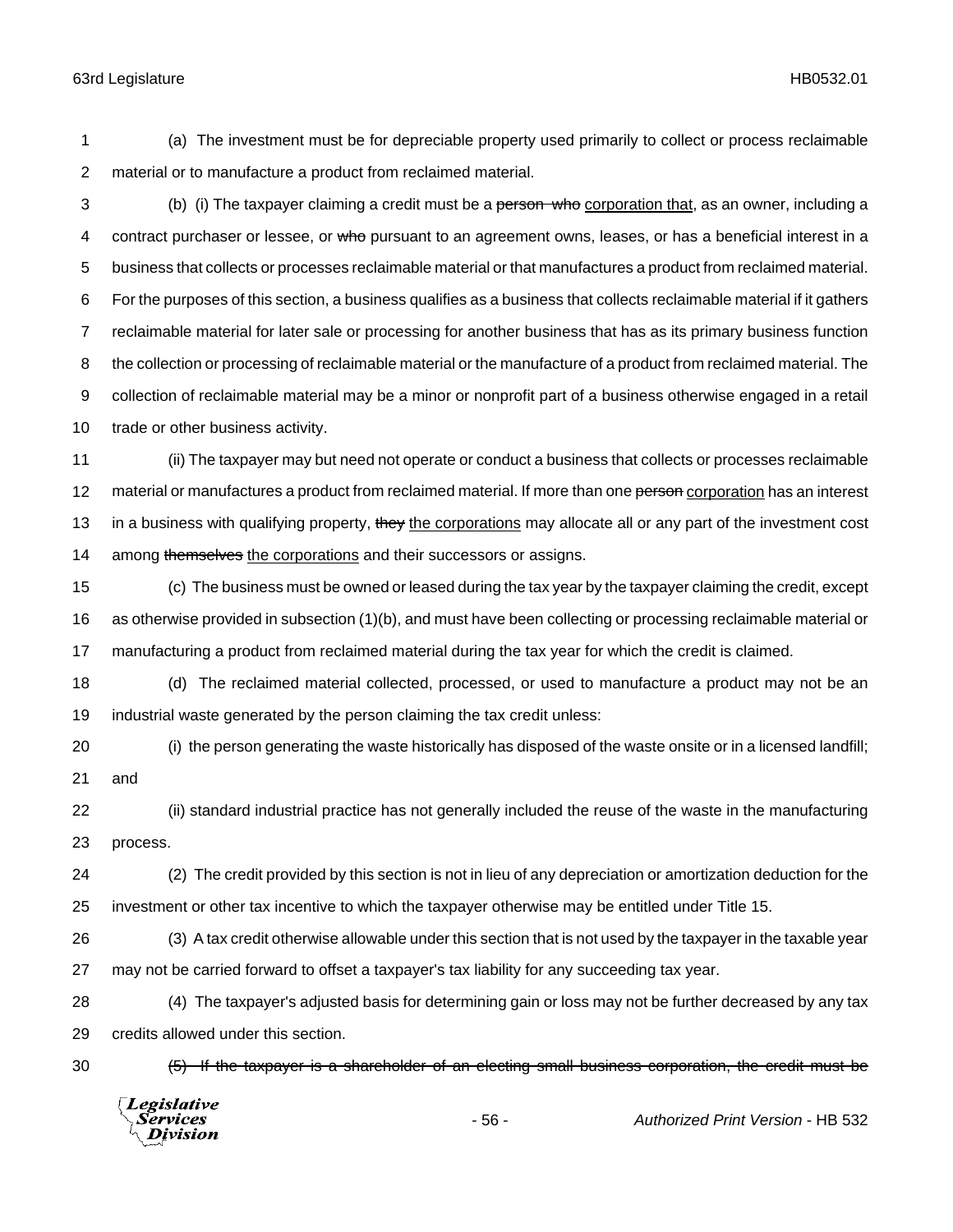1 computed using the shareholder's pro rata share of the corporation's cost of investing in equipment necessary 2 to collect or process reclaimable material or to manufacture a product from reclaimed material. In all other 3 respects, the allowance and effect of the tax credit apply to the corporation as otherwise provided by law." 4 5 **Section 58.** Section 15-32-610, MCA, is amended to read: 6 **"15-32-610. Deduction for purchase of recycled material.** In addition to all other deductions from 7 adjusted gross individual income allowed in computing taxable income under Title 15, chapter 30, or from gross 8 corporate income allowed in computing net income under Title 15, chapter 31, part 1, a taxpayer corporation may 9 deduct an additional amount equal to 10% of the taxpayer's corporation's expenditures for the purchase of 10 recycled material that was otherwise deductible by the taxpayer corporation as business-related expense in 11 Montana." 12 13 **Section 59.** Section 15-32-701, MCA, is amended to read: 14 **14 "15-32-701. Oilseed crush facility -- tax credit.** (1) An individual, A corporation, partnership, or small 15 business corporation, as defined in 15-30-3301 15-31-101, may receive a credit against taxes imposed by Title 16 15, chapter 30 or 31, for the costs of investments in depreciable property in Montana that is used primarily for 17 crushing oilseed crops for purposes of producing biodiesel or biolubricant. 18 (2) Subject to subsection (4), a taxpayer qualifying for a credit under this section is entitled to claim a 19 credit, as provided in subsection (3), for the costs described in subsection (1) incurred in the 2 tax years before 20 the facility begins crushing oilseed or in any tax year in which the facility is crushing oilseed. 21 (3) The total amount of credits for all years that may be claimed for a facility under this section is 15% 22 of the costs described in subsection (1), up to a total of \$500,000. 23 (4) The following requirements must also be met for a taxpayer to be entitled to a tax credit under this 24 section: 25 (a) The depreciable property for which the credit is claimed must begin to be used for the purposes 26 described in subsection (1) before January 1, 2015. 27 (b) (i) The taxpayer claiming a credit must be a person who corporation that as an owner, including a 28 contract purchaser or lessee, or who that pursuant to an agreement owns, leases, or has a beneficial interest in 29 a business that crushes oilseed or that manufactures a product from crushed oilseed. 30 (ii) If more than one person corporation has an interest in a business with qualifying property, they the **Legislative** Services - 57 - *Authorized Print Version* - HB 532**Division**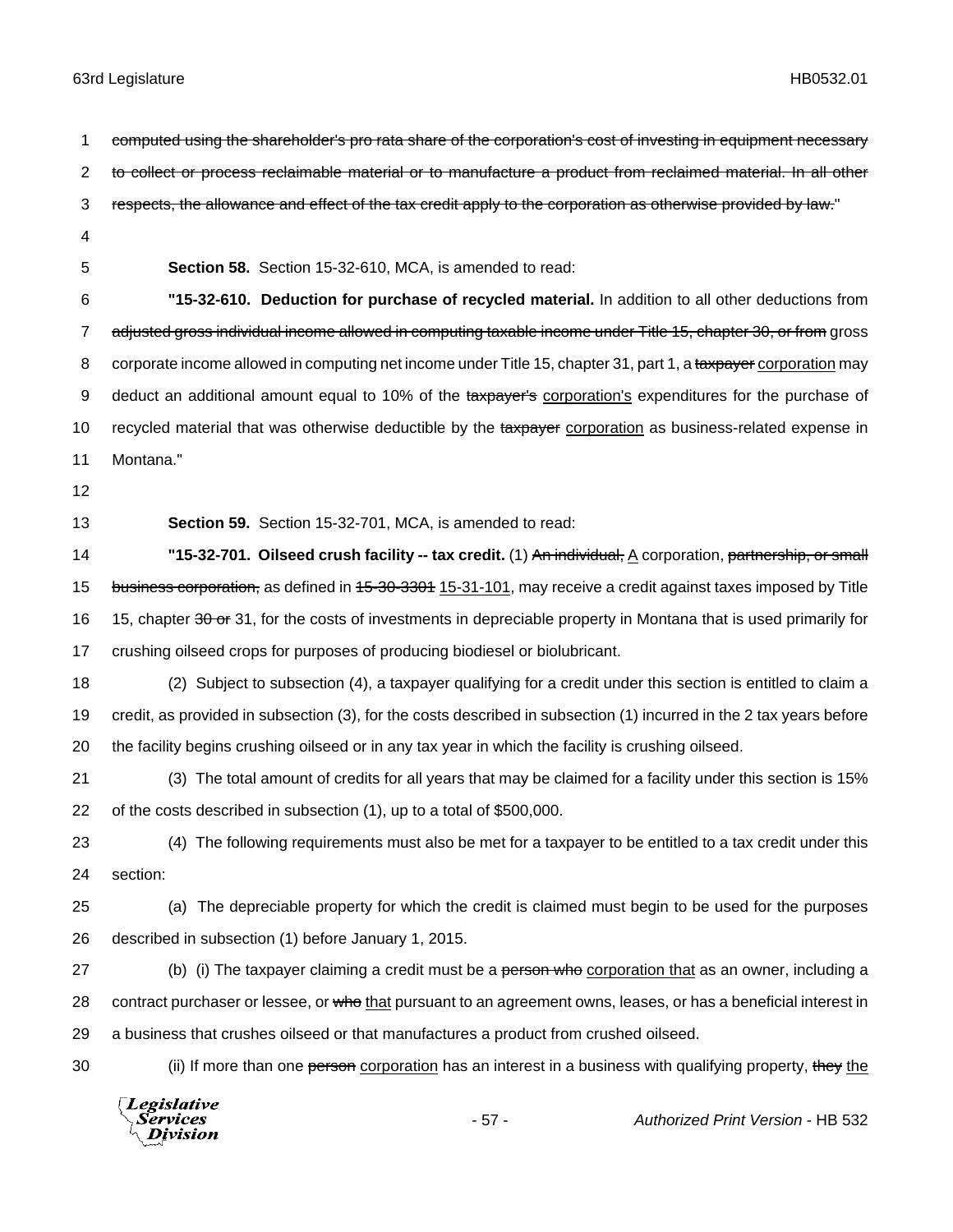1 corporations may allocate all or any part of the investment cost among themselves the corporations and their successors or assigns.

 (c) The business must be owned or leased during the tax year by the taxpayer claiming the credit, except as otherwise provided in subsection (4)(b), and, except for the 2 tax-year period claimed in subsection (2), must have been using the depreciable property for the purposes described in subsection (1) during the tax year for which the credit is claimed and during each year for which the credit is carried forward.

 (5) The credit provided by this section is not in lieu of any depreciation or amortization deduction for the investment or other tax incentive to which the taxpayer otherwise may be entitled under Title 15.

 (6) A tax credit allowable under this section that is not completely used by the taxpayer in the tax year in which the credit is initially claimed may be carried forward for credit against a taxpayer's tax liability for any succeeding tax year until the total amount of the credit has been deducted from tax liability. However, a credit may not be carried forward to any tax year in which the facility in which the depreciable property is installed is not crushing oilseed or beyond the 7th tax year after the tax year for which the credit was initially claimed. If a facility in which property is installed and for which a credit is claimed ceases production of biodiesel or biolubricant for a period of 12 continuous months within 5 years after the initial claiming of a credit under this section or within 16 5 years after a year in which the credit was carried forward, the credit is subject to recapture. The person corporation claiming the credit is liable for the total amount of the credit in the event of recapture.

 (7) The taxpayer's adjusted basis for determining gain or loss may not be further decreased by any tax credits allowed under this section.

 (8) If the taxpayer is a shareholder of an electing small business corporation, the credit must be 21 computed using the shareholder's pro rata share of the corporation's cost of investing in equipment necessary 22 to crush oilseed or to manufacture a product from oilseed. In all other respects, the allowance and effect of the 23 tax credit apply to the corporation as otherwise provided by law.

 ( $9$ )(8) For the purposes of this section, "biolubricant" means a commercial or industrial product, other than food or feed, that is composed in whole or in substantial part of biological products, renewable domestic agricultural materials, including plant, animal, or marine materials, or forestry materials and that is used in place of a petroleum-based lubricant."

**Section 60.** Section 15-32-702, MCA, is amended to read:

**"15-32-702. Biodiesel or biolubricant production facility tax credit.** (1) An individual, A corporation,

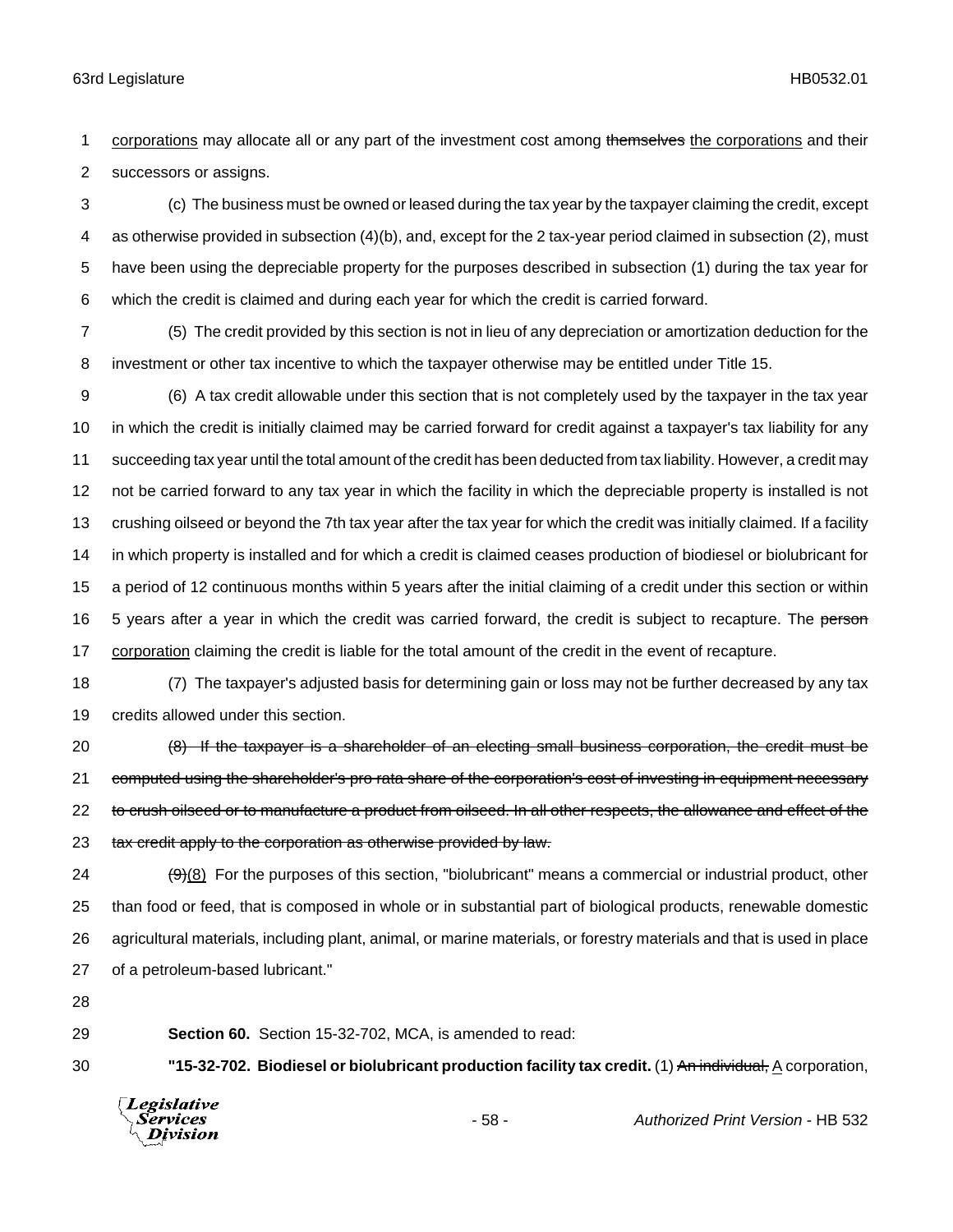1 partnership, or small business corporation, as defined in  $15-30-3301$  15-31-101, may receive a credit against 2 taxes imposed by Title 15, chapter 30 or 31, for the costs of investments in depreciable property for constructing or equipping a facility, or both, in Montana to be used for biodiesel or biolubricant production.

 (2) Subject to subsection (4), a taxpayer qualifying for a credit under this section is entitled to claim a credit, as provided in subsection (3), for the costs described in subsection (1) incurred in the 2 tax years before the facility begins producing biodiesel or biolubricant or in any tax year in which the facility is producing biodiesel or biolubricant.

 (3) The total amount of the credits for all years that may be claimed for a facility under this section is 15% of the costs described in subsection (1).

 (4) The following requirements must also be met for a taxpayer to be entitled to a tax credit under this section:

 (a) The depreciable property for which the credit is claimed must begin operating before January 1, 2015. 13 (b) (i) The taxpayer claiming a credit must be a person who corporation that as an owner, including a 14 contract purchaser or lessee, or who that pursuant to an agreement owns, leases, or has a beneficial interest in

a business that manufactures biodiesel or biolubricant.

16 (ii) If more than one person corporation has an interest in a business with qualifying property, they the 17 corporations may allocate all or any part of the investment cost among themselves the corporations and their successors or assigns.

 (c) The business must be owned or leased during the tax year by the taxpayer claiming the credit, except as otherwise provided in subsection (4)(b), and, except for the 2 tax-year period claimed in subsection (2), must have been producing biodiesel or biolubricant during the tax year for which the credit is claimed and during each year in which the credit is carried forward.

 (5) The credit provided by this section is not in lieu of any depreciation or amortization deduction for the investment or other tax incentive to which the taxpayer otherwise may be entitled under Title 15.

 (6) A tax credit allowable under this section that is not completely used by the taxpayer in the tax year in which the credit was initially taken may be carried forward for credit against a taxpayer's tax liability for any succeeding tax year until the total amount of the credit has been deducted from tax liability. However, a credit may not be carried forward to any tax year in which the facility in which the depreciable property is installed is not producing biodiesel or biolubricant or beyond the 7th tax year after the tax year for which the credit was initially claimed. If a facility for which a credit is claimed ceases production of biodiesel or biolubricant for a period of 12

Legislative *Services* Division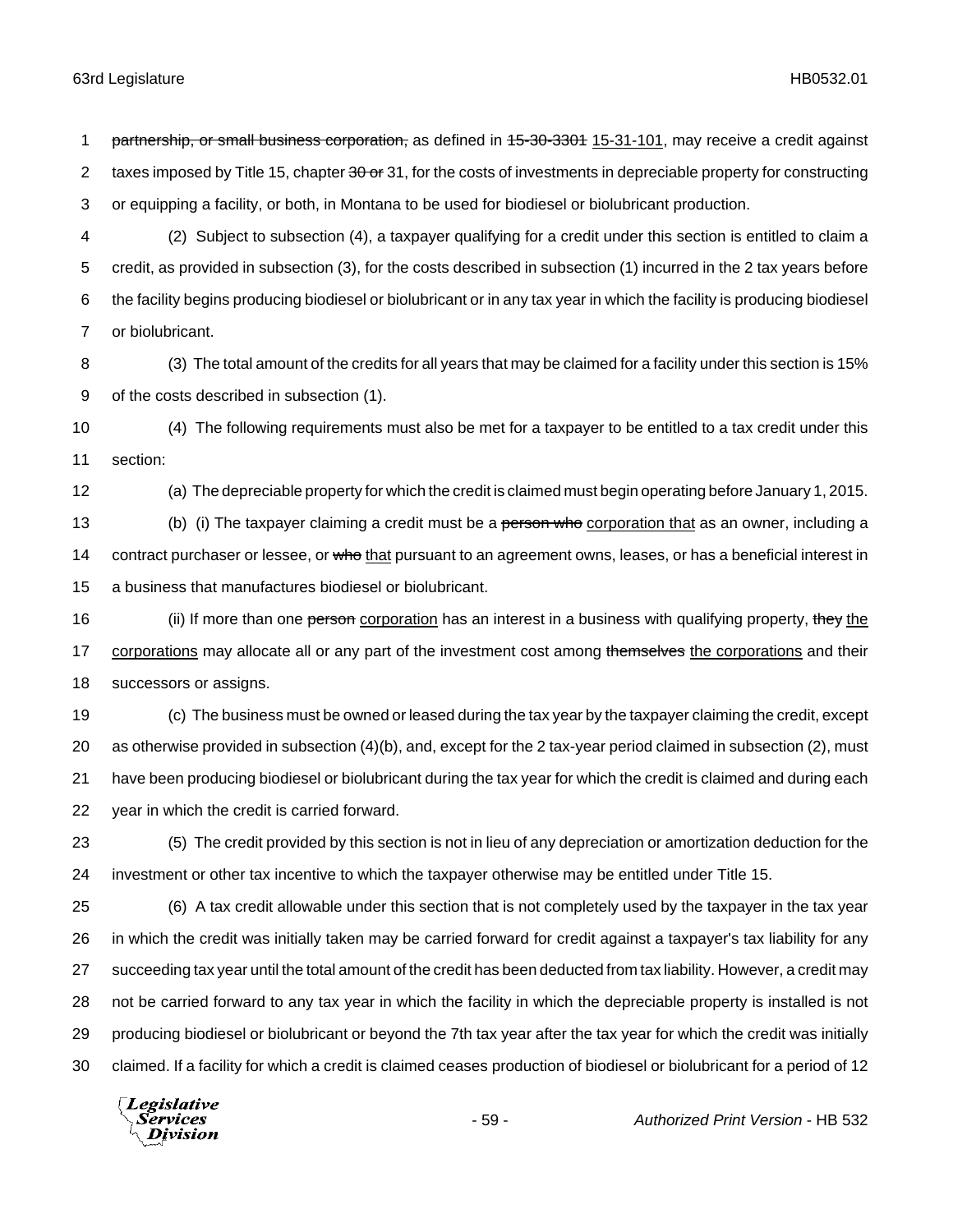continuous months within 5 years after the initial claiming of a credit under this section or within 5 years after a 2 year in which the credit was carried forward, the credit is subject to recapture. The person corporation claiming the credit is liable for the total amount of the credit in the event of recapture. (7) The taxpayer's adjusted basis for determining gain or loss may not be further decreased by any tax credits allowed under this section. (8) If the taxpayer is a shareholder of an electing small business corporation, the credit must be 7 computed using the shareholder's pro rata share of the corporation's cost of investing in the biodiesel or 8 biolubricant production facility. In all other respects, the allowance and effect of the tax credit apply to the 9 corporation as otherwise provided by law.  $\left(\frac{9}{8}\right)$  As used in this section, the following definitions apply: (a) "Biodiesel" has the meaning provided in 15-70-301. 12 (b) "Biolubricant" has the meaning provided in  $45-32-701(9)$  15-32-701(8)." **Section 61.** Section 15-32-703, MCA, is amended to read: **"15-32-703. Biodiesel blending and storage tax credit -- recapture -- report to interim committee.** 16 (1) An individual, A corporation, partnership, or small business corporation, as defined in 45-30-3304 15-31-101, 17 may receive a credit against taxes imposed by Title 15, chapter 30 or 31, for the costs of investments in depreciable property used for storing or blending biodiesel with petroleum diesel for sale. (2) Subject to subsection (4), a special fuel distributor or an owner or operator of a motor fuel outlet qualifying for a credit under this section is entitled to claim a credit, as provided in subsection (3), for the costs described in subsection (1) incurred in the 2 tax years before the taxpayer begins blending biodiesel fuel for sale or in any tax year in which the taxpayer is blending biodiesel fuel for sale. (3) (a) The total amount of the credits for all years that may be claimed by a distributor under this section is 15% of the costs described in subsection (1), up to a total of \$52,500. (b) The total amount of the credits for all years that may be claimed by an owner or operator of a motor fuel outlet under this section is 15% of the costs described in subsection (1), up to a total of \$7,500. (4) The following requirements must also be met for a taxpayer to be entitled to a tax credit under this section: (a) The investment must be for depreciable property used primarily to blend petroleum diesel with biodiesel made entirely from Montana-produced feedstocks. Legislative

Services **Division**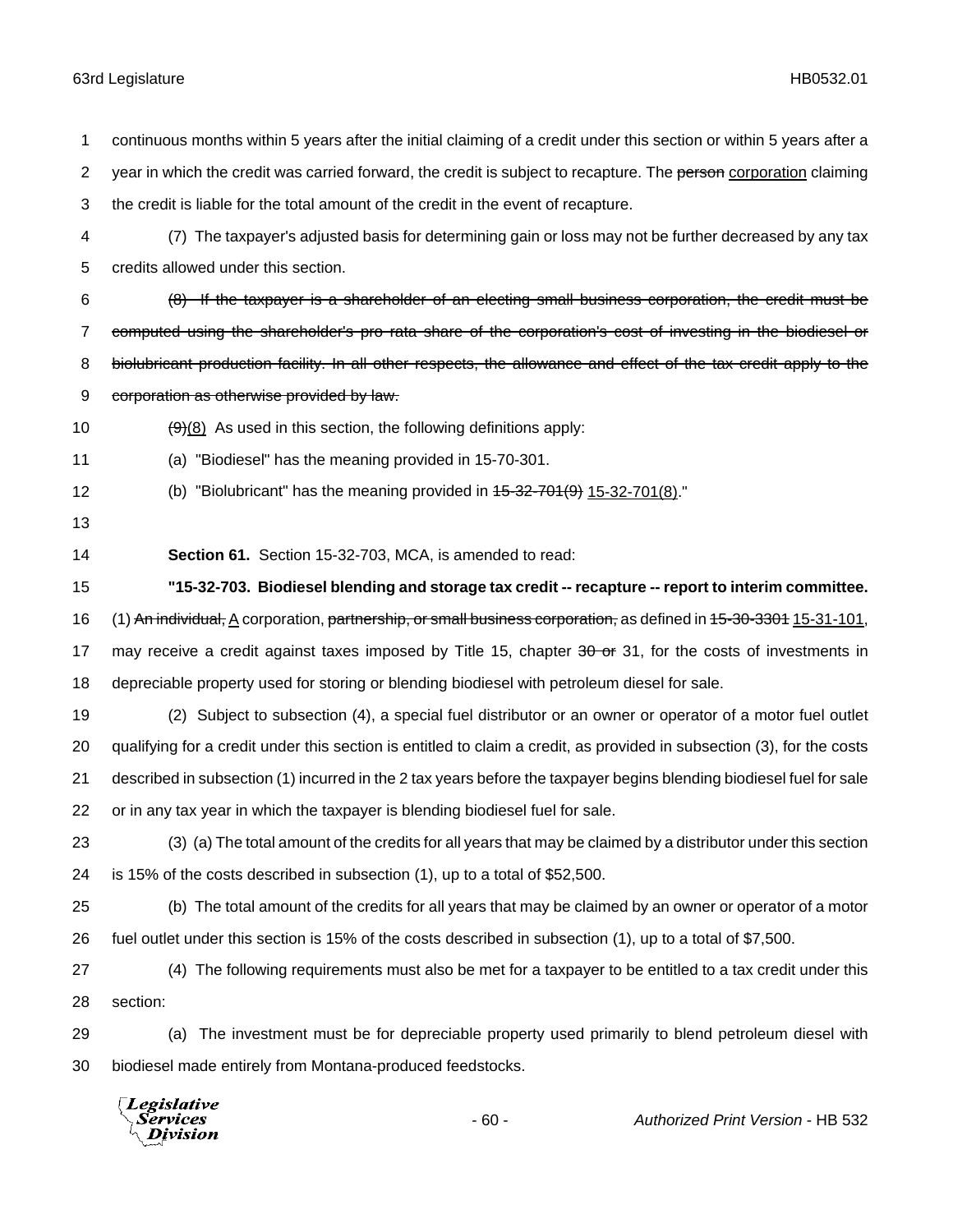1 (b) Sales of biodiesel must be at least 2% of the taxpayer's total diesel sales by the end of the third year 2 following the initial tax year in which the credit is initially claimed.

3 (c) (i) The taxpayer claiming a credit must be a person who corporation that as an owner, including a 4 contract purchaser or lessee, or who that pursuant to an agreement owns, leases, or has a beneficial interest in 5 a business that blends biodiesel.

6 (ii) If more than one person corporation has an interest in a business with qualifying property, they the 7 corporations may allocate all or any part of the investment cost among themselves the corporations and their 8 successors or assigns.

9 (d) The business must be owned or leased during the tax year by the taxpayer claiming the credit, except 10 as otherwise provided in subsection (4)(c), and, except for the 2 tax-year period claimed in subsection (2), must 11 have been blending biodiesel during the tax year for which the credit is claimed.

12 (5) The credit provided by this section is not in lieu of any depreciation or amortization deduction for the 13 investment or other tax incentive to which the taxpayer otherwise may be entitled under Title 15.

 (6) A tax credit allowable under this section that is not completely used by the taxpayer in the tax year in which the credit is initially claimed may be carried forward for credit against the taxpayer's tax liability for any succeeding tax year until the total amount of the credit has been deducted from tax liability. However, a credit may not be carried forward to any tax year in which the facility is not blending biodiesel or storing biodiesel for blending or beyond the 7th tax year after the tax year for which the credit was initially claimed. If a facility for which a credit is claimed ceases blending of biodiesel with petroleum diesel for sale for a period of 12 continuous months within 5 years after the initial claiming of a credit under this section or within 5 years after a year in which the credit was carried forward or if the taxpayer claiming the credit fails to satisfy the conditions of subsection (4)(b), the total 22 credit is subject to recapture. The person corporation claiming the credit is liable for the total amount of the credit in the event of recapture.

24 (7) The taxpayer's adjusted basis for determining gain or loss may not be further decreased by any tax 25 credits allowed under this section.

26 (8) If the taxpayer is a shareholder of an electing small business corporation, the credit must be 27 computed using the shareholder's pro rata share of the corporation's cost of investing in the biodiesel blending 28 facility. In all other respects, the allowance and effect of the tax credit apply to the corporation as otherwise 29 provided by law.

 $30 \left( \frac{9}{9} \right)$  As used in this section, "biodiesel" has the meaning provided in 15-70-301.

**Legislative** Services Division

- 61 - *Authorized Print Version* - HB 532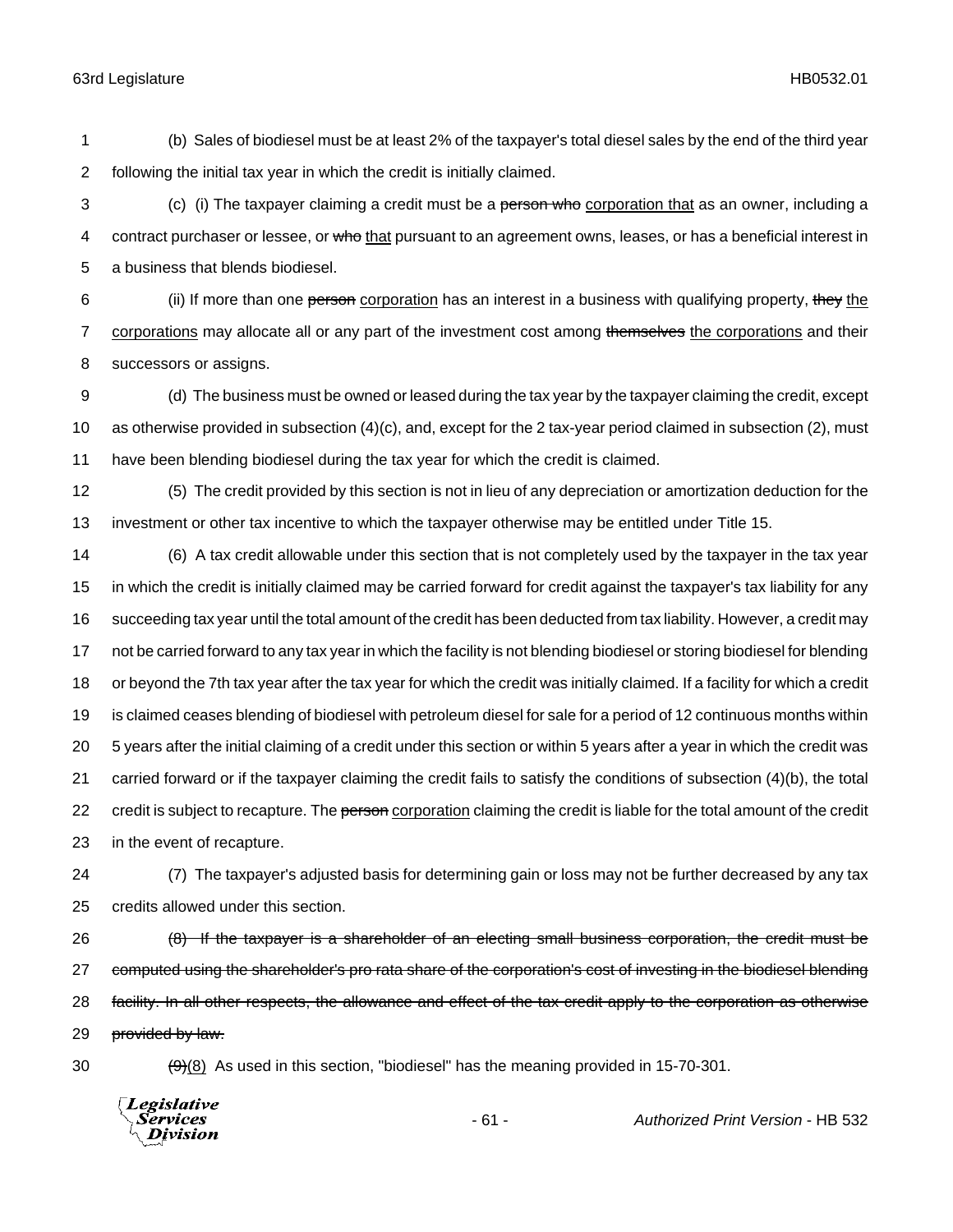- $(10)$  The department shall report to the revenue and transportation interim committee at least once 2 each year regarding the number and type of taxpayers claiming the credit under this section, the total amount 3 of the credit claimed, and the department's cost associated with administering the credit." 4 5 **Section 62.** Section 15-33-106, MCA, is amended to read: 6 **"15-33-106. Capital gains -- dividends exempted.** Any capital gains or dividend income realized by 7 an individual or a corporation from an investment in an SBIC organized in accordance with this part is exempt 8 from taxation under the provisions of Title 15, chapters 30 and chapter 31." 9 10 **Section 63.** Section 15-61-202, MCA, is amended to read: 11 **"15-61-202. Tax exemption -- conditions.** (1) Except as provided in this section, the amount of principal 12 provided for in subsection (2) contributed annually by an employee or account holder to an account and all 13 interest or other income on that principal that was contributed to a medical care savings account prior to January 14 1, 2014, may be excluded from the adjusted gross Montana taxable income of the employee or account holder 15 and  $\frac{a}{b}$  exempt from taxation, in accordance with  $\frac{45-30-2110(2)}{1}$  [section 2], as long as the principal and 16 interest or other income is contained within the account or withdrawn only for payment of eligible medical 17 expenses or for the long-term care of the employee or account holder or a dependent of the employee or account 18 holder. Any part of the principal or income, or both, withdrawn from an account may not be excluded under 19 subsection (2) and this subsection if the amount is withdrawn from the account and used for a purpose other than 20 an eligible medical expense or the long-term care of the employee or account holder or a dependent of the 21 employee or account holder. 22 (2) An employee or account holder may exclude as an annual contribution in 1 year not more than 23 \$3,000. There For contributions that were made prior to January 1, 2014, there is no limitation on the amount of 24 funds and interest or other income on those funds that may be retained tax-free within an account. 25 - (3) A deduction pursuant to 15-30-2131 is not allowed to an employee or account holder for an amount 26 contributed to an account. An employee or account holder may not deduct pursuant to 15-30-2131 or exclude 27 pursuant to 15-30-2110 an amount representing a loss in the value of an investment contained in an account. 28 – (4) An employee or account holder may in 1 year deposit into an account more than the amount excluded 29 pursuant to subsection (2) if the exemption claimed by the employee or account holder in the year does not 30 exceed \$3,000. An employee or account holder who deposits more than \$3,000 into an account in a year may
	- Legislative *Services* Division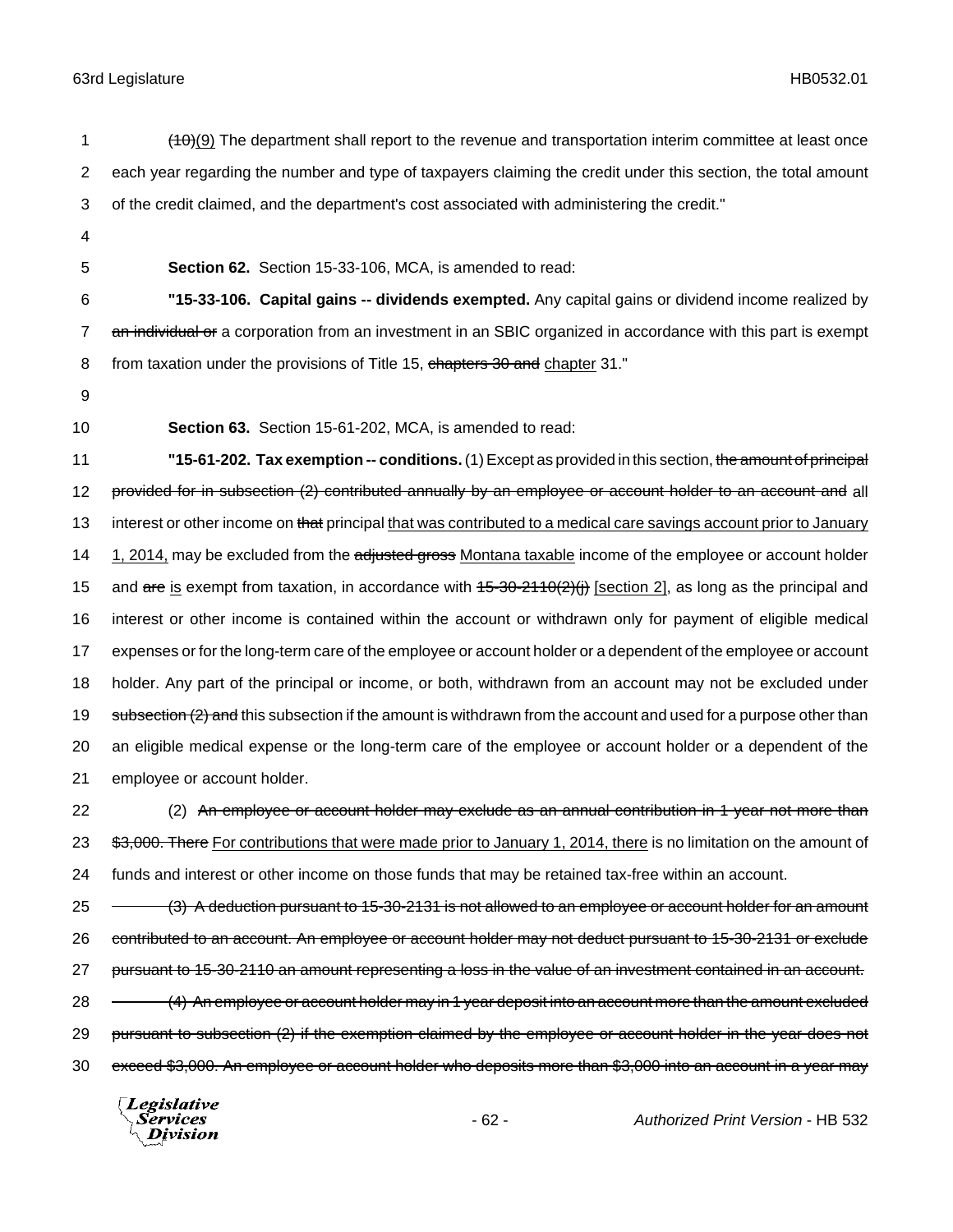exclude from the employee's or account holder's adjusted gross income in accordance with 15-30-2110(2)(j) in 2 a subsequent year any part of \$3,000 per year not previously excluded.

 $3 \left( \frac{1}{5}\right)$  The transfer of money in an account owned by one employee or account holder to the account of another employee or account holder within the immediate family of the first employee or account holder does not subject either employee or account holder to tax liability under this section. Amounts contained within the account of the receiving employee or account holder are subject to the requirements and limitations provided in this section.

- 8  $(6)(4)$  The employee or account holder who establishes the account is the owner of the account. An employee or account holder may withdraw money in an account and deposit the money in another account with a different or with the same account administrator without incurring tax liability.
- 11  $(7)(5)$  The amount of a disbursement of any assets of a medical care savings account pursuant to a filing for protection under the United States Bankruptcy Code, 11 U.S.C. 101 through 1330, by an employee or account holder does not subject the employee or account holder to tax liability.

14  $(\theta)(6)$  Within 30 days of being furnished proof of the death of the employee or account holder, the account administrator shall distribute the principal and accumulated interest or other income in the account to the estate of the employee or account holder or to a designated pay-on-death beneficiary as provided in 72-6-223."

**Section 64.** Section 15-61-203, MCA, is amended to read:

 **"15-61-203. Withdrawal of funds from account for purposes other than medical expenses and long-term care.** (1) An employee or account holder may withdraw money from the individual's medical care savings account for any purpose other than an eligible medical expense or the long-term care of the employee or account holder or a dependent of the employee or account holder only on the last business day of the account administrator's business year. Money withdrawn from an account pursuant to this subsection that had been excluded from taxation pursuant to 15-61-202 must be taxed as ordinary income of the employee or account holder.

 (2) If the employee or account holder withdraws money from the account other than for eligible medical expenses or long-term care or other than on the last business day of the account administrator's business year, the administrator shall withhold from the amount of the withdrawal and, on behalf of the employee or account 29 holder, pay as a penalty to the department of revenue an amount equal to 10% of the amount of the withdrawal. Payments made to the department pursuant to this section must be deposited in the general fund. Money

Legislative Services Division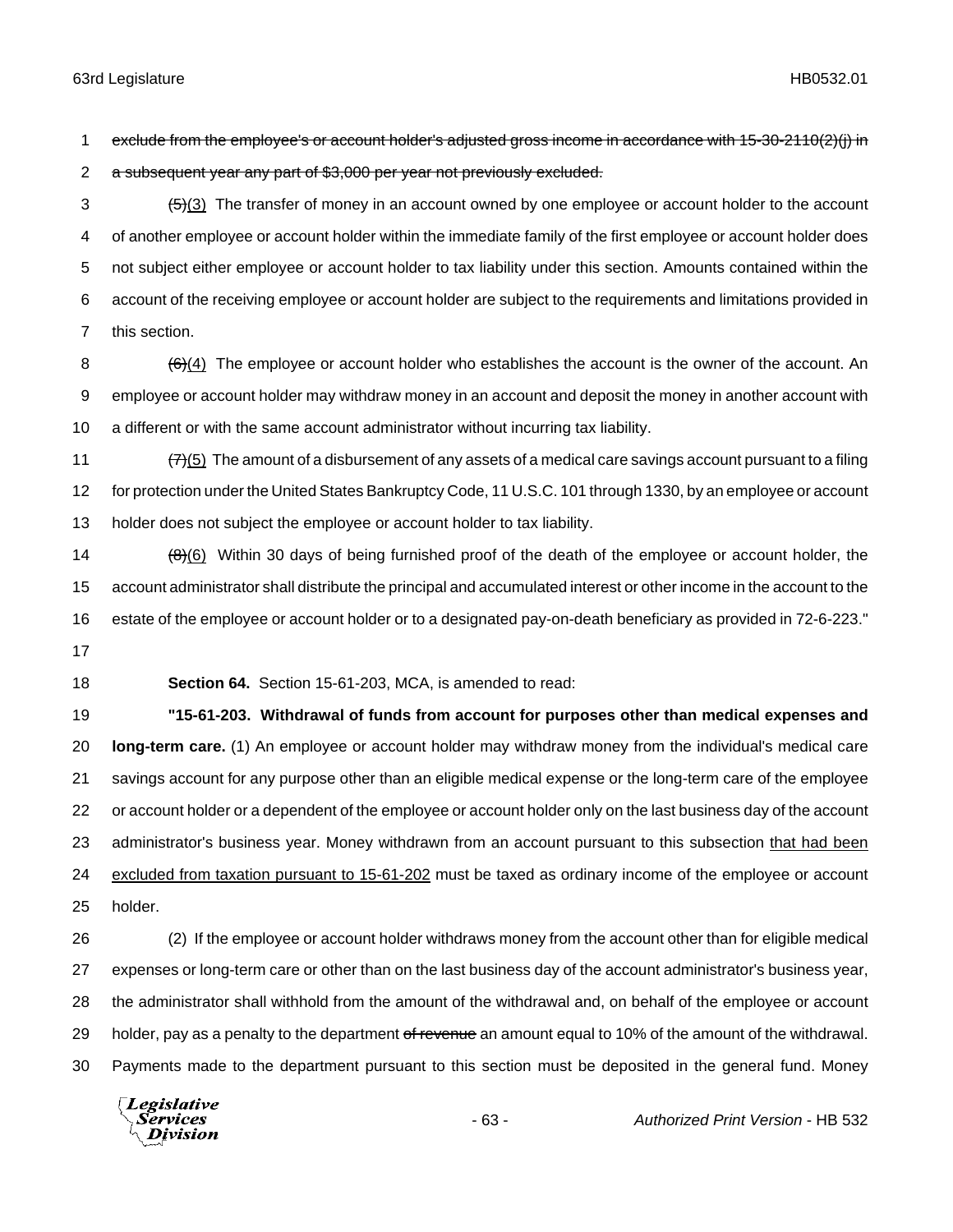1 withdrawn from an account pursuant to this subsection must be taxed as ordinary income of the employee or 2 account holder if it had been excluded from taxation pursuant to 15-61-202.

3 (3) For the purposes of this section, "last business day of the account administrator's business year", 4 as applied to an account administrator who is also the account holder or an employee, means the last weekday 5 in December."

- 6
- 

7 **Section 65.** Section 15-62-208, MCA, is amended to read:

8 **"15-62-208. Tax on certain withdrawals of deductible contributions.** (1) There is a recapture tax at 9 a rate equal to the highest rate of tax provided in 15-30-2103 on the recapturable withdrawal of amounts that 10 reduced adjusted gross income under 15-30-2110(11) were deducted from income in calculating Montana 11 individual income taxes.

12 (2) For purposes of determining the portion of a recapturable withdrawal that reduced adjusted gross 13 income Montana individual income taxes, all withdrawals must be allocated between income and contributions 14 in accordance with the principles applicable under section 529(c)(3)(A) of the Internal Revenue Code of 1986, 15 26 U.S.C. 529(c)(3)(A). The portion of a recapturable withdrawal that is allocated to contributions must be treated 16 as derived first from contributions, if any, that did not reduce adjusted gross income Montana individual income 17 taxes, to the extent of those contributions, and then to contributions that reduced adjusted gross income Montana 18 individual income taxes. The portion of any other withdrawal that is allocated to contributions must be treated as 19 first derived from contributions that reduced adjusted gross Montana individual income taxes, to the extent of the 20 contributions, and then to contributions that did not reduce adjusted gross Montana individual income taxes.

 (3) (a) The recapture tax imposed by this section is payable by the owner of the account from which the withdrawal or contribution was made. The tax liability must be reported on the income tax return of the account owner and is payable with the income tax payment for the year of the withdrawal or at the time that an income tax payment would be due for the year of the withdrawal. The account owner is liable for the tax even if the account owner is not a Montana resident at the time of the withdrawal.

 (b) The department may require withholding on recapturable withdrawals from an account that was at one time owned by a Montana resident if the account owner is not a Montana resident at the time of the withdrawal. For the purposes of this subsection (3)(b), amounts rolled over from an account that was at one time owned by a Montana resident must be treated as if the account is owned by a resident of Montana.

30 (4) For the purposes of this section, all contributions made to accounts by residents of Montana are

**Legislative** Services Division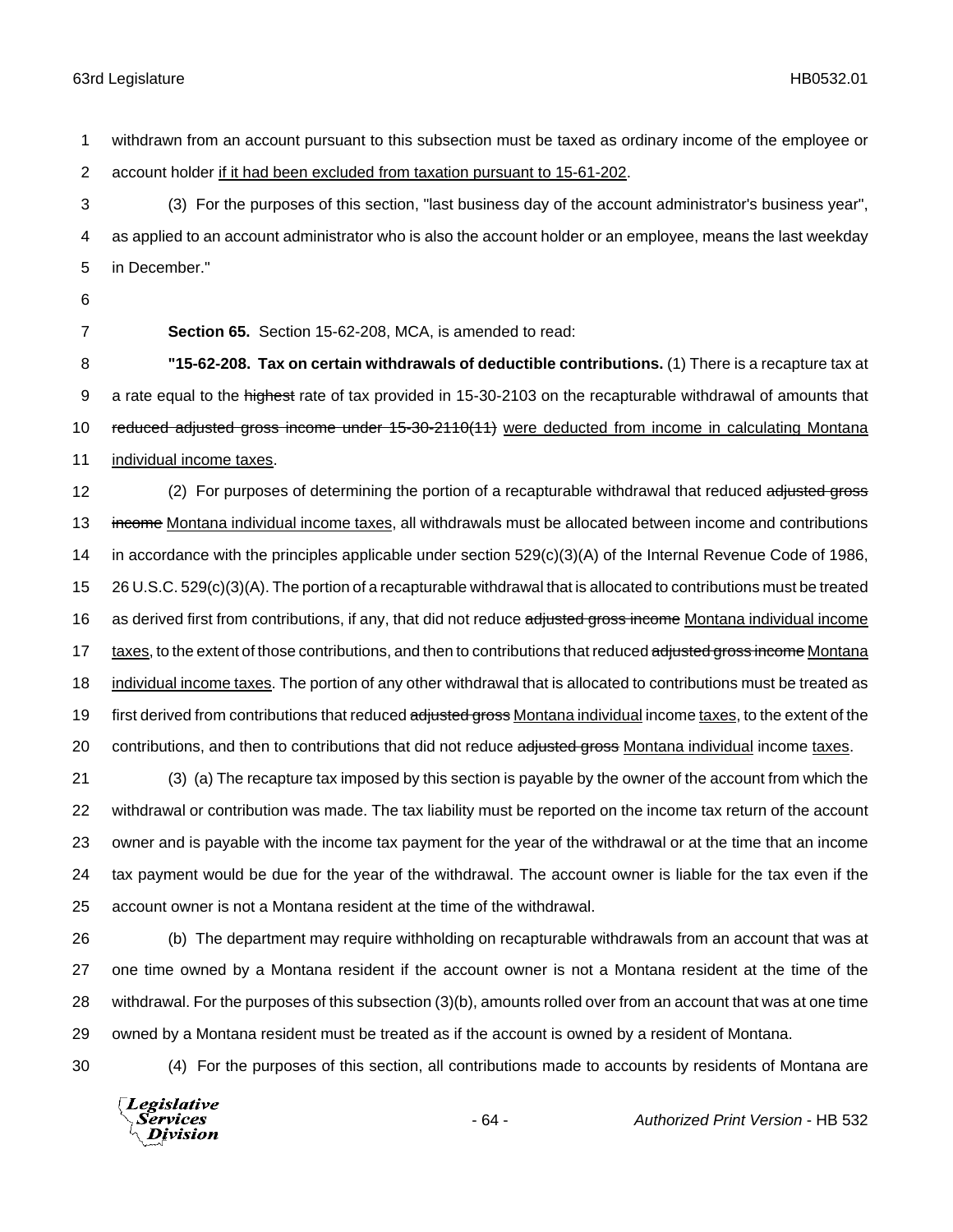2 contributor can demonstrate that all or a portion of the contributions did not reduce adjusted gross income 3 Montana individual income taxes. Contributors who claim deductions for contributions shall report on their 4 Montana income tax returns the amount of deductible contributions made to accounts for each designated 5 beneficiary and the social security number of each designated beneficiary. 6 (5) As used in this section, "recapturable withdrawal" means a withdrawal or distribution that is a 7 nonqualified withdrawal or a withdrawal or distribution from an account that was opened after the later of: 8 (a) April 30, 2001; or 9 (b) the date that is 3 years prior to the date of the withdrawal or distribution. 10 (6) The department shall use all means available for the administration and enforcement of income tax 11 laws in the administration and enforcement of this section." 12 13 **Section 66.** Section 15-63-202, MCA, is amended to read: 14 **"15-63-202. Tax exemption -- conditions.** (1) Except as provided in this section, the amount of principal 15 provided for in subsection (2) contributed annually prior to January 1, 2014, by an account holder to an account 16 and all interest or other income on the principal that was contributed prior to January 1, 2014, may be excluded 17 from the adjusted gross Montana taxable income of the account holder and is exempt from taxation, in 18 accordance with 45-30-2110(2)(k) [section 2], as long as the principal and interest or other income is contained 19 within the account or withdrawn only for eligible costs for the purchase of a single-family residence by a first-time 20 home buyer. Any part of the principal or income, or both, withdrawn from an account may not be excluded under 21 subsection (2) and this subsection if the amount is withdrawn from the account and used for a purpose other than 22 for eligible costs for the purchase of a single-family residence. 23 (2) (a) An account holder who files singly, head of household, or married filing separately may exclude 24 as an annual contribution in 1 year up to \$3,000. 25 (b) An account holder who files jointly may exclude as annual contribution in 1 year up to \$6,000. 26 <del>(c) There For contributions to principal that were made prior to January 1, 2014, there is no limitation on</del> 27 the amount of principal and interest or other income on the principal that may be retained tax-free within an 28 account. 29 (d) An account holder may not contribute to the first-time home buyer savings account for a period 30 exceeding 10 years. Legislative Services - 65 - *Authorized Print Version* - HB 532Division

1 presumed to have reduced the contributor's adjusted gross income Montana individual income taxes unless the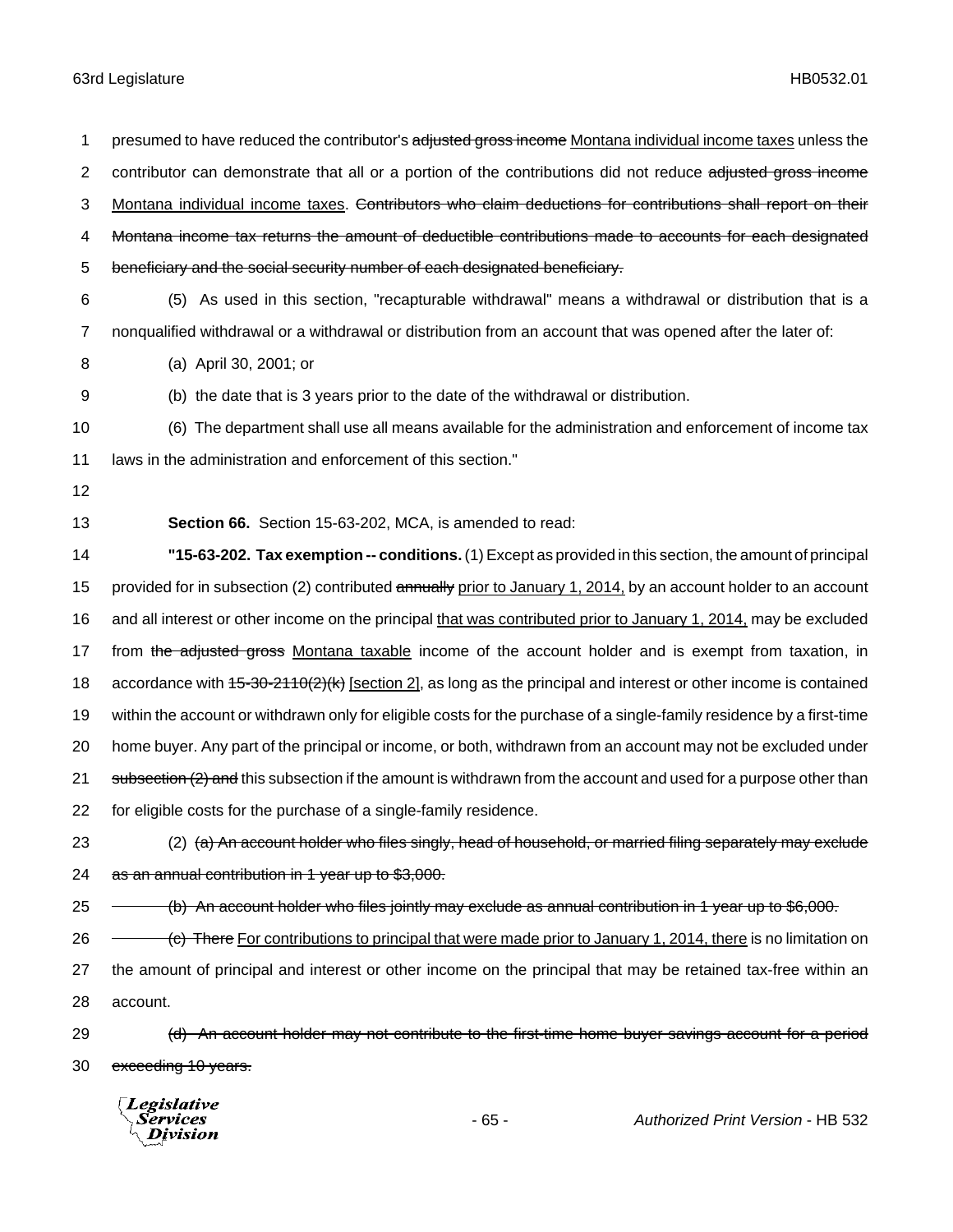1 - (3) An account holder may not deduct pursuant to 15-30-2131 or exclude pursuant to 15-30-2110 an 2 amount representing a loss in the value of an investment contained in an account.

3 (4) Each year, an account holder may deposit into an account more than the amount excluded pursuant 4 to subsection (2) if the exemption claimed by the account holder in the year does not exceed the amount specified 5 in subsection (2)(a) or (2)(b). An account holder who deposits more than the amount specified in subsection (2)(a)  $6$  or  $(2)(b)$  into an account in a year may exclude from the account holder's adjusted gross income, in accordance 7 with 15-30-2110(2)(k), in a subsequent year any part of the amount specified in subsection (2)(a) or (2)(b) per 8 year not previously excluded.

9 (5) The transfer of money by a person other than the account holder to the account of an account holder 10 does not subject the account holder to tax liability under this section. Amounts contained within the account of 11 the receiving account holder are subject to the requirements and limitations provided in this section. The person 12 other than the account holder who transfers money to the account is not entitled to the tax exemption under this 13 section.

14  $\left(\frac{6}{3}\right)$  The account holder who establishes the account, individually or jointly, is the owner of the account. 15 An account holder may withdraw money in an account and deposit the money in another account with a different 16 account administrator or with the same account administrator without incurring tax liability.

 $\left(7\right)(4)$  The account holder shall use the money in the account for the eligible costs related to the purchase of a single-family residence within 10 years following the year in which the account was established. Any principal and income in the account not expended on eligible costs at the time of purchase of a single-family residence or any principal or income remaining in the account on December 31 of the last year of the 10-year period must be taxed as ordinary income.

22  $(8)(5)$  The amount of a disbursement of any assets of a first-time home buyer savings account pursuant 23 to a filing for protection under the United States Bankruptcy Code, 11 U.S.C. 101 through 1330, by an account 24 holder does not subject the account holder to tax liability.

 $25$  ( $9)(6)$ ) Within 30 days of being furnished proof of the death of the account holder, the account 26 administrator shall distribute the principal and accumulated interest or other income in the account to the estate 27 of the account holder or to a designated pay-on-death beneficiary as provided in 72-6-223."

28

29 **Section 67.** Section 16-11-110, MCA, is amended to read:

30 **"16-11-110. Signature alternatives for electronically filed returns.** For purposes of Title 15, chapters



- 66 - *Authorized Print Version* - HB 532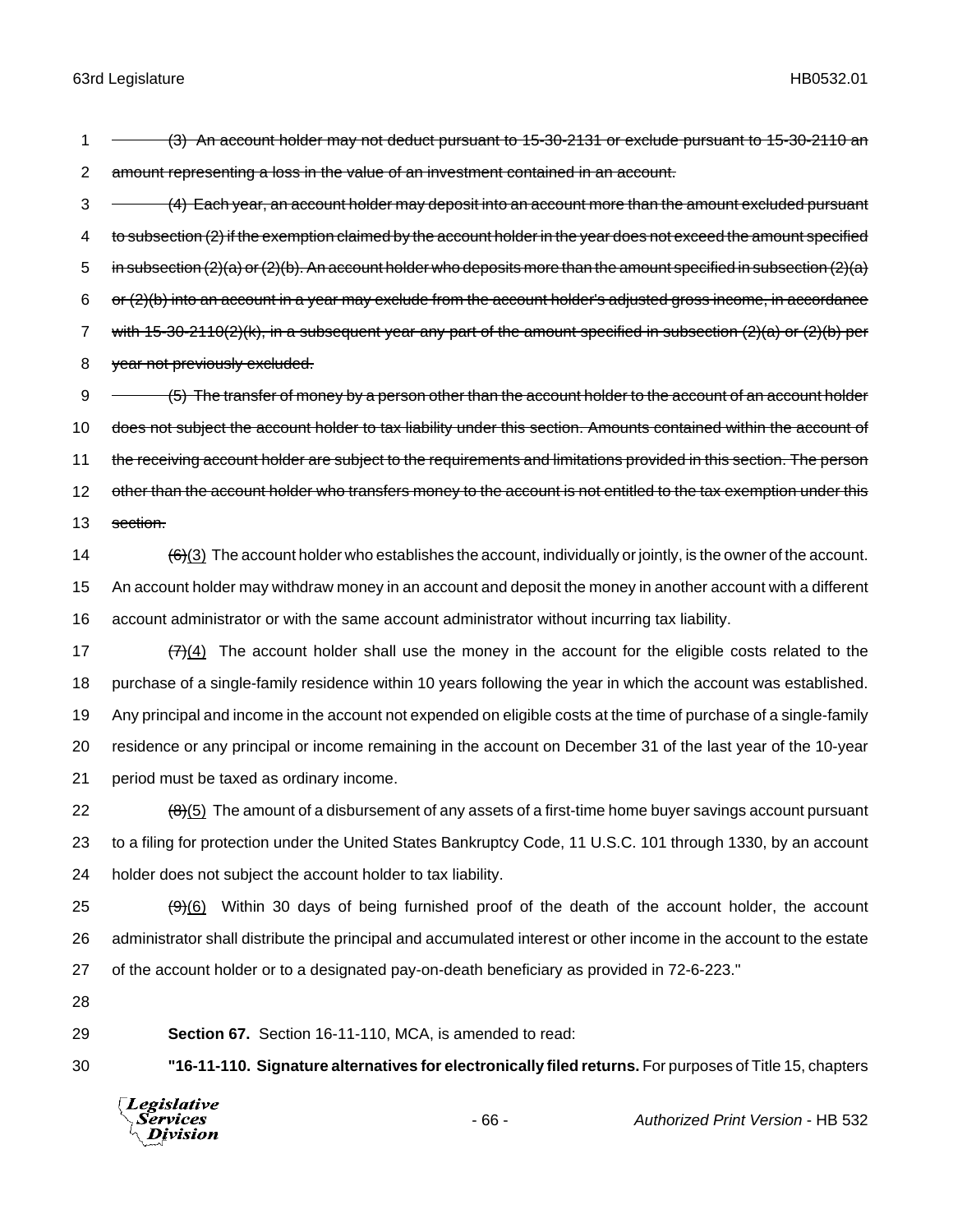1 1, 2, 6 through 10, 15 through 18, 23, 24, 30 through 33, 35 through 38, 44, 50, 51, 53, 59 through 61, and 65, and Title 16, chapter 11, the director of revenue, and for the purposes of Title 15, chapter 70, the director of the department of transportation, may prescribe, by rule, methods for signing, subscribing, or verifying electronically filed tax returns. Returns electronically filed in accordance with the methods adopted by rule have the same validity and consequences as physical forms signed by a taxpayer."

- 
- 

**Section 68.** Section 17-6-316, MCA, is amended to read:

 **"17-6-316. Economic development loan -- infrastructure tax credit.** (1) A loan made pursuant to 17-6-309(2) must be used to build infrastructure, as provided for in 7-15-4288(4), such as water systems, sewer systems, water treatment facilities, sewage treatment facilities, and roads, that allows the location or creation of a business in Montana. The loan must be made to a local government that will create the necessary infrastructure. The infrastructure may serve as collateral for the loan. The local government receiving the loan may charge fees to the users of the infrastructure. A loan repayment agreement must provide for repayment of the loan from the entity authorized to charge fees for the use of the services of the infrastructure. Loans made pursuant to 17-6-309(2) qualify for the job credit interest rate reductions under 17-6-318 if the interest rate reduction passes through to the business creating the jobs.

 (2) A loan pursuant to 17-6-309(2) and this section may not be made until the board is satisfied that the condition in 17-6-309(2) will be met. If the condition contained in 17-6-309(2) is not met, any credits received pursuant to subsection (3) of this section must be returned to the state.

 (3) A business that is created or expanded as the result of a loan made pursuant to 17-6-309(2) and 21 subsection (1) of this section is entitled to a credit against taxes due under Title 15, chapter or  $31$ , for the portion of the fees attributable to the use of the infrastructure. The total amount of tax credit claimed may not exceed the amount of the loan. The credit may be carried forward for 7 tax years or carried back for 3 tax years." 

- 
- 

**Section 69.** Section 19-2-1004, MCA, is amended to read:

 **"19-2-1004. Exemption from taxes and legal process.** Except as provided in 19-2-907 and 19-2-909, 27 the right of a person to any benefit or payment from a retirement system or plan and the money in the system or plan's pension trust fund is not:

(1) subject to execution, garnishment, attachment, or any other process;

30 (2) subject to state, county, or municipal taxes except for:

**Legislative** Services Division

- 67 - *Authorized Print Version* - HB 532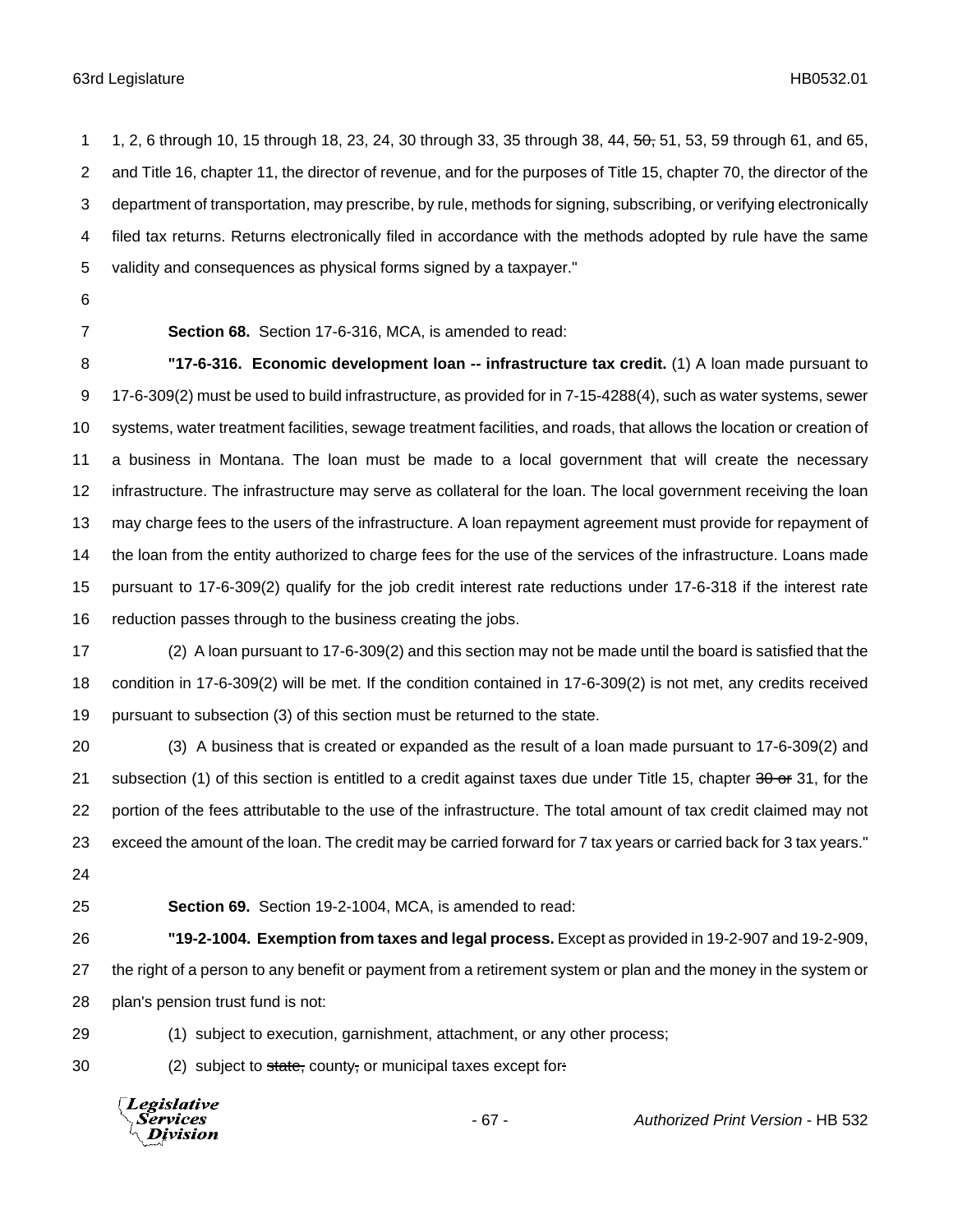| 1              | (a) a benefit or annuity received in excess of the amount determined pursuant to $15-30-2110(2)(c)$ ; or         |
|----------------|------------------------------------------------------------------------------------------------------------------|
| $\overline{c}$ | (b) a refund of a member's regular contributions picked up by an employer after June 30, 1985, as                |
| 3              | provided in 19-3-315, 19-5-402, 19-6-402, 19-7-403, 19-8-502, 19-9-710, or 19-13-601; or                         |
| 4              | (3) assignable except as specifically provided in this chapter."                                                 |
| 5              |                                                                                                                  |
| 6              | Section 70. Section 19-17-407, MCA, is amended to read:                                                          |
| 7              | "19-17-407. Exemption from taxation and legal process. (1) The amount determined pursuant to                     |
| 8              | 15-30-2110(2)(c) of benefits received under this part is exempt from state, county, and municipal taxation.      |
| 9              | $(2)$ Benefits received under this part are not subject to execution, garnishment, attachment, or any other      |
| 10             | process."                                                                                                        |
| 11             |                                                                                                                  |
| 12             | Section 71. Section 19-18-612, MCA, is amended to read:                                                          |
| 13             | "19-18-612. Protection of benefits from legal process and taxation -- nonassignability. (4) Except               |
| 14             | for execution or withholding for the payment of child support or for the payment of spousal support for a spouse |
| 15             | or former spouse who is the custodial parent of the child, payments made or to be made under this chapter are    |
| 16             | not subject to judgments, garnishment, execution, or other legal process. A person entitled to a pension may not |
| 17             | assign the right, and the association and trustees may not recognize any assignment or pay over any sum          |
| 18             | assigned.                                                                                                        |
| 19             | $(2)$ The amount determined pursuant to 15-30-2110(2)(c) of benefits received under this part is exempt          |
| 20             | from state, county, and municipal taxation."                                                                     |
| 21             |                                                                                                                  |
| 22             | Section 72. Section 19-19-504, MCA, is amended to read:                                                          |
| 23             | "19-19-504. Protection of benefits from legal process and taxation. (4) Except for execution or                  |
| 24             | withholding for the payment of child support or for the payment of spousal support for a spouse or former spouse |
| 25             | who is the custodial parent of the child, the benefits provided for in this part are not subject to execution,   |
| 26             | garnishment, attachment, or the operation of bankruptcy, insolvency, or other process of law and are             |
| 27             | unassignable except as specifically provided in 19-19-505.                                                       |
| 28             | $(2)$ The amount determined pursuant to 15-30-2110(2)(c) of benefits received under this part is exempt          |
| 29             | from state, county, and municipal taxation."                                                                     |
| 30             |                                                                                                                  |
|                |                                                                                                                  |

*Legislative*<br>Services<br>*Division*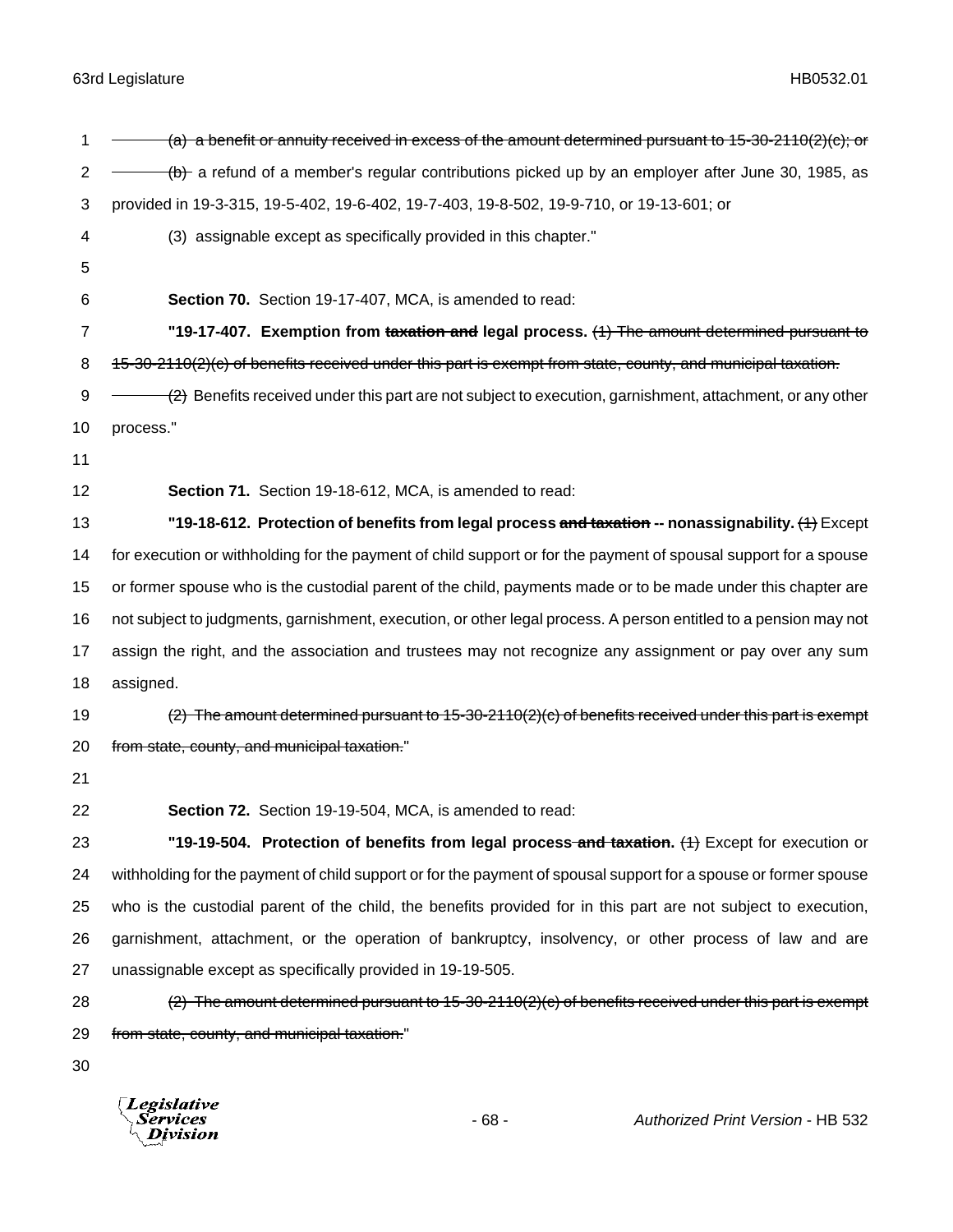| 1  | Section 73. Section 19-20-706, MCA, is amended to read:                                                          |
|----|------------------------------------------------------------------------------------------------------------------|
| 2  | "19-20-706. Exemption from taxation and legal process. Except as provided in 19-20-305 and                       |
| 3  | 19-20-306, the retirement allowances or any other benefits accrued or accruing to any person under the           |
| 4  | provisions of the retirement system and the accumulated contributions and cash and securities in the various     |
| 5  | funds of the retirement system are:                                                                              |
| 6  | (1) exempted from any state, county, or municipal tax of the state of Montana except for:                        |
| 7  | (a) a retirement allowance received in excess of the amount determined pursuant to 15-30-2110(2)(c);             |
| 8  | or                                                                                                               |
| 9  | $(b)$ a withdrawal paid under 19-20-603 of a member's contributions picked up by an employer after June          |
| 10 | 30, 1985, as provided in 19-20-602;                                                                              |
| 11 | (2) not subject to execution, garnishment, attachment by trustee process or otherwise, in law or equity,         |
| 12 | or any other process; and                                                                                        |
| 13 | (3) unassignable except as specifically provided in this chapter."                                               |
| 14 |                                                                                                                  |
| 15 | Section 74. Section 19-21-212, MCA, is amended to read:                                                          |
| 16 | "19-21-212. Exemption from taxation, legal process, and assessments. Except for execution or                     |
| 17 | withholding for the payment of child support or for the payment of spousal support for a spouse or former spouse |
| 18 | who is the custodial parent of the child, contracts, benefits, and contributions under the optional retirement   |
| 19 | program and the earnings on the contributions are:                                                               |
| 20 | (1) except for a retirement allowance received in excess of the amount determined pursuant to                    |
| 21 | $15-30-2110(2)(c)$ , exempt from any state, county, or municipal tax;                                            |
| 22 | (2) not subject to execution, garnishment, attachment, or other process;                                         |
| 23 | (3) not covered or assessable by an insurance guaranty association; and                                          |
| 24 | (4) unassignable except as specifically provided in the contracts."                                              |
| 25 |                                                                                                                  |
| 26 | Section 75. Section 33-22-2006, MCA, is amended to read:                                                         |
| 27 | "33-22-2006. Premium incentive payments, premium assistance payments, and tax credits for                        |
| 28 | small employer health insurance premiums paid -- eligibility for small group coverage -- amounts. (1) An         |
| 29 | employer is eligible to apply for premium incentive payments and premium assistance payments or a tax credit     |
| 30 | under this part if the employer and any related employers:                                                       |
|    |                                                                                                                  |

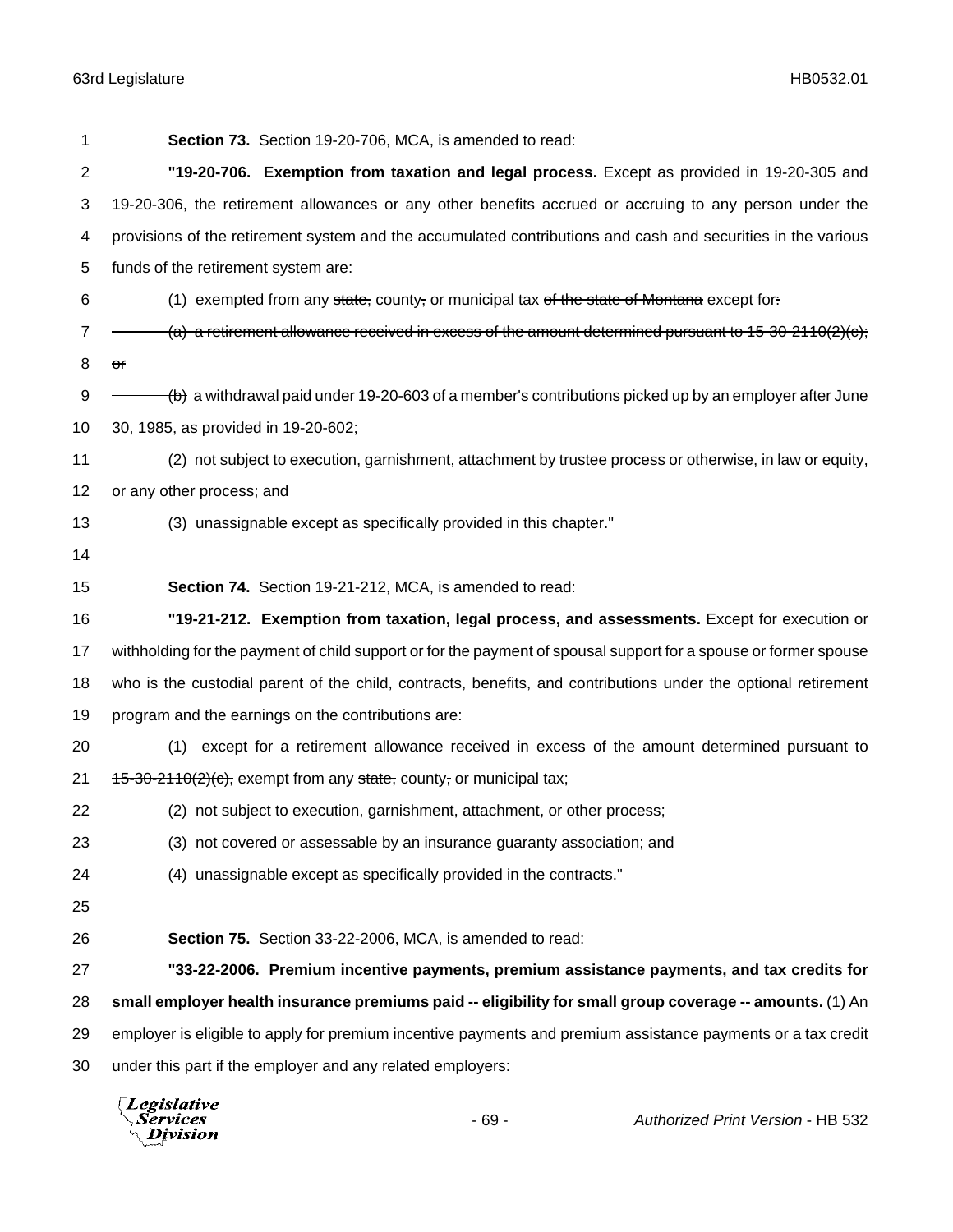Division

 (a) did not have more than the number of employees established for eligibility by the commissioner at the time of registering for premium incentive payments or premium assistance payments or a tax credit under 33-22-2008; (b) provide or will provide a group health plan that meets the requirements of creditable coverage for the employer's and any related employer's employees; (c) do not have delinquent state tax liability owing to the department of revenue from previous years; (d) have been registered as eligible small employer participants by the commissioner as provided in 33-22-2008; and (e) do not have any employees, not including an owner, partner, or shareholder of the business, who received more than \$75,000 in wages, as defined in 39-71-123, from the small employer or related employer in the prior tax year. (2) An owner, partner, or shareholder of a business who received more than \$75,000 in wages, as defined in 39-71-123, and those individuals' spouses who are employees are not eligible under this chapter for: (a) any premium assistance payment. However, a premium incentive payment may be made for the premium share paid by the business for group health insurance coverage for: (i) the owner, partner, or shareholder; (ii) a spouse of those listed in subsection (2)(a)(i) who is also an employee of the business; or (iii) dependents of those listed in subsection (2)(a)(i). (b) a tax credit for group health insurance premiums paid by the business or the owner, partner, or shareholder for group health insurance coverage for the individual or the individual's dependents. (3) An employee, including an owner, partner, or shareholder or any dependent of an employee, who is also eligible for the children's health insurance program provided for under Title 53, chapter 4, part 10, or medicaid under Title XIX of the Social Security Act may become ineligible to receive a premium assistance payment. (4) The commissioner shall establish, by rule, the maximum number of employees that may be employed to qualify as a small employer under subsection (1). However, the number may not be less than two employees or more than nine employees. The maximum number may be different for employers seeking premium incentive payments and premium assistance payments than for employers seeking a tax credit. The number must be set to maximize the number of employees receiving coverage under this part. The commissioner may not change the maximum employee number more often than every 6 months. If the maximum number of allowable employees **Legislative** *Services* - 70 - *Authorized Print Version* - HB 532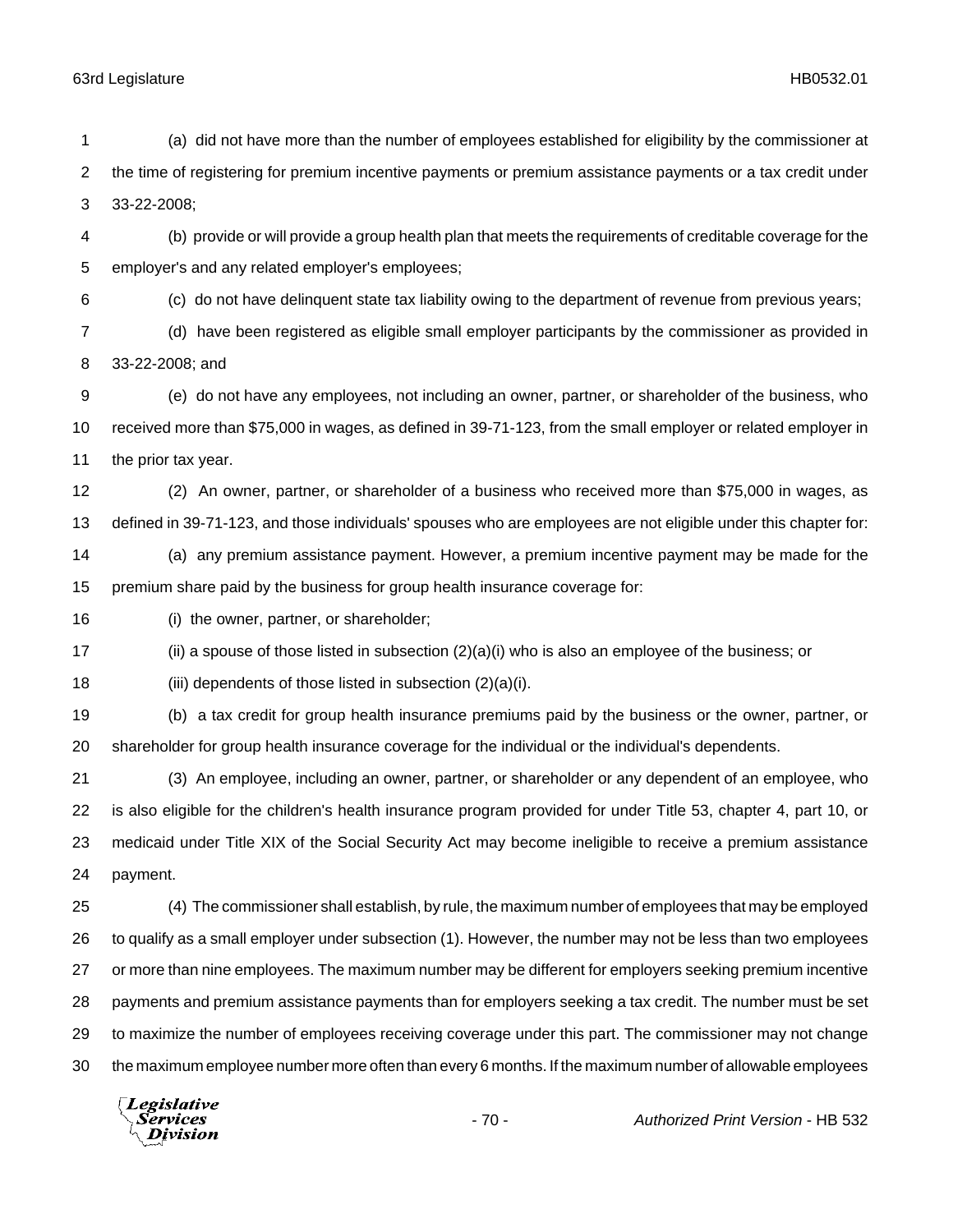employer has registered. (5) Except as provided in subsection (6), an eligible small employer that is a corporation, as defined in 4 15-31-101, may claim a tax credit against taxes imposed by Title 15, chapter 31, in the following amounts: (a) (i) not more than \$100 each month for each employee and \$100 each month for each employee's spouse, if the employer covers the employee's spouse, if the average age of the group is under 45 years of age; or (ii) not more than \$125 each month for each employee and \$100 each month for each employee's spouse, if the employer covers the employee's spouse, if the average age of the group is 45 years of age or older; and (b) not more than \$40 each month for each dependent, other than the employee's spouse, if the employer is paying for coverage for the dependents, not to exceed two dependents of an employee in addition to the employee's spouse. (6) An employer may not claim a tax credit: (a) in excess of 50% of the total premiums paid by the employer for the qualifying small group; (b) for premiums paid from a medical care savings account provided for in Title 15, chapter 61; or 17 (c) for premiums for which a deduction is claimed under  $15-30-2131$  or 15-31-114. (7) An employer may not claim a premium incentive payment in excess of 50% of the total premiums paid by the employer for the qualifying small group." **Section 76.** Section 33-22-2007, MCA, is amended to read: **"33-22-2007. Filing for tax credit -- filing for premium incentive payments and premium assistance payments.** (1) An eligible small employer may: (a) apply the tax credit against taxes due for the current tax year on a return filed pursuant to Title 15, 25 chapter or 31; or (b) if the eligible small employer did not sponsor a group health plan that provides creditable coverage for employees during the 2 years prior to the first tax year of registration for the premium incentive payments or premium assistance payments or operates a new business that is less than 2 years old and has never sponsored a group health plan that provides creditable coverage, apply to receive monthly premium incentive payments and premium assistance payments to be applied to coverage obtained through the purchasing pool or qualified

is changed, the change does not disqualify registered employers with respect to the tax year for which the

Legislative *Services* **Division**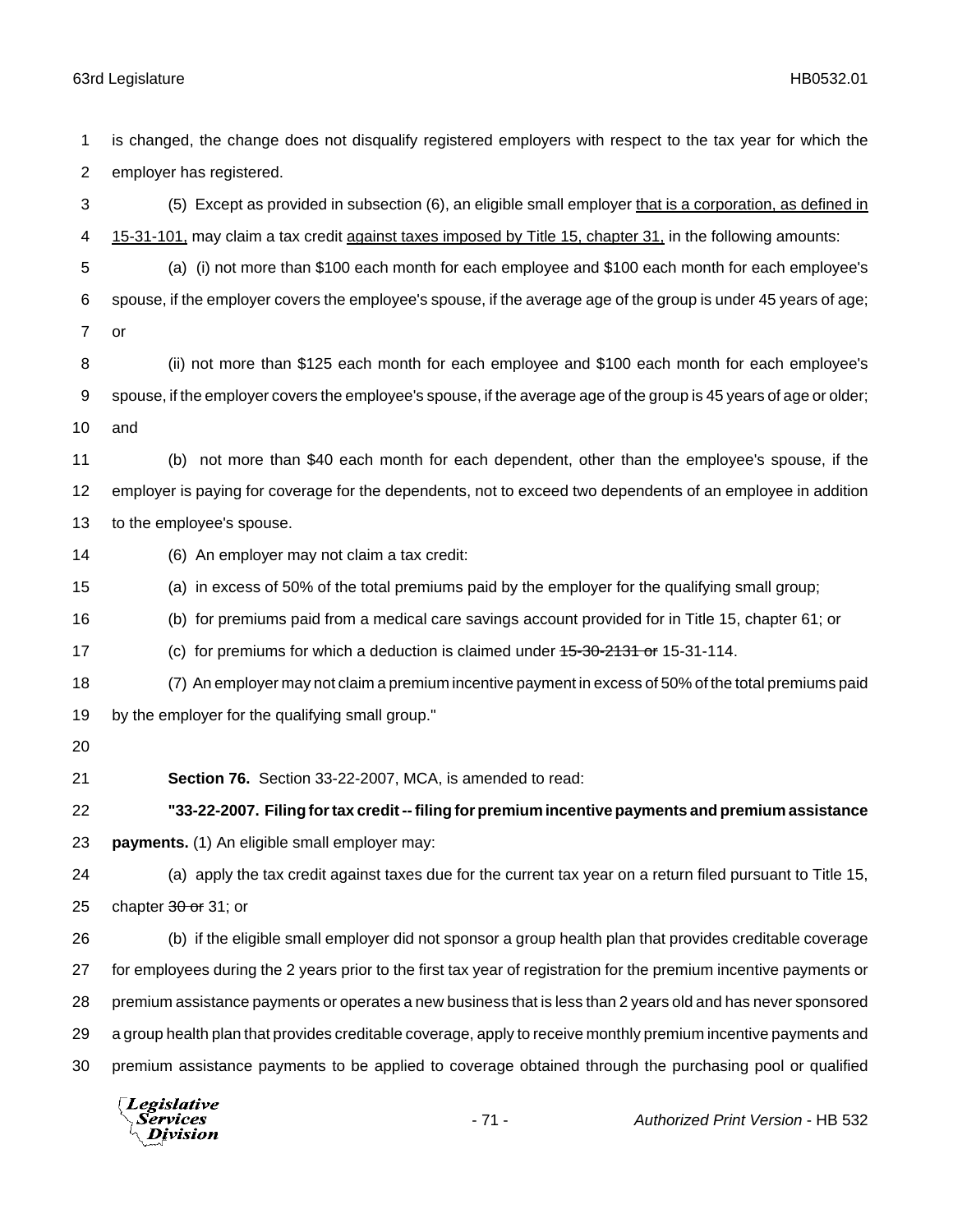association health plan coverage approved by the commissioner.

 (2) An eligible small employer may not, in the same tax year, apply the tax credit against taxes due for the current tax year as provided for in subsection (1)(a) and receive premium incentive payments as provided for in subsection (1)(b).

 (3) The premium incentive payments and premium assistance payments provided for in subsection (1)(b) must be paid pursuant to a plan of operation implemented by the board and any applicable administrative rules.

 (4) (a) If an eligible small employer is a corporation, as defined in 15-31-101, and an eligible small 8 employer's tax credit as provided in subsection (1)(a) exceeds the employer's liability under 45-30-2103 or 15-31-121, the amount of the excess must be refunded to the eligible small employer. The tax credit may be 10 claimed even if the eligible small employer that is a corporation has no tax liability under 45-30-2103 or 15-31-121.

12 (b) A tax credit is not allowed under <del>15-30-2367,</del> 15-31-132, or any other provision of Title 15, chapter 13 or 31, with respect to any amount for which a tax credit is allowed under this part.

 (5) The department of revenue or the commissioner may grant a reasonable extension for filing a claim for premium incentive payments or premium assistance payments or a tax credit whenever, in the department's or the commissioner's judgment, good cause exists. The department of revenue and the commissioner shall keep a record of each extension and the reason for granting the extension.

 (6) (a) If an employer that would have a claim under this part ceases doing business before filing the claim, the representative of the employer who files the tax return or pays the premium may file the claim.

 (b) If a corporation that would have a claim under this part merges with or is acquired by another corporation and the merger or acquisition makes the previously eligible corporation ineligible for the premium incentive payments, premium assistance payments, or tax credit in the future, the surviving or acquired corporation may file for the premium incentive payments, premium assistance payments, or tax credit for any claim period during which the former eligible corporation remained eligible.

 (c) If an employer that would have a claim under this part files for bankruptcy protection, the receiver may file for the premium incentive payments, premium assistance payments, or tax credit for any claim period during which the employer was eligible."

**Section 77.** Section 33-22-2008, MCA, is amended to read:

**"33-22-2008. Registration -- funding limitations -- transfers -- maximum number -- waiting list --**



- 72 - *Authorized Print Version* - HB 532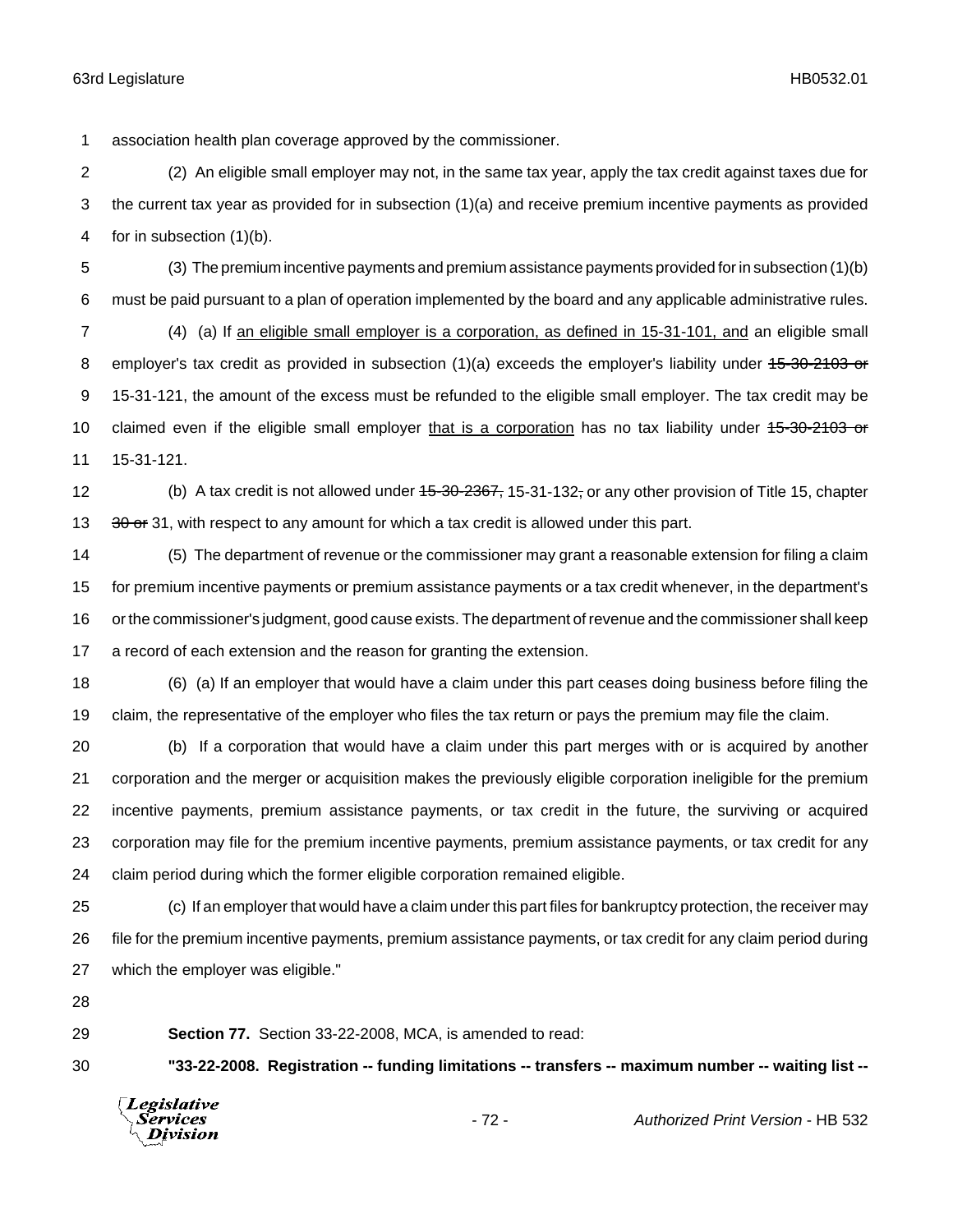**information transfer for tax credits.** (1) (a) Each eligible small employer that proposes to apply for premium 2 incentive payments and premium assistance payments or a tax credit against taxes imposed by Title 15, chapter 31, under this part must be registered each year with the commissioner.

 (b) An eligible small employer may submit a new application for the premium incentive payments and premium assistance payments or the tax credit anytime during the year, but in order to maintain the employer's registration for the next year, the registration application must be renewed each year.

 (c) The registration application must include the number of individuals covered, as of the date of the registration application, under the small group health plan for which the employer is seeking premium incentive payments and premium assistance payments or a tax credit. If, after the initial registration, the number of individuals increases, the employer may apply to register the additional individuals, but those additional individuals may be added only at the discretion of the commissioner, who shall limit enrollment based on available funds.

 (d) A small employer is not eligible to apply for premium incentive payments and premium assistance payments or a tax credit for a number of employees, or the employees' spouses or dependents, over the number that has been established in 33-22-2006 as the maximum number of employees an employer may have in order 16 to qualify for registration for the time period in question.

 (e) An employer's decision to apply for premium incentive payments and premium assistance payments 18 or a tax credit against taxes imposed by Title 15, chapter 31, is irrevocable for 12 months or until the purchasing pool group health plan or qualified association health plan renews its registration, whichever time period is less. An employer may choose to discontinue receiving any premium incentive payments and premium assistance payments or tax credits at any time.

 (2) The commissioner shall register qualifying eligible small employers in the order in which applications are received and according to whether or not the application is for premium incentive payments and premium 24 assistance payments or a tax credit against taxes imposed by Title 15, chapter 31. Initially, 60% of the available funding must be dedicated to provide and maintain premium incentive payments and premium assistance payments for eligible small employers who have not sponsored group health plans that provide creditable coverage in the previous 2 years and who chose to join the purchasing pool or a qualified association health plan and 40% of the available funding must be dedicated to tax credits for eligible small employers who currently sponsor a small group health plan that provides creditable coverage. Funding may be transferred from the allocated fund for premium incentive payments and premium assistance payments to the general fund for tax

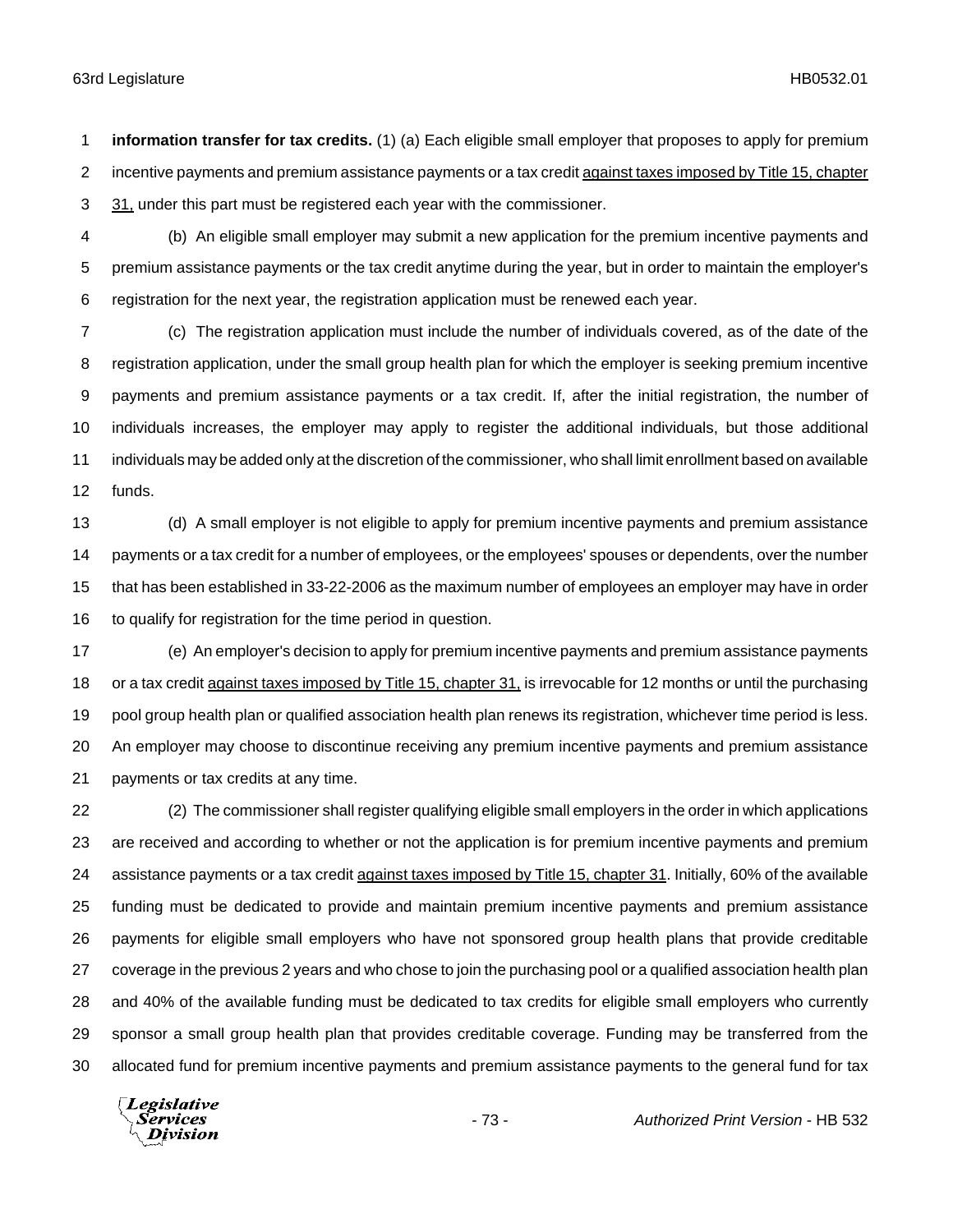credits or from the funds allocated for tax credits to the allocated fund for premium incentive payments and premium assistance payments if the board requests the transfer as provided in 33-22-2004 and the commissioner approves the request.

 (3) (a) The maximum number of eligible small employers is reached when the anticipated amount of claims for premium incentive payments and premium assistance payments and tax credits has reached 95% of the amount of money allocated for premium incentive payments and premium assistance payments and tax credits.

 (b) The commissioner may establish a waiting list for applicants that are otherwise qualified for registration but cannot be registered because of a lack of money or because the maximum number of eligible small employers has been reached.

 (c) The commissioner shall mail to each employer registered under this section a notice of registration containing a unique registration number and indicating eligibility for either premium incentive payments and premium assistance payments or a tax credit. The commissioner shall also issue to each employer that is eligible for premium incentive payments and premium assistance payments or the tax credit a certificate, placard, sticker, or other evidence of participation that may be publicly posted.

 (d) The commissioner shall notify all persons who applied for registration and who were not accepted that they were not registered and the reason that they were not registered.

 (4) A prospective participant shall apply for registration on a form provided by the commissioner. The prospective participant shall:

(a) provide the number of employees and whether the employer qualifies under 33-22-2006;

 (b) provide information that is necessary to estimate the amount of the premium incentive payments and premium assistance payments payable to the applicant or the amount of the tax credit available to the applicant, such as the ages of employees or dependents, relationships of employees' dependents, and information required by the department of public health and human services for determination of eligibility for premium assistance payments matched by federal funds;

26 (c) indicate whether the prospective employer intends to pursue the claim as a tax credit through the 27 income tax process against taxes imposed by Title 15, chapter 31, or through premium incentive payments and premium assistance payments to be applied toward purchasing pool or eligible qualified association health plan coverage;

(d) indicate whether or not the employer previously sponsored a group health plan that provided

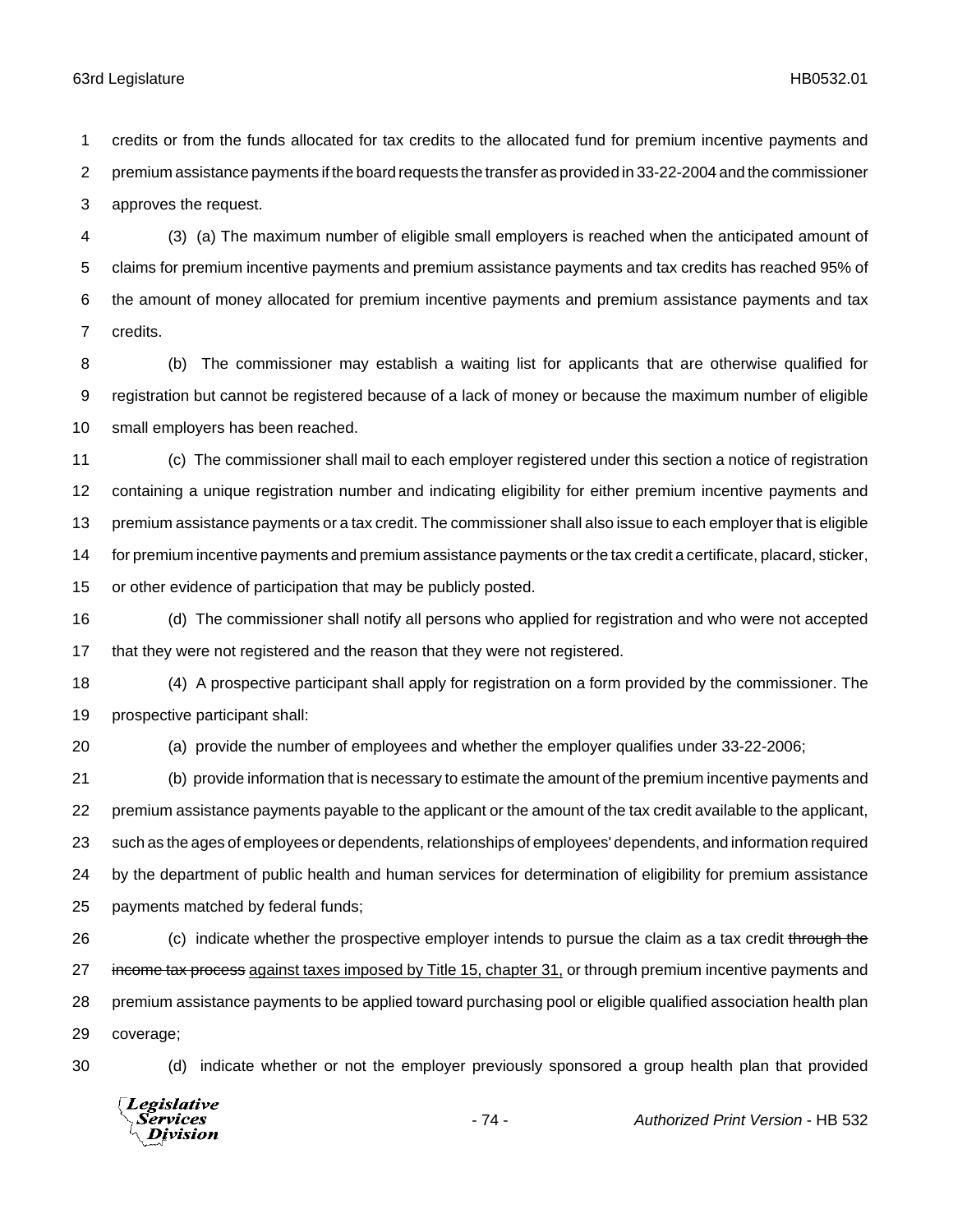creditable coverage and, if so, when and for how long; and

 (e) provide any additional information determined by the commissioner to be necessary to support an application.

 (5) Each year, small employer participants shall timely reregister with the commissioner in order to determine the participant's continued eligibility. The commissioner shall accept applications for continued registration:

 (a) for purchasing pool participants at any time within 12 months of the initial registration approval or within the time period for renewal of the coverage under this part, whichever is longer;

 (b) for tax credit participants on December 1 of each year. The commissioner shall stop accepting renewal applications for tax credit participants 60 calendar days later.

 (6) The commissioner shall transmit to the department of revenue, at least annually, a list of eligible small 12 employers that are taxpayers corporations as defined in 15-31-101 that are entitled to the tax credit against taxes 13 imposed by Title 15, chapter 31, and shall specify the taxpayer's name and tax identification number, the tax year 14 to which the credit applies, the amount of the credit, and whether the credit is to be applied against taxes due on the taxpayer's return or paid as premium incentive payments or premium assistance payments. Unless there has been a finding of fraud or misrepresentation on the part of the taxpayer regarding issues relating to eligibility for the tax credit, the department of revenue may not redetermine or change the commissioner's determination regarding the taxpayer's entitlement to and amount of the tax credit.

 (7) If the department of public health and human services receives approval for a section 1115 waiver as provided in 53-2-216, the commissioner shall work with the department of public health and human services with regard to eligibility determinations as required by federal law or waiver conditions."

**Section 78.** Section 33-27-101, MCA, is amended to read:

 **"33-27-101. Short title.** Sections 15-30-2118, 15-30-2141, 15-31-117, 15-31-118, and this chapter may be cited as the "Independent Liability Fund Act"."

**Section 79.** Section 33-27-102, MCA, is amended to read:

 **"33-27-102. Purpose.** The purpose of 15-30-2118, 15-30-2141, 15-31-117, 15-31-118, and this chapter is to create a means by which small businesses operating in Montana may establish independent liability funds to set aside assets or make investments to meet any liability claims that might be made against the small

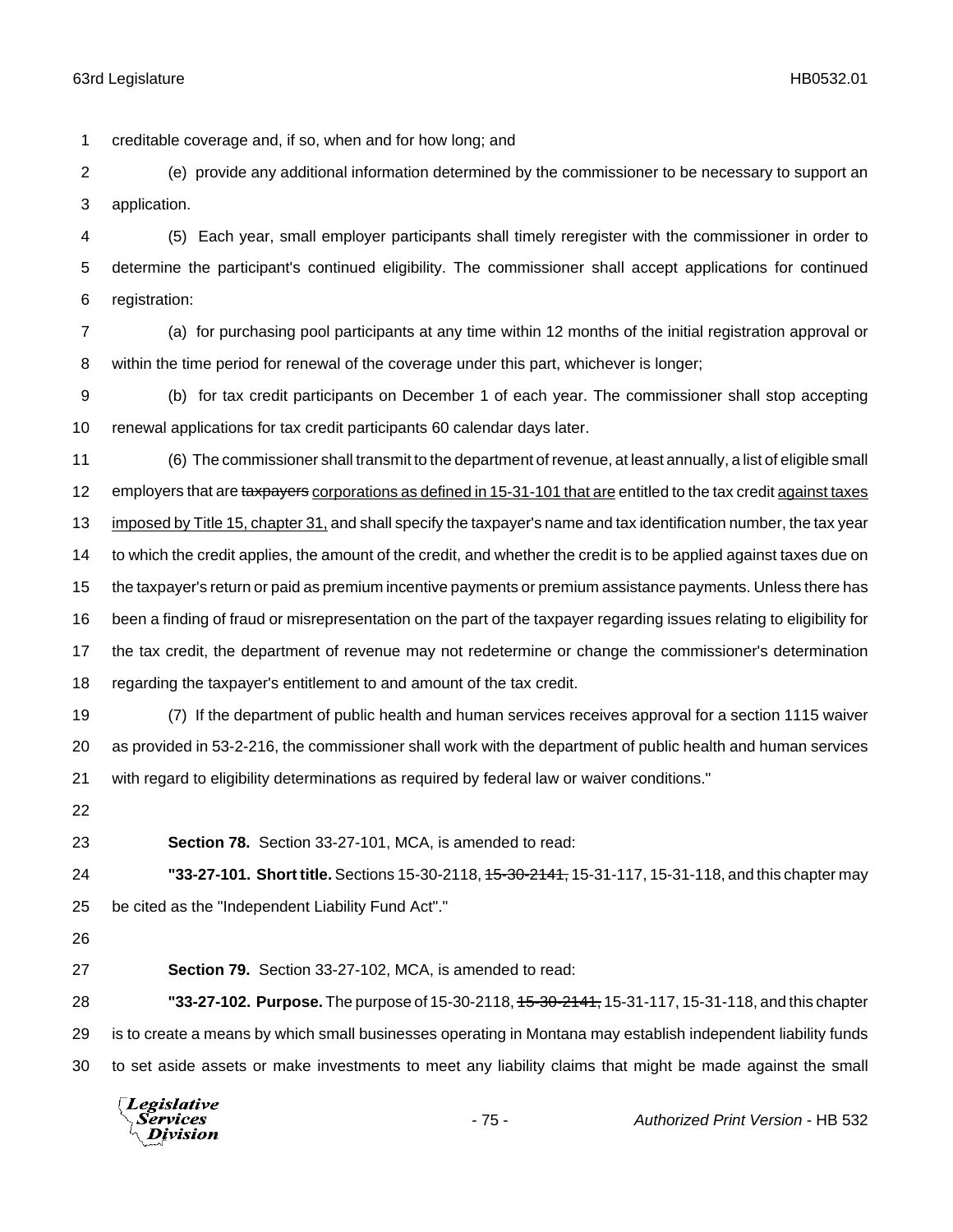businesses by third parties." **Section 80.** Section 33-27-103, MCA, is amended to read: **"33-27-103. Definitions.** As used in 15-30-2118, 15-30-2141, 15-31-117, 15-31-118, and this chapter, the following definitions apply: (1) "Fiscal year" means the 12-month period used by a particular small business in preparing and filing its Montana individual income tax, corporate license tax, or corporate income tax return. (2) "Independent liability fund" means a collection of money, assets, and investments that has been set aside by a small business to meet the needs of any liability claims, except workers' compensation claims, brought against it by third parties. (3) "Liability claim" means any legal or extralegal action by a third party asserting a right to compensation for a wrong done to it by a small business with an independent liability fund. (4) "Small business" means any commercial or nonprofit enterprise qualified to do business in the state and qualified as a small business under the criteria established by the federal small business administration on April 20, 1987. (5) "Third party" means a person other than an employee or the management of a small business or of a subsidiary or closely related enterprise of a small business." **Section 81.** Section 37-4-104, MCA, is amended to read: **"37-4-104. Twelve-month period for disposition of deceased or disabled dentist's practice by personal representative -- restrictions.** (1) For the purpose of selling or otherwise disposing of a deceased or a disabled licensee's dental practice and for a period not to exceed 12 months, a person who is not licensed to practice dentistry but who is the personal representative of the estate of a deceased dentist or the personal representative of a disabled dentist may contract with a dentist to manage the dental practice at an establishment where dental operations, oral surgery, or dental services are provided. (2) A personal representative may not: (a) govern the clinical sufficiency, suitability, reliability, or efficacy of a particular service, product, process, or activity as it relates to the delivery of dental care; (b) preclude or otherwise restrict a dentist's ability to exercise independent professional judgment over all qualitative and quantitative aspects of the delivery of dental care;

**Legislative** Services **Division**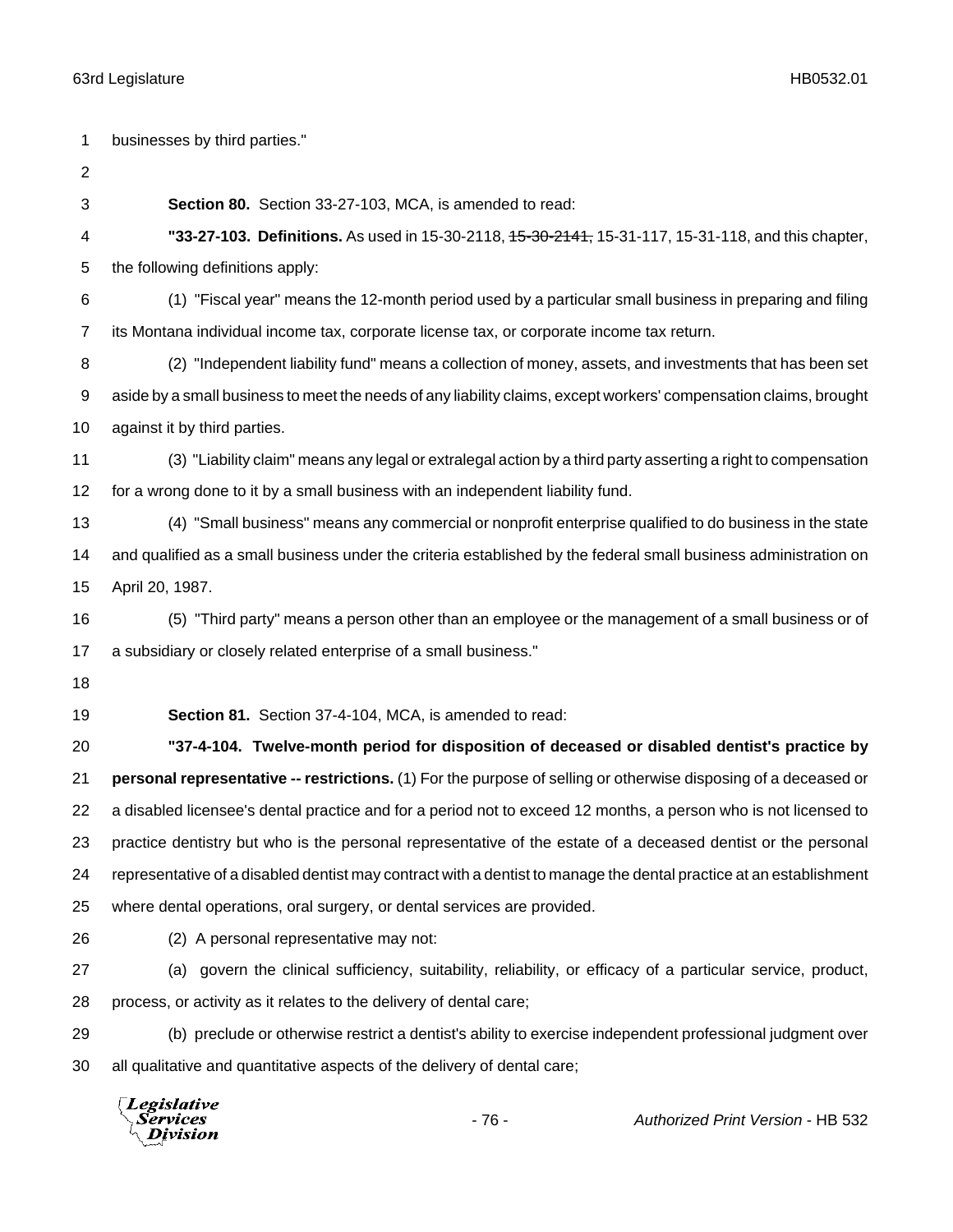| 1              | (c) allow any person other than a dentist to supervise and control the selection, compensation, terms,               |  |
|----------------|----------------------------------------------------------------------------------------------------------------------|--|
| $\overline{c}$ | conditions, obligations, or privileges of employment or retention of clinical personnel in the dental practice;      |  |
| 3              | (d) determine or limit a fee charged by the dentist or limit the methods of payment accepted by a dentist            |  |
| 4              | or the dentist's practice; or                                                                                        |  |
| 5              | (e) limit or define the scope of services offered by the dentist.                                                    |  |
| 6              | (3) For the purposes of this section:                                                                                |  |
| 7              | (a) "clinical" means having a significant relationship, whether real or potential, direct or indirect, to the        |  |
| 8              | actual rendering or outcome of dental care, the practice of dentistry, or the quality of dental care being rendered  |  |
| 9              | to a patient;                                                                                                        |  |
| 10             | (b) "disabled" has the same meaning as provided for the term "permanently and totally disabled" in                   |  |
| 11             | 15-30-2110 means unable to engage in any substantial gainful activity by reason of any medically determined          |  |
| 12             | physical or mental impairment lasting or expected to last at least 12 months; and                                    |  |
| 13             | (c) "personal representative" of the estate of a deceased dentist has the same meaning as provided for               |  |
| 14             | the term in 72-1-103.                                                                                                |  |
| 15             | (4) The 12-month period provided for in subsection (1) begins when:                                                  |  |
| 16             | (a) the personal representative of the estate of a deceased dentist files a verified copy of the death               |  |
| 17             | certificate of the deceased with the department; or                                                                  |  |
| 18             | (b) the personal representative of the disabled dentist files a verified copy of a document signed by a              |  |
| 19             | licensed physician that attests to the dentist's disability."                                                        |  |
| 20             |                                                                                                                      |  |
| 21             | Section 82. Section 47-1-111, MCA, is amended to read:                                                               |  |
| 22             | "47-1-111. Eligibility -- determination of indigence -- rules. (1) (a) When a court orders the office to             |  |
| 23             | assign counsel, the office shall immediately assign counsel prior to a determination under this section.             |  |
| 24             | (b) If the person for whom counsel has been assigned is later determined pursuant to this section to be              |  |
| 25             | ineligible for public defender services, the office shall immediately notify the court so that the court's order may |  |
| 26             | be rescinded.                                                                                                        |  |
| 27             | (c) A person for whom counsel is assigned is entitled to the full benefit of public defender services until          |  |
| 28             | the court's order requiring the assignment is rescinded.                                                             |  |
| 29             | (d) Any determination pursuant to this section is subject to the review and approval of the court. The               |  |
| 30             | propriety of an assignment of counsel by the office is subject to inquiry by the court, and the court may deny an    |  |
|                |                                                                                                                      |  |

*Legislative*<br>*Services*<br>*Division*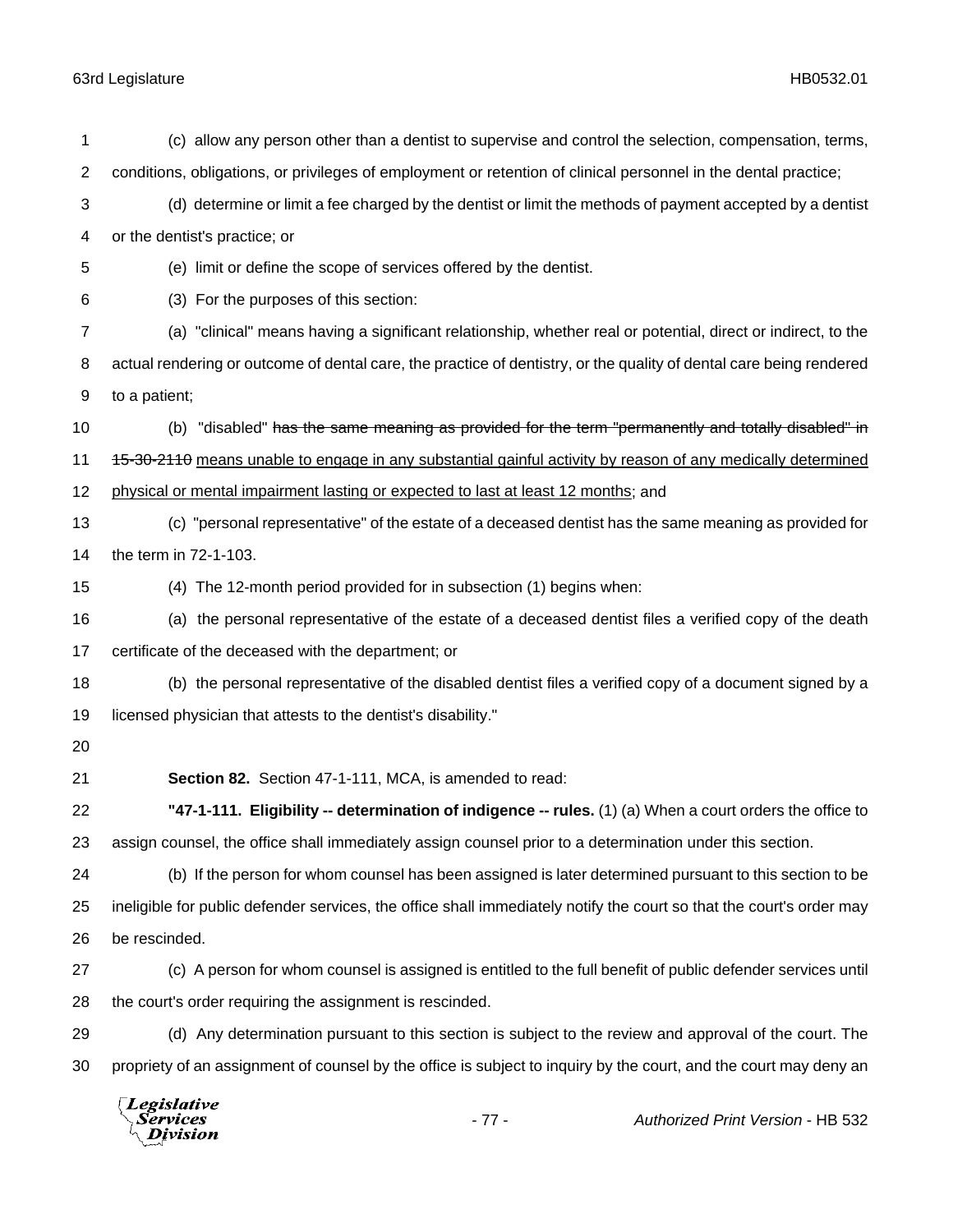assignment.

 (2) (a) An applicant who is eligible for a public defender because the applicant is indigent shall also provide a detailed financial statement and sign an affidavit. The court shall advise the defendant that the defendant is subject to criminal charges for any false statement made on the financial statement.

 (b) The application, financial statement, and affidavit must be on a form prescribed by the commission. The affidavit must clearly state that it is signed under the penalty of perjury and that a false statement may be prosecuted. The judge may inquire into the truth of the information contained in the affidavit.

 (c) Information disclosed in the application, financial statement, or affidavit is not admissible in a civil or criminal action except when offered for impeachment purposes or in a subsequent prosecution of the applicant for perjury or false swearing.

 (d) The office may not withhold the timely provision of public defender services for delay or failure to fill out an application. However, a court may find a person in civil contempt of court for a person's unreasonable delay or failure to comply with the provisions of this subsection (2).

(3) An applicant is indigent if:

15 (a) the applicant's gross household income<del>, as defined in 15-30-2337,</del> is at or less than 133% of the poverty level set according to the most current federal poverty guidelines updated periodically in the Federal Register by the United States department of health and human services under the authority of 42 U.S.C. 9902(2); or

 (b) the disposable income and assets of the applicant and the members of the applicant's household are insufficient to retain competent private counsel without substantial hardship to the applicant or the members of the applicant's household.

 (4) A determination of indigence may not be denied based solely on an applicant's ability to post bail or solely because the applicant is employed.

 (5) A determination may be modified by the office or the court if additional information becomes available or if the applicant's financial circumstances change.

 (6) The commission shall establish procedures and adopt rules to implement this section. Commission procedures and rules:

(a) must ensure that the eligibility determination process is fair and consistent statewide;

 (b) must allow a qualified private attorney to represent an applicant if the attorney agrees to accept from the applicant a compensation rate that will not constitute a substantial financial hardship to the applicant or the

Legislative Services Division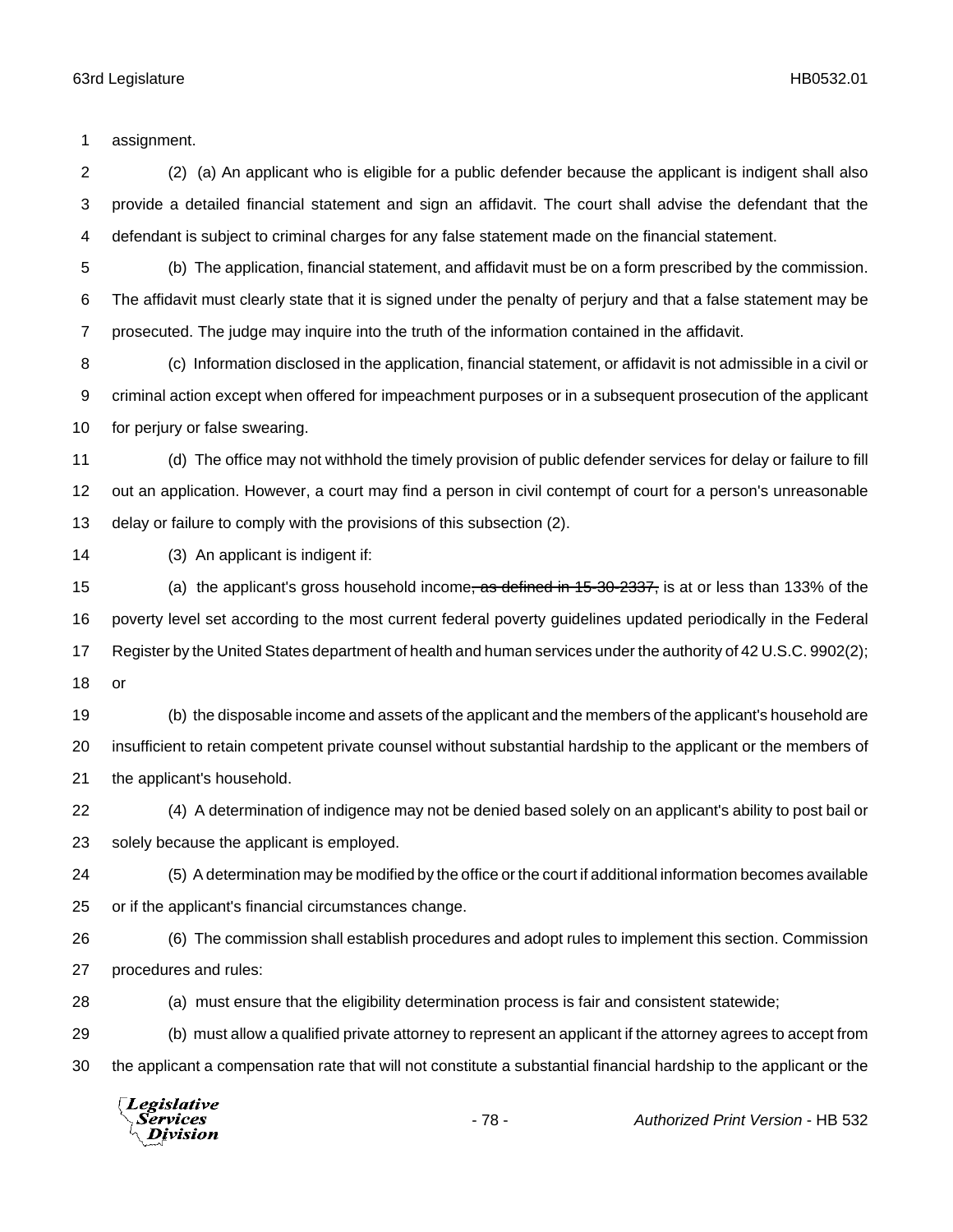| 1                | members of the applicant's household;                                                                               |  |  |
|------------------|---------------------------------------------------------------------------------------------------------------------|--|--|
| $\overline{2}$   | (c) may provide for the use of other public or private agencies or contractors to conduct eligibility               |  |  |
| 3                | screening under this section;                                                                                       |  |  |
| 4                | (d) must avoid unnecessary duplication of processes; and                                                            |  |  |
| 5                | (e) must prohibit individual public defenders from performing eligibility screening pursuant to this section.       |  |  |
| 6                | (7) For purposes of this section, "gross household income" means all income received by all individuals             |  |  |
| $\overline{7}$   | of a household while they are members of the household."                                                            |  |  |
| 8                |                                                                                                                     |  |  |
| $\boldsymbol{9}$ | Section 83. Section 50-51-114, MCA, is amended to read:                                                             |  |  |
| 10               | "50-51-114. Temporary emergency lodging program -- definitions. (1) There is a voluntary temporary                  |  |  |
| 11               | emergency lodging program for licensed establishments located in Montana to assist designated charitable            |  |  |
| 12               | organizations in providing short-term lodging in Montana to individuals and families displaced from their           |  |  |
| 13               | residences.                                                                                                         |  |  |
| 14               | Except as provided in subsection (8), participating establishments may receive a tax credit as<br>(2)               |  |  |
| 15               | provided in 45-30-2381 and 15-31-171 for providing temporary lodging to an individual who is:                       |  |  |
| 16               | (a) displaced from the individual's residence because of temporary immediate danger to the individual               |  |  |
| 17               | posed by an assault, as described in 45-5-206, or potential assault by a partner or family member, as defined in    |  |  |
| 18               | 45-5-206; and                                                                                                       |  |  |
| 19               | (b) referred to the establishment by a designated charitable organization.                                          |  |  |
| 20               | (3) Except as provided in subsection (8), establishments participating in the temporary emergency                   |  |  |
| 21               | lodging program are eligible for a tax credit as provided in 45-30-2381 and 15-31-171 for up to 5 nights of lodging |  |  |
| 22               | for each individual per calendar year.                                                                              |  |  |
| 23               | (4) Temporary emergency lodging provided under this section must be provided at no cost to the                      |  |  |
| 24               | individual or the referring organization.                                                                           |  |  |
| 25               | (5) Participating establishments may offer lodging based on availability of rooms.                                  |  |  |
| 26               | (6) The department shall maintain a registry of designated charitable organizations and shall provide a             |  |  |
| 27               | list of approved organizations to establishments upon request. The department shall seek comment from               |  |  |
| 28               | statewide nonprofit organizations that work with victims of disaster and domestic violence when developing and      |  |  |
| 29               | updating the registry.                                                                                              |  |  |
| 30               | (7) For the purposes of 50-51-115 and this section, "designated charitable organization" means an                   |  |  |
|                  | Legislative<br>$-79-$<br>Authorized Print Version - HB 532<br>Services<br>Division                                  |  |  |

# - 79 - *Authorized Print Version* - HB 532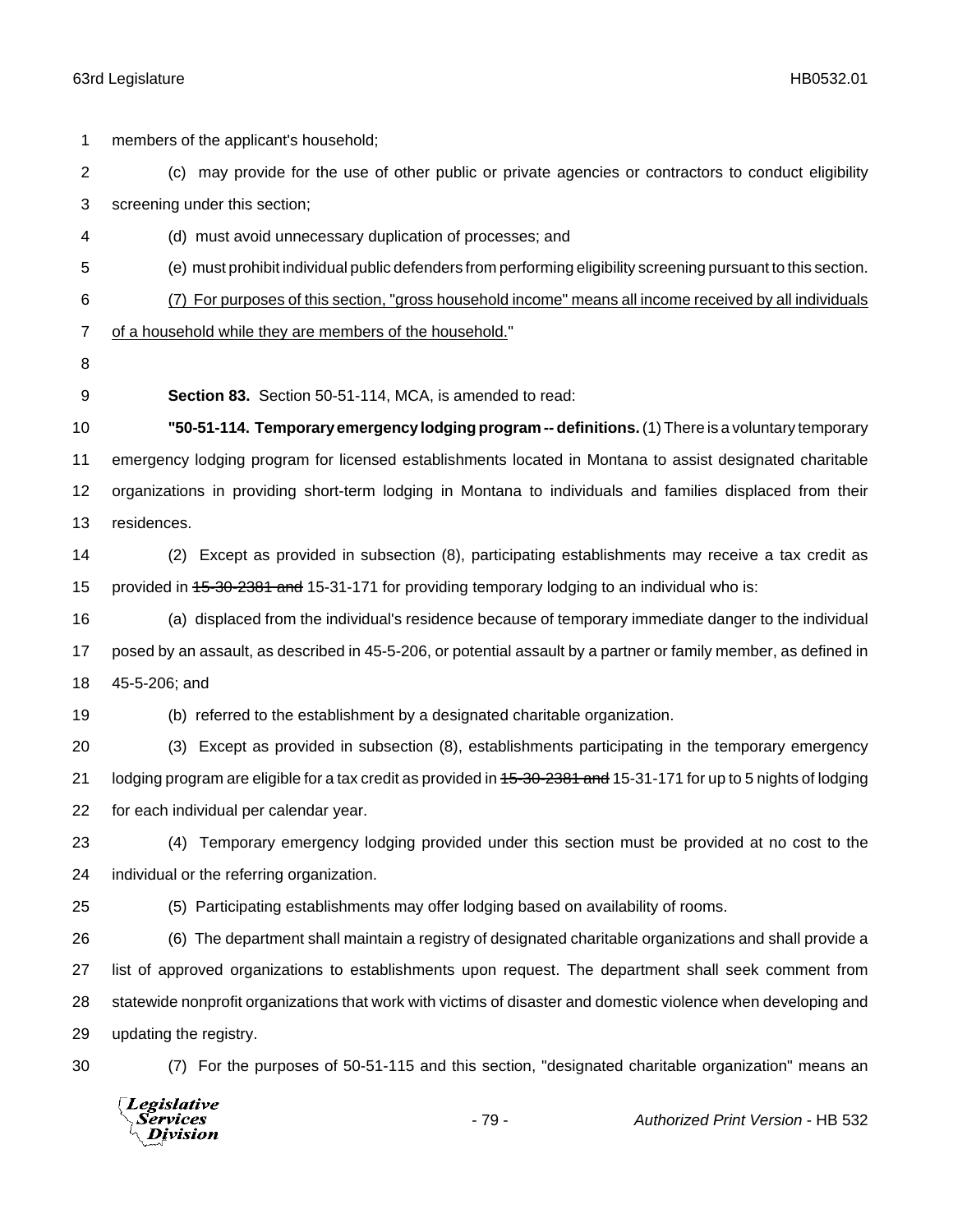organization approved by the department to make referrals for temporary emergency lodging.

 (8) The tax credit referred to in subsections (2) and (3) does not apply to the costs of providing lodging to an individual who is displaced by a major disaster declared by the president under 42 U.S.C. 5170 or 5191 and who receives financial assistance for temporary housing under 42 U.S.C. 5174."

- 
- 

**Section 84.** Section 53-2-211, MCA, is amended to read:

 **"53-2-211. Department to share eligibility data.** (1) The department shall make available to the unemployment compensation program of the department of labor and industry all information contained in its files and records pertaining to eligibility of persons for medicaid, financial assistance and nonfinancial assistance, as defined in 53-2-902, and food stamps. The information made available must include information on the amount and source of an applicant's income. The information received from the department must be used by the department of labor and industry for the purpose of determining fraud, abuse, or eligibility for benefits under the unemployment compensation program of the state and for no other purpose.

 (2) The department shall make available to the unemployment compensation and workers' compensation programs of the department of labor and industry all information contained in its files and records pertaining to eligibility of persons for low-income energy assistance and weatherization. The information made available must include information on the amount and source of an applicant's income. The information received from the department must be used by the department of labor and industry for the purpose of determining fraud, abuse, or eligibility for benefits under the unemployment compensation and workers' compensation programs of the state and for no other purpose.

 (3) (a) Subject to federal restrictions, the department may request information from the department of labor and industry pertaining to unemployment, workers' compensation, and occupational disease benefits. If the department of labor and industry discovers evidence relating to fraud or abuse for unemployment, workers' compensation, or occupational benefits, the department of labor and industry may request information from the 25 department of revenue pertaining to income as provided in  $45-30-2618(8)(c)$  15-30-2618(8)(b).

 (b) The information must be used by the department for the purpose of determining fraud, abuse, or eligibility for benefits.

 (4) The department may, to the extent permitted by federal law, make available to an agency of the state or to any other organization information contained in its files and records pertaining to the eligibility of persons for medicaid, financial assistance and nonfinancial assistance, as defined in 53-2-902, food stamps, low-income

Legislative Services Division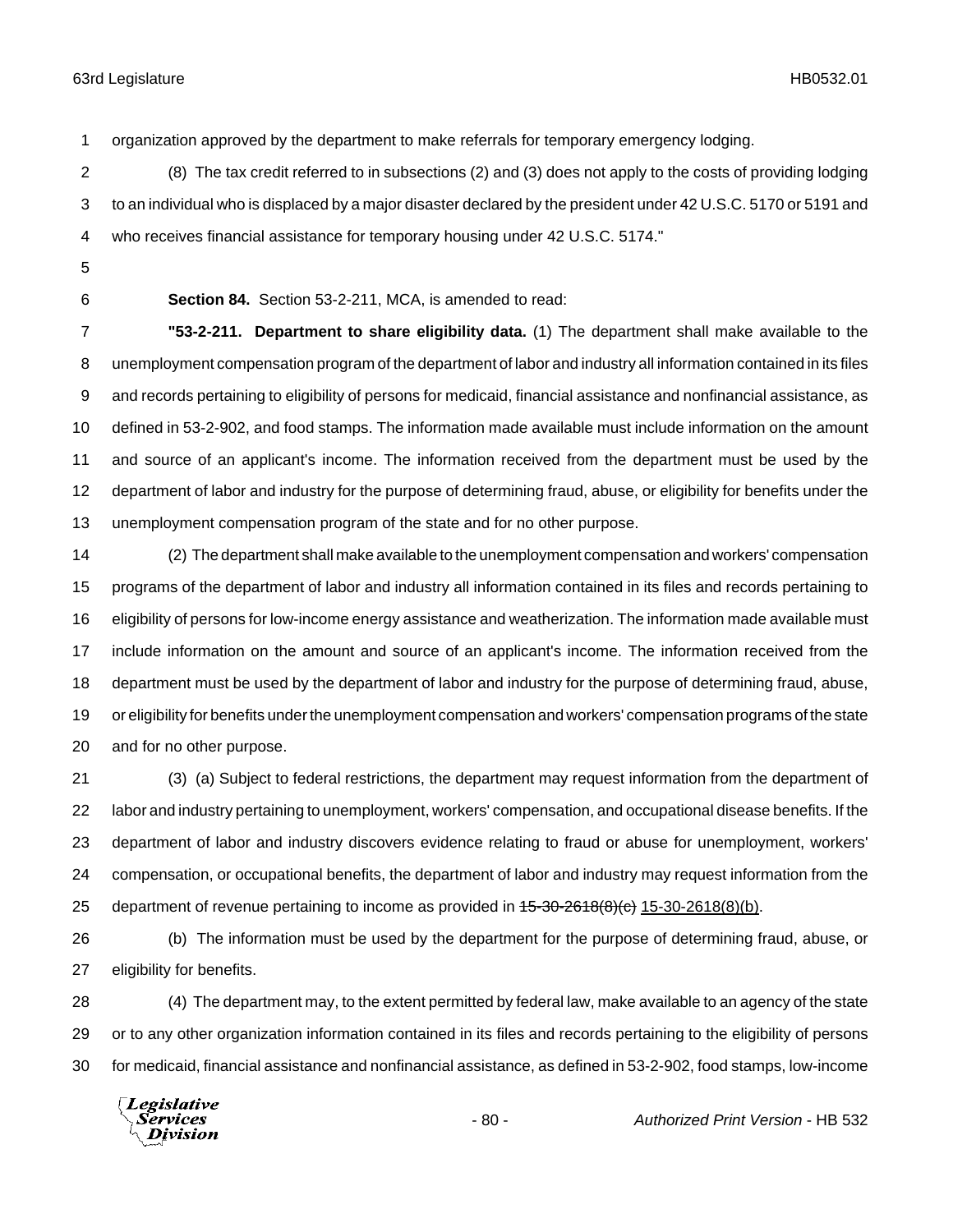| 1  | energy assistance, weatherization, or other public assistance."                                                    |  |
|----|--------------------------------------------------------------------------------------------------------------------|--|
| 2  |                                                                                                                    |  |
| 3  | Section 85. Section 53-4-1103, MCA, is amended to read:                                                            |  |
| 4  | "53-4-1103. Definitions. For purposes of this part, the following definitions apply:                               |  |
| 5  | (1) "Comprehensive" means health insurance having benefits at least as extensive as those provided                 |  |
| 6  | under the children's health insurance program.                                                                     |  |
| 7  | (2) "Department" means the department of public health and human services provided for in 2-15-2201.               |  |
| 8  | (3) "Enrollee" means a child who is enrolled or in the process of being enrolled in the plan, including            |  |
| 9  | children already enrolled in the programs described in 53-4-1104(2).                                               |  |
| 10 | (4) (a) "Enrollment partner" means an organization or individual approved by the department to assist              |  |
| 11 | in enrolling eligible children in the plan.                                                                        |  |
| 12 | (b) An enrollment partner may be but is not limited to:                                                            |  |
| 13 | (i) a licensed health care provider;                                                                               |  |
| 14 | (ii) a school;                                                                                                     |  |
| 15 | (iii) a community-based organization; or                                                                           |  |
| 16 | (iv) a government agency.                                                                                          |  |
| 17 | (5) "Health coverage" means a program administered by the department or a disability insurance plan,               |  |
| 18 | referred to in 33-1-207(1)(b), that provides public or private health insurance for children.                      |  |
| 19 | (6) (a) "Income" has the meaning provided in 15-30-2337(9)(a) means, except as provided in subsection              |  |
| 20 | (6)(b), federal adjusted gross income, without regard to loss, as that quantity is defined in the Internal Revenue |  |
| 21 | Code, plus all nontaxable income, including but not limited to:                                                    |  |
| 22 | (i) the amount of any pension or annuity, including Railroad Retirement Act benefits and veterans'                 |  |
| 23 | disability benefits;                                                                                               |  |
| 24 | (ii) the amount of capital gains excluded from federal adjusted gross income;                                      |  |
| 25 | (iii) alimony;                                                                                                     |  |
| 26 | (iv) support money;                                                                                                |  |
| 27 | (v) nontaxable strike benefits;                                                                                    |  |
| 28 | (vi) cash public assistance and relief;                                                                            |  |
| 29 | (vii) interest on federal, state, county, and municipal bonds; and                                                 |  |
| 30 | (viii) all payments received under federal social security except social security income paid directly to a        |  |
|    |                                                                                                                    |  |



- 81 - *Authorized Print Version* - HB 532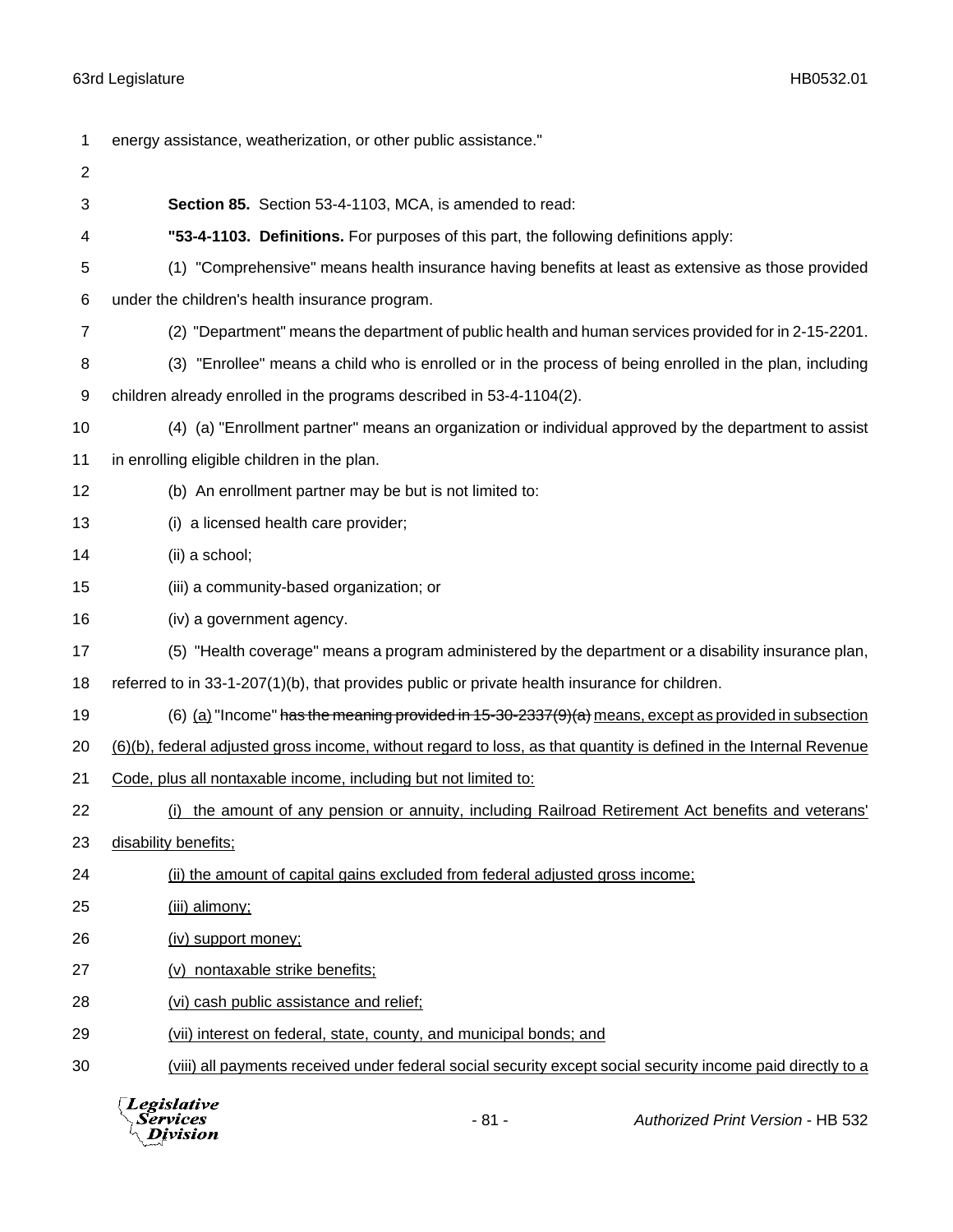| 1  | nursing home.                                                                                                         |  |  |
|----|-----------------------------------------------------------------------------------------------------------------------|--|--|
| 2  | (b) For the purposes of this subsection (6), income is reduced by the individual's basis.                             |  |  |
| 3  | (7) "Plan" means the healthy Montana kids plan established in 53-4-1104.                                              |  |  |
| 4  | (8) "Premium" means the amount of money charged to provide coverage under a public or private health                  |  |  |
| 5  | coverage plan.                                                                                                        |  |  |
| 6  | (9) "Presumptive eligibility" has the meaning provided in 42 CFR 457.355."                                            |  |  |
| 7  |                                                                                                                       |  |  |
| 8  | Section 86. Section 67-11-303, MCA, is amended to read:                                                               |  |  |
| 9  | "67-11-303. Bonds and obligations. (1) An authority may borrow money for any of its corporate                         |  |  |
| 10 | purposes and issue its bonds for those purposes, including refunding bonds, in the form and upon the terms that       |  |  |
| 11 | it may determine, payable out of any revenue of the authority, including revenue derived from:                        |  |  |
| 12 | (a) an airport or air navigation facility or facilities;                                                              |  |  |
| 13 | (b) taxes levied pursuant to 67-11-301 or other law for airport purposes;                                             |  |  |
| 14 | (c) grants or contributions from the federal government; or                                                           |  |  |
| 15 | (d) other sources.                                                                                                    |  |  |
| 16 | (2) The bonds may be issued by resolution of the authority, without an election and without any limitation            |  |  |
| 17 | of amount, except that bonds may not be issued at any time if the total amount of principal and interest to become    |  |  |
| 18 | due in any year on the bonds and on any then-outstanding bonds for which revenue from the same source or              |  |  |
| 19 | sources is pledged exceeds the amount of revenue to be received in that year as estimated in the resolution           |  |  |
| 20 | authorizing the issuance of the bonds. The authority shall take all action necessary and possible to impose,          |  |  |
| 21 | maintain, and collect rates, charges, rentals, and taxes, if any is pledged, sufficient to make the revenue from the  |  |  |
| 22 | pledged source in the year at least equal to the amount of principal and interest due in that year.                   |  |  |
| 23 | (3) The bonds may be sold at public or private sale and may bear interest as provided in 17-5-102.                    |  |  |
| 24 | Except as otherwise provided in this section, any bonds issued pursuant to this chapter by an authority may be        |  |  |
| 25 | payable as to principal and interest solely from revenue of the authority and must state on their face the applicable |  |  |
| 26 | limitations or restrictions regarding the source from which the principal and interest are payable.                   |  |  |
| 27 | (4) Bonds issued by an authority or municipality pursuant to the provisions of this chapter are declared              |  |  |
| 28 | to be issued for an essential public and governmental purpose by a political subdivision within the meaning of        |  |  |
| 29 | $+5-30-2110(2)(a)$ .                                                                                                  |  |  |
| 30 | (5) For the security of bonds, the authority or municipality may by resolution make and enter into any                |  |  |
|    |                                                                                                                       |  |  |

*Legislative*<br>Services<br>*Division*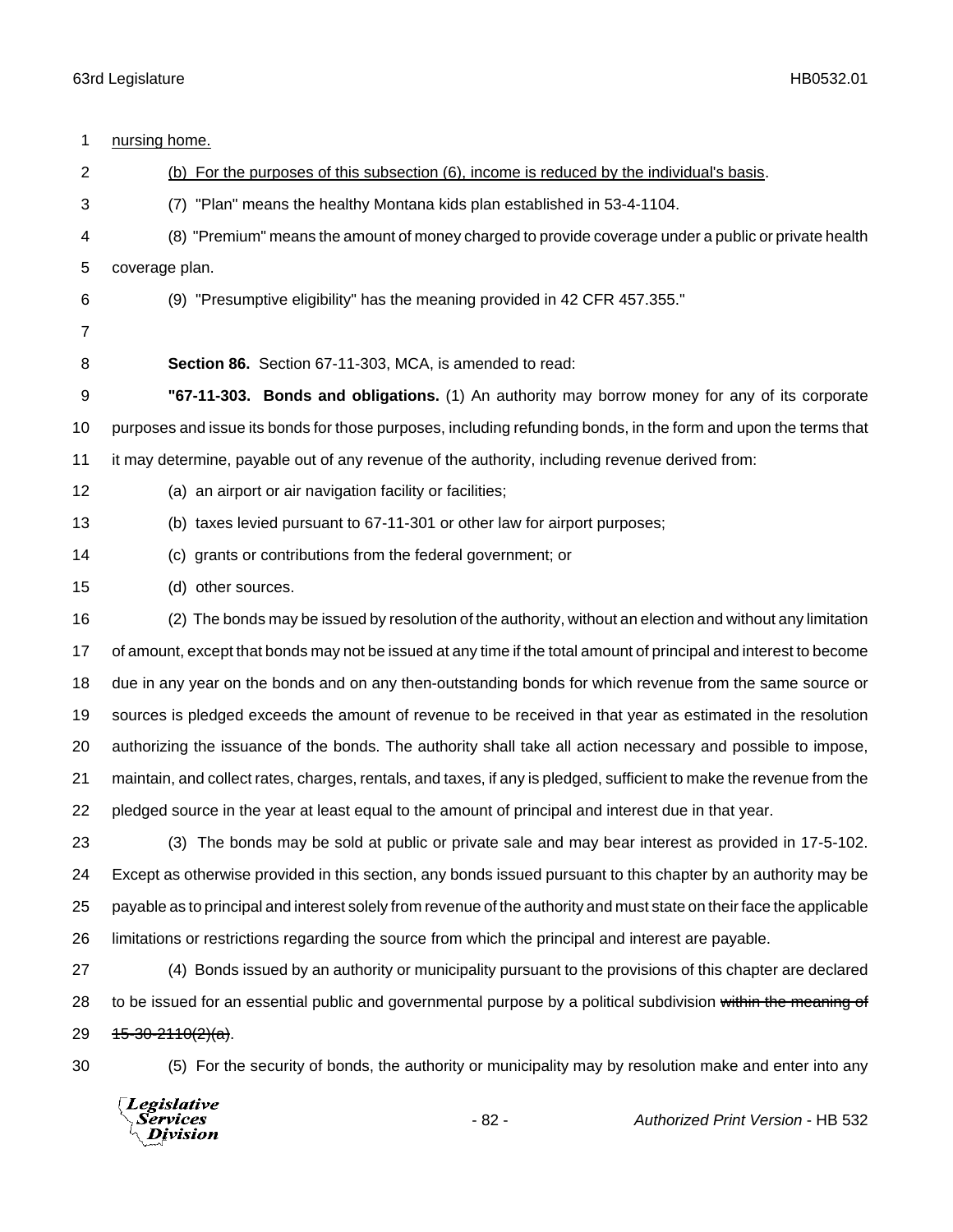covenant, agreement, or indenture and may exercise any additional powers authorized to be exercised by a municipality under Title 7, chapter 7, parts 44 and 45. The sums required from time to time to pay principal and interest and to create and maintain a reserve for the bonds may be paid from any revenue referred to in this chapter, prior to the payment of current costs of operation and maintenance of the facilities.

 (6) Subject to the conditions stated in this subsection, the governing body of any municipality having a population in excess of 10,000, with respect to bonds issued pursuant to this chapter by the municipality or by an authority in which the municipality is included, may by resolution covenant that in the event that at any time all revenue, including taxes, appropriated and collected for the bonds is insufficient to pay principal or interest then due, it shall, subject to 15-10-420, levy a general tax upon all of the taxable property in the municipality for the payment of the deficiency. The governing body may further covenant that at any time a deficiency is likely to occur within 1 year for the payment of principal and interest due on the bonds, it shall, subject to 15-10-420, levy a general tax upon all the taxable property in the municipality for the payment of the deficiency, and the taxes are limited to a rate estimated to be sufficient to produce the amount of the deficiency. In the event that more than one municipality having a population in excess of 10,000 is included in an authority issuing bonds pursuant to this chapter, the municipalities may apportion the obligation to levy taxes for the payment of, or in anticipation of, a deficiency in the revenue appropriated for the bonds in a manner that the municipalities may determine. The resolution must state the principal amount and purpose of the bonds and the substance of the covenant respecting deficiencies. A resolution may not be effective until the question of its approval has been submitted to the qualified electors of the municipality at a special election called for that purpose by the governing body of the municipality and a majority of the electors voting on the question have voted in favor of the resolution. The special election must be held in conjunction with a regular or primary election. The notice and conduct of the election is governed, to the extent applicable, as provided for municipal general obligation bonds in Title 7, chapter 7, part 42, for an election called by cities and towns and as provided for county general obligation bonds in Title 7, chapter 7, part 22, for an election called by counties. If a majority of the electors voting on the issue vote against approval of the resolution, the municipality may not make the covenant or levy a tax for the payment of deficiencies pursuant to this section, but the municipality or authority may issue bonds under this chapter payable 27 solely from the sources referred to in subsection (1)."

**Section 87.** Section 87-2-102, MCA, is amended to read:

**"87-2-102. Resident defined.** In determining whether a person is a resident for the purpose of issuing

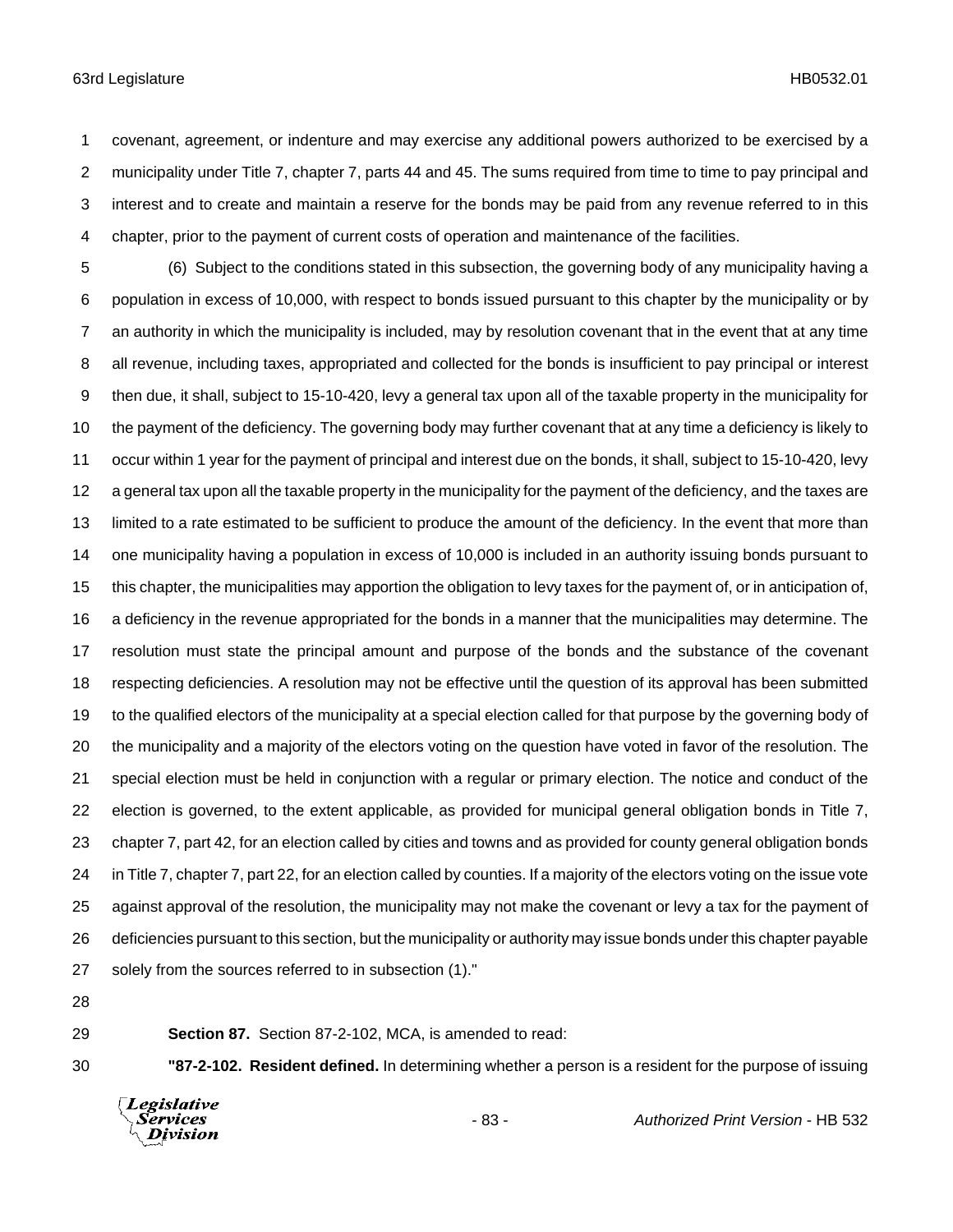resident hunting, fishing, and trapping licenses, the following provisions apply:

 (1) (a) A member of the regular armed forces of the United States, a member's dependent, as defined 3 in 45-30-2115 subsection (11), who resides in the member's Montana household, or a member of the armed forces of a foreign government attached to the regular armed forces of the United States is considered a resident for the purposes of this chapter if:

 (i) the member was a resident of Montana under the provisions of subsection (4) at the time the member entered the armed forces and continues to meet the residency criteria of subsections (4)(b) through (4)(e); or

 (ii) the member is currently stationed in and assigned to active duty in Montana, has resided in Montana for at least 30 days, and presents official assignment orders and proof of completion of a hunter safety course approved by the department, as provided in 87-2-105, or a certificate verifying the successful completion of a hunter safety course in any state or province. The 30-day residence requirement is waived in time of war. Reassignment to another state, United States territory, or country terminates Montana residency for purposes of this section, except that a reassigned member continues to qualify as a resident if the member's spouse and dependents continue to physically reside in Montana and the member continues to meet the residency criteria of subsections (4)(b) through (4)(e). The designation of Montana by a member of the regular armed forces as a "home of record" or "home of residence" in that member's armed forces records does not determine the member's residency for purposes of this section.

 (b) A member of the regular armed forces of the United States who is otherwise considered a Montana resident pursuant to subsection (1)(a)(i) does not forfeit that status as a resident because the member, by virtue of that membership, also possesses, has applied for, or has received resident hunting, fishing, or trapping privileges in another state or country.

 (2) A person who has physically resided in Montana as the person's principal or primary home or place of abode for 180 consecutive days and who meets the criteria of subsection (4) immediately before making application for any license is eligible to receive resident hunting, fishing, and trapping licenses. As used in this section, a vacant lot or a premises used solely for business purposes is not considered a principal or primary home or place of abode.

 (3) A person who obtains residency under subsection (2) may continue to be a resident for purposes of this section by physically residing in Montana as the person's principal or primary home or place of abode for not less than 120 days a year and by meeting the criteria of subsection (4) prior to making application for any resident hunting, fishing, or trapping license.

Legislative Services Division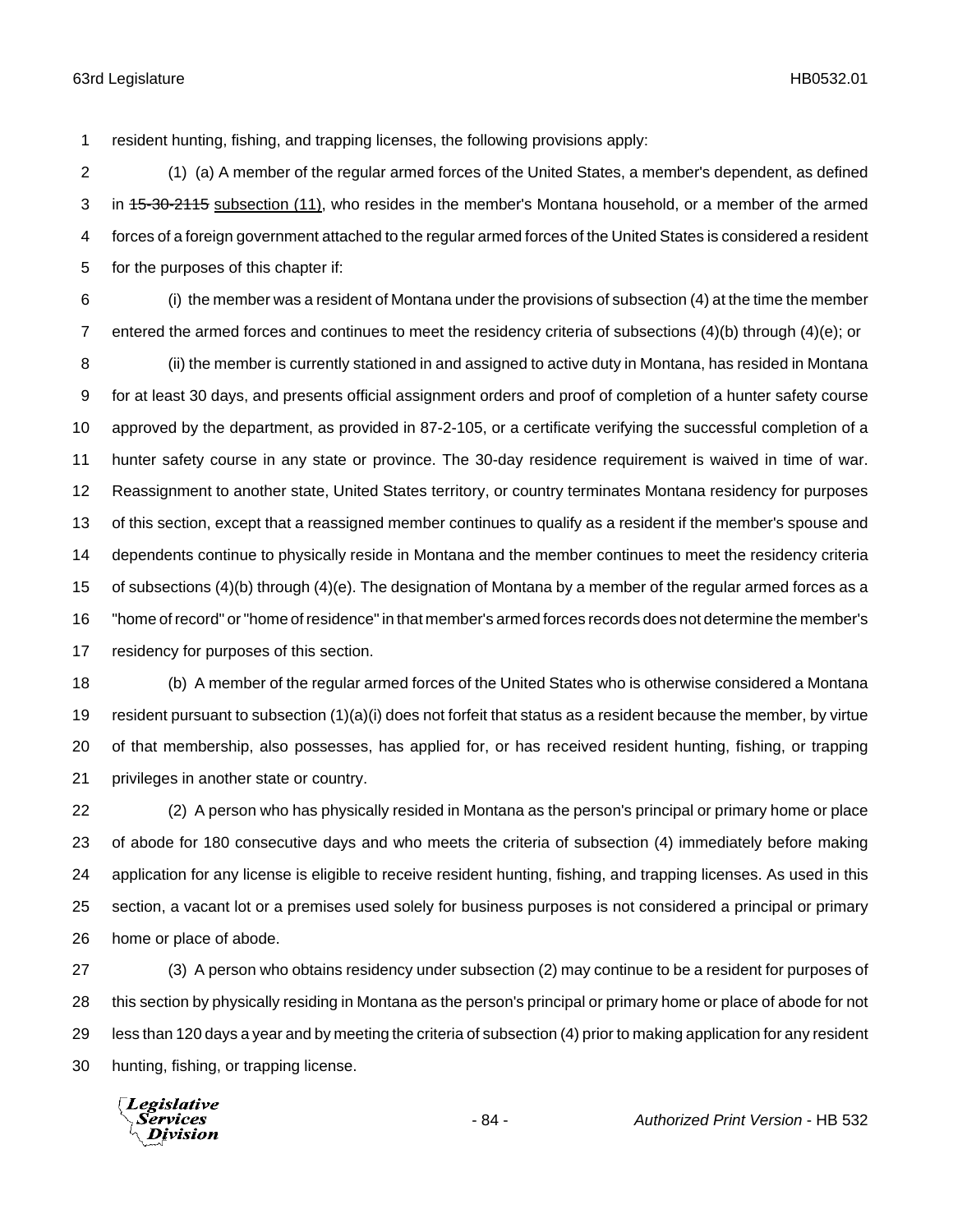**Division** 

 (4) In addition to the requirements of subsection (2) or (3), a person shall meet the following criteria to be considered a resident for purposes of this section: (a) the person's principal or primary home or place of abode is in Montana; (b) the person files Montana state income tax returns as a resident if required to file; (c) the person licenses and titles in Montana as required by law any vehicles that the person owns and operates in Montana; (d) except as provided in subsection (1)(b), the person does not possess or apply for any resident hunting, fishing, or trapping licenses from another state or country or exercise resident hunting, fishing, or trapping privileges in another state or country; and (e) if the person registers to vote, the person registers only in Montana. (5) A student who is enrolled full-time in a postsecondary educational institution out of state and who would qualify for Montana resident tuition or who otherwise meets the residence requirements of subsection (2) or (3) is considered a resident for purposes of this section. (6) An enrollee of a job corps camp located within the state of Montana is, after a period of 30 days within Montana, considered a resident for the purpose of making application for a fishing license as long as the person remains an enrollee in a Montana camp. (7) A person who does not reside in Montana but who meets all of the following requirements is a resident for purposes of obtaining hunting and fishing licenses: (a) The person's principal employment is within this state and the income from this employment is the principal source of the applicant's family income. (b) The person is required to pay and has paid Montana income tax in a timely manner and proper amount. (c) The person has been employed within this state on a full-time basis for at least 12 consecutive months immediately preceding each application. (d) The person's state of residency has laws substantially similar to this subsection (7). (8) An unmarried minor is considered a resident for the purposes of this section if the minor's parents, legal guardian, or parent with joint custody, sole custody, or visitation rights is a resident for purposes of this section. The minor is considered a resident for purposes of this section regardless of whether the minor resides primarily in the state or otherwise qualifies as a resident. The resident parent or guardian of the minor may be required to show proof of the parental, guardianship, or custodial relationship to the minor. **Legislative** Services - 85 - *Authorized Print Version* - HB 532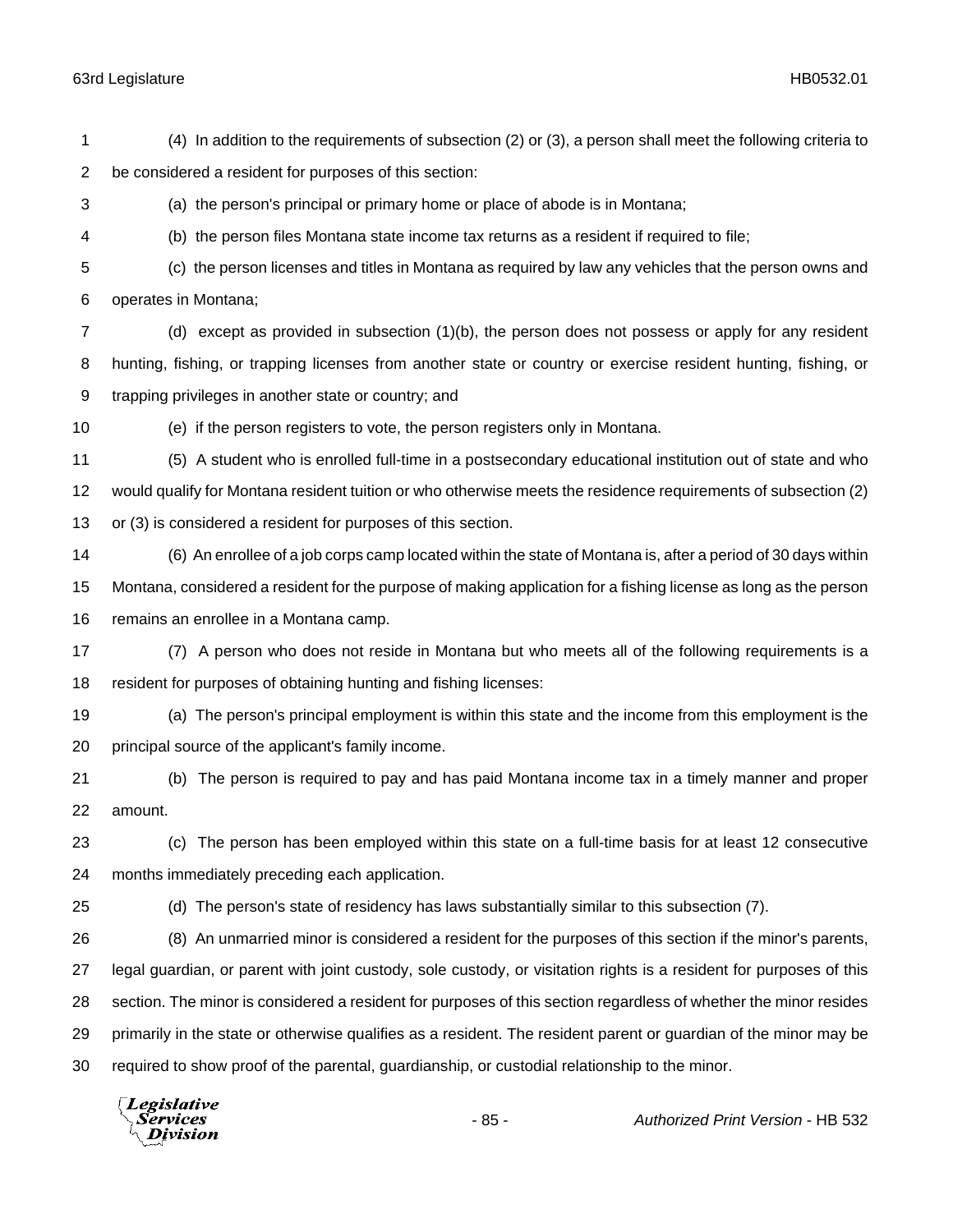| 1  | (9) A person is not considered a resident for the purposes of this section if the person:                      |  |  |
|----|----------------------------------------------------------------------------------------------------------------|--|--|
| 2  | (a) claims residence in any other state or country for any purpose; or                                         |  |  |
| 3  | (b) is an absentee property owner paying property tax on property in Montana.                                  |  |  |
| 4  | (10) A license agent is not considered a representative of the state for the purpose of determining a          |  |  |
| 5  | license applicant's residence status.                                                                          |  |  |
| 6  | (11) (a) The term "dependent" means any of the following individuals over half of whose support was            |  |  |
| 7  | received from the member:                                                                                      |  |  |
| 8  | (i) a son or daughter of the member or a descendant of either;                                                 |  |  |
| 9  | (ii) a stepson or stepdaughter of the member;                                                                  |  |  |
| 10 | (iii) a brother, sister, stepbrother, or stepsister of the member;                                             |  |  |
| 11 | (iv) the father or mother of the member or an ancestor of either;                                              |  |  |
| 12 | (v) a stepfather or stepmother of the member;                                                                  |  |  |
| 13 | (vi) a son or daughter of a brother or sister of the member;                                                   |  |  |
| 14 | (vii) a brother or sister of the father or mother of the member;                                               |  |  |
| 15 | (viii) a son-in-law, daughter-in-law, father-in-law, mother-in-law, brother-in-law, or sister-in-law of the    |  |  |
| 16 | member;                                                                                                        |  |  |
| 17 | (ix) an individual who has as the individual's principal place of abode the home of the member and is a        |  |  |
| 18 | member of the member's household; or                                                                           |  |  |
| 19 | (x) an individual who:                                                                                         |  |  |
| 20 | (A) is a descendant of a brother or sister of the father or mother of the member;                              |  |  |
| 21 | (B) for the calendar year under consideration, received institutional care required by reason of a physical    |  |  |
| 22 | or mental disability; and                                                                                      |  |  |
| 23 | (C) before receiving the institutional care, was a member of the same household as the member.                 |  |  |
| 24 | (b) For purposes of this subsection (11):                                                                      |  |  |
| 25 | (i) the terms "brother" and "sister" include a brother or sister by the half blood; and                        |  |  |
| 26 | (ii) in determining whether any of the relationships specified exist, a legally adopted child of an individual |  |  |
| 27 | must be treated as a child of the individual by blood."                                                        |  |  |
| 28 |                                                                                                                |  |  |
| 29 | Section 88. Section 87-2-105, MCA, is amended to read:                                                         |  |  |
| 30 | "87-2-105. Safety instruction required. (1) Except for a youth who qualifies for a license pursuant to         |  |  |
|    |                                                                                                                |  |  |



- 86 - *Authorized Print Version* - HB 532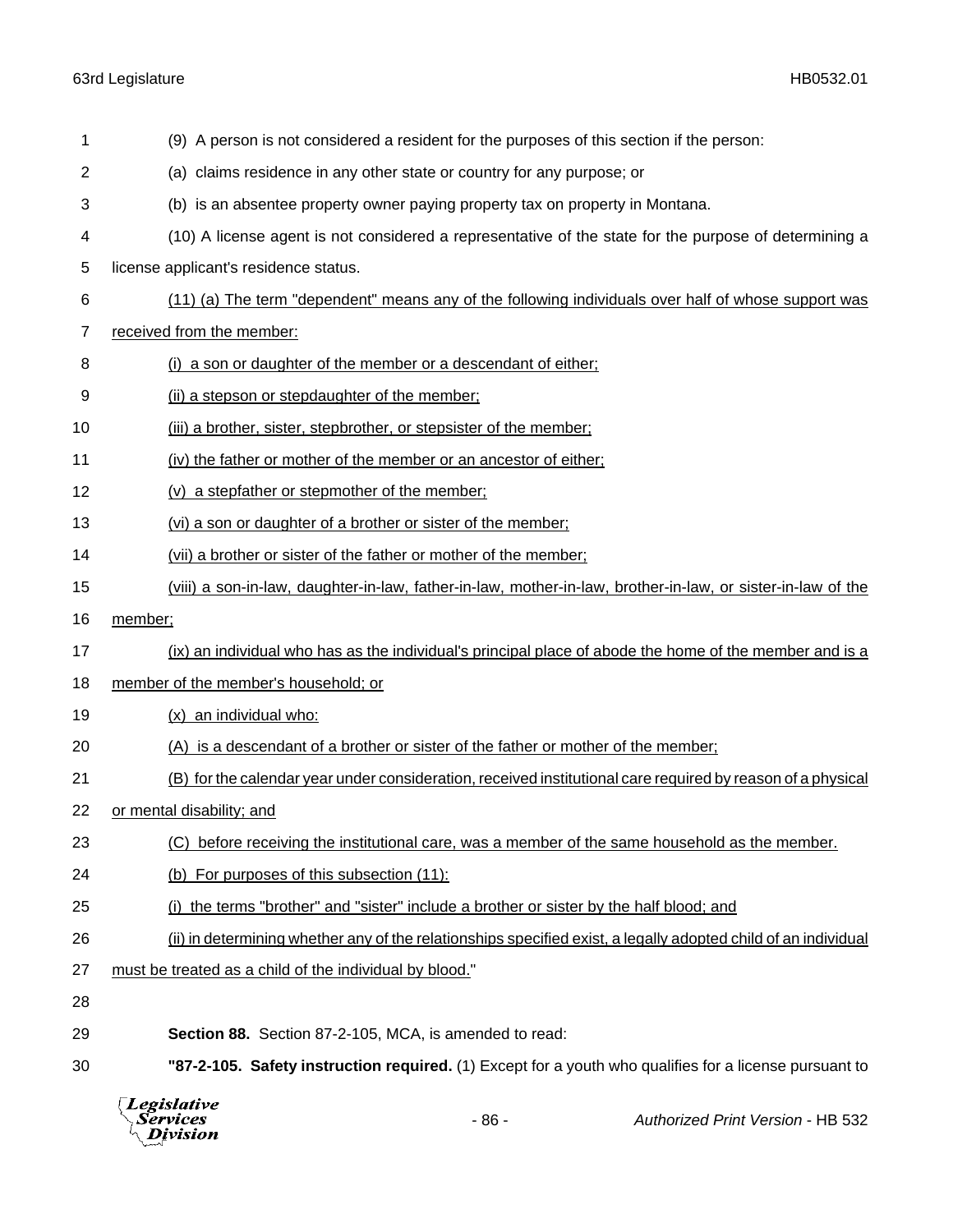87-2-805(4), a hunting license may not be issued to a person who is born after January 1, 1985, unless the person authorized to issue the license determines proof of completion of:

(a) a Montana hunter safety and education course established in subsection (4) or (6);

(b) a hunter safety course in any other state or province; or

 (c) a Montana hunter safety and education course that qualifies the person for a provisional certificate as provided in 87-2-126.

 (2) A hunting license may not be issued to a member of the regular armed forces of the United States or to a member of the armed forces of a foreign government attached to the armed forces of the United States who is assigned to active duty in Montana and who is otherwise considered a resident under 87-2-102(1) or to 10 a member's dependents, as defined in 45-30-2115 87-2-102, who reside in the member's Montana household- unless the person authorized to issue the license determines proof of completion of a hunter safety course approved by the department or a hunter safety course in any state or province.

 (3) A bow and arrow license may not be issued to a resident or nonresident unless the person authorized to issue the license receives an archery license issued for a prior hunting season or determines proof of completion of a bowhunter education course from the national bowhunter education foundation or any other bowhunter education program approved by the department. Neither the department nor the license agent is required to provide records of past archery license purchases. As part of the department's bow and arrow licensing procedures, the department shall notify the public regarding bowhunter education requirements.

 (4) The department shall provide for a hunter safety and education course that includes instruction in the safe handling of firearms and for that purpose may cooperate with any reputable organization having as one of its objectives the promotion of hunter safety and education. The department may designate as an instructor any person it finds to be competent to give instructions in hunter safety and education, including the handling of firearms. A person appointed shall give the course of instruction and shall issue a certificate of completion from Montana's hunter safety and education course to a person successfully completing the course.

 (5) The department shall provide for a course of instruction from the national bowhunter education foundation or any other bowhunter education program approved by the department and for that purpose may cooperate with any reputable organization having as one of its objectives the promotion of safety in the handling of bow hunting tackle. The department may designate as an instructor any person it finds to be competent to give bowhunter education instruction. A person appointed shall give the course of instruction and shall issue a certificate of completion to any person successfully completing the course.

Legislative *Services* **Division**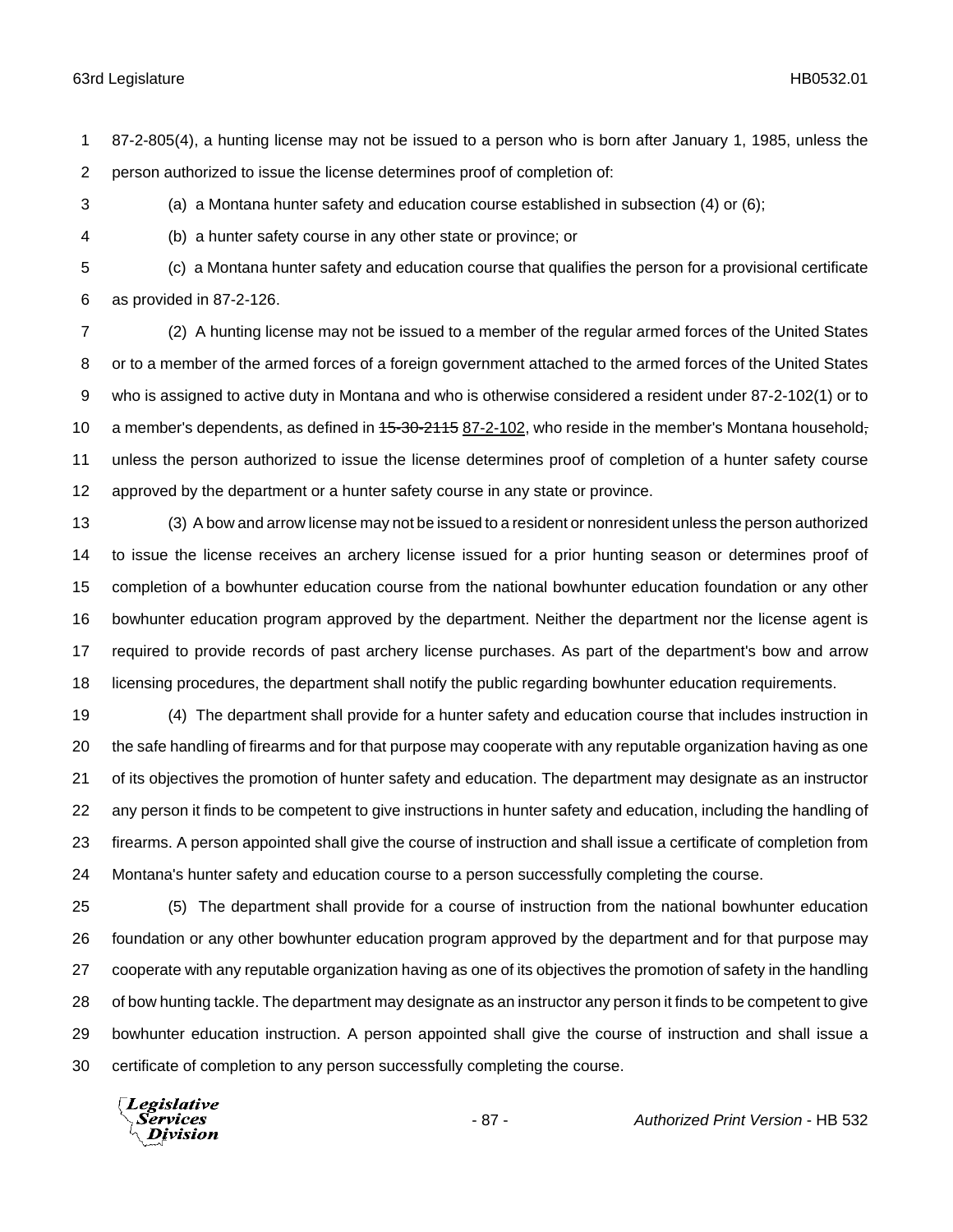| 1  |             | (6) The department may develop an adult hunter safety and education course.                        |
|----|-------------|----------------------------------------------------------------------------------------------------|
| 2  |             | (7) The department may adopt rules regarding how a person authorized to issue a license determines |
| 3  |             | proof of completion of a required course."                                                         |
| 4  |             |                                                                                                    |
| 5  |             | NEW SECTION. Section 89. Repealer. The following sections of the Montana Code Annotated are        |
| 6  | repealed:   |                                                                                                    |
| 7  | 15-30-2110. | Adjusted gross income.                                                                             |
| 8  | 15-30-2111. | Nonresident and temporary resident taxpayers -- adjusted gross income.                             |
| 9  | 15-30-2114. | Exemptions -- inflation adjustment.                                                                |
| 10 | 15-30-2115. | General definition of dependent.                                                                   |
| 11 | 15-30-2116. | Additional exemption for dependent child with disability -- physician's verification.              |
| 12 | 15-30-2117. | Military salary, veterans' bonus, or death benefit -- exemptions.                                  |
| 13 | 15-30-2119. | Net operating loss -- computation.                                                                 |
| 14 | 15-30-2131. | Deductions allowed in computing net income.                                                        |
| 15 | 15-30-2132. | Standard deduction.                                                                                |
| 16 | 15-30-2133. | Nondeductible items in computing net income.                                                       |
| 17 | 15-30-2141. | Independent liability fund -- deductibility.                                                       |
| 18 | 15-30-2142. | Income tax deduction for contribution to veterans' programs.                                       |
| 19 | 15-30-2143. | Deduction for contributions to child abuse and neglect prevention program.                         |
| 20 | 15-30-2144. | Deposit of child abuse and neglect prevention program deductible contributions.                    |
| 21 | 15-30-2152. | Computation of income of estates or trusts -- exemption.                                           |
| 22 | 15-30-2301. | Capital gains credit.                                                                              |
| 23 | 15-30-2319. | Credit for energy-conserving investments.                                                          |
| 24 | 15-30-2336. | Refundable income tax credit -- statewide equalization property tax levies on principal residence  |
| 25 |             | -- rules.                                                                                          |
| 26 | 15-30-2337. | Residential property tax credit for elderly -- definitions.                                        |
| 27 | 15-30-2338. | Residential property tax credit for elderly -- eligibility -- disallowance or adjustment.          |
| 28 | 15-30-2339. | Residential property tax credit for elderly -- filing date.                                        |
| 29 | 15-30-2340. | Residential property tax credit for elderly -- computation of relief.                              |
| 30 | 15-30-2341. | Residential property tax credit for elderly -- limitations -- denial of claim.                     |

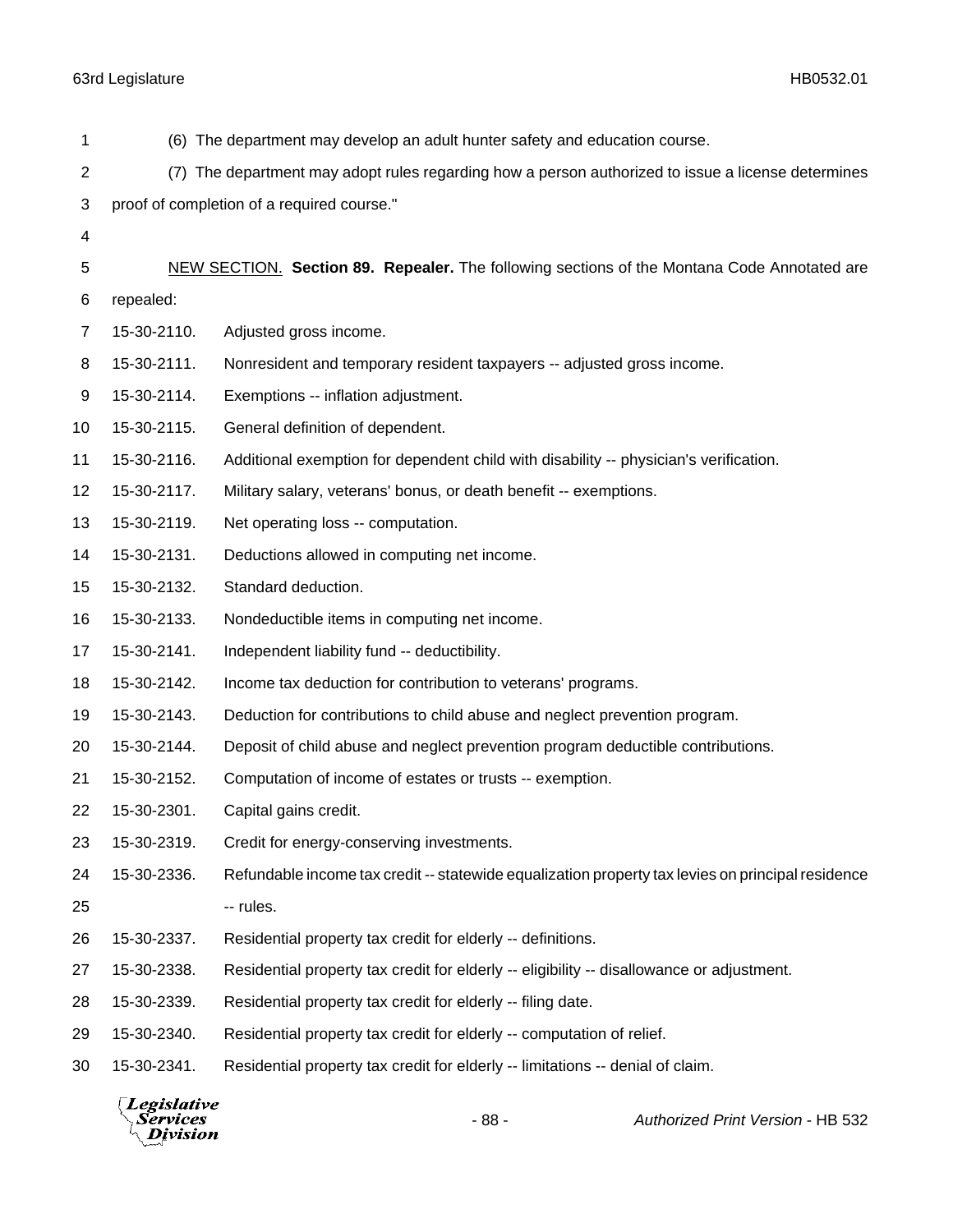- 15-30-2342. Credit for preservation of historic buildings.
- 15-30-2356. Empowerment zone new employees -- tax credit.
- 15-30-2358. Qualified research tax credit.
- 15-30-2364. Adoption tax credit -- limitations.
- 15-30-2366. Credit for expense of caring for certain elderly family members.
- 15-30-2367. Tax credit for providing disability insurance for employees.
- 15-30-2368. Tax credit for health insurance premiums paid -- eligible small employers -- pass-through entities.
- 15-30-2373. Credit for dependent care assistance and referral services.
- 15-30-2381. Tax credit for providing temporary emergency lodging.
- 15-31-137. Small business corporation and partnership credit for alternative fuel conversion.
- 15-32-109. Credit for energy-conserving expenditures.
- 15-32-201. Amount of credit -- to whom available.
- 15-32-202. Taxable years in which credit may be claimed -- carryover.
- 15-32-203. Department to make rules.
- 15-50-101. Definitions.
- 15-50-205. Tax imposed on gross receipts from public contracts.
- 15-50-206. Withholding license fee from payments -- refunds.
- 15-50-207. Credit against other taxes -- credit for personal property taxes and certain fees.
- 15-50-301. Rules for contractor's return.
- 15-50-304. Statute of limitations.
- 15-50-307. Inspection of books of contractor.
- 15-50-308. Estimation of tax upon failure to file statement or pay tax -- penalty and interest -- notice.
- 15-50-309. Penalty and interest for delinquency -- waiver.
- 15-50-310. Warrant for distraint.
- 15-50-311. Disposal of license taxes.
- 15-62-207. Deductions for contributions.
- 80-12-211. Income tax deduction for land sale to beginning farmers.
- 

 NEW SECTION. **Section 90. Transition -- carryover of credits.** A credit allowed a taxpayer prior to January 1, 2014, under the provisions of 7-21-3710, 15-30-2342, 15-30-2356, 15-30-2358, 15-30-2364,

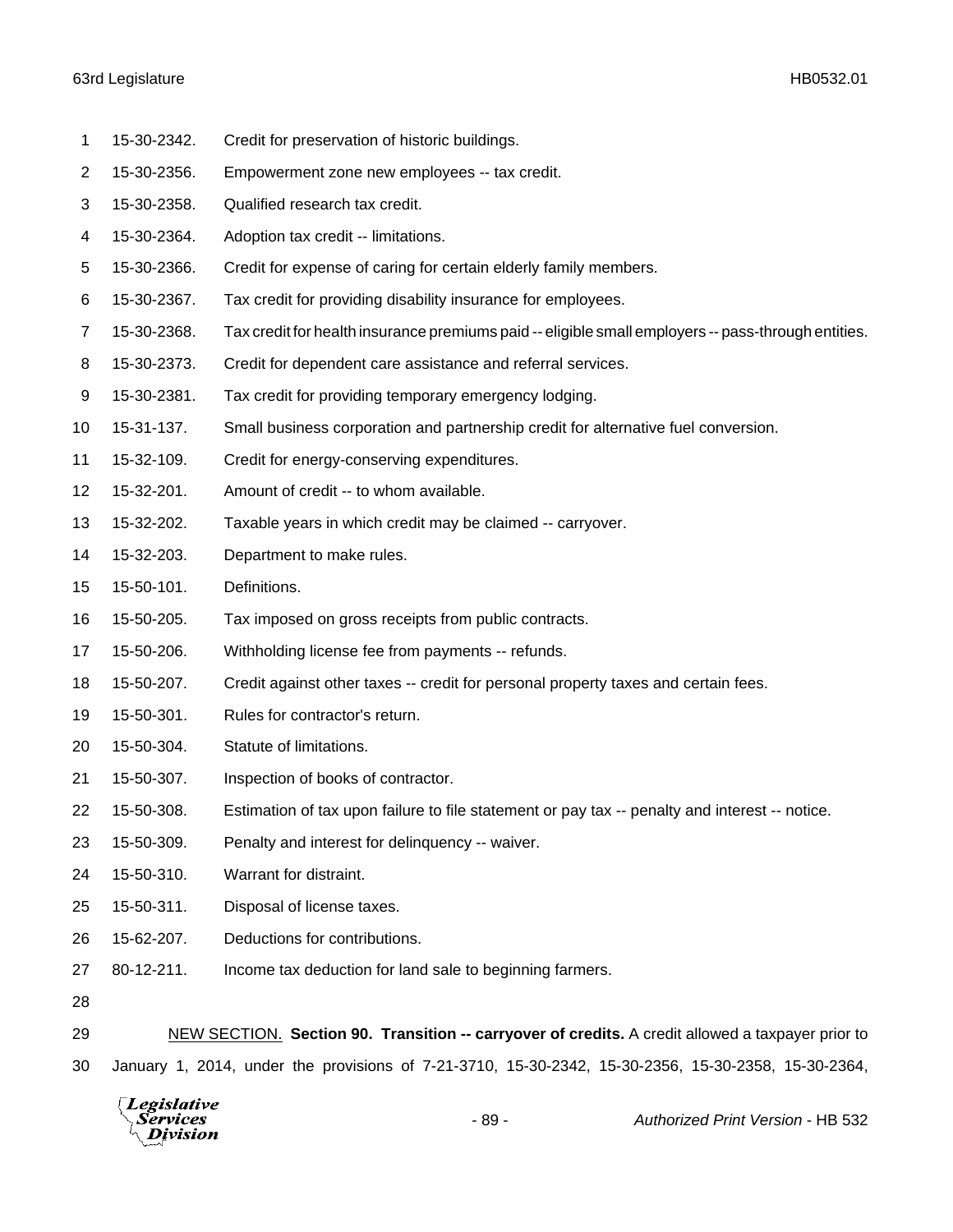15-30-2373, 15-31-131, 15-31-150, 15-31-151, 15-31-907, 15-32-115, 15-32-201, 15-32-202, 15-32-402, 15-32-404, 15-32-503, 15-32-505, 15-32-506, 15-32-507, 15-32-508, 15-32-701, 15-32-702, 15-32-703, 15-50-207, 17-6-316 that may be carried forward for a specified number of years is not impaired by [this act], and the taxpayer may claim the credit for the taxes specified for the period established in the section at the time the credit was first allowed.

NEW SECTION. **Section 91. Transition.** (1) As used in this section, the following definitions apply:

 (a) "Transition adjustment" means the net sum of all positive and negative adjustments to a taxpayer's Montana taxable income related to transition items provided in subsection (3).

 (b) "Transition item" means any difference arising prior to January 1, 2014, from a difference in federal and Montana income tax laws in:

(i) the amount, character, realization, or recognition of income or an item of income, gain, or credit;

(ii) the amount, character, allowance, or disallowance of loss or an item of loss, deduction, or expense;

or

 (iii) the basis of an asset or liability that will not, after December 31, 2013, increase or decrease a taxpayer's federal taxable income.

 (2) No adjustment to Montana taxable income may be made to take transition items into account except that a taxpayer may elect to make a transition adjustment to Montana taxable income to take a transition item into account as provided in this section.

 (3) On or before the due date, including extensions, of a return for the tax year ending after December 31, 2013, and before January 1, 2015, a taxpayer may on forms that the department prescribes file an election to make a transition adjustment to Montana taxable income. The election must specify and account for all transition items, including but not limited to the following:

 (a) If a taxpayer has a disallowed passive activity loss within the meaning of section 469 of the Internal Revenue Code (26 U.S.C. 469) that is carried over to a tax year ending after December 31, 2013, and before January 1, 2015, and if the amount of the federal carryover is not the same amount as the Montana carryover, the difference is a positive adjustment to the taxpayer's Montana taxable income if the Montana carryover is smaller than the federal carryover and the difference is a negative adjustment to the taxpayer's Montana taxable income if the Montana carryover is larger than the federal carryover.

(b) If a taxpayer has excess long-term or short-term net capital loss described in section 1212(b)(1) of

Legislative Services Division

- 90 - *Authorized Print Version* - HB 532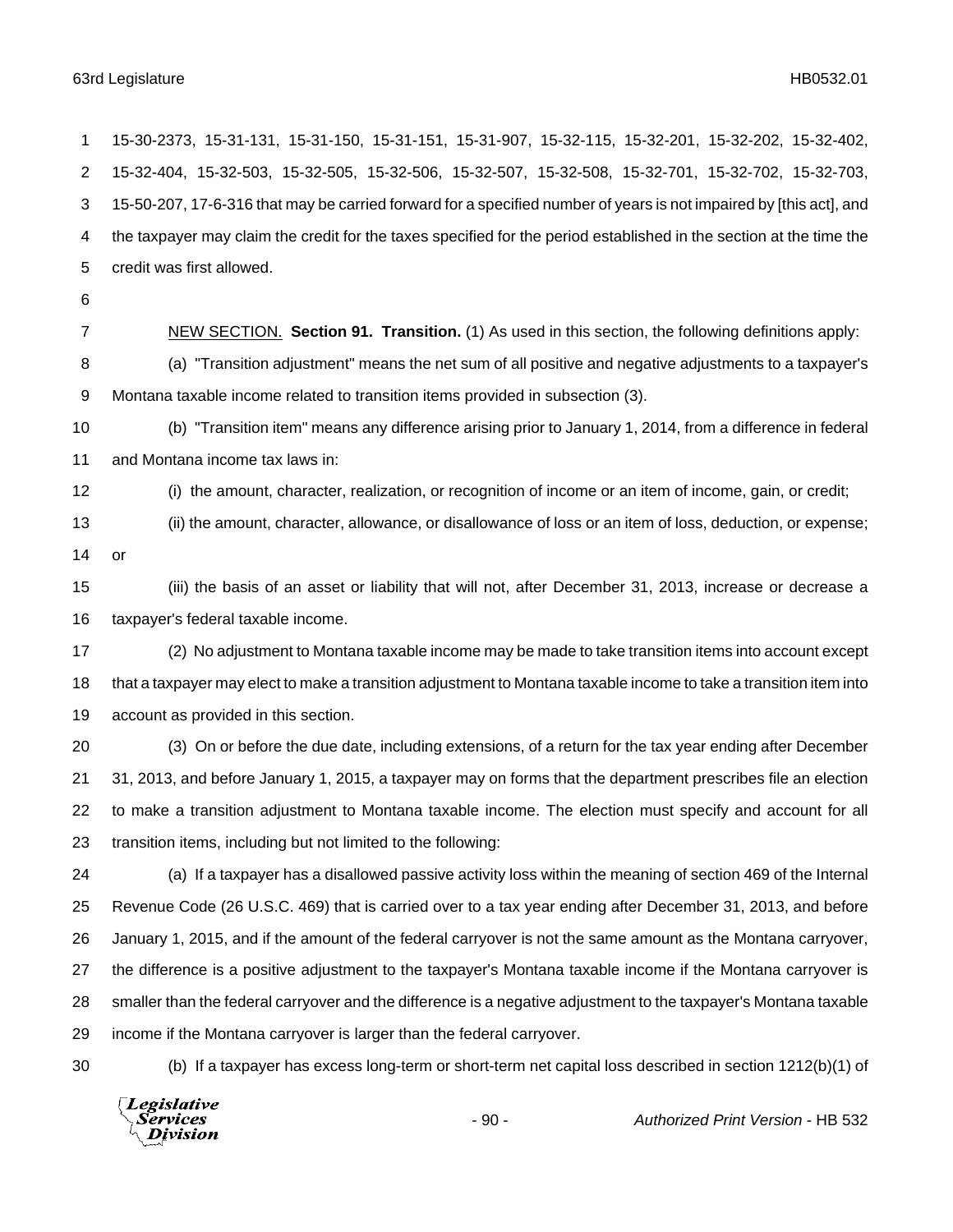the Internal Revenue Code (26 U.S.C. 1212(b)(1)) that is carried over to a tax year ending after December 31, 2013, and before January 1, 2015, and if the amount of the federal carryover is not the same amount as the Montana carryover, the difference is a positive adjustment to the taxpayer's Montana taxable income if the Montana carryover is smaller than the federal carryover and the difference is a negative adjustment to the taxpayer's Montana taxable income if the Montana carryover is larger than the federal carryover.

 (c) If a taxpayer or a taxpayer and the taxpayer's spouse made an election on the taxpayer's federal return to defer income ratably because of a conversion from an IRA, other than a Roth IRA, to a Roth IRA pursuant to section 408A(d)(3) of the Internal Revenue Code (26 U.S.C. 408A(d)(3)) but included all the income in the taxpayer's Montana income tax return, the sum of the balance of the federal deferred amount as of January 1, 2014, is a negative adjustment to the taxpayer's Montana taxable income.

 (d) Notwithstanding the deduction that a taxpayer would be allowed for net operating loss carryovers and net operating loss carrybacks under section 172(a) of the Internal Revenue Code (26 U.S.C. 172(a)) in a tax year ending after December 31, 2013, and before January 1, 2015, if the taxpayer's federal net operating loss is different from the taxpayer's Montana net operating loss as of December 31, 2013, no adjustment to the taxpayer's Montana taxable income may be made.

 (e) If a taxpayer has an asset with a different adjusted basis for federal and Montana income tax purposes after taking into account the effect of the adjustments provided in subsections (3)(a), (3)(b), and (3)(c), the difference is a positive adjustment to the taxpayer's Montana taxable income if the Montana adjusted basis is higher than the federal adjusted basis and the difference is a negative adjustment to the taxpayer's Montana taxable income if the Montana adjusted basis is lower than the federal adjusted basis.

 (f) If a taxpayer has a liability with a different adjusted basis for federal and Montana income tax purposes after taking into account the effect of the adjustments provided in subsections (3)(a), (3)(b), and (3)(c), the difference is a negative adjustment to the taxpayer's Montana taxable income if the Montana adjusted basis is higher than the federal adjusted basis and the difference is a positive adjustment to the taxpayer's Montana taxable income if the Montana adjusted basis is lower than the federal adjusted basis.

 (g) If a taxpayer received a refund of federal income tax the deduction of which in a tax year beginning after December 31, 2012, resulted in a reduction of Montana income tax liability, the refund is, to the extent the deduction resulted in a reduction of Montana income tax liability, a positive adjustment to the taxpayer's Montana taxable income.

(4) The department is authorized to adopt rules and require facts and information to be reported that it

Legislative *Services* **Division**